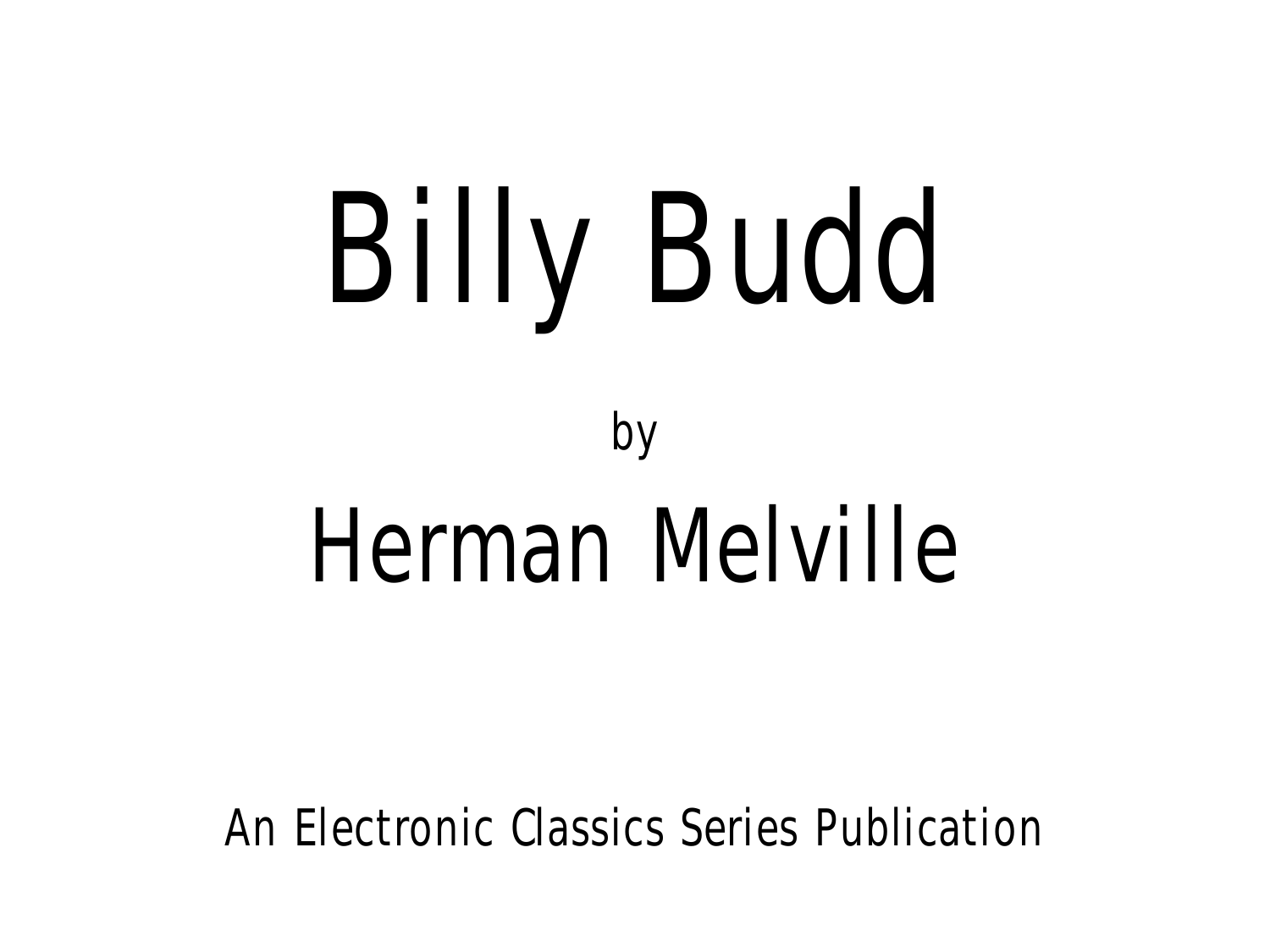*Billy Budd* by Herman Melville is a publication of The Electronic Classics Series. This Portable Document file is furnished free and without any charge of any kind. Any person using this document file, for any purpose, and in any way does so at his or her own risk. Neither the Pennsylvania State University nor Jim Manis, Editor, nor anyone associated with the Pennsylvania State University assumes any responsibility for the material contained within the document or for the file as an electronic transmission, in any way.

*Billy Budd* by Herman Melville*,* The Electronic Classics Series, Jim Manis, Editor, PSU-Hazleton, Hazleton, PA 18202 is a Portable Document File produced as part of an ongoing publication project to bring classical works of literature, in English, to free and easy access of those wishing to make use of them.

Jim Manis is a faculty member of the English Department of The Pennsylvania State University. This page and any preceding page(s) are restricted by copyright. The text of the following pages are not copyrighted within the United States; however, the fonts used may be.

Cover Design: Jim Manis

Copyright © 2001 - 2012

The Pennsylvania State University is an equal opportunity university.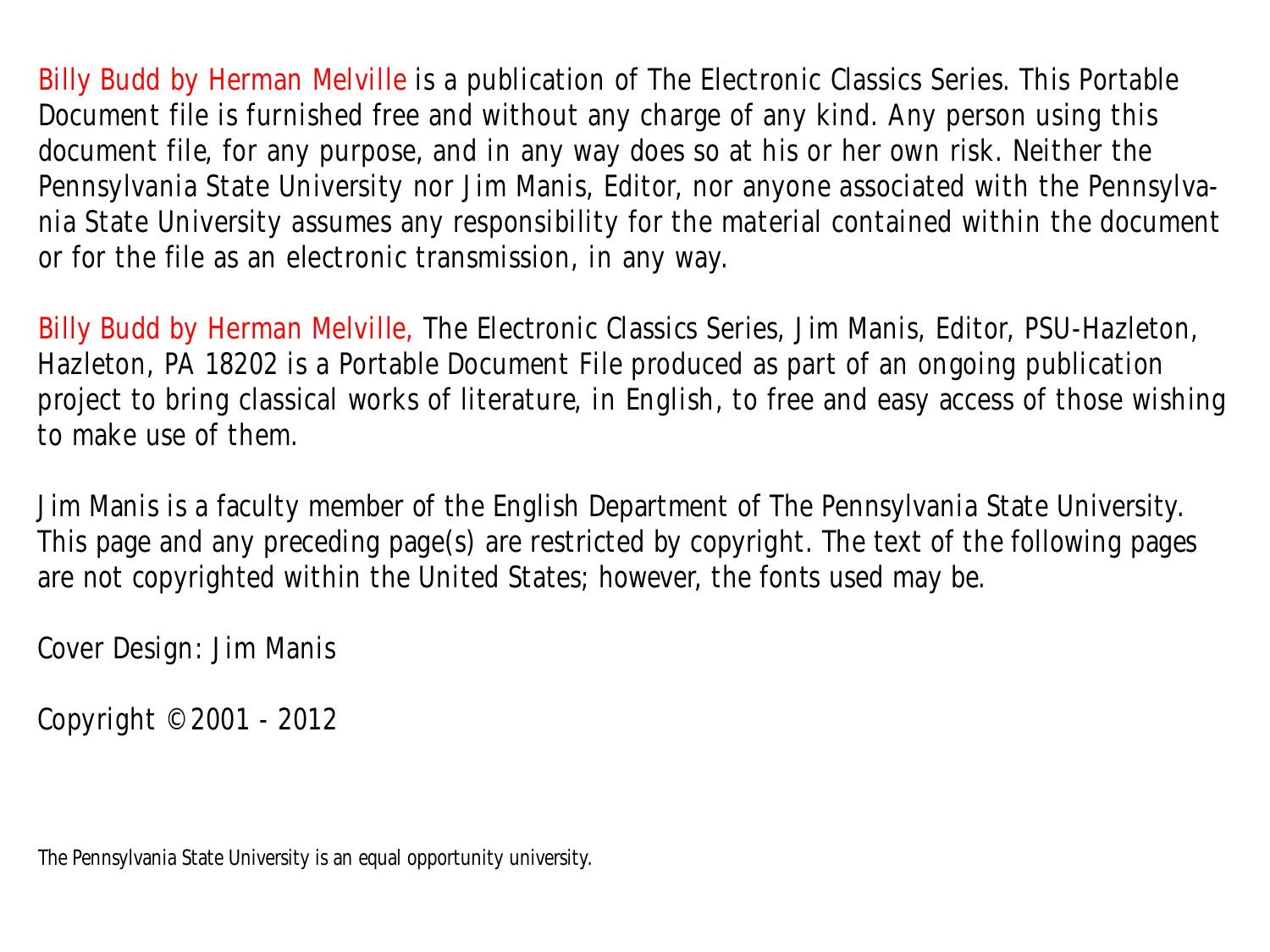### Herman Melville

by

#### **Chapter 1**

In the time before steamships, or then more frequently<br>than now, a stroller along the docks of any consid-<br>erable sea-port would occasionally have his atten-<br>tion arrested by a group of bronzed mariners, man-ofn the time before steamships, or then more frequently than now, a stroller along the docks of any considerable sea-port would occasionally have his attenwar's men or merchant-sailors in holiday attire ashore on liberty. In certain instances they would flank, or, like a body-guard quite surround some superior figure of their own class, moving along with them like Aldebaran among the lesser lights of his constellation. That signal object was the "Handsome Sailor" of the less prosaic time alike of the military and merchant navies. With no perceptible

trace of the vainglorious about him, rather with the offhand unaffectedness of natural regality, he seemed to accept the spontaneous homage of his shipmates. A somewhat remarkable instance recurs to me. In Liverpool, now half a century ago, I saw under the shadow of the great dingy street-wall of Prince's Dock (an obstruction long since removed) a common sailor, so intensely black that he must needs have been a native African of the unadulterate blood of Ham. A symmetric figure much above the average height. The two ends of a gay silk handkerchief thrown loose about the neck danced upon the displayed ebony of his chest; in his ears were big hoops of gold, and a Scotch Highland bonnet with a tartan band set off his shapely head.

It was a hot noon in July; and his face, lustrous with perspiration, beamed with barbaric good humor. In jovial sallies right and left, his white teeth flashing into he rollicked along, the centre of a company of his shipmates. These were made up of such an assortment of tribes and complexions as would have well fitted them to be marched up by Anacharsis Cloots before the bar of the first French

Herman Melville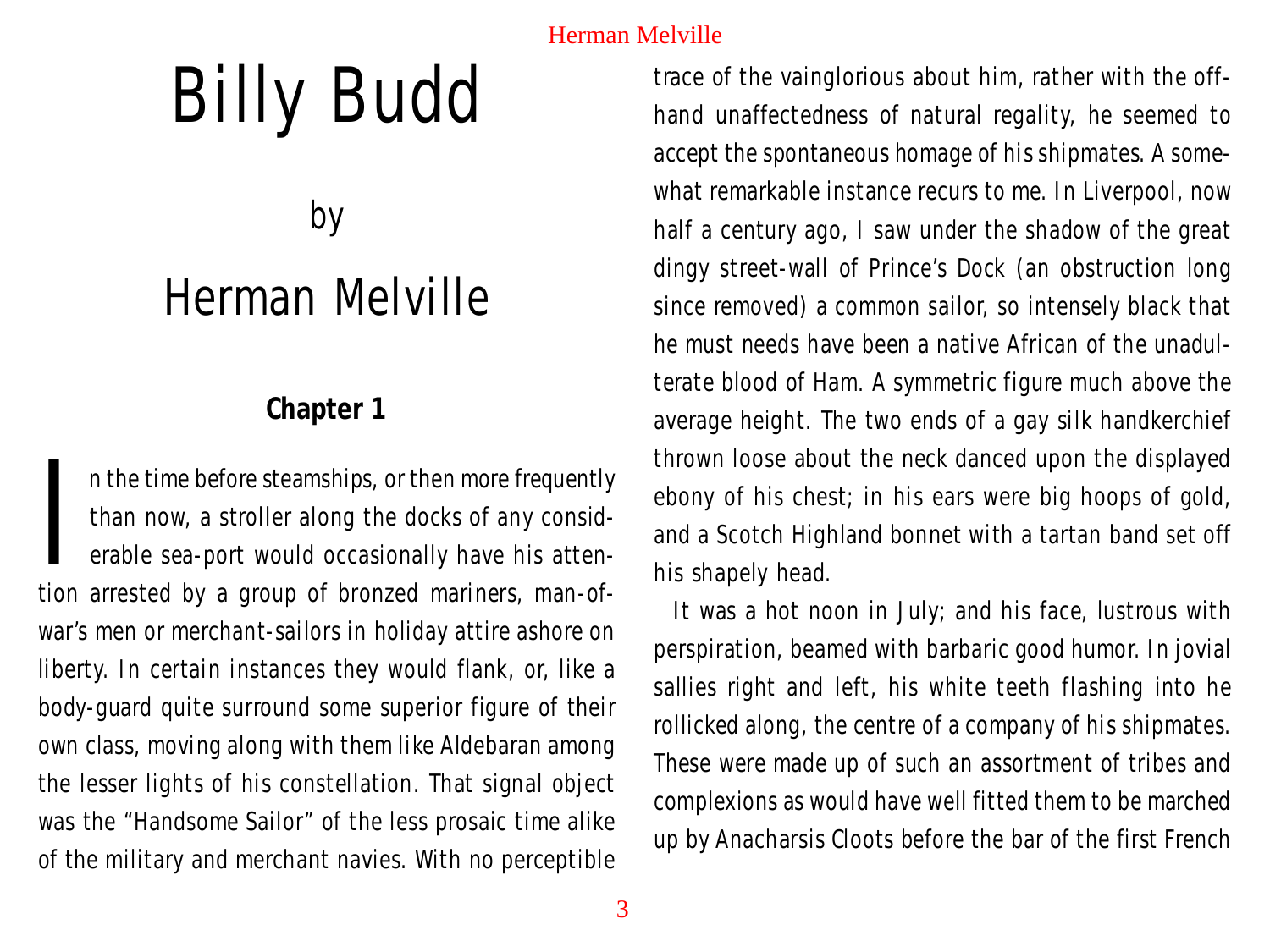Assembly as Representatives of the Human Race. At each spontaneous tribute rendered by the wayfarers to this black pagod of a fellow- the tribute of a pause and stare, and less frequent an exclamation,—the motley retinue showed that they took that sort of pride in the evoker of it which the Assyrian priests doubtless showed for their grand sculptured Bull when the faithful prostrated themselves.

To return.

If in some cases a bit of a nautical Murat in setting forth his person ashore, the Handsome Sailor of the period in question evinced nothing of the dandified Billy-be-Damn, an amusing character all but extinct now, but occasionally to be encountered, and in a form yet more amusing than the original, at the tiller of the boats on the tempestuous Erie Canal or, more likely, vaporing in the groggeries along the tow-path. Invariably a proficient in his perilous calling, he was also more or less of a mighty boxer or wrestler. It was strength and beauty. Tales of his prowess were recited. Ashore he was the champion; afloat the spokesman; on every suitable occasion always foremost. Close-reefing top-sails in a gale, there he was,

astride the weather yard-arm-end, foot in the Flemish horse as "stirrup," both hands tugging at the "earring" as at a bridle, in very much the attitude of young Alexander curbing the fiery Bucephalus. A superb figure, tossed up as by the horns of Taurus against the thunderous sky, cheerily hallooing to the strenuous file along the spar. The moral nature was seldom out of keeping with the physical make. Indeed, except as toned by the former, the comeliness and power, always attractive in masculine conjunction, hardly could have drawn the sort of honest homage the Handsome Sailor in some examples received from his less gifted associates.

Such a cynosure, at least in aspect, and something such too in nature, though with important variations made apparent as the story proceeds, was welkin-eyed Billy Budd, or Baby Budd, as more familiarly under circumstances hereafter to be given he at last came to be called, aged twenty-one, a foretopman of the British fleet toward the close of the last decade of the eighteenth century. It was not very long prior to the time of the narration that follows that he had entered the King's Service,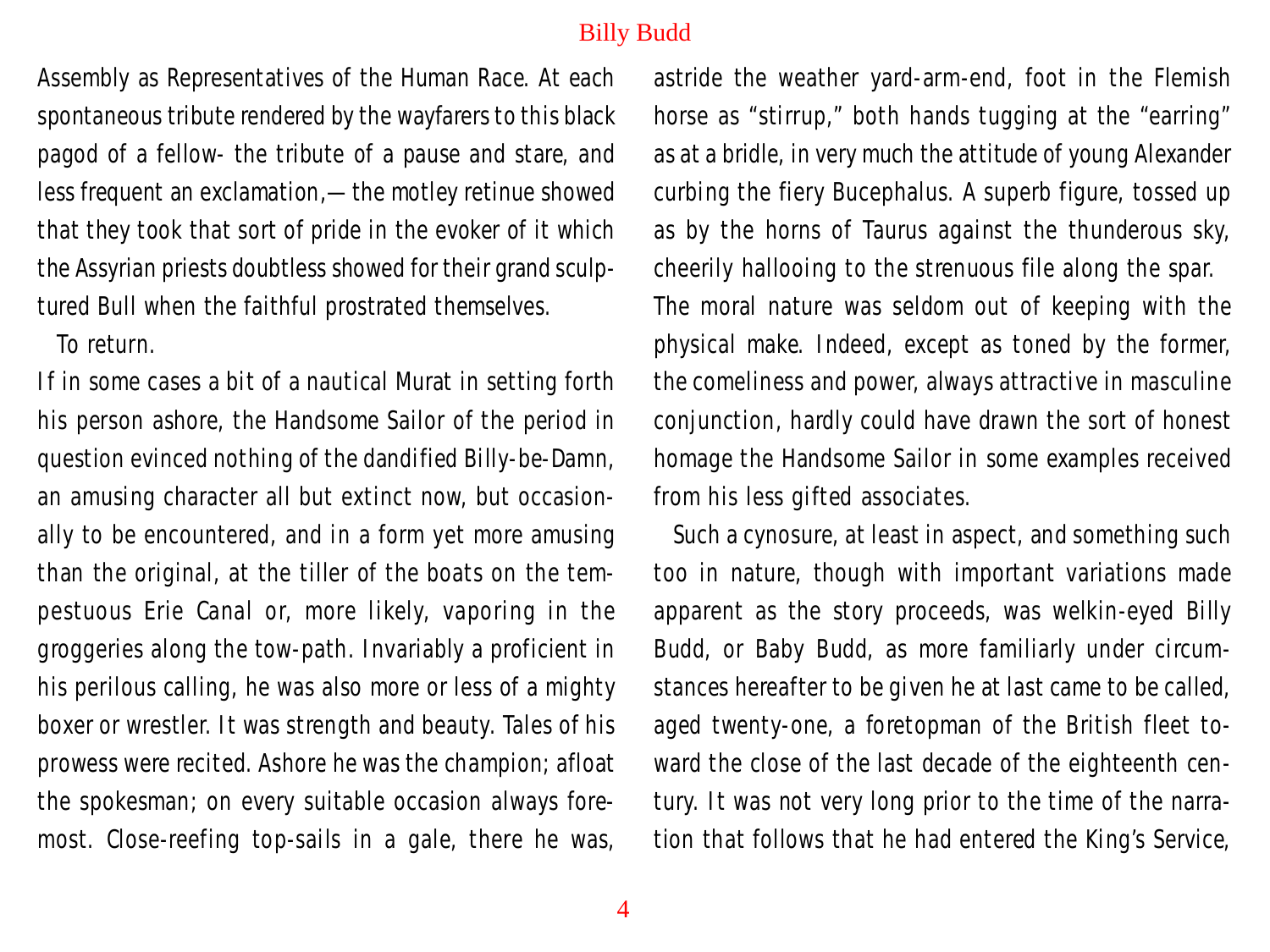having been impressed on the Narrow Seas from a homeward-bound English merchantman into a seventy-four outward-bound, H.M.S. *Indomitable*; which ship, as was not unusual in those hurried days, having been obliged to put to sea short of her proper complement of men. Plump upon Billy at first sight in the gangway the boarding officer Lieutenant Ratcliff pounced, even before the merchantman's crew was formally mustered on the quarter-deck for his deliberate inspection. And him only he elected. For whether it was because the other men when ranged before him showed to ill advantage after Billy, or whether he had some scruples in view of the merchantman being rather short-handed, however it might be, the officer contented himselfwith his first spontaneous choice. To the surprise of the ship's company, though much to the Lieutenant's satisfaction, Billy made no demur. But, indeed, any demur would have been as idle as the protest of a goldfinch popped into a cage.

Noting this uncomplaining acquiescence, all but cheerful one might say, the shipmates turned a surprised glance of silent reproach at the sailor. The Shipmaster was one of those worthy mortals found in every vocation, even the humbler ones- the sort of person whom everybody agrees in calling "a respectable man." And—nor so strange to report as it may appear to be—though a ploughman of the troubled waters, life-long contending with the intractable elements, there was nothing this honest soul at heart loved better than simple peace and quiet. For the rest, he was fifty or thereabouts, a little inclined to corpulence, a prepossessing face, unwhiskered, and of an agreeable color—a rather full face, humanely intelligent in expression. On a fair day with a fair wind and all going well, a certain musical chime in his voice seemed to be the veritable unobstructed outcome of the innermost man. He had much prudence, much conscientiousness, and there were occasions when these virtues were the cause of overmuch disquietude in him. On a passage, so long as his craft was in any proximity to land, no sleep for Captain Graveling. He took to heart those serious responsibilities not so heavily borne by some shipmasters.

Now while Billy Budd was down in the forecastle getting his kit together, the *Indomitable's* Lieutenant, burly and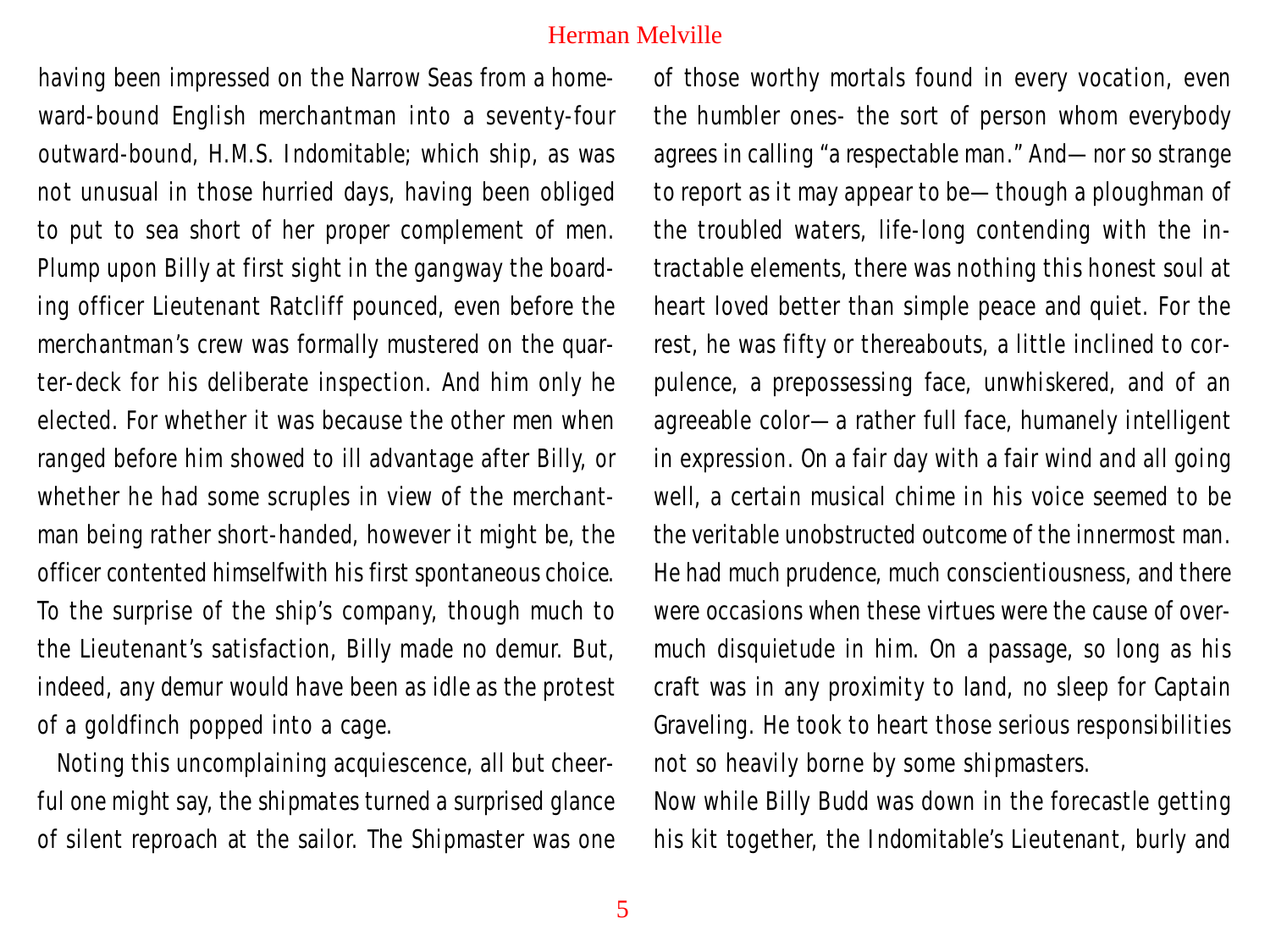bluff, nowise disconcerted by Captain Graveling's omitting to proffer the customary hospitalities on an occasion so unwelcome to him, an omission simply caused by preoccupation of thought, unceremoniously invited himself into the cabin, and also to a flask from the spiritlocker, a receptacle which his experienced eye instantly discovered. In fact he was one of those sea-dogs in whom all the hardship and peril of naval life in the great prolonged wars of his time never impaired the natural instinct for sensuous enjoyment. His duty he always faithfully did; but duty is sometimes a dry obligation, and he was for irrigating its aridity, whensoever possible, with a fertilizing decoction of strong waters. For the cabin's proprietor there was nothing left but to play the part of the enforced host with whatever grace and alacrity were practicable. As necessary adjuncts to the flask, he silently placed tumbler and water-jug before the irrepressible guest. But excusing himself from partaking just then, he dismally watched the unembarrassed officer deliberately diluting his grog a little, then tossing it off in three swallows, pushing the empty tumbler away, yet not so far as

to be beyond easy reach, at the same time settling himself in his seat and smacking his lips with high satisfaction, looking straight at the host.

These proceedings over, the Master broke the silence; and there lurked a rueful reproach in the tone of his voice: "Lieutenant, you are going to take my best man from me, the jewel of 'em."

"Yes, I know," rejoined the other, immediately drawing back the tumbler preliminary to a replenishing; "Yes, I know. Sorry."

"Beg pardon, but you don't understand, Lieutenant. See here now. Before I shipped that young fellow, my forecastle was a rat-pit of quarrels. It was black times, I tell you, aboard the *Rights* here. I was worried to that degree my pipe had no comfort for me. But Billy came; and it was like a Catholic priest striking peace in an Irish shindy. Not that he preached to them or said or did anything in particular; but a virtue went out of him, sugaring the sour ones. They took to him like hornets to treacle; all but the buffer of the gang, the big shaggy chap with the fire-red whiskers. He indeed out of envy, perhaps, of the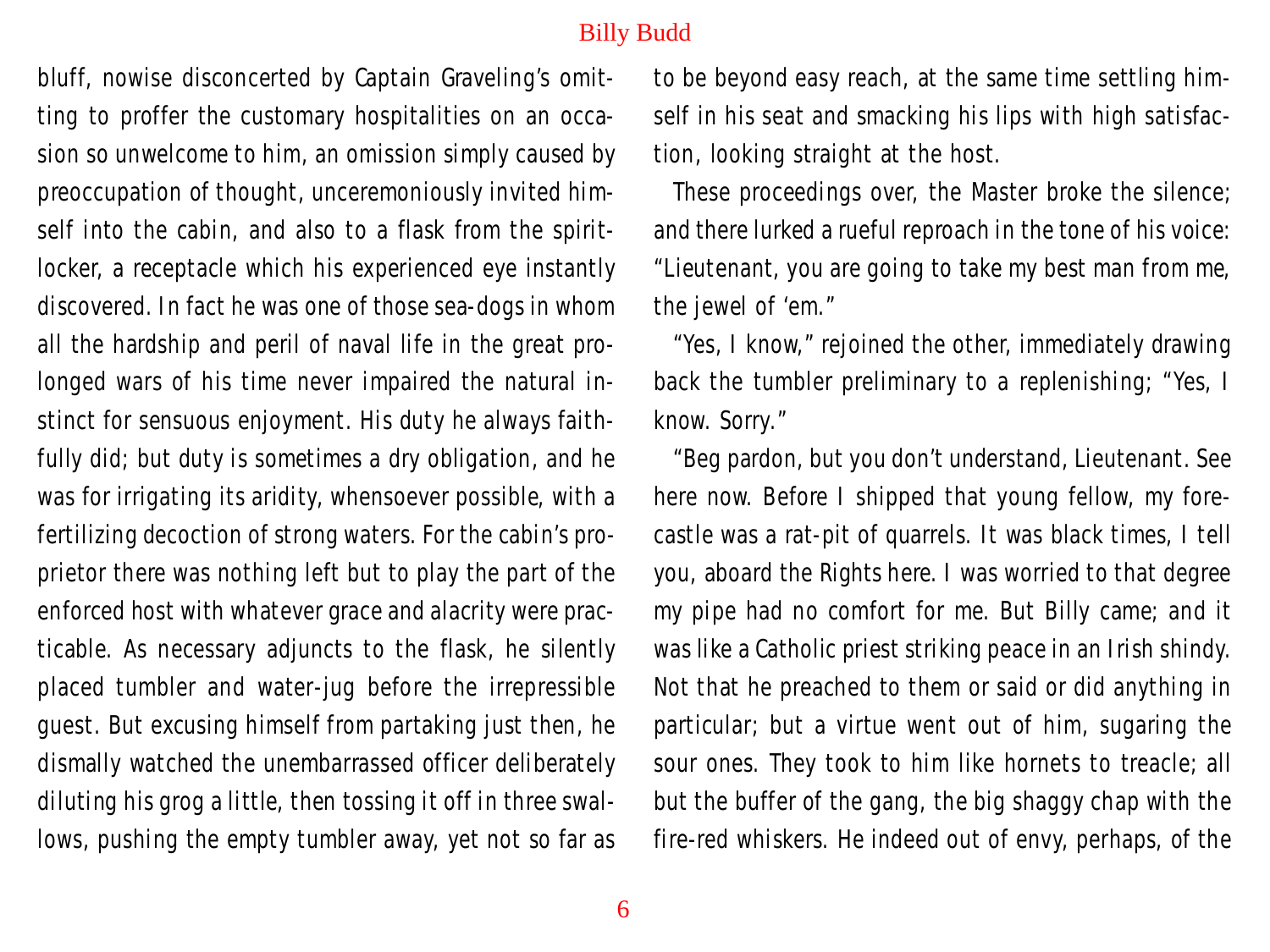newcomer, and thinking such a 'sweet and pleasant fellow,' as he mockingly designated him to the others, could hardly have the spirit of a game-cock, must needs bestir himself in trying to get up an ugly row with him. Billy forebore with him and reasoned with him in a pleasant way- he is something like myself, Lieutenant, to whom aught like a quarrel is hateful- but nothing served. So, in the second dog-watch one day the Red Whiskers in presence of the others, under pretence of showing Billy just whence a sirloin steak was cut- for the fellow had once been a butcher- insultingly gave him a dig under the ribs. Quick as lightning Billy let fly his arm. I dare say he never meant to do quite as much as he did, but anyhow he gave the burly fool a terrible drubbing. It took about half a minute, I should think. And, lord bless you, the lubber was astonished at the celerity. And will you believe it, Lieutenant, the Red Whiskers now really loves Billy- loves him, or is the biggest hypocrite that ever I heard of. But theyall love him. Some of 'em do his washing, darn his old trousers for him; the carpenter is at odd times making a pretty little chest of drawers for him.

Anybody will do anything for Billy Budd; and it's the happy family here. But now, Lieutenant, if that young fellow goes- I know how it will be aboard the *Rights.* Not again very soon shall I, coming up from dinner, lean over the capstan smoking a quiet pipe- no, not very soon again, I think. Ay, Lieutenant, you are going to take away the jewel of 'em; you are going to take away my peacemaker!" And with that the good soul had really some ado in checking a rising sob.

"Well," said the officer who had listened with amused interest to all this, and now waxing merry with his tipple; "Well, blessed are the peacemakers, especially the fighting peacemakers! And such are the seventy- four beauties some of which you see poking their noses out of the port-holes of yonder war-ship lying-to for me," pointing thro' the cabin window at the *Indomitable.* "But courage! don't look so downhearted, man. Why, I pledge you in advance the royal approbation. Rest assured that His Majesty will be delighted to know that in a time when his hard tack is not sought for by sailors with such avidity as should be; a time also when some shipmasters privily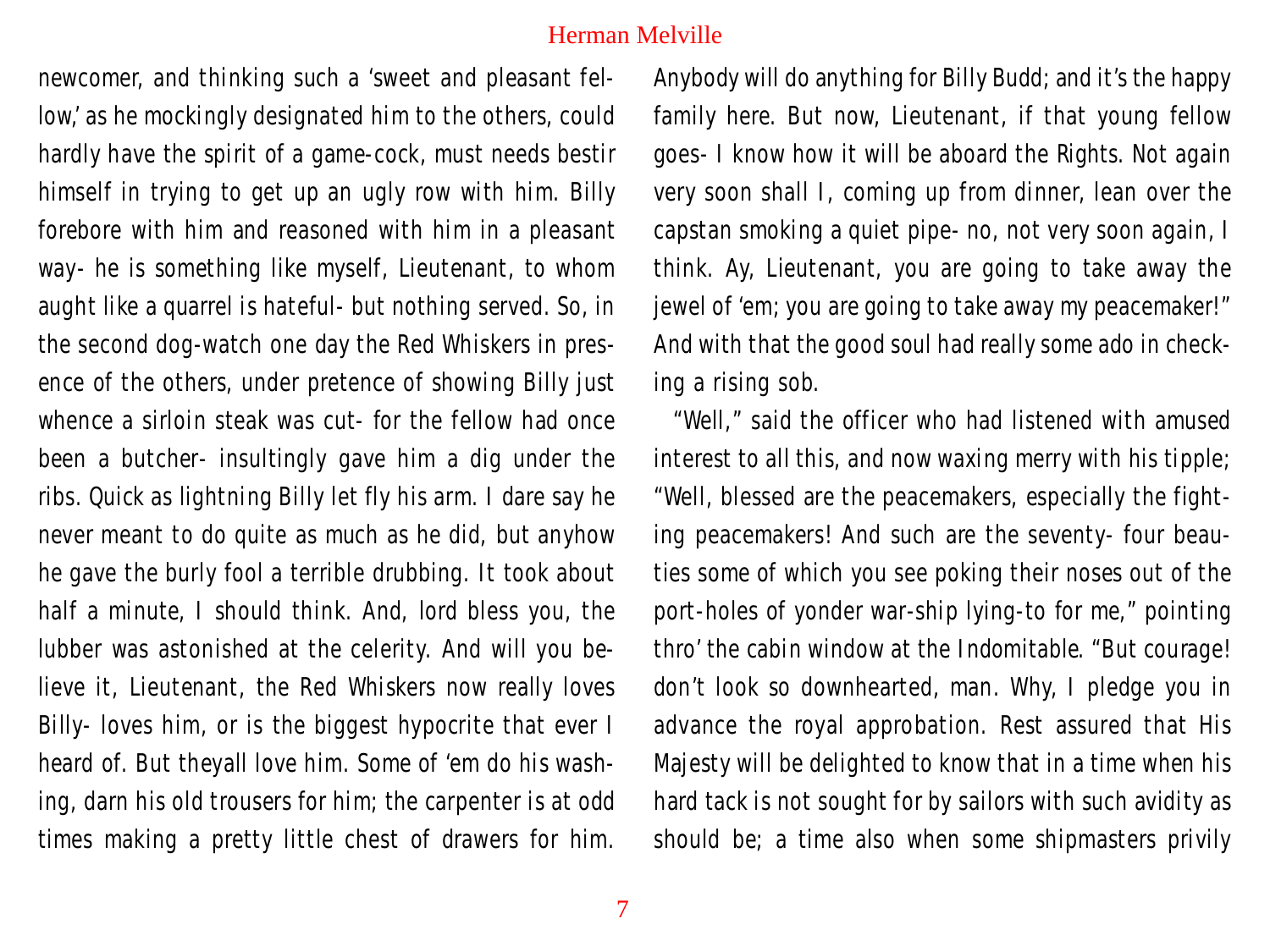resent the borrowing from them a tar or two for the service; His Majesty, I say, will be delighted to learn that one shipmaster at least cheerfully surrenders to the King, the flower of his flock, a sailor who with equal loyalty makes no dissent.- But where's my beauty? Ah," looking through the cabin's open door, "Here he comes; and, by Jove- lugging along his chest- Apollo with his portmanteau!- My man," stepping out to him, "you can't take that big box aboard a war-ship. The boxes there are mostly shot-boxes. Put your duds in a bag, lad. Boot and saddle for the cavalryman, bag and hammock for the man-ofwar's man."

The transfer from chest to bag was made. And, after seeing his man into the cutter and then following him down, the Lieutenant pushed off from the Rights-of-Man. That was the merchant-ship's name; tho' by her master and crew abbreviated in sailor fashion into The Rights. The hard-headed Dundee owner was a staunch admirer of Thomas Paine whose book in rejoinder to Burke's arraignment of the French Revolution had then been published for some time and had gone everywhere. In christening

his vessel after the title of Paine's volume, the man of Dundee was something like his contemporary shipowner, Stephen Girard of Philadelphia, whose sympathies, alike with his native land and its liberal philosophers, he evinced by naming his ships after Voltaire, Diderot, and so forth.

But now, when the boat swept under the merchantman's stern, and officer and oarsmen were noting- some bitterly and others with a grin,- the name emblazoned there; just then it was that the new recruit jumped up from the bow where the coxswain had directed him to sit, and waving his hat to his silent shipmates sorrowfully looking over at him from the taffrail, bade the lads a genial good-bye. Then, making a salutation as to the ship herself, "And good-bye to you too, old Rights-of-Man."

"Down, Sir!" roared the Lieutenant, instantly assuming all the rigour of his rank, though with difficulty repressing a smile.

To be sure, Billy's action was a terrible breach of naval decorum. But in that decorum he had never been instructed; in consideration of which the Lieutenant would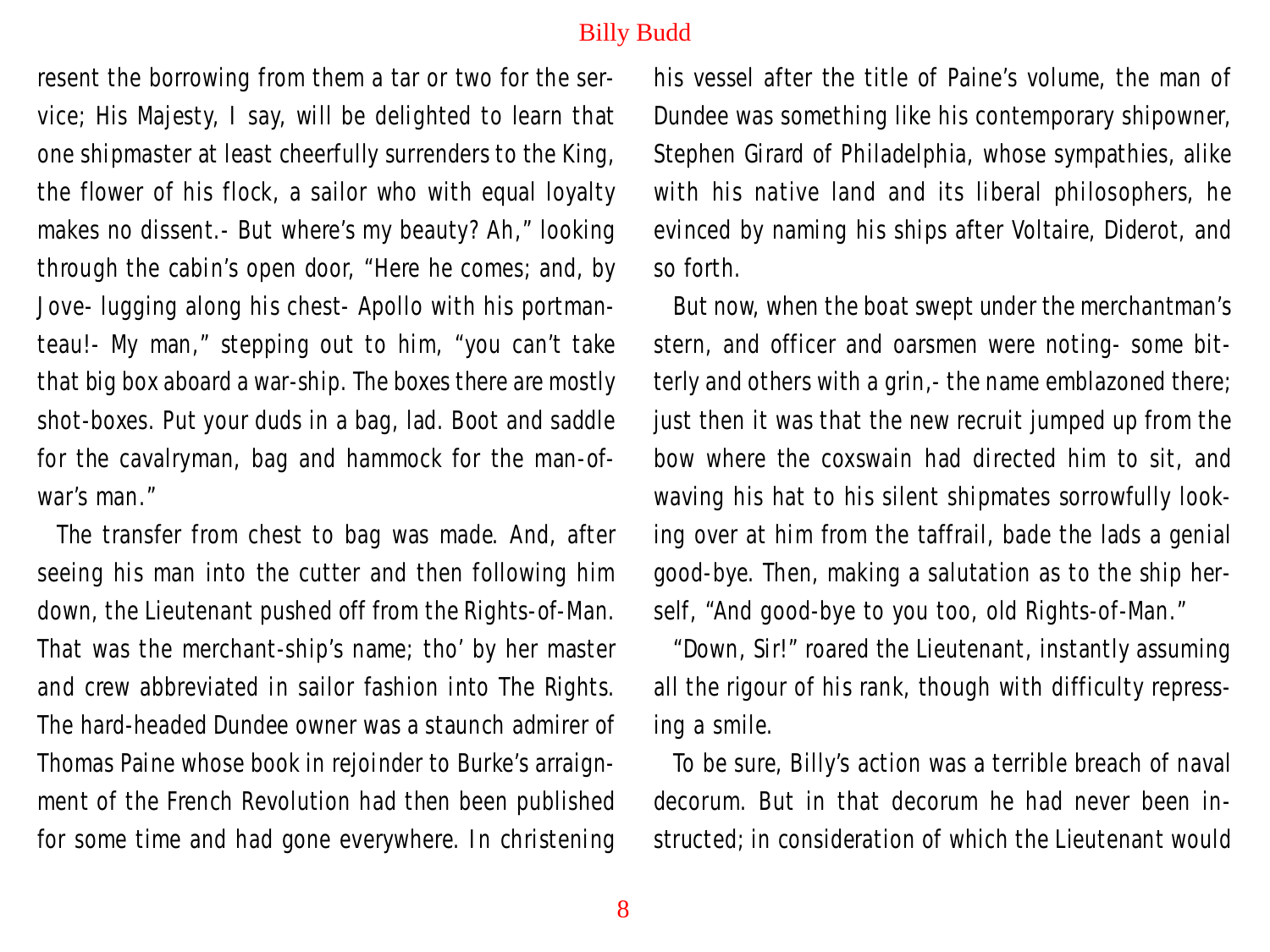hardly have been so energetic in reproof but for the concluding farewell to the ship. This he rather took as meant to convey a covert sally on the new recruit's part, a sly slur at impressment in general, and that of himself in especial. And yet, more likely, if satire it was in effect, it was hardly so by intention, for Billy, tho' happily endowed with the gayety of high health, youth, and a free heart, was yet by no means of a satirical turn. The will to it and the sinister dexterity were alike wanting. To deal in double meanings and insinuations of any sort was quite foreign to his nature.

As to his enforced enlistment, that he seemed to take pretty much as he was wont to take any vicissitude of weather. Like the animals, though no philosopher, he was, without knowing it, practically a fatalist. And, it may be, that he rather liked this adventurous turn in his affairs, which promised an opening into novel scenes and martial excitements.

Aboard the Indomitable our merchant-sailor was forthwith rated as an able-seaman and assigned to the starboard watch of the fore-top. He was soon at home in the

service, not at all disliked for his unpretentious good looks and a sort of genial happy-go-lucky air. No merrier man in his mess: in marked contrast to certain other individuals included like himself among the impressed portion of the ship's company; for these when not actively employed were sometimes, and more particularly in the last dog-watch when the drawing near of twilight induced revery, apt to fall into a saddish mood which in some partook of sullenness. But they were not so young as our foretopman, and no few of them must have known a hearth of some sort; others may have had wives and children left, too probably, in uncertain circumstances, and hardly any but must have had acknowledged kith and kin, while for Billy, as will shortly be seen, his entire family was practically invested in himself.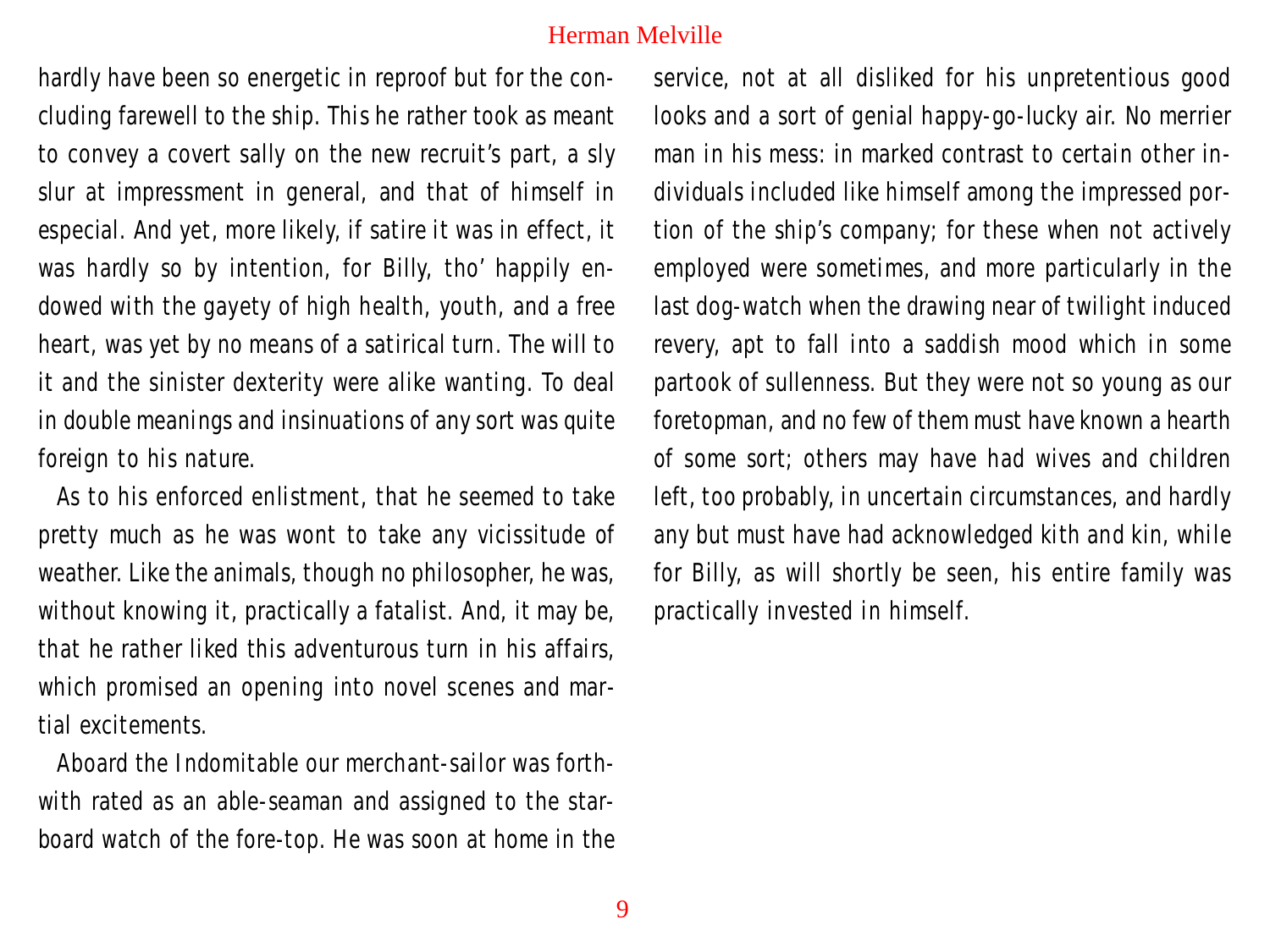#### **Chapter 2**

hough our new-made foretopman was well received<br>in the top and on the gun decks, hardly here was<br>he that cynosure he had previously been among<br>those minor ship's companies of the merchant marine, hough our new-made foretopman was well received in the top and on the gun decks, hardly here was he that cynosure he had previously been among with which companies only had he hitherto consorted. He was young; and despite his all but fully developed frame, in aspect looked even younger than he really was, owing to a lingering adolescent expression in the as yet smooth face, all but feminine in purity of natural complexion, but where, thanks to his seagoing, the lily was quite suppressed and the rose had some ado visibly to flush through the tan.

To one essentially such a novice in the complexities of factitious life, the abrupt transition from his former and simpler sphere to the ampler and more knowing world of a great war-ship; this might well have abashed him had there been any conceit or vanity in his composition. Among her miscellaneous multitude, the Indomitable mustered several individuals who, however inferior in grade,

were of no common natural stamp, sailors more signally susceptive of that air which continuous martial discipline and repeated presence in battle can in some degree impart even to the average man. As the Handsome Sailor, Billy Budd's position aboard the seventy-four was something analogous to that of a rustic beauty transplanted from the provinces and brought into competition with the highborn dames of the court. But this change of circumstances he scarce noted. As little did he observe that something about him provoked an ambiguous smile in one or two harder faces among the blue-jackets. Nor less unaware was he of the peculiar favorable effect his person and demeanour had upon the more intelligent gentlemen of the quarter-deck. Nor could this well have been otherwise. Cast in a mould peculiar to the finest physical examples of those Englishmen in whom the Saxon strain would seem not at all to partake of any Norman or other admixture, he showed in face that humane look of reposeful good nature which the Greek sculptor in some instances gave to his heroic strong man, Hercules. But this again was subtly modified by another and pervasive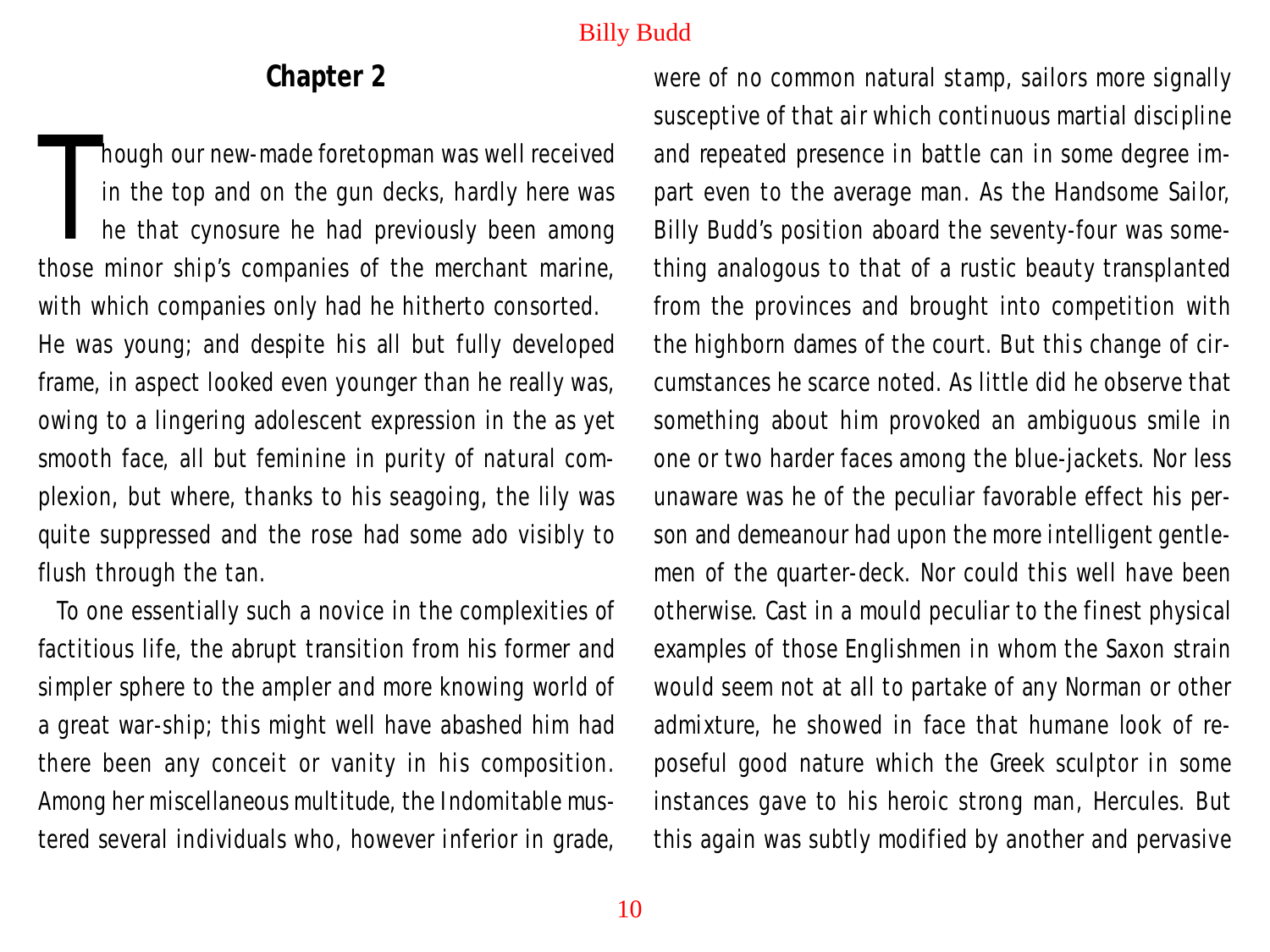quality. The ear, small and shapely, the arch of the foot, the curve in mouth and nostril, even the indurated hand dyed to the orange-tawny of the toucan's bill, a hand telling alike of the halyards and tar-bucket; but, above all, something in the mobile expression, and every chance attitude and movement, something suggestive of a mother eminently favored by Love and the Graces; all this strangely indicated a lineage in direct contradiction to his lot. The mysteriousness here became less mysterious through a matter- of-fact elicited when Billy, at the capstan, was being formally mustered into the service. Asked by the officer, a small brisk little gentleman, as it chanced among other questions, his place of birth, he replied, "Please, Sir, I don't know."

"Don't know where you were born?—Who was your father?"

"God knows, Sir."

Struck by the straightforward simplicity of these replies, the officer next asked, "Do you know anything about your beginning?"

"No, Sir. But I have heard that I was found in a pretty

silklined basket hanging one morning from the knocker of a good man's door in Bristol."

"*Found* say you? Well," throwing back his head and looking up and down the new recruit; "Well, it turns out to have been a pretty good find. Hope they'll find some more like you, my man; the fleet sadly needs them."

Yes, Billy Budd was a foundling, a presumable by-blow, and, evidently, no ignoble one. Noble descent was as evident in him as in a blood horse.

For the rest, with little or no sharpness of faculty or any trace of the wisdom of the serpent, nor yet quite a dove, he possessed that kind and degree of intelligence going along with the unconventional rectitude of a sound human creature, one to whom not yet has been proffered the questionable apple of knowledge. He was illiterate; he could not read, but he could sing, and like the illiterate nightingale was sometimes the composer of his own song.Of self-consciousness he seemed to have little or none, or about as much as we may reasonably impute to a dog of Saint Bernard's breed.

Habitually living with the elements and knowing little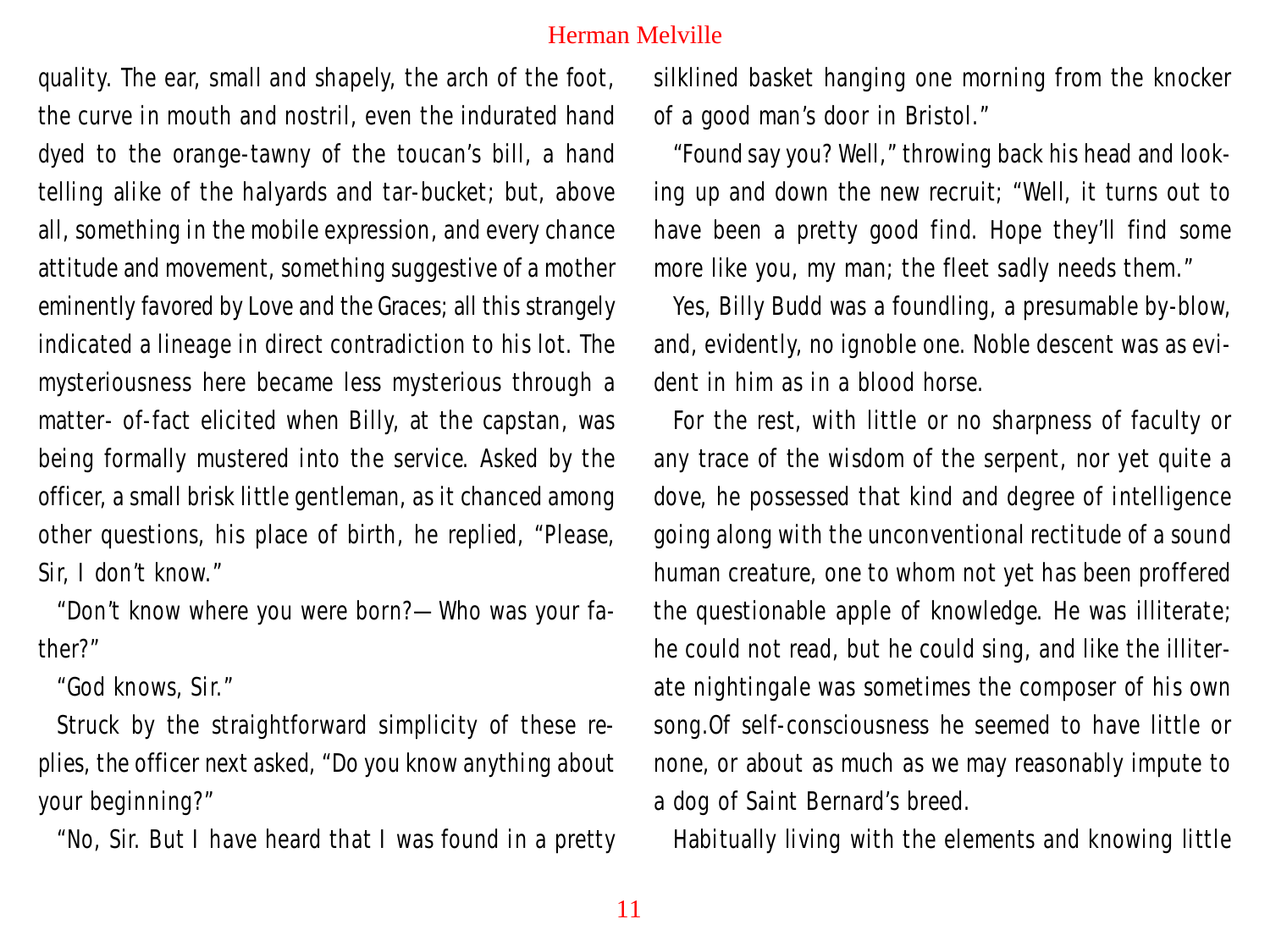more of the land than as a beach, or, rather, that portion of the terraqueous globe providentially set apart for dancehouses, doxies and tapsters, in short what sailors call a "fiddlers'-green," his simple nature remained unsophisticated by those moral obliquities which are not in every case incompatible with that manufacturable thing known as respectability. But are sailors, frequenters of "fiddlers' greens," without vices? No; but less often than with landsmen do their vices, so called, partake of crookedness of heart, seeming less to proceed from viciousness than exuberance of vitality after long constraint; frank manifestations in accordance with natural law. By his original constitution aided by the cooperating influences of his lot, Billy in many respects was little more than a sort of upright barbarian, much such perhaps as Adam presumably might have been ere the urbane Serpent wriggled himself into his company.

And here be it submitted that apparently going to corroborate the doctrine of man's fall, a doctrine now popularly ignored, it is observable that where certain virtues pristine and unadulterate peculiarly characterize anybody in the external uniform of civilization, they will upon scrutiny seem not to be derived from custom or convention, but rather to be out of keeping with these, as if indeed exceptionally transmitted from a period prior to Cain's city and citified man. The character marked by such qualities has to an unvitiated taste an untampered-with flavor like that of berries, while the man thoroughly civilized, even in a fair specimen of the breed, has to the same moral palate a questionable smack as of a compounded wine. To any stray inheritor of these primitive qualities found, like Caspar Hauser, wandering dazed in any Christian capital of our time, the good-natured poet's famous invocation, near two thousand years ago, of the good rustic out of his latitude in the Rome of the Cesars, still appropriately holds:—

"Honest and poor, faithful in word and thought, What has thee, Fabian, to the city brought?"

Though our Handsome Sailor had as much of masculine beauty as one can expect anywhere to see; nevertheless, like the beautiful woman in one of Hawthorne's minor tales, there was just one thing amiss in him. No visible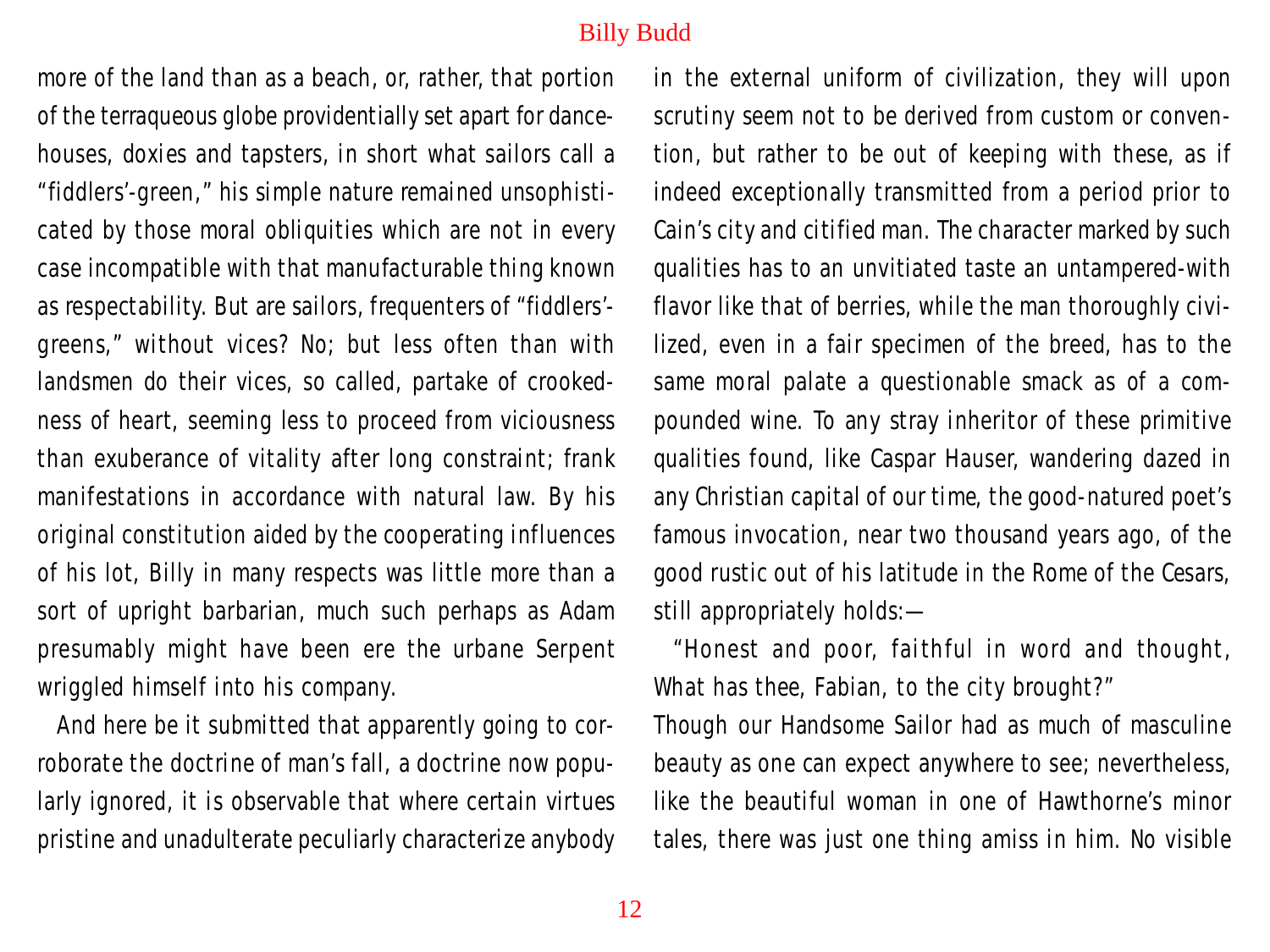blemish, indeed, as with the lady; no, but an occasional liability to a vocal defect. Though in the hour of elemental uproar or peril he was everything that a sailor should be, yet under sudden provocation of strong heart-feeling, his voice otherwise singularly musical, as if expressive of the harmony within, was apt to develop an organic hesitancy, in fact, more or less of a stutter or even worse. In this particular Billy was a striking instance that the arch interferer, the envious marplot of Eden, still has more or less to do with every human consignment to this planet of earth. In every case, one way or another he is sure to slip in his little card, as much as to remind us- I too have a hand here.

The avowal of such an imperfection in the Handsome Sailor should be evidence not alone that he is not presented as a conventional hero, but also that the story in which he is the main figure is no romance.

#### **Chapter 3**

t the time of Billy Budd's arbitrary enlistment into the *Indomitable* that ship was on her way to join the Mediterranean fleet. No long time elapsed before the 'unction was effected. As one of that fleet the seventy-four participated in its movements, tho' at times, on account of her superior sailing qualities, in the absence of frigates, despatched on separate duty as a scout and at times on less temporary service. But with all this the story has little concernment, restricted as it is to the inner life of one particular ship and the career of an individual sailor.

It was the summer of 1797. In the April of that year had occurred the commotion at Spithead followed in May by a second and yet more serious outbreak in the fleet at the Nore. The latter is known, and without exaggeration in the epithet, as the Great Mutiny. It was indeed a demonstration more menacing to England than the contemporary manifestoes and conquering and proselyting armies of the French Directory.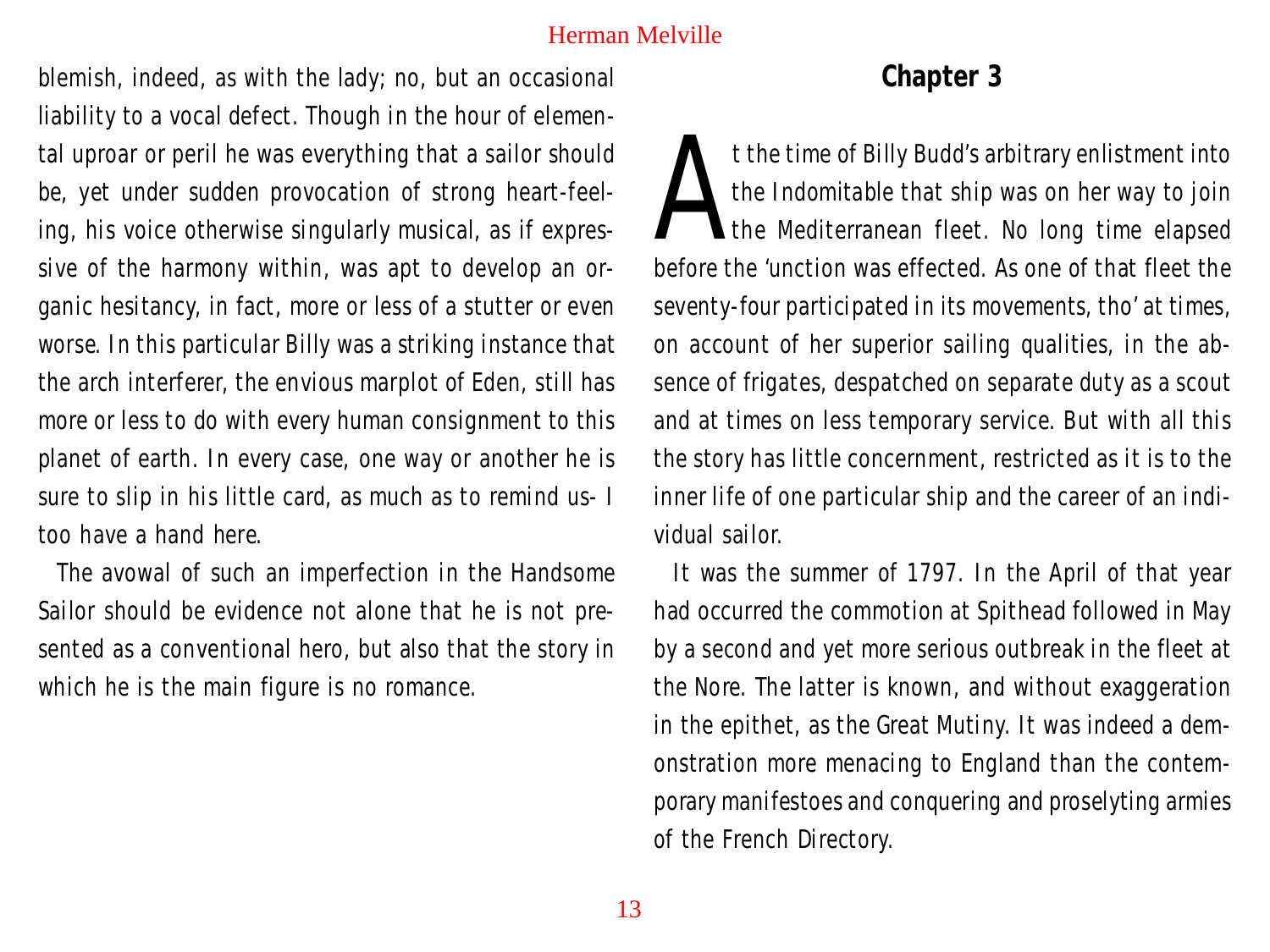To the British Empire the Nore Mutiny was what a strike in the fire-brigade would be to London threatened by general arson. In a crisis when the kingdom might well have anticipated the famous signal that some years later published along the naval line of battle what it was that upon occasion England expected of Englishmen; *that* was the time when at the mast-heads of the three-deckers and seventy-fours moored in her own roadstead- a fleet, the right arm of a Power then all but the sole free conservative one of the Old World- the blue-jackets, to be numbered by thousands, ran up with huzzas the British colors with the union and cross wiped out; by that cancellation transmuting the flag of founded law and freedom defined, into the enemy's red meteor of unbridled and unbounded revolt. Reasonable discontent growing out of practical grievances in the fleet had been ignited into irrational combustion, as by live cinders blown across the Channel from France in flames.

The event converted into irony for a time those spirited strains of Dibdin- as a song-writer no mean auxiliary to the English Government at the European conjuncturestrains celebrating, among other things, the patriotic devotion of the British tar:

"And as for my life, 'tis the King's!"

Such an episode in the Island's grand naval story her naval historians naturally abridge; one of them (G.P.R. James) candidly acknowledging that fain would he pass it over did not "impartiality forbid fastidiousness." And yet his mention is less a narration than a reference, having to do hardly at all with details. Nor are these readily to be found in the libraries. Like some other events in every age befalling states everywhere, including America, the Great Mutiny was of such character that national pride along with views of policy would fain shade it off into the historical background. Such events can not be ignored, but there is a considerate way of historically treating them. If a well-constituted individual refrains from blazoning aught amiss or calamitous in his family, a nation in the like circumstance may without reproach be equally discreet.

Though after parleyings between Government and the ringleaders, and concessions by the former as to some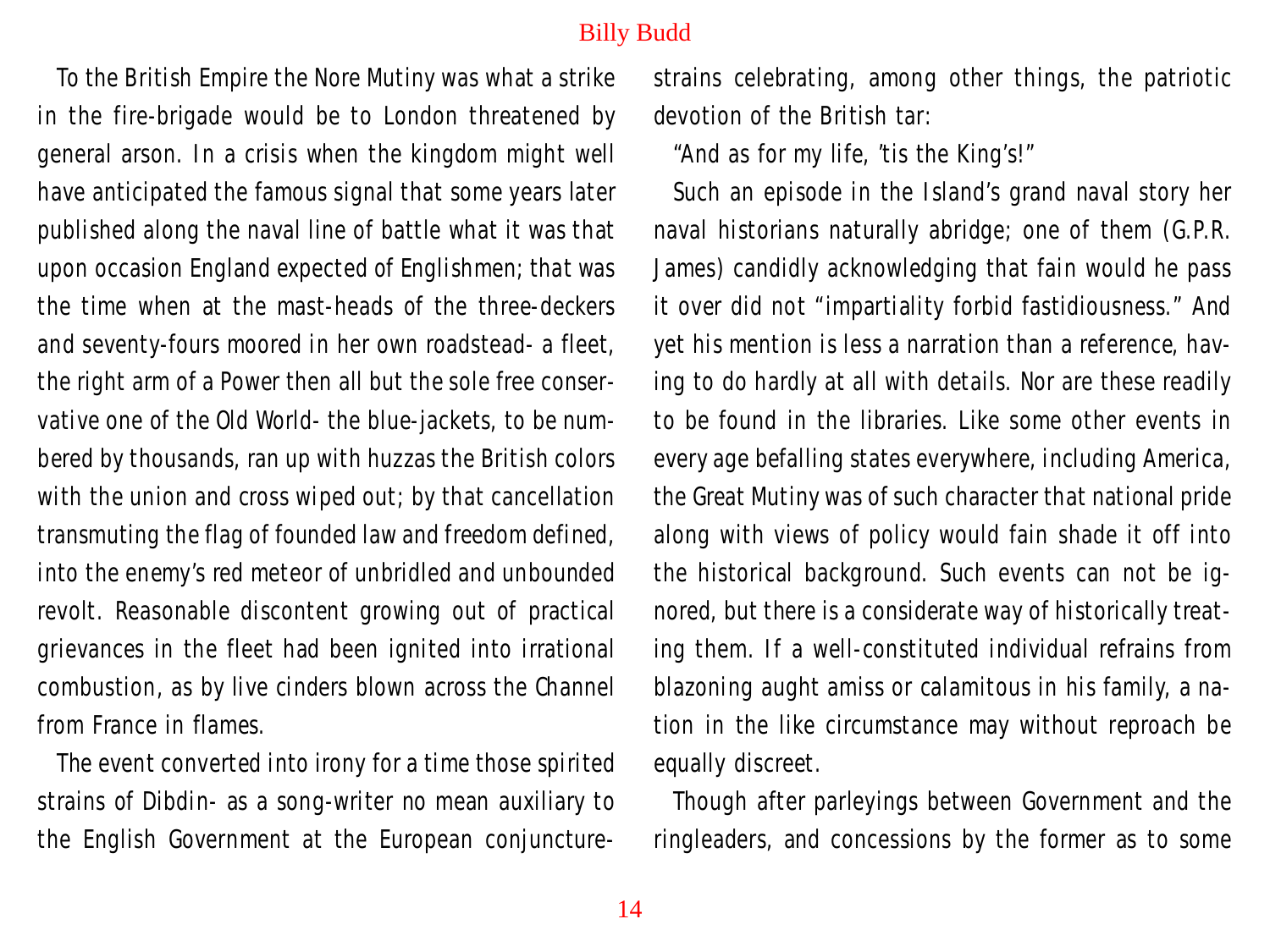glaring abuses, the first uprising- that at Spithead- with difficulty was put down, or matters for the time pacified; yet at the Nore the unforeseen renewal of insurrection on a yet larger scale, and emphasized in the conferences that ensued by demands deemed by the authorities not only inadmissible but aggressively insolent, indicated- if the Red Flag did not sufficiently do so- what was the spirit animating the men. Final suppression, however, there was; but only made possible perhaps by the unswerving loyalty of the marine corps and voluntary resumption of loyalty among influential sections of the crews.

To some extent the Nore Mutiny may be regarded as analogous to the distempering irruption of contagious fever in a frame constitutionally sound, and which anon throws it off.

At all events, of these thousands of mutineers were some of the tars who not so very long afterwards- whether wholly prompted thereto by patriotism, or pugnacious instinct, or by both,- helped to win a coronet for Nelson at the Nile, and the naval crown of crowns for him at Trafalgar. To the mutineers those battles, and especially Trafalgar, were a plenary absolution and a grand one: For all that goes to make up scenicnaval display, heroic magnificence in arms, those battles, especially Trafalgar, stand unmatched in human annals.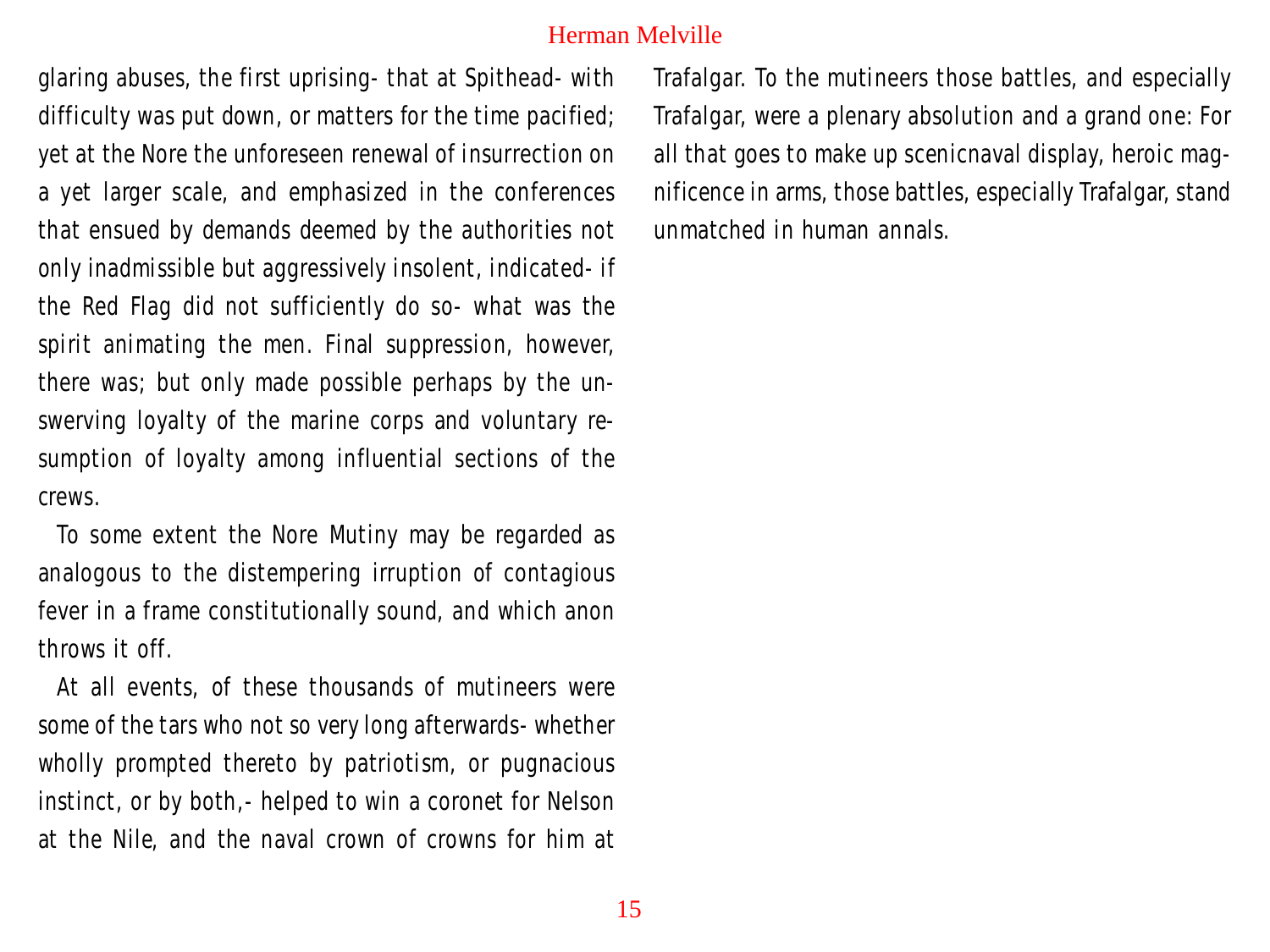#### **Chapter 4**

*Concerning "The greatest sailor since our world began." —Tennyson*

In this matter of writing, resolve as one may to keep<br>to the main road, some by-paths have an entice-<br>ment not readily to be withstood. I am going to err<br>into such a by-path. If the reader will keep me company n this matter of writing, resolve as one may to keep to the main road, some by-paths have an enticement not readily to be withstood. I am going to err I shall be glad. At the least we can promise ourselves that pleasure which is wickedly said to be in sinning, for a literary sin the divergence will be.

Very likely it is no new remark that the inventions of our time have at last brought about a change in sea-warfare in degree corresponding to the revolution in all warfare effected by the original introduction from China into Europe of gunpowder. The first European fire-arm, a clumsy contrivance, was, as is well known, scouted by no few of the knights as a base implement, good enough peradventure for weavers too craven to stand up crossing steel with steel in frank fight. But as ashore, knightly valor, tho' shorn

of its blazonry, did not cease with the knights, neither on the seas, though nowadays in encounters there a certain kind of displayed gallantry be fallen out of date as hardly applicable under changed circumstances, did the nobler qualities of such naval magnates as Don John of Austria, Doria, Van Tromp, Jean Bart, the long line of British Admirals and the American Decaturs of 1812 become obsolete with their wooden walls.

Nevertheless, to anybody who can hold the Present at its worth without being inappreciative of the Past, it may be forgiven, if to such an one the solitary old hulk at Portsmouth, Nelson's *Victory,* seems to float there, not alone as the decaying monument of a fame incorruptible, but also as a poetic reproach, softened by its picturesqueness, to the *Monitors* and yet mightier hulls of the European ironclads. And this not altogether because such craft are unsightly, unavoidably lacking the symmetry and grand lines of the old battle-ships, but equally for other reasons.

There are some, perhaps, who while not altogether inaccessible to that poetic reproach just alluded to, may yet on behalf of the new order, be disposed to parry it;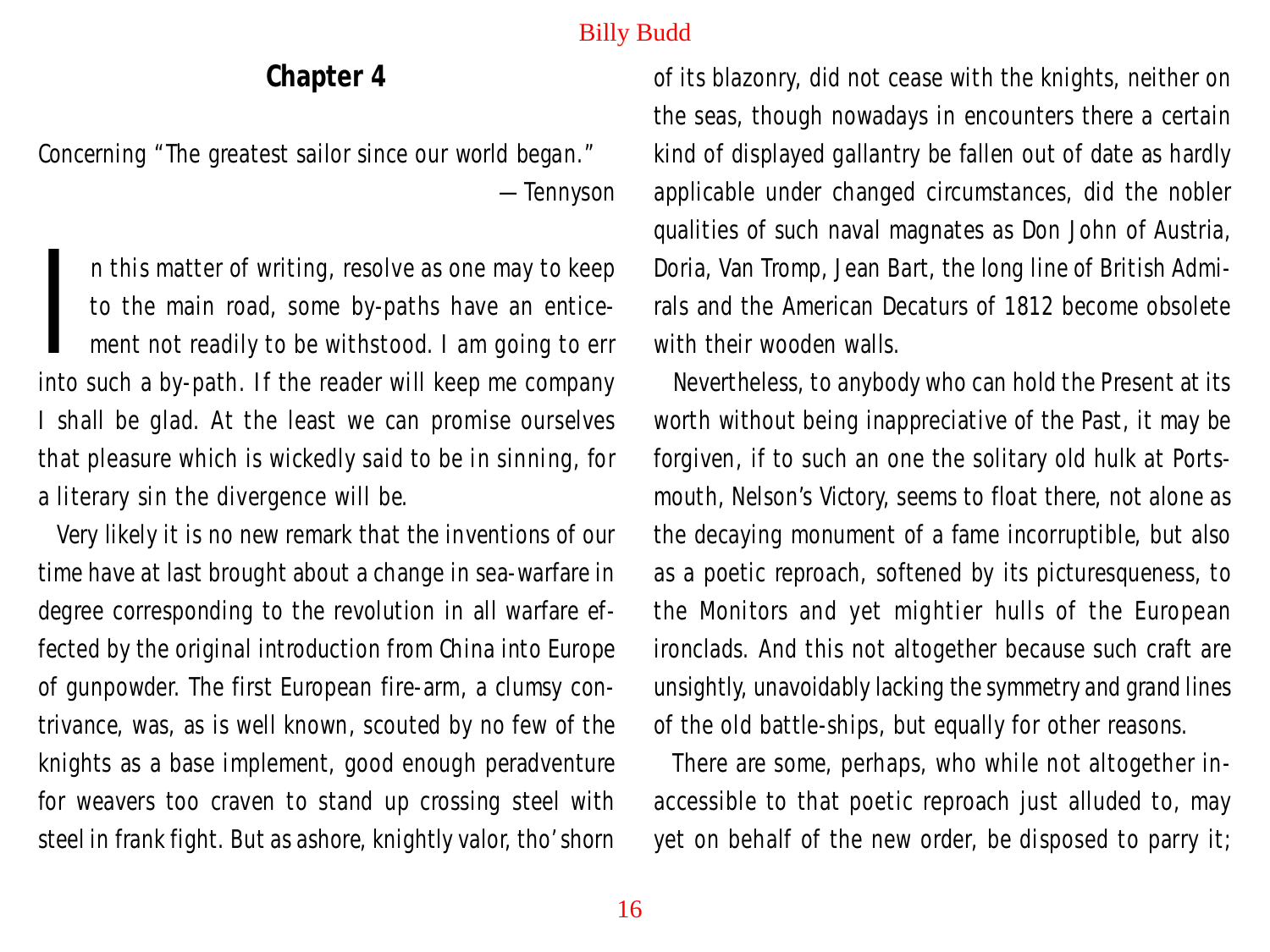and this to the extent of iconoclasm, if need be. For example, prompted by the sight of the star inserted in the *Victory's* quarter-deck designating the spot where the Great Sailor fell, these martial utilitarians may suggest considerations implying that Nelson's ornate publication of his person in battle was not only unnecessary, but not military, nay, savored of foolhardiness and vanity. They may add, too, that at Trafalgar it was in effect nothing less than a challenge to death; and death came; and that but for his bravado the victorious Admiral might possibly have survived the battle; and so, instead of having his sagacious dying injunctions overruled by his immediate successor in command, he himself, when the contest was decided, might have brought his shattered fleet to anchor, a proceeding which might have averted the deplorable loss of life by shipwreck in the elemental tempest that followed the martial one.

Well, should we set aside the more disputable point whether for various reasons it was possible to anchor the fleet, then plausibly enough the Benthamites of war may urge the above.

But the *might-have-been* is but boggy ground to build on. And, certainly, in foresight as to the larger issue of an encounter, and anxious preparations for it—buoying the deadly way and mapping it out, as at Copenhagen few commanders have been so painstakingly circumspect as this same reckless declarer of his person in fight.

Personal prudence even when dictated by quite other than selfish considerations surely is no special virtue in a military man; while an excessive love of glory, impassioning a less burning impulse, the honest sense of duty, is the first. If the name *Wellington* is not so much of a trumpet to the blood as the simpler name *Nelson,* the reason for this may perhaps be inferred from the above. Alfred in his funeral ode on the victor of Waterloo ventures not to call him the greatest soldier of all time, tho' in the same ode he invokes Nelson as "the greatest sailor since our world began."

At Trafalgar, Nelson, on the brink of opening the fight, sat down and wrote his last brief will and testament. If under the presentiment of the most magnificent of all victories to be crowned by his own glorious death, a sort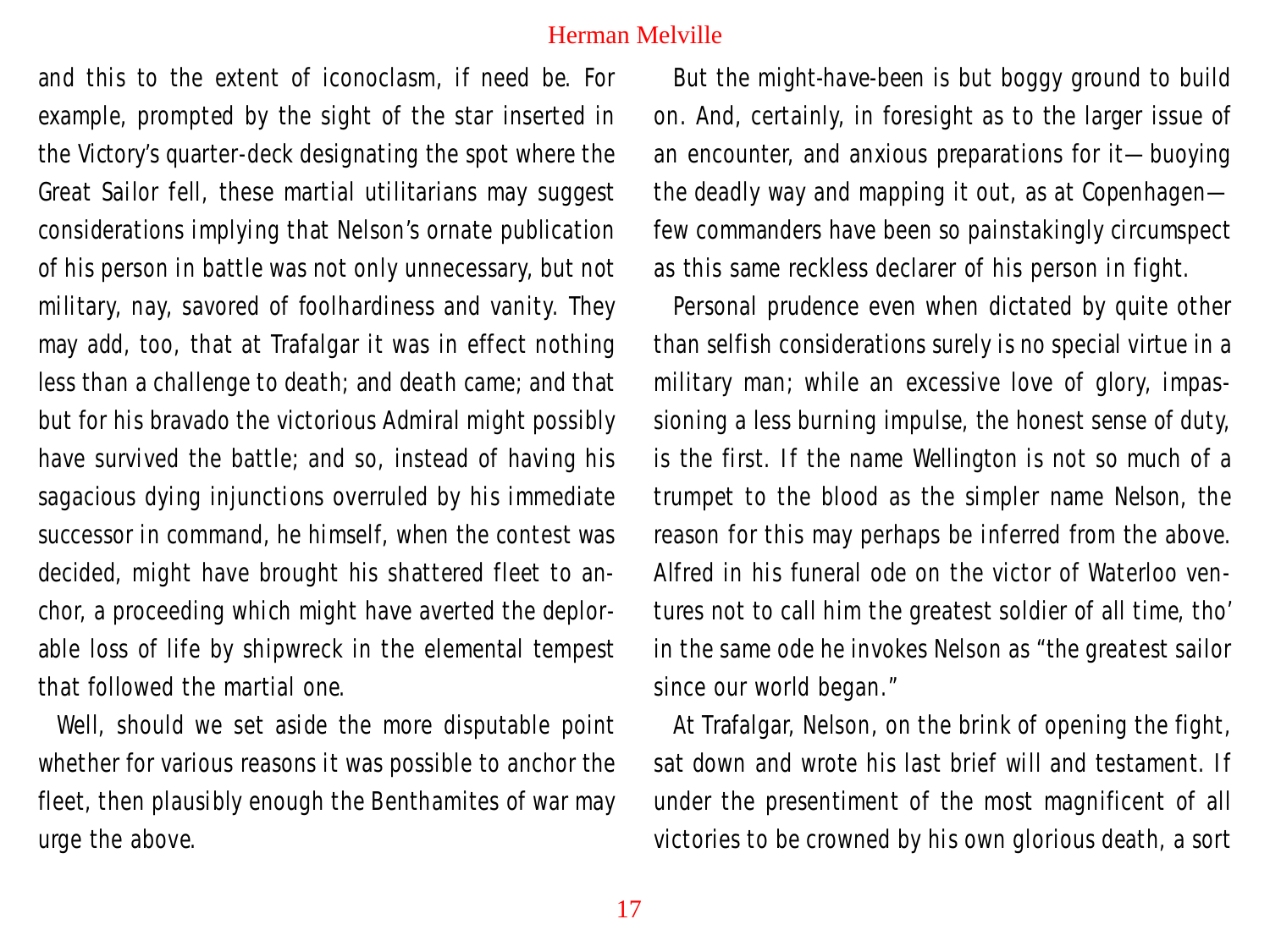of priestly motive led him to dress his person in the jewelled vouchers of his own shining deeds; if thus to have adorned himself for the altar and the sacrifice were indeed vainglory, then affectation and fustian is each more heroic line in the great epics and dramas, since in such lines the poet but embodies in verse those exaltations of sentiment that a nature like Nelson, the opportunity being given, vitalizes into acts.

#### **Chapter 5**

Yes, the outbreak at the Nore was put down. But<br>not every grievance was redressed. If the contrac-<br>tors, for example, were no longer permitted to ply<br>some practices peculiar to their tribe everywhere, such as es, the outbreak at the Nore was put down. But not every grievance was redressed. If the contractors, for example, were no longer permitted to ply providing shoddy cloth, rations not sound, or false in the measure, not the less impressment, for one thing, went on. By custom sanctioned for centuries, and judicially maintained by a Lord Chancellor as late as Mansfield, that mode of manning the fleet, a mode now fallen into a sort of abeyance but never formally renounced, it was not practicable to give up in those years. Its abrogation would have crippled the indispensable fleet, one wholly under canvas, no steam-power, its innumerable sails and thousands of cannon, everything in short, worked by muscle alone; a fleet the more insatiate in demand for men, because then multiplying its ships of all grades against contingencies present and to come of the convulsed Continent.

Discontent foreran the Two Mutinies, and more or less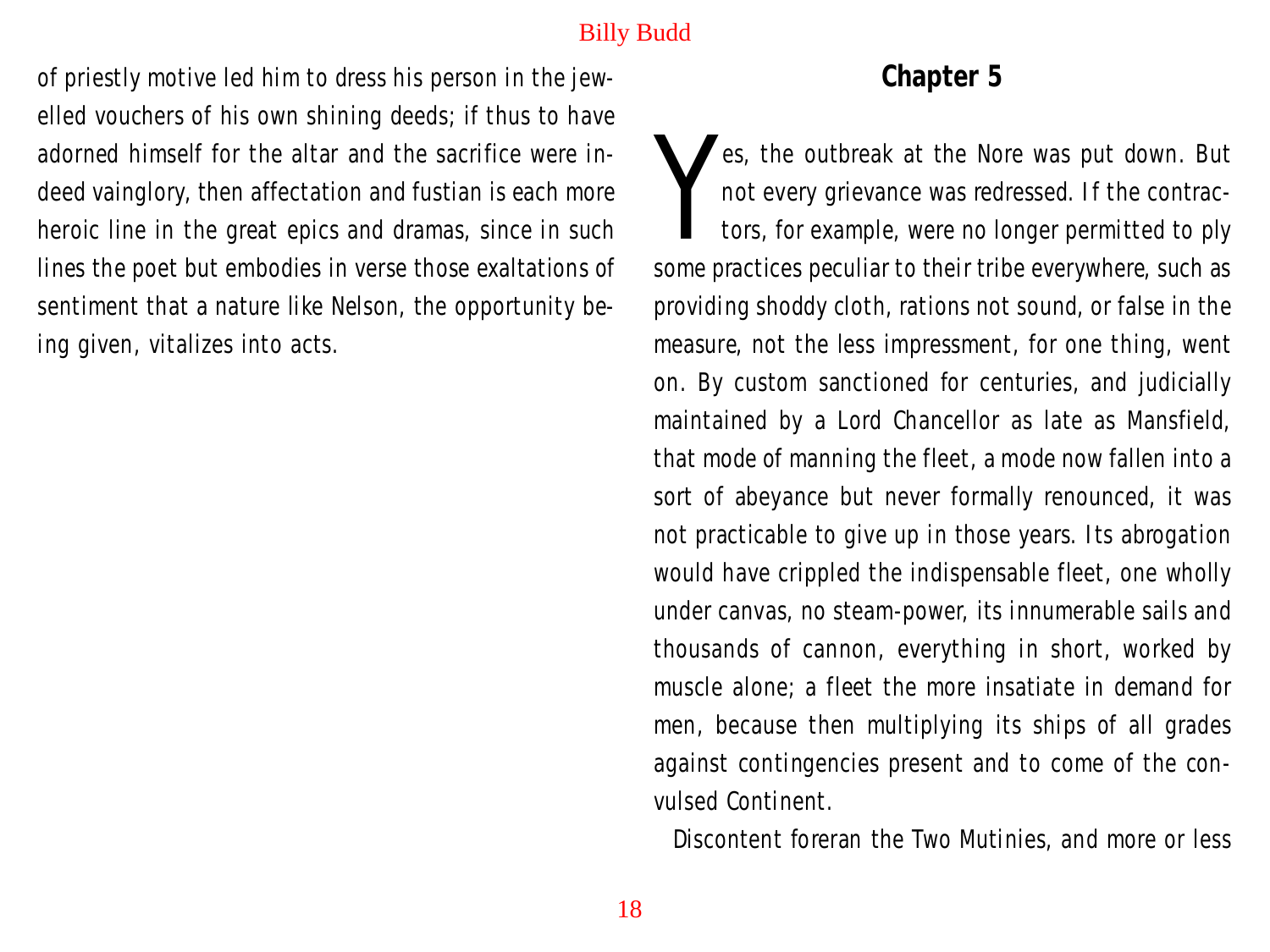it lurkingly survived them. Hence it was not unreasonable to apprehend some return of trouble, sporadic or general. One instance of such apprehensions: In the same year with this story, Nelson, then Vice-Admiral Sir Horatio, being with the fleet off the Spanish coast, was directed by the Admiral in command to shift his pennant from the *Captain* to the *Theseus;* and for this reason: that the latter ship having newly arrived on the station from home where it had taken part in the Great Mutiny, danger was apprehended from the temper of the men; and it was thought that an officer like Nelson was the one, not indeed to terrorize the crew into base subjection, but to win them, by force of his mere presence, back to an allegiance if not as enthusiastic as his own, yet as true. So it was that for a time on more than one quarter-deck anxiety did exist. At sea precautionary vigilance was strained against relapse. At short notice an engagement might come on. When it did, the lieutenants assigned to batteries felt it incumbent on them, in some instances, to stand with drawn swords behind the men working the guns.

#### **Chapter 6**

at on board the seventy-four in which Billy now<br>swung his hammock, very little in the manner of<br>the men and nothing obvious in the demeanour<br>of the officers would have suggested to an ordinary obswung his hammock, very little in the manner of the men and nothing obvious in the demeanour of the officers would have suggested to an ordinary observer that the Great Mutiny was a recent event. In their general bearing and conduct the commissioned officers of a warship naturally take their tone from the Commander, that is if he have that ascendancy of character that ought to be his.

Captain the Honorable Edward Fairfax Vere, to give his full title, was a bachelor of forty or thereabouts, a sailor of distinction even in a time prolific of renowned seamen. Though allied to the higher nobility, his advancement had not been altogether owing to influences connected with that circumstance. He had seen much service, been in various engagements, always acquitting himself as an officer mindful of the welfare of his men, but never tolerating an infraction of discipline; thoroughly versed in the science of his profession, and intrepid to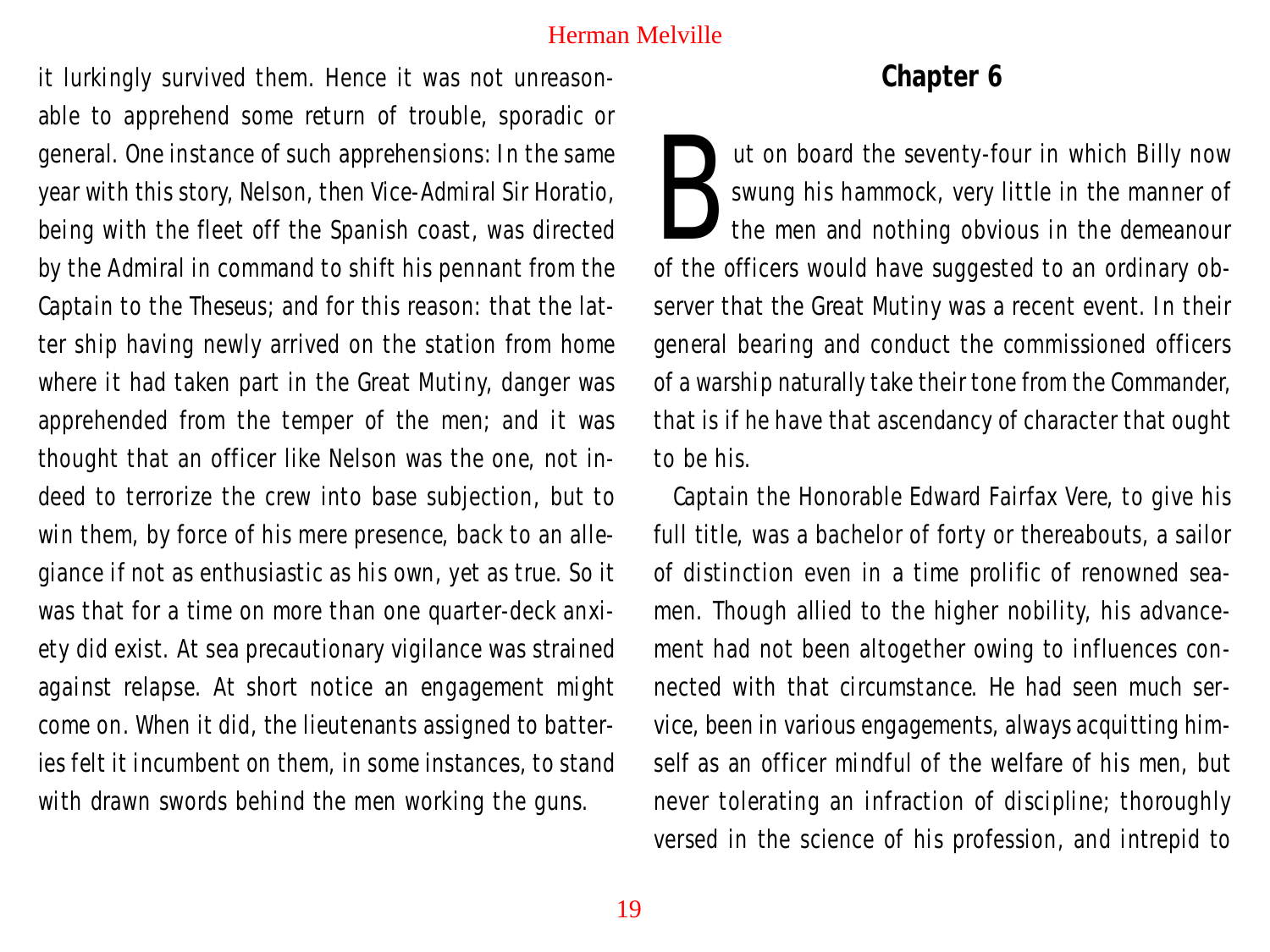the verge of temerity, though never injudiciously so. For his gallantry in the West Indian waters as Flag-Lieutenant under Rodney in that Admiral's crowning victory over De Grasse, he was made a Post-Captain.

Ashore in the garb of a civilian, scarce anyone would have taken him for a sailor, more especially that he never garnished unprofessional talk with nautical terms, and grave in his bearing, evinced little appreciation of mere humor. It was not out of keeping with these traits that on a passage when nothing demanded his paramount action, he was the most undemonstrative of men. Any landsman observing this gentleman, not conspicuous by his stature and wearing no pronounced insignia, emerging from his cabin to the open deck, and noting the silent deference of the officers retiring to leeward, might have taken him for the King's guest, a civilian aboard the King's-ship, some highly honorable discreet envoy on his way to an important post. But in fact this unobtrusiveness of demeanour may have proceeded from a certain unaffected modesty of manhood sometimes accompanying a resolute nature, a modesty evinced at all times not call-

ing for pronounced action, and which shown in any rank of life suggests a virtue aristocratic in kind.

As with some others engaged in various departments of the world's more heroic activities, Captain Vere, though practical enough upon occasion, would at times betray a certain dreaminess of mood. Standing alone on the weatherside of the quarter-deck, one hand holding by the rigging, he would absently gaze off at the blank sea. At the presentation to him then of some minor matter interrupting the current of his thoughts he would show more or less irascibility; but instantly he would control it.

In the navy he was popularly known by the appellation- Starry Vere. How such a designation happened to fall upon one who, whatever his sterling qualities, was without any brilliant ones was in this wise: A favorite kinsman, Lord Denton, a free-hearted fellow, had been the first to meet and congratulate him upon his return to England from his West Indian cruise; and but the day previous turning over a copy of Andrew Marvell's poems, had lighted, not for the first time however, upon the lines entitled Appleton House, the name of one of the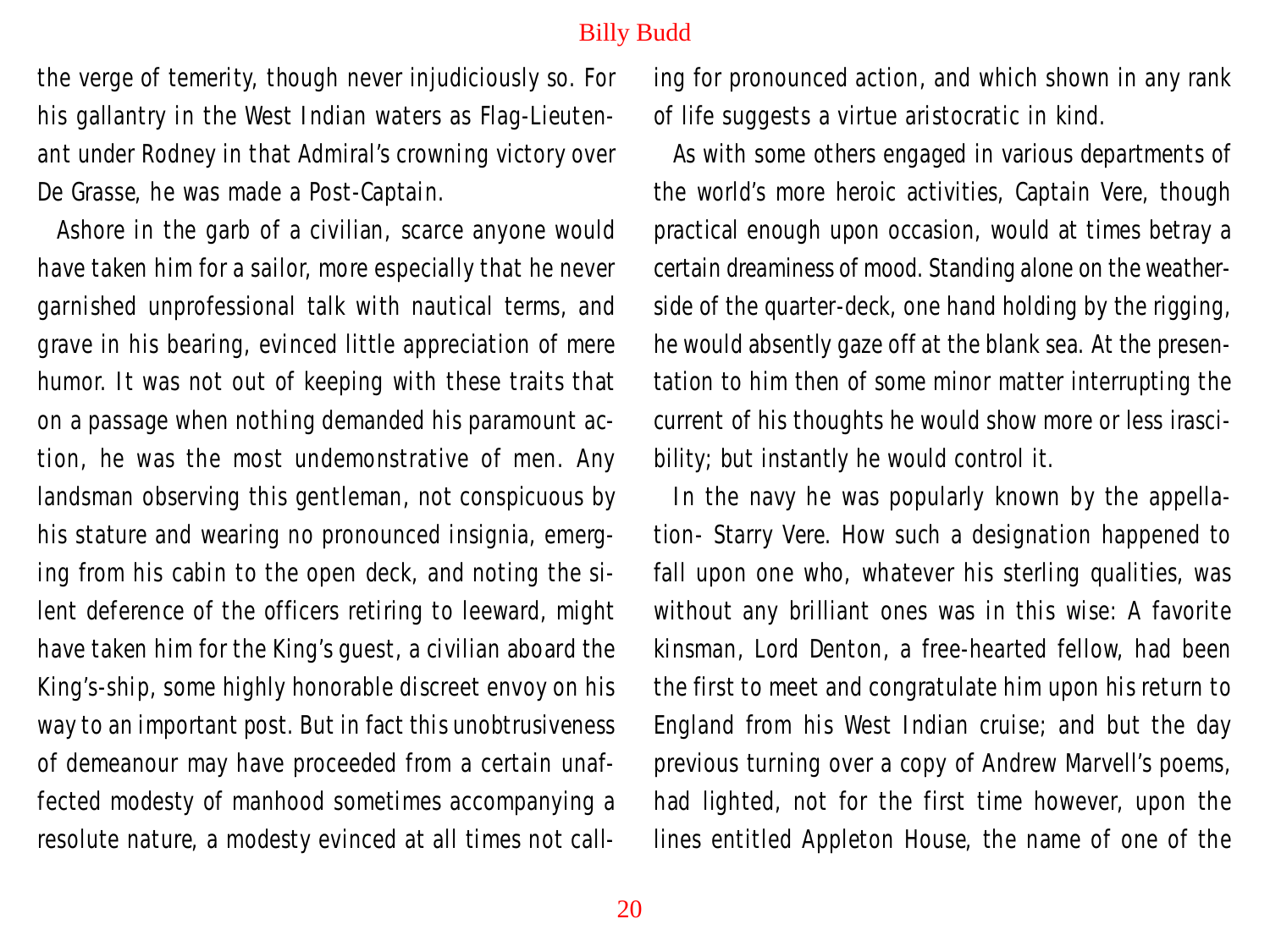seats of their common ancestor, a hero in the German wars of the seventeenth century, in which poem occur the lines,

> "This 'tis to have been from the first In a domestic heaven nursed, Under the discipline severe Of Fairfax and the starry Vere."

And so, upon embracing his cousin fresh from Rodney's great victory wherein he had played so gallant a part, brimming over with just family pride in the sailor of their house, he exuberantly exclaimed, "Give ye joy, Ed; give ye joy, my starry Vere!" This got currency, and the novel prefix serving in familiar parlance readily to distinguish the *Indomitable's* Captain from another Vere his senior, a distant relative, an officer of like rank in the navy, it remained permanently attached to the surname.

#### **Chapter 7**

n view of the *domitable* p<br>be well to fi<br>previous chapter. n view of the part that the Commander of the *Indomitable* plays in scenes shortly to follow, it may be well to fill out that sketch of his outlined in the

Aside from his qualities as a sea-officer, Captain Vere was an exceptional character. Unlike no few of England's renowned sailors, long and arduous service with signal devotion to it, had not resulted in absorbing and salting the entire man. He had a marked leaning toward everything intellectual. He loved books, never going to sea without a newly replenished library, compact but of the best. The isolated leisure, in some cases so wearisome, falling at intervals to commanders even during a warcruise, never was tedious to Captain Vere. With nothing of that literary taste which less heeds the thing conveyed than the vehicle, his bias was toward those books to which every serious mind of superior order occupying any active post of authority in the world naturally inclines; books treating of actual men and events no mat-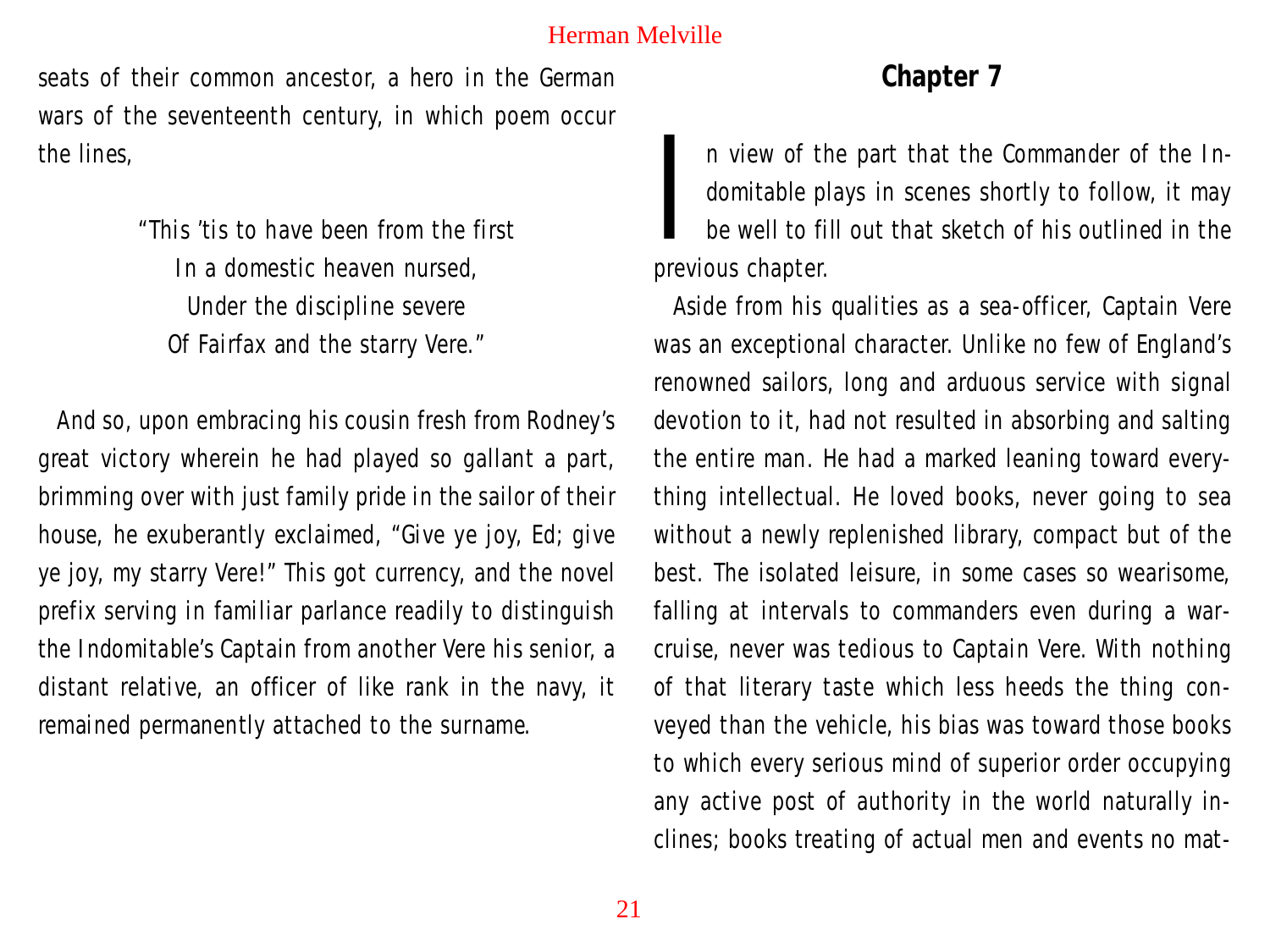ter of what era—history, biography and unconventional writers, who, free from cant and convention, like Montaigne, honestly and in the spirit of common sense philosophize upon realities.

In this line of reading he found confirmation of his own more reasoned thoughts—confirmation which he had vainly sought in social converse, so that as touching most fundamental topics, there had got to be established in him some positive convictions, which he forefelt would abide in him essentially unmodified so long as his intelligent part remained unimpaired. In view of the troubled period in which his lot was cast this was well for him. His settled convictions were as a dyke against those invading waters of novel opinion, social, political and otherwise, which carried away as in a torrent no few minds in those days, minds by nature not inferior to his own. While other members of that aristocracy to which by birth he belonged were incensed at the innovators mainly because their theories were inimical to the privileged classes, not alone Captain Vere disinterestedly opposed them because they seemed to him incapable of embodiment in lasting

institutions, but at war with the peace of the world and the true welfare of mankind.

With minds less stored than his and less earnest, some officers of his rank, with whom at times he would necessarily consort, found him lacking in the companionable quality, a dry and bookish gentleman, as they deemed. Upon any chance withdrawal from their company one would be apt to say to another, something like this: "Vere is a noble fellow, Starry Vere. Spite the gazettes, Sir Horatio" (meaning him with the Lord title) "is at bottom scarce a better seaman or fighter. But between you and me now, don't you think there is a queer streak of the pedantic running thro' him? Yes, like the King's yarn in a coil of navy-rope?"

Some apparent ground there was for this sort of confidential criticism; since not only did the Captain's discourse never fall into the jocosely familiar, but in illustrating of any point touching the stirring personages and events of the time he would be as apt to cite some historic character or incident of antiquity as that he would cite from the moderns. He seemed unmindful of the cir-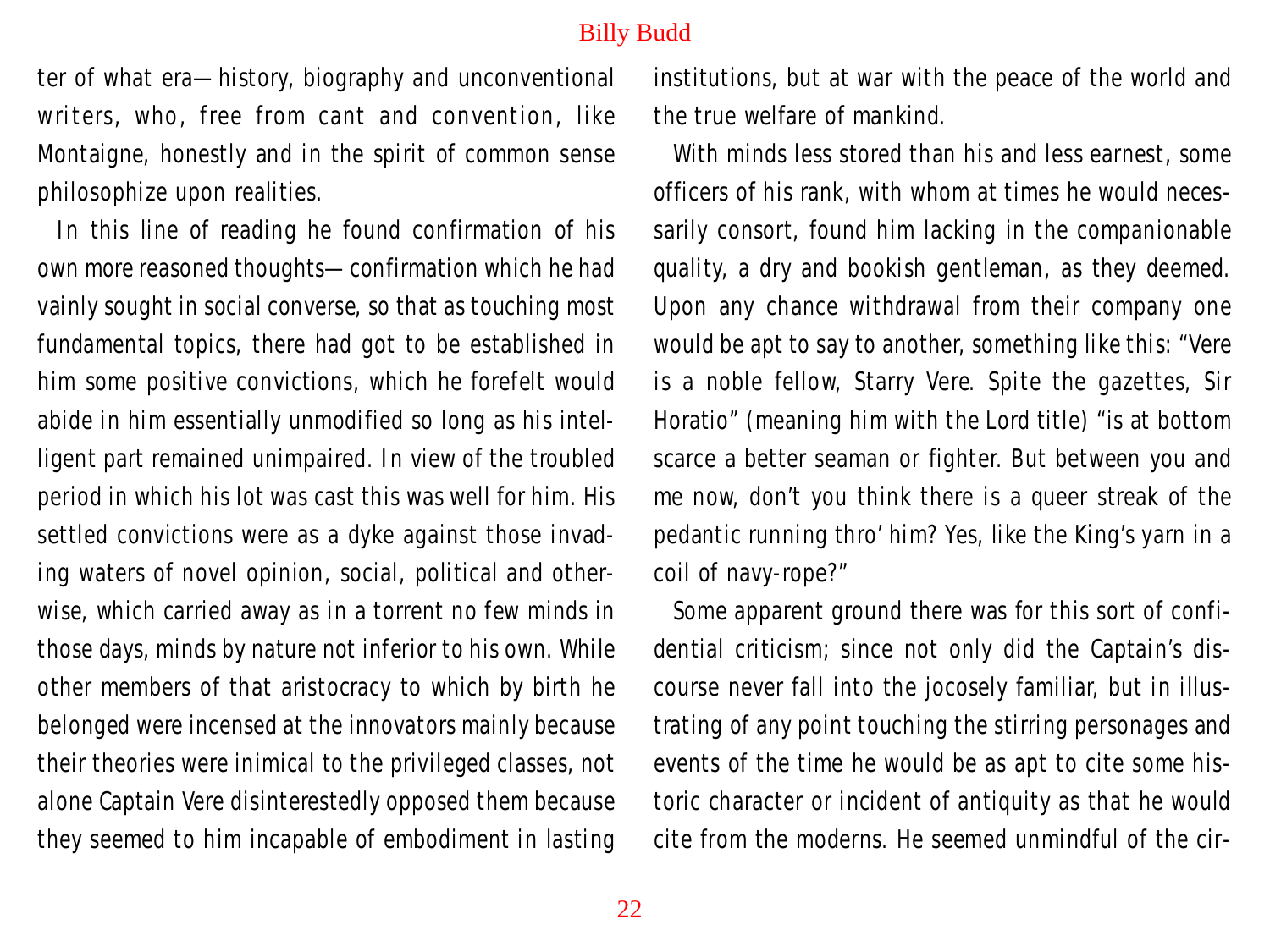cumstance that to his bluff company such remote allusions, however pertinent they might really be, were altogether alien to men whose reading was mainly confined to the journals. But considerateness in such matters is not easy to natures constituted like Captain Vere's. Their honesty prescribes to them directness, sometimes farreaching like that of a migratory fowl that in its flight never heeds when it crosses a frontier.

#### **Chapter 8**

The lieutenants and other commissioned gentlemen<br>forming Captain Vere's staff it is not necessary here<br>to particularize, nor needs it to make any mention<br>of any of the warrant-officers. But among the petty-ofhe lieutenants and other commissioned gentlemen forming Captain Vere's staff it is not necessary here to particularize, nor needs it to make any mention ficers was one who having much to do with the story, may as well be forthwith introduced. His portrait I essay, but shall never hit it. This was John Claggart, the Master-at-arms. But that sea-title may to landsmen seem somewhat equivocal. Originally, doubtless, that pettyofficer's function was the instruction of the men in the use of arms, sword or cutlas. But very long ago, owing to the advance in gunnery making hand-to-hand encounters less frequent and giving to nitre and sulphur the preeminence over steel, that function ceased; the Master-at-arms of a great war-ship becoming a sort of Chief of Police, charged among other matters with the duty of preserving order on the populous lower gun decks.

Claggart was a man about five and thirty, somewhat spare and tall, yet of no ill figure upon the whole. His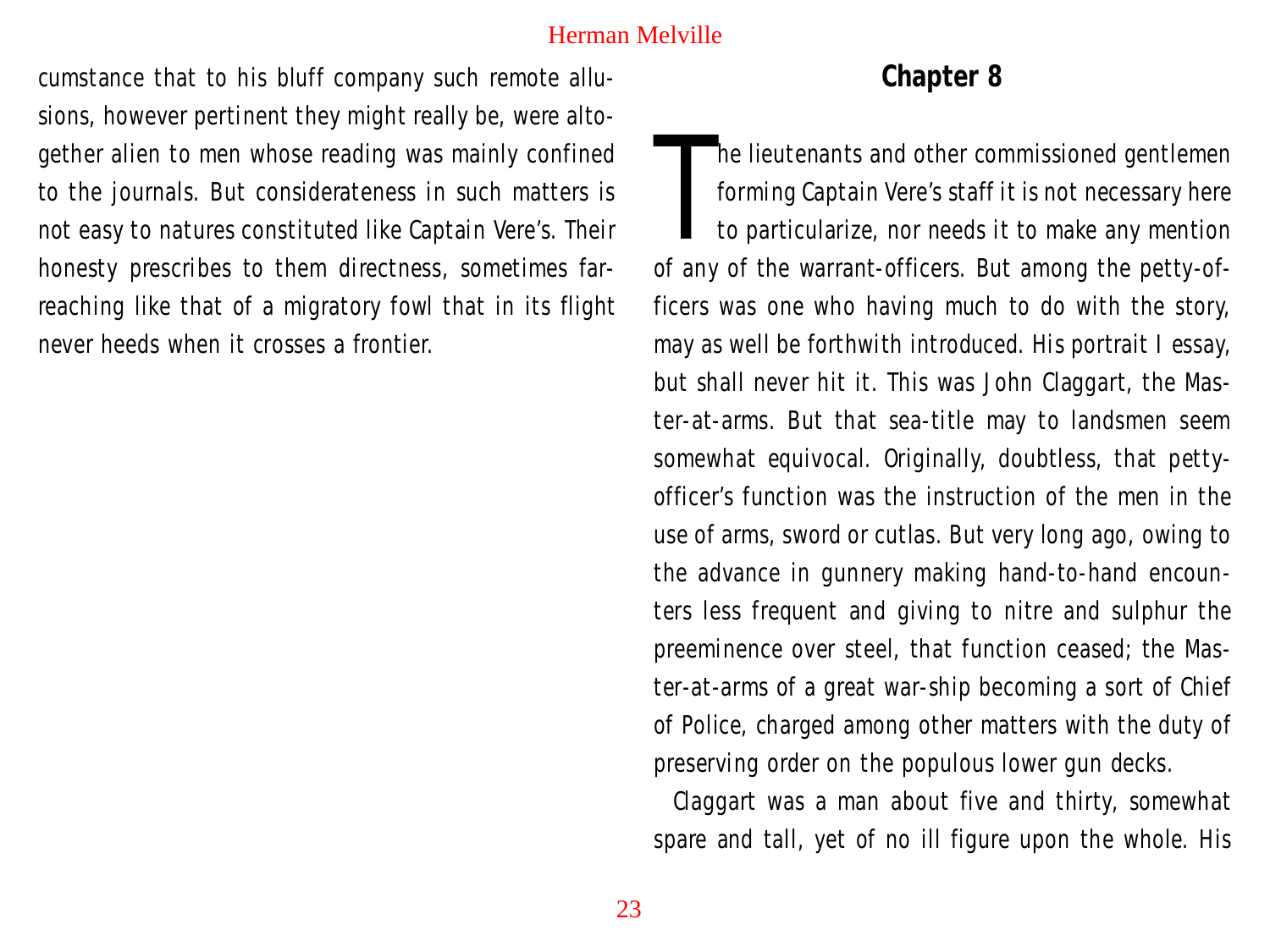hand was too small and shapely to have been accustomed to hard toil. The face was a notable one; the features all except the chin cleanly cut as those on a Greek medallion; yet the chin, beardless as Tecumseh's, had something of strange protuberant heaviness in its make that recalled the prints of the Rev. Dr. Titus Oates, the historic deponent with the clerical drawl in the time of Charles II and the fraud of the alleged Popish Plot. It served Claggart in his office that his eye could cast a tutoring glance. His brow was of the sort phrenologically associated with more than average intellect; silken jet curls partly clustering over it, making a foil to the pallor below, a pallor tinged with a faint shade of amber akin to the hue of timetinted marbles of old. This complexion, singularly contrasting with the red or deeply bronzed visages of the sailors, and in part the result of his official seclusion from the sunlight, tho' it was not exactly displeasing, nevertheless seemed to hint of something defective or abnormal in the constitution and blood. But his general aspect and manner were so suggestive of an education and career incongruous with his naval function that when

not actively engaged in it he looked a man of high quality, social and moral, who for reasons of his own was keeping incog. Nothing was known of his former life. It might be that he was an Englishman; and yet there lurked a bit of accent in his speech suggesting that possibly he was not such by birth, but through naturalization in early childhood. Among certain grizzled sea- gossips of the gun decks and forecastle went a rumor perdue that the Master-at-arms was a *chevalier* who had volunteered into the King's Navy by way of compounding for some mysterious swindle whereof he had been arraigned at the King's Bench. The fact that nobody could substantiate this report was, of course, nothing against its secret currency. Such a rumor once started on the gun decks in reference to almost anyone below the rank of a commissioned officer would, during the period assigned to this narrative, have seemed not altogether wanting in credibility to the tarry old wiseacres of a man-of-war crew. And indeed a man of Claggart's accomplishments, without prior nautical experience, entering the navy at mature life, as he did, and necessarily allotted at the start to the lowest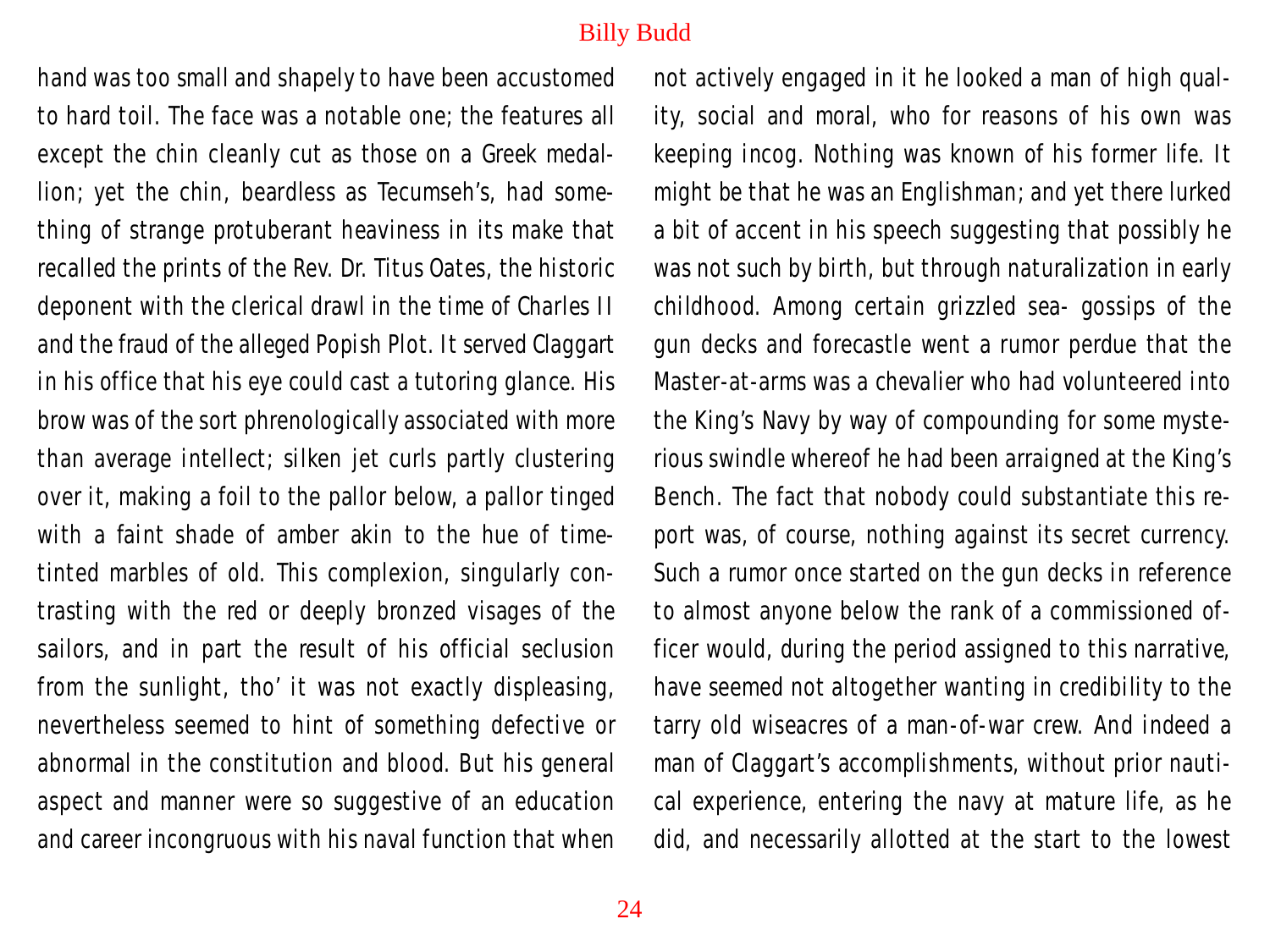grade in it; a man, too, who never made allusion to his previous life ashore; these were circumstances which in the dearth of exact knowledge as to his true antecedents opened to the invidious a vague field for unfavorable surmise.

But the sailors' dog-watch gossip concerning him derived a vague plausibility from the fact that now for some period the British Navy could so little afford to be squeamish in the matter of keeping up the muster- rolls, that not only were press-gangs notoriously abroad both afloat and ashore, but there was little or no secret about another matter, namely that the London police were at liberty to capture any able-bodied suspect, any questionable fellow at large and summarily ship him to dockyard or fleet. Furthermore, even among voluntary enlistments there were instances where the motive thereto partook neither of patriotic impulse nor yet of a random desire to experience a bit of sea-life and martial adventure. Insolvent debtors of minor grade, together with the promiscuous lame ducks of morality found in the Navy a convenient and secure refuge. Secure, because once enlisted

aboard a King's-ship, they were as much in sanctuary, as the transgressor of the Middle Ages harboring himself under the shadow of the altar. Such sanctioned irregularities, which for obvious reasons the Government would hardly think to parade at the time, and which consequently, and as affecting the least influential class of mankind, have all but dropped into oblivion, lend color to something for the truth whereof I do not vouch, and hence have some scruple in stating; something I remember having seen in print, though the book I can not recall; but the same thing was personally communicated to me now more than forty years ago by an old pensioner in a cocked hat with whom I had a most interesting talk on the terrace at Greenwich, a Baltimore Negro, a Trafalgar man. It was to this effect: In the case of a war-ship short of hands whose speedy sailing was imperative, the deficient quota in lack of any other way of making it good, would be eked out by draughts culled direct from the jails. For reasons previously suggested it would not perhaps be easy at the present day directly to prove or disprove the allegation. But allowed as a verity, how signifi-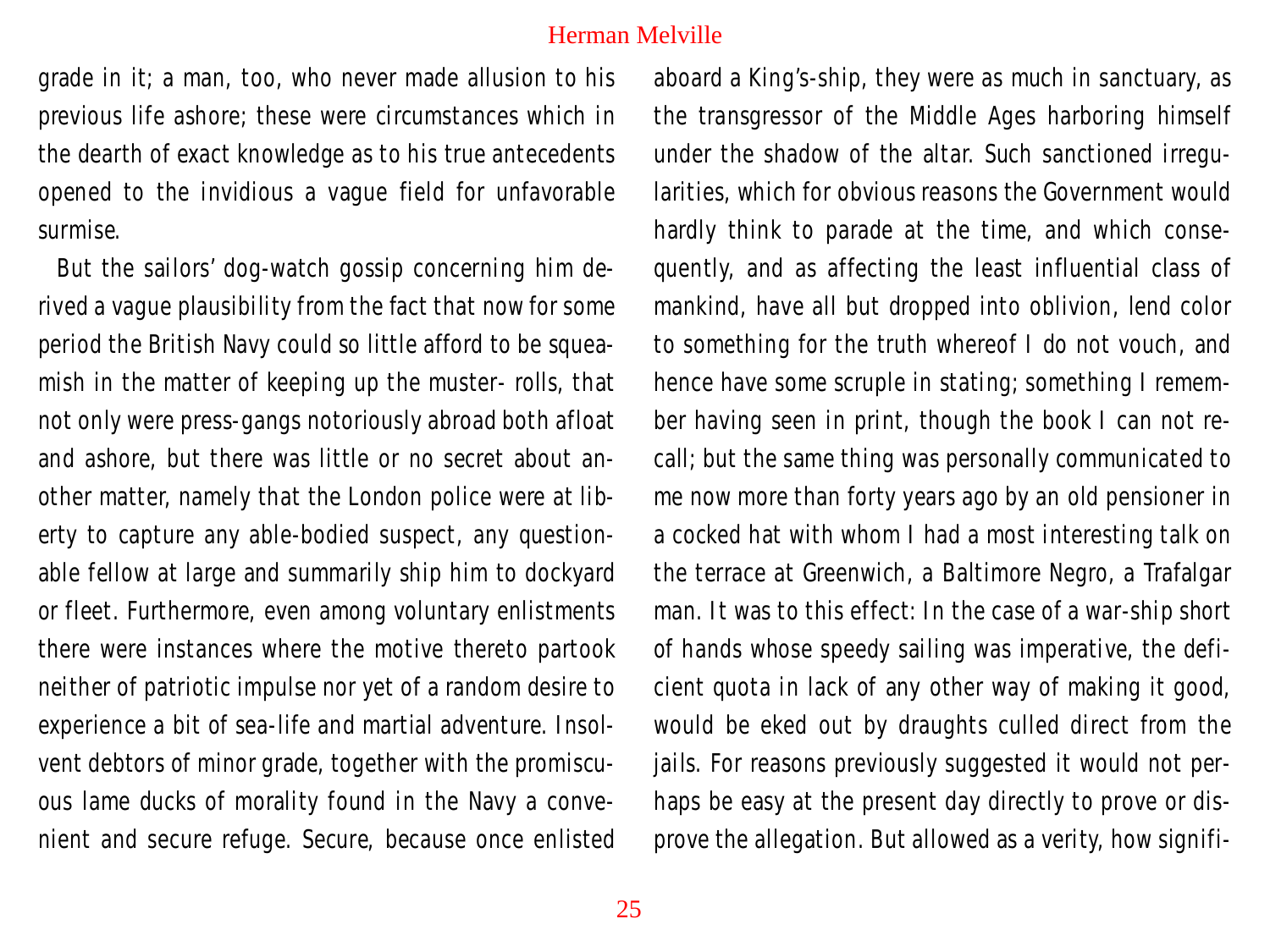cant would it be of England's straits at the time, confronted by those wars which like a flight of harpies rose shrieking from the din and dust of the fallen Bastille. That era appears measurably clear to us who look back at it, and but read of it. But to the grandfathers of us graybeards, the more thoughtful of them, the genius of it presented an aspect like that of Camoëns' Spirit of the Cape, an eclipsing menace mysterious and prodigious. Not America was exempt from apprehension. At the height of Napoleon's unexampled conquests, there were Americans who had fought at Bunker Hill who looked forward to the possibility that the Atlantic might prove no barrier against the ultimate schemes of this French upstart from the revolutionary chaos who seemed in act of fulfilling judgement prefigured in the Apocalypse.

But the less credence was to be given to the gun-deck talk touching Claggart, seeing that no man holding his office in a man-of-war can ever hope to be popular with the crew. Besides, in derogatory comments upon anyone against whom they have a grudge, or for any reason or no reason mislike, sailors are much like landsmen; they are

apt to exaggerate or romance it.

About as much was really known to the *Indomitable's* tars of the Master-at-arms' career before entering the service as an astronomer knows about a comet's travels prior to its first observable appearance in the sky. The verdict of the sea quid-nuncs has been cited only by way of showing what sort of moral impression the man made upon rude uncultivated natures whose conceptions of human wickedness were necessarily of the narrowest, limited to ideas of vulgar rascality,—a thief among the swinging hammocks during a night-watch, or the man brokers and land-sharks of the sea-ports.

It was no gossip, however, but fact, that though, as before hinted, Claggart upon his entrance into the navy was, as a novice, assigned to the least honourable section of a man-of-war's crew, embracing the drudgery, he did not long remain there.

The superior capacity he immediately evinced, his constitutional sobriety, ingratiating deference to superiors, together with a peculiar ferreting genius manifested on a singular occasion; all this capped by a certain austere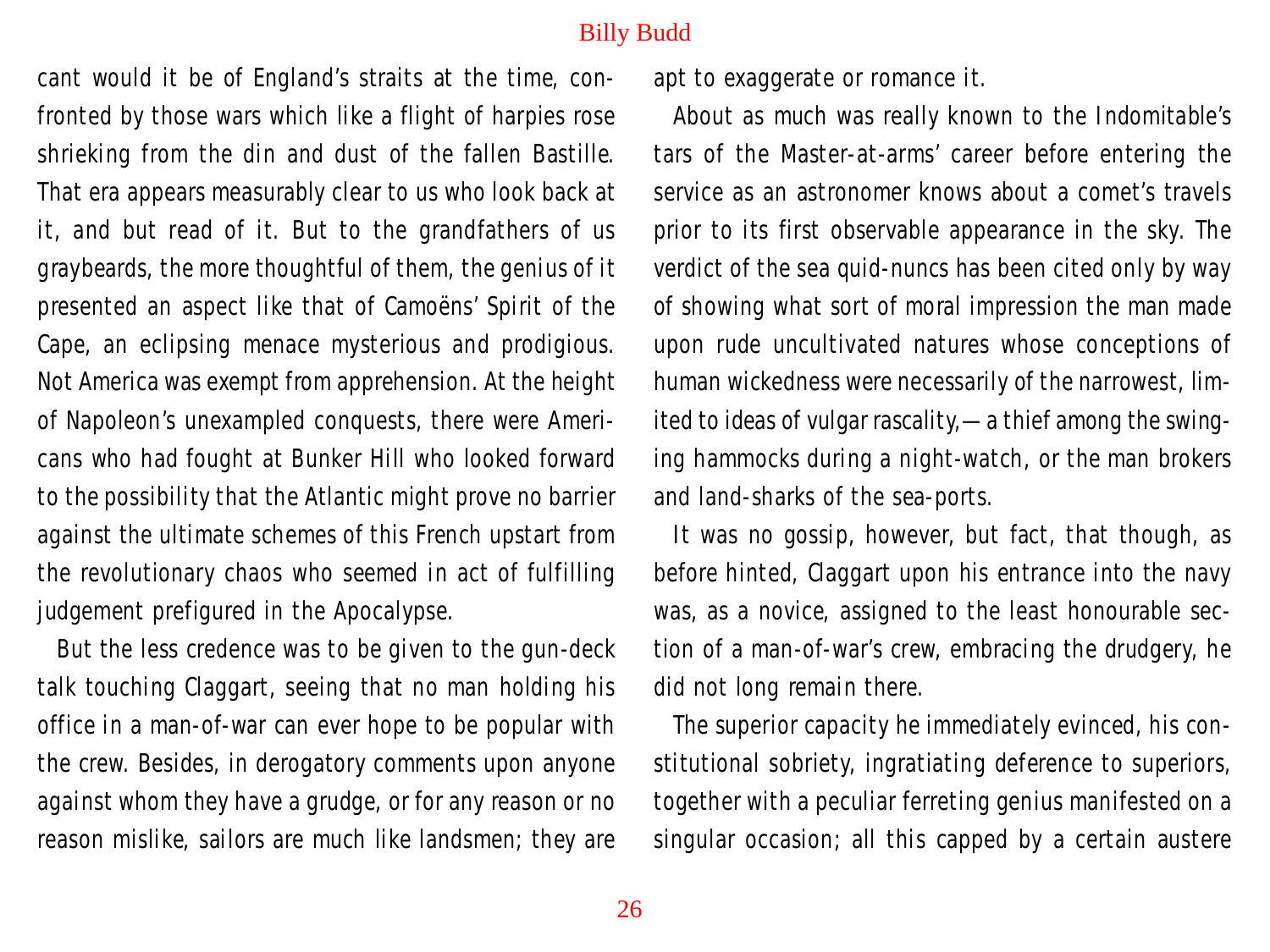patriotism abruptly advanced him to the position of Master-at-arms.

Of this maritime Chief of Police the ship's-corporals, so called, were the immediate subordinates, and compliant ones; and this, as is to be noted in some business departments ashore, almost to a degree inconsistent with entire moral volition. His place put various converging wires of underground influence under the Chief's control, capable when astutely worked thro' his understrappers, of operating to the mysterious discomfort, if nothing worse, of any of the sea-commonalty.

#### **Chapter 9**

Ife in the fore-top well agreed with Billy Budd. There,<br>when not actually engaged on the yards yet higher<br>aloft, the topmen, who as such had been picked<br>out for youth and activity, constituted an aerial club loungife in the fore-top well agreed with Billy Budd. There, when not actually engaged on the yards yet higher aloft, the topmen, who as such had been picked ing at ease against the smaller stun'sails rolled up into cushions, spinning yarns like the lazy gods, and frequently amused with what was going on in the busy world of the decks below. No wonder then that a young fellow of Billy's disposition was well content in such society. Giving no cause of offence to anybody, he was always alert at a call. So in the merchant service it had been with him. But now such a punctiliousness in duty was shown that his topmates would sometimes good-naturedly laugh at him for it. This heightened alacrity had its cause, namely, the impression made upon him by the first formal gangway-punishment he had ever witnessed, which befell the day following his impressment. It had been incurred by a little fellow, young, a novice, an afterguardsman absent from his assigned post when the ship was being put about;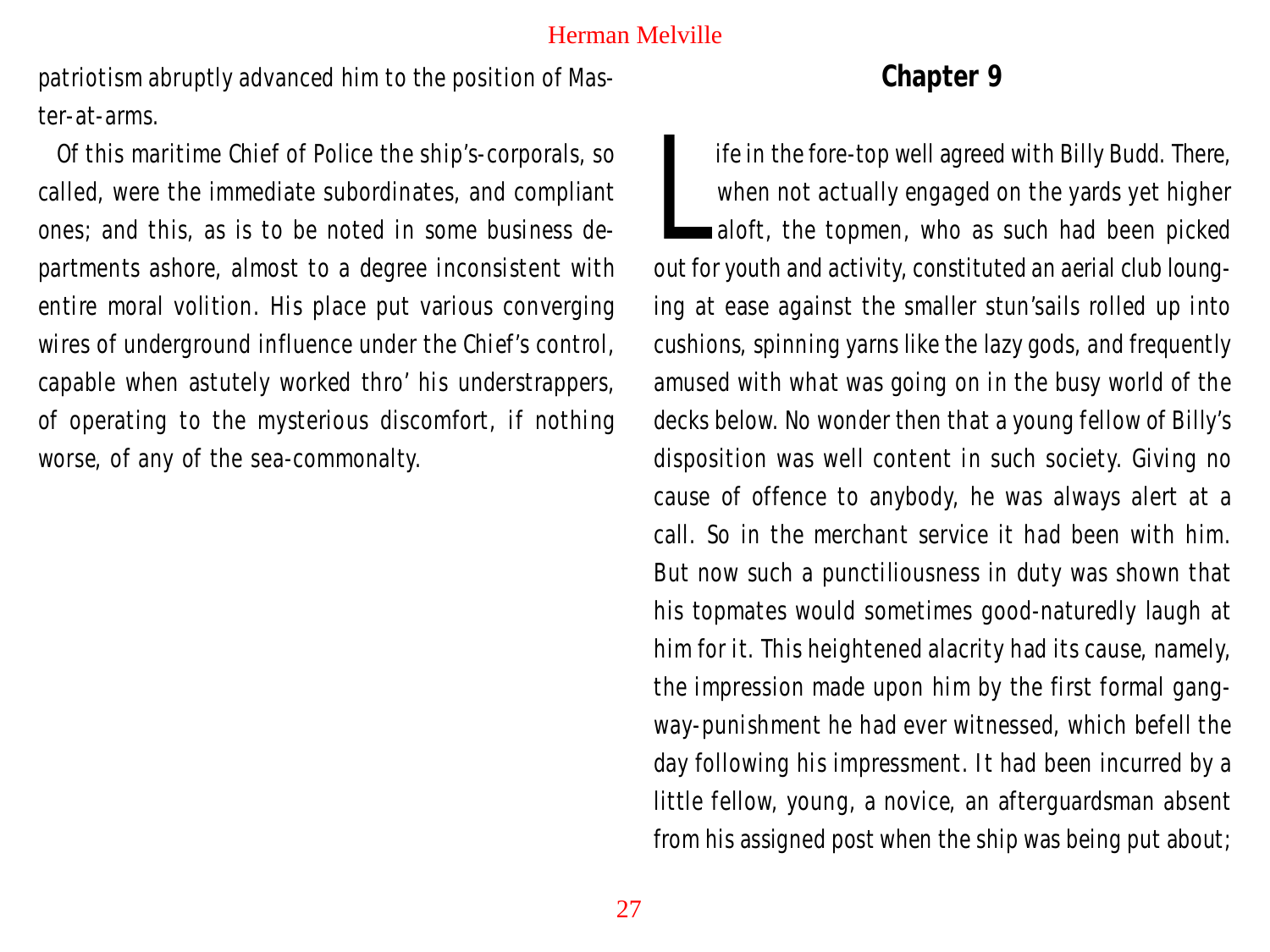a dereliction resulting in a rather serious hitch to that manoeuvre, one demanding instantaneous promptitude in letting go and making fast. When Billy saw the culprit's naked back under the scourge gridironed with red welts, and worse; when he marked the dire expression on the liberated man's face as with his woolen shirt flung over him by the executioner he rushed forward from the spot to bury himself in the crowd, Billy was horrified. He resolved that never through remissness would he make himself liable to such a visitation or do or omit aught that might merit even verbal reproof. What then was his surprise and concern when ultimately he found himself getting into petty trouble occasionally about such matters as the stowage of his bag or something amiss in his hammock, matters under the police oversight of the ship'scorporals of the lower decks, and which brought down on him a vague threat from one of them.

So heedful in all things as he was, how could this be? He could not understand it, and it more than vexed him. When he spoke to his young topmates about it they were either lightly incredulous or found something comical in

his unconcealed anxiety. "Is it your bag, Billy?" said one. "Well, sew yourself up in it, bully boy, and then you'll be sure to know if anybody meddles with it."

Now there was a veteran aboard who because his years began to disqualify him for more active work had been recently assigned duty as mainmastman in his watch, looking to the gear belayed at the rail roundabout that great spar near the deck. At off-times the Foretopman had picked up some acquaintance with him, and now in his trouble it occurred to him that he might be the sort of person to go to for wise counsel. He was an old Dansker long anglicized in the service, of few words, many wrinkles and some honorable scars. His wizened face, time-tinted and weather-stained to the complexion of an antique parchment, was here and there peppered blue by the chance explosion of a gun-cartridge in action.

He was an *Agamemnon* man; some two years prior to the time of this story having served under Nelson, when but Sir Horatio, in that ship immortal in naval memory, and which, dismantled and in part broken up to her bare ribs, is seen a grand skeleton in Haydon's etching. As one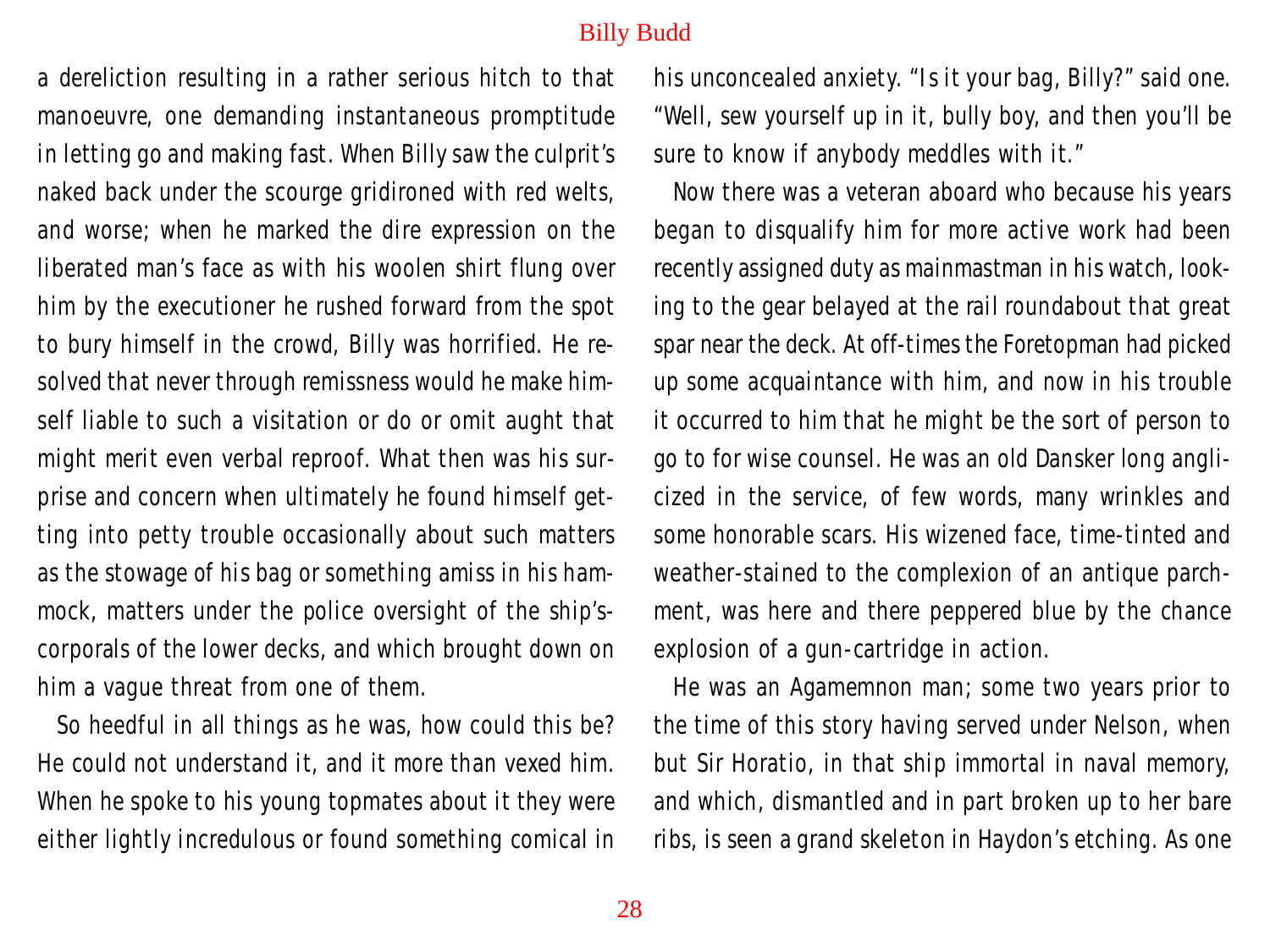of a boarding-party from the *Agamemnon* he had received a cut slantwise along one temple and cheek, leaving a long scar like a streak of dawn's light falling athwart the dark visage. It was on account of that scar and the affair in which it was known that he had received it, as well as from his blue-peppered complexion, that the Dansker went among the *Indomitable's* crew by the name of "Boardher-in-the-smoke."

Now the first time that his small weazel-eyes happened to light on Billy Budd, a certain grim internal merriment set all his ancient wrinkles into antic play. Was it that his eccentric unsentimental old sapience, primitive in its kind, saw or thought it saw something which, in contrast with the war-ship's environment, looked oddly incongruous in the Handsome Sailor? But after slyly studying him at intervals, the old Merlin's equivocal merriment was modified; for now when the twain would meet, it would start in his face a quizzing sort of look, but it would be but momentary and sometimes replaced by an expression of speculative query as to what might eventually befall a nature like that, dropped into a world not without some man—traps

and against whose subtleties simple courage, lacking experience and address and without any touch of defensive ugliness, is of little avail; and where such innocence as man is capable of does yet in a moral emergency not always sharpen the faculties or enlighten the will.

However it was, the Dansker in his ascetic way rather took to Billy. Nor was this only because of a certain philosophic interest in such a character. There was another cause. While the old man's eccentricities, sometimes bordering on the ursine, repelled the juniors, Billy, undeterred thereby, revering him as a salt hero, would make advances, never passing the old *Agamemnon* man without a salutation marked by that respect which is seldom lost on the aged however crabbed at times or whatever their station in life.

There was a vein of dry humor, or what not, in the mast-man; and, whether in freak of patriarchal irony touching Billy's youth and athletic frame, or for some other and more recondite reason, from the first in addressing him he always substituted *Baby* for Billy. The Dansker in fact being the originator of the name by which the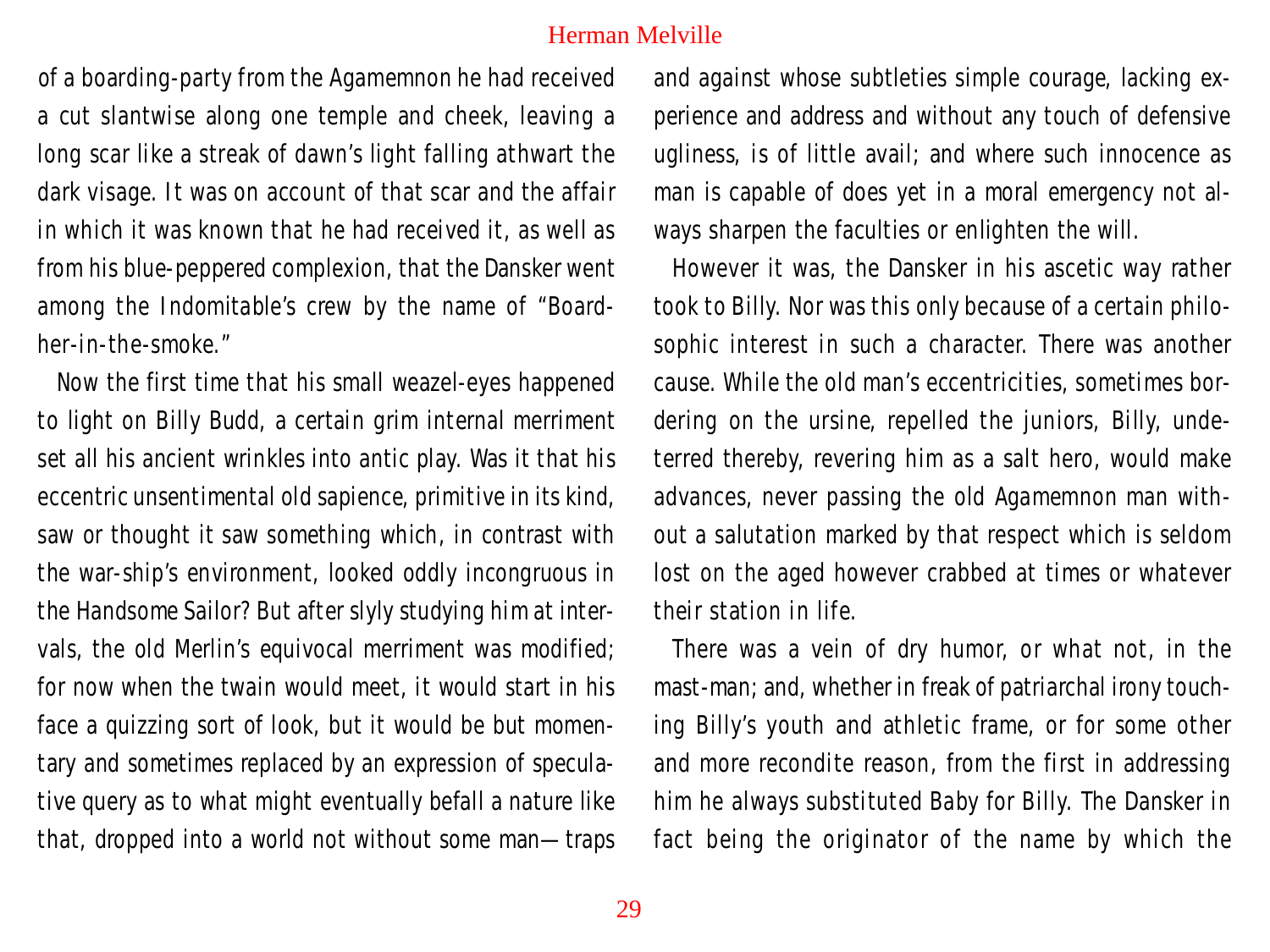Foretopman eventually became known aboard ship.

Well then, in his mysterious little difficulty, going in quest of the wrinkled one, Billy found him off duty in a dog-watch ruminating by himself, seated on a shot-box of the upper gun deck, now and then surveying with a somewhat cynical regard certain of the more swaggering promenaders there. Billy recounted his trouble, again wondering how it all happened. The salt seer attentively listened, accompanying the Foretopman's recital with queer twitchings of his wrinkles and problematical little sparkles of his small ferret eyes. Making an end of his story, the Foretopman asked, "And now, Dansker, do tell me what you think of it."

The old man, shoving up the front of his tarpaulin and deliberately rubbing the long slant scar at the point where it entered the thin hair, laconically said, "Baby Budd, *Jimmy Legs"* (meaning the Master- at-arms) "is down on you."

"*Jimmy Legs!"* ejaculated Billy, his welkin eyes expanding; "what for? Why he calls me the sweet and pleasant fellow, they tell me."

"Does he so?" grinned the grizzled one; then said, "Ay, Baby Lad, a sweet voice has Jimmy Legs."

"No, not always. But to me he has. I seldom pass him but there comes a pleasant word."

"And that's because he's down upon you, Baby Budd." Such reiteration along with the manner of it, incomprehensible to a novice, disturbed Billy almost as much as the mystery for which he had sought explanation. Something less unpleasingly oracular he tried to extract; but the old sea-Chiron, thinking perhaps that for the nonce he had sufficiently instructed his young Achilles, pursed his lips, gathered all his wrinkles together and would commit himself to nothing further.

Years, and those experiences which befall certain shrewder men subordinated life-long to the will of superiors, all this had developed in the Dansker the pithy guarded cynicism that was his leading characteristic.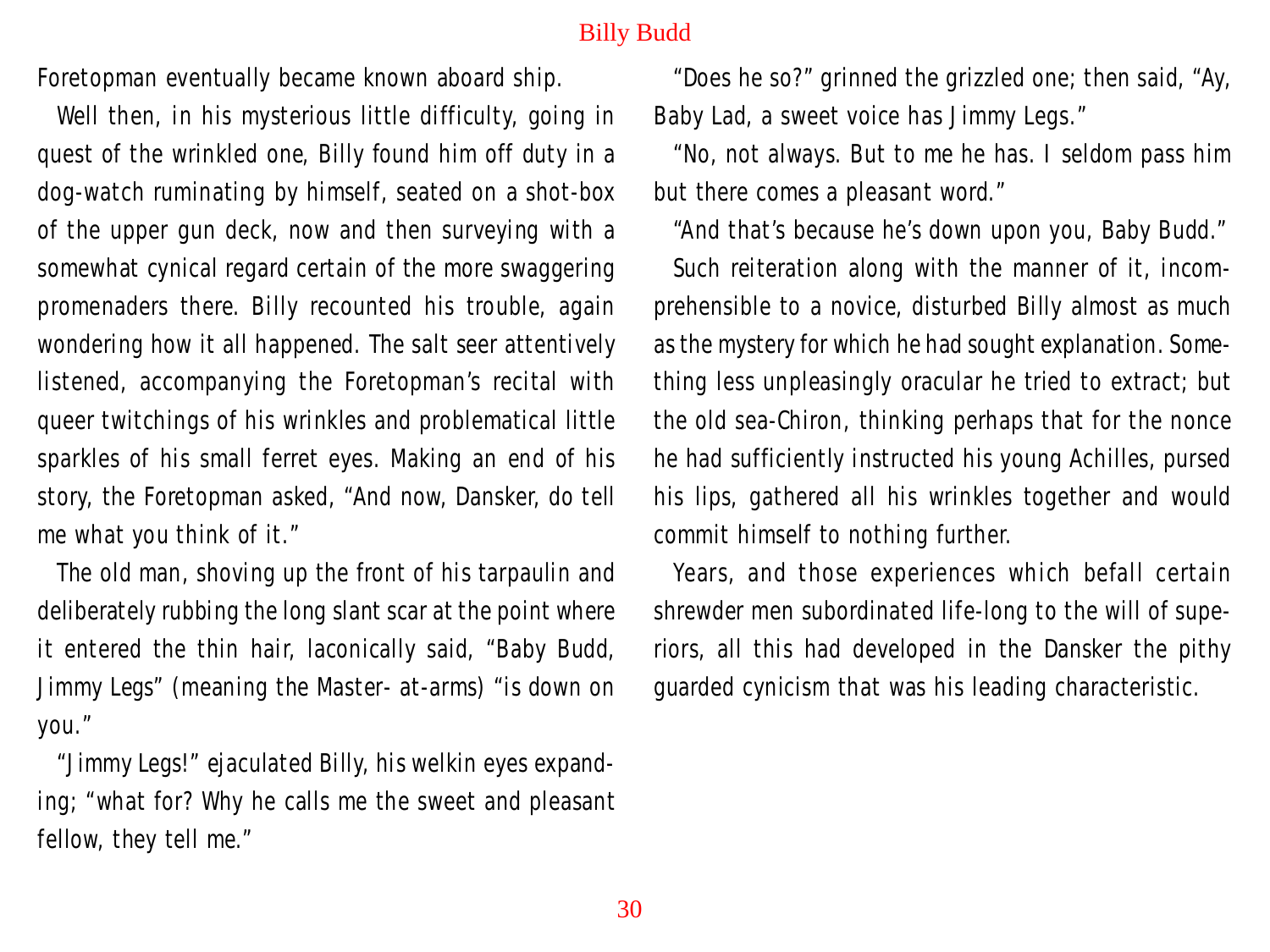#### **Chapter 10**

The next day an incident served to confirm Billy<br>Budd in his incredulity as to the Dansker's strange<br>summing-up of the case submitted. The ship at<br>noon, going large before the wind, was rolling on her he next day an incident served to confirm Billy Budd in his incredulity as to the Dansker's strange summing-up of the case submitted. The ship at course, and he, below at dinner and engaged in some sportful talk with the members of his mess, chanced in a sudden lurch to spill the entire contents of his soup-pan upon the new scrubbed deck. Claggart, the Master-atarms, official rattan in hand, happened to be passing along the battery in a bay of which the mess was lodged, and the greasy liquid streamed just across his path. Stepping over it, he was proceeding on his way without comment, since the matter was nothing to take notice of under the circumstances, when he happened to observe who it was that had done the spilling. His countenance changed. Pausing, he was about to ejaculate something hasty at the sailor, but checked himself, and pointing down to the streaming soup, playfully tapped him from behind with his rattan, saying in a low musical voice

peculiar to him at times, "Handsomely done, my lad! And handsome is as handsome did it too!" And with that passed on. Not noted by Billy, as not coming within his view, was the involuntary smile, or rather grimace, that accompanied Claggart's equivocal words. Aridly it drew down the thin corners of his shapely mouth. But everybody taking his remark as meant for humourous, and at which therefore as coming from a superior they were bound to laugh "with counterfeited glee," acted accordingly; and Billy tickled, it may be, by the allusion to his being the handsome sailor, merrily joined in; then addressing his messmates exclaimed, "There now, who says that Jimmy Legs is down on me!"

"And who said he was, Beauty?" demanded one Donald with some surprise. Whereat the Foretopman looked a little foolish, recalling that it was only one person, Boardher-in-the-smoke, who had suggested what to him was the smoky idea that this Master-at-arms was in any peculiar way hostile to him. Meantime that functionary, resuming his path, must have momentarily worn some expression less guarded than that of the bitter smile, and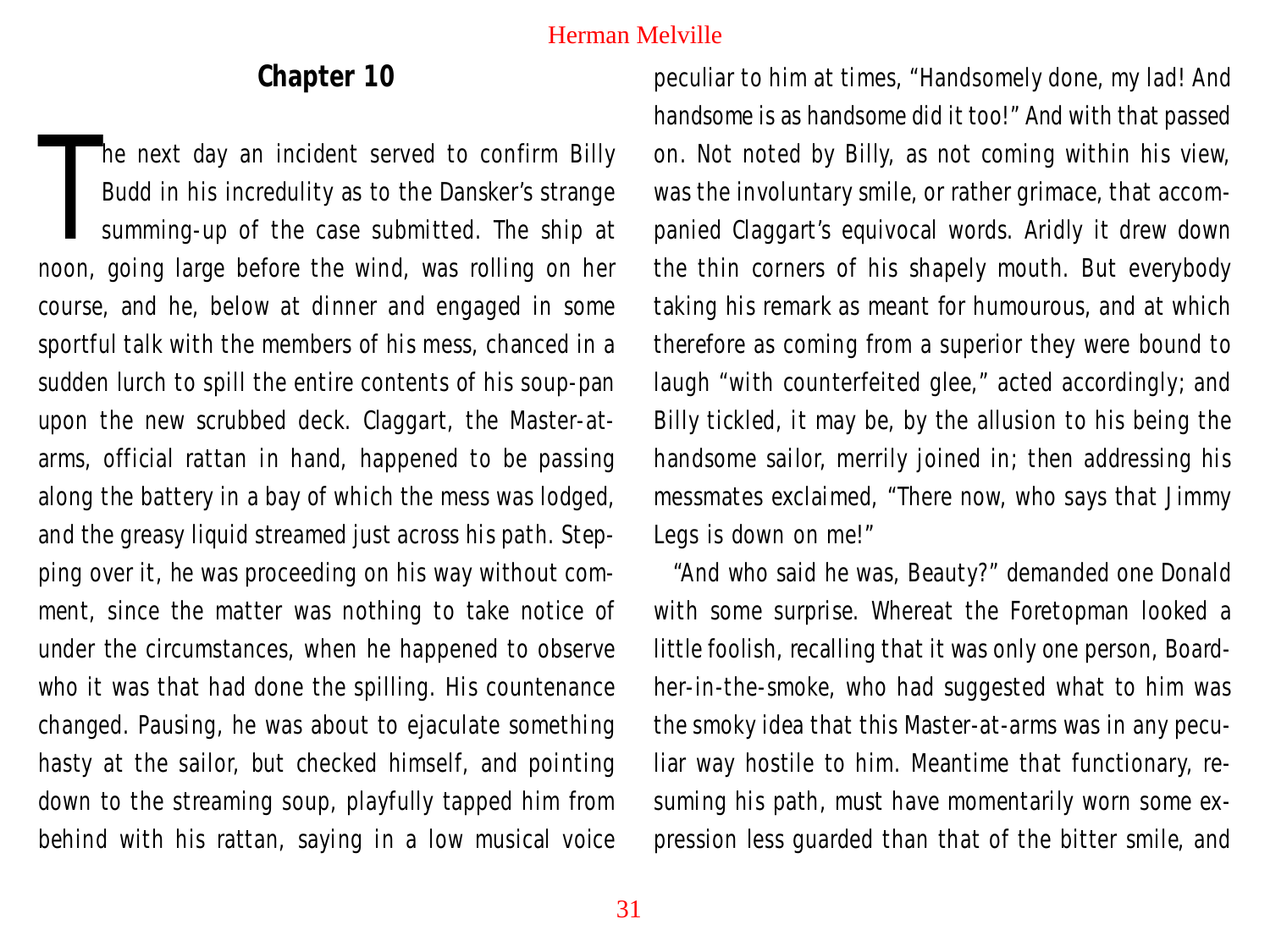usurping the face from the heart, some distorting expression perhaps; for a drummer-boy heedlessly frolicking along from the opposite direction and chancing to come into light collision with his person was strangely disconcerted by his aspect. Nor was the impression lessened when the official, impulsively giving him a sharp cut with the rattan, vehemently exclaimed, "Look where you go!"

#### **Chapter 11**

Mhat was the matter with the Master-at-arms?<br>And, be the matter what it might, how could it<br>have direct relation to Billy Budd with whom,<br>prior to the affair of the spilled soun, he had never come And, be the matter what it might, how could it have direct relation to Billy Budd with whom, prior to the affair of the spilled soup, he had never come into any special contact, official or otherwise? What indeed could the trouble have to do with one so little inclined to give offence as the merchant-ship's peacemaker, even him who in Claggart's own phrase was "the sweet and pleasant young fellow"? Yes, why should Jimmy Legs, to borrow the Dansker's expression, be down on the Handsome Sailor? But, at heart and not for nothing, as the late chance encounter may indicate to the discerning, down on him, secretly down on him, he assuredly was.

Now to invent something touching the more private career of Claggart, something involving Billy Budd, of which something the latter should be wholly ignorant, some romantic incident implying that Claggart's knowledge of the young blue-jacket began at some period anterior to catching sight of him on board the seventy-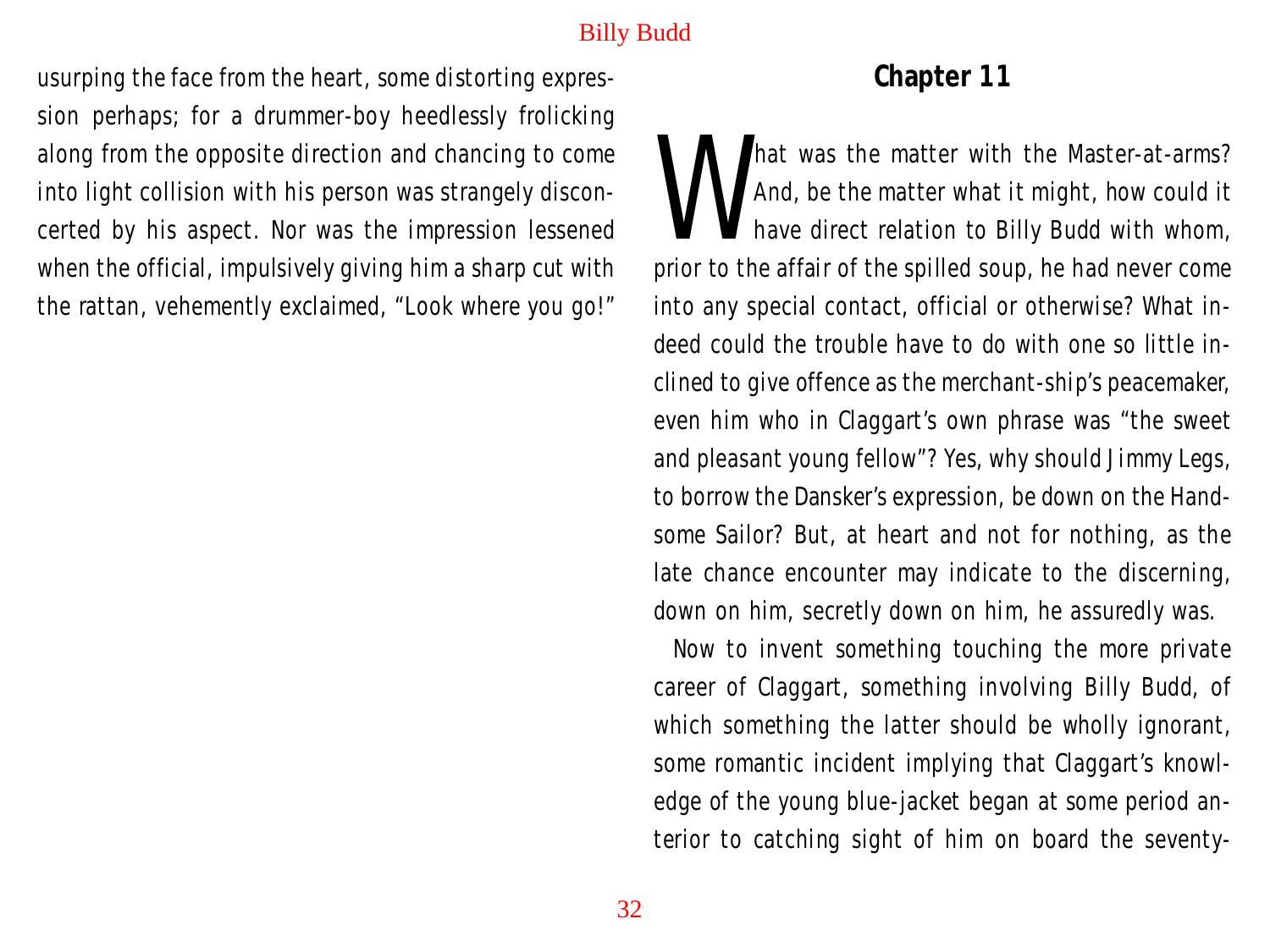four-all this, not so difficult to do, might avail in a way more or less interesting to account for whatever of enigma may appear to lurk in the case. But in fact there was nothing of the sort. And yet the cause, necessarily to be assumed as the sole one assignable, is in its very realism as much charged with that prime element of Radcliffian romance, the mysterious, as any that the ingenuity of the author of the *Mysteries of Udolpho* could devise. For what can more partake of the mysterious than an antipathy spontaneous and profound, such as is evoked in certain exceptional mortals by the mere aspect of some other mortal, however harmless he may be, if not called forth by this very harmlessness itself?

Now there can exist no irritating juxtaposition of dissimilar personalities comparable to that which is possible aboard a great war-ship fully manned and at sea. There, every day among all ranks almost every man comes into more or less of contact with almost every other man. Wholly there to avoid even the sight of an aggravating object one must needs give it Jonah's toss or jump overboard himself. Imagine how all this might eventually

operate on some peculiar human creature the direct reverse of a saint?

But for the adequate comprehending of Claggart by a normal nature, these hints are insufficient. To pass from a normal nature to him one must cross "the deadly space between." And this is best done by indirection.

Long ago an honest scholar my senior, said to me in reference to one who like himself is now no more, a man so unimpeachably respectable that against him nothing was ever openly said though among the few something was whispered, 'Yes, X— is a nut not be cracked by the tap of a lady's fan. You are aware that I am the adherent of no organized religion much less of any philosophy built into a system. Well, for all that, I think that to try and get into X—, enter his labyrinth and get out again, without a clue derived from some source other than what is known as "knowledge of the world"—that were hardly possible, at least for me."

"Why," said I, "X—, however singular a study to some, is yet human, and knowledge of the world assuredly implies the knowledge of human nature, and in most of its varieties."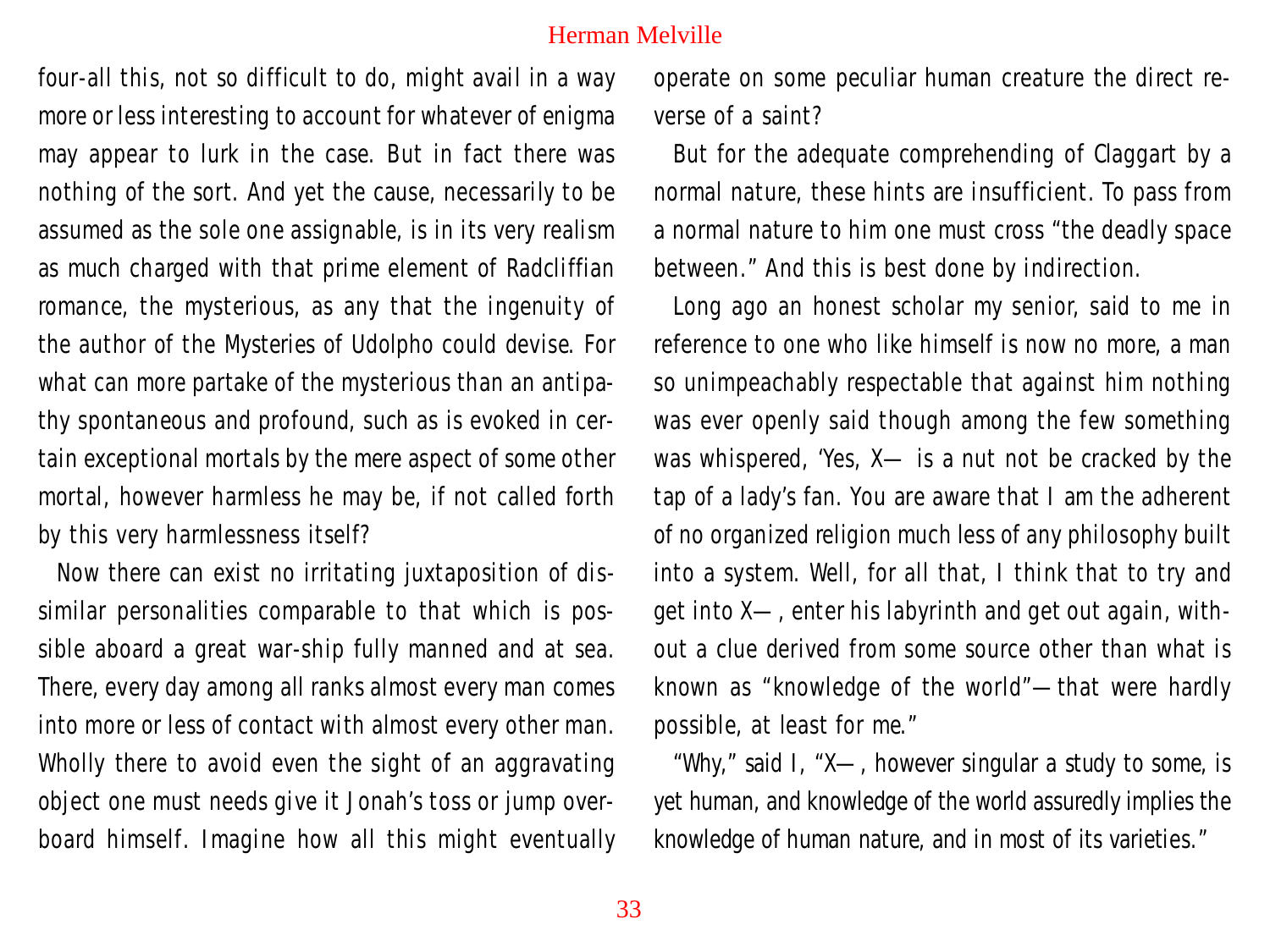"Yes, but a superficial knowledge of it, serving ordinary purposes. But for anything deeper, I am not certain whether to know the world and to know human nature be not two distinct branches of knowledge, which while they may coexist in the same heart, yet either may exist with little or nothing of the other. Nay, in an average man of the world, his constant rubbing with it blunts that fine spiritual insight indispensable to the understanding of the essential in certain exceptional characters, whether evil ones or good. In a matter of some importance I have seen a girl wind an old lawyer about her little finger. Nor was it the dotage of senile love. Nothing of the sort. But he knew law better than he knew the girl's heart. Coke and Blackstone hardly shed so much light into obscure spiritual places as the Hebrew prophets. And who were they? Mostly recluses."

At the time my inexperience was such that I did not quite see the drift of all this. It may be that I see it now. And, indeed, if that lexicon which is based on Holy Writ were any longer popular, one might with less difficulty define and denominate certain phenomenal men. As it is,

one must turn to some authority not liable to the charge of being tinctured with the Biblical element.

In a list of definitions included in the authentic translation of Plato, a list attributed to him, occurs this: "Natural Depravity: a depravity according to nature." A definition which tho' savoring of Calvinism, by no means involves Calvin's dogmas as to total mankind. Evidently its intent makes it applicable but to individuals. Not many are the examples of this depravity which the gallows and jail supply. At any rate for notable instances, since these have no vulgar alloy of the brute in them, but invariably are dominated by intellectuality, one must go elsewhere. Civilization, especially if of the austerer sort, is auspicious to it. It folds itself in the mantle of respectability. It has its certain negative virtues serving as silent auxiliaries. It never allows wine to get within its guard. It is not going too far to say that it is without vices or small sins. There is a phenomenal pride in it that excludes them from anything mercenary or avaricious. In short the depravity here meant partakes nothing of the sordid or sensual. It is serious, but free from acerbity. Though no flat-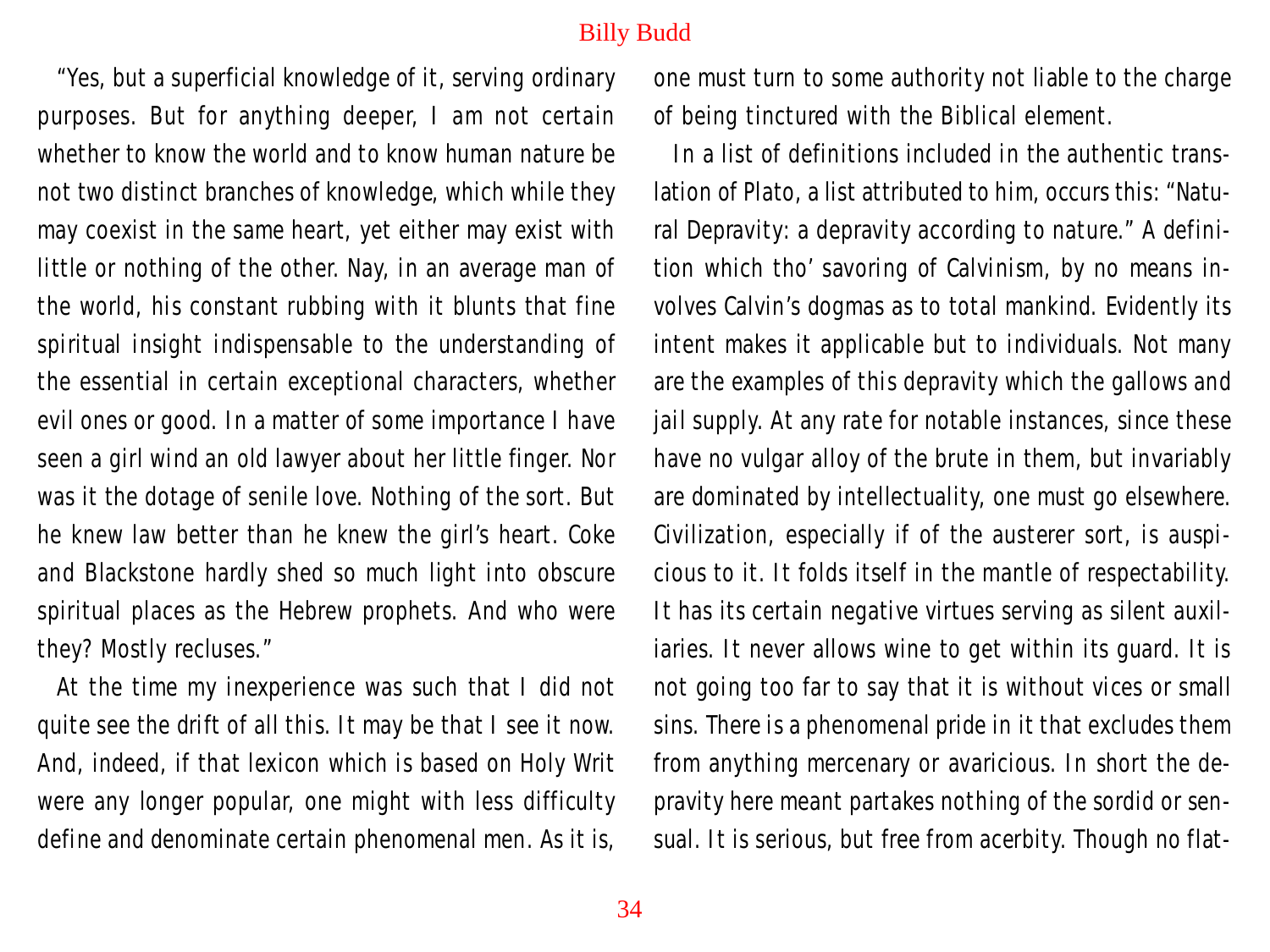terer of mankind it never speaks ill of it.

But the thing which in eminent instances signalizes so exceptional a nature is this: though the man's even temper and discreet bearing would seem to intimate a mind peculiarly subject to the law of reason, not the less in his heart he would seem to riot in complete exemption from that law, having apparently little to do with reason further than to employ it as an ambidexter implement for effecting the irrational. That is to say: Toward the accomplishment of an aim which in wantonness of malignity would seem to partake of the insane, he will direct a cool judgement sagacious and sound. These men are true madmen, and of the most dangerous sort, for their lunacy is not continuous but occasional, evoked by some special object; it is probably secretive, which is as much to say it is self-contained, so that when moreover, most active, it is to the average mind not distinguishable from sanity, and for the reason above suggested that whatever its aims may be—and the aim is never declared—the method and the outward proceeding are always perfectly rational.

Now something such an one was Claggart, in whom was the mania of an evil nature, not engendered by vicious training or corrupting books or licentious living, but born with him and innate, in short "a depravity according to nature."

By the way, can it be the phenomenon, disowned or at least concealed, that in some criminal cases puzzles the courts? For this cause have our juries at times not only to endure the prolonged contentions of lawyers with their fees, but also the yet more perplexing strife of the medical experts with theirs? But why leave it to them? Why not subpoena as well the clerical proficients? Their vocation bringing them into peculiar contact with so many human beings, and sometimes in their least guarded hour, in interviews very much more confidential than those of physician and patient; this would seem to qualify them to know something about those intricacies involved in the question of moral responsibility; whether in a given case, say, the crime proceeded from mania in the brain or rabies of the heart. As to any differences among themselves these clerical proficients might develop on the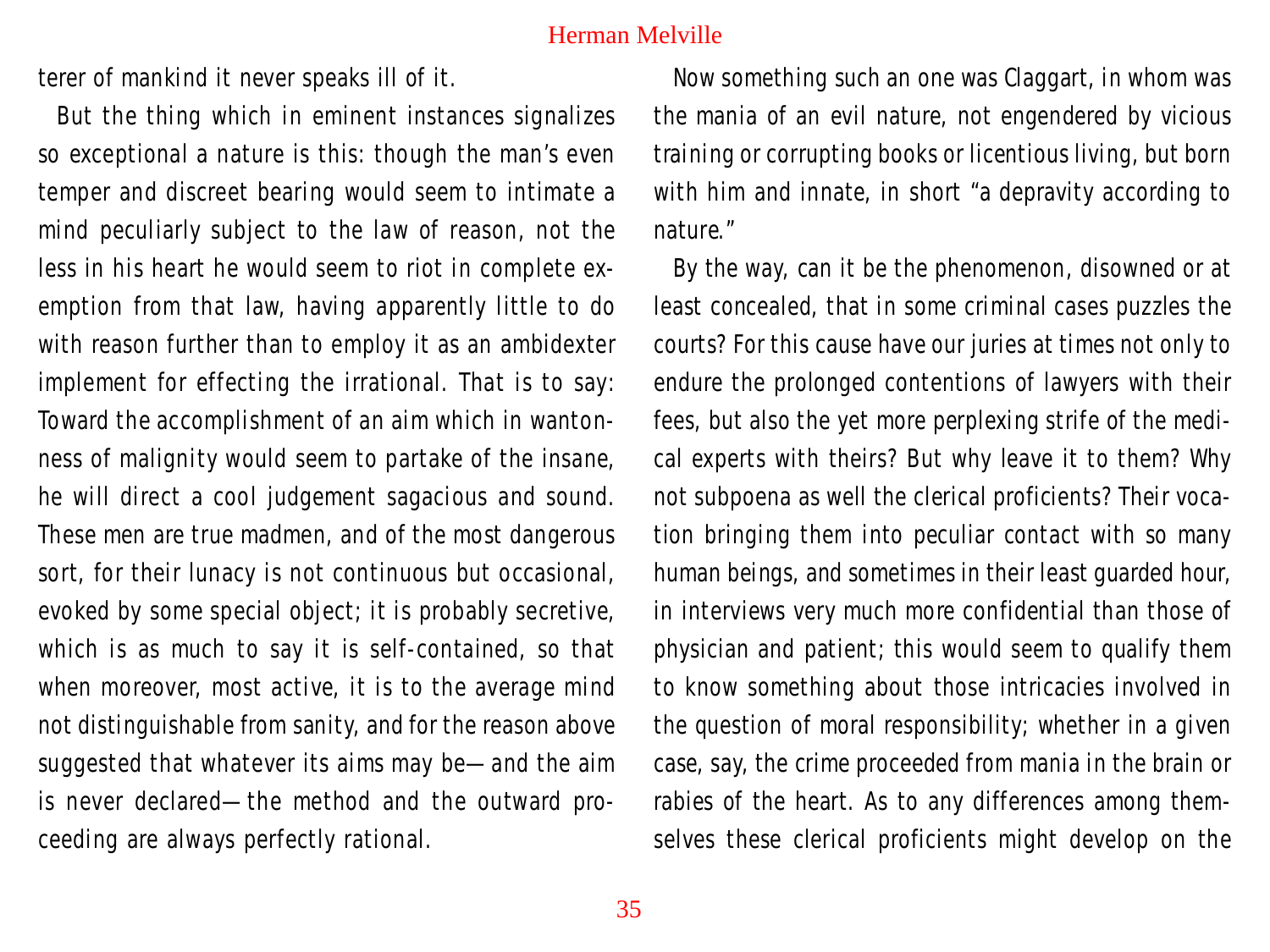stand, these could hardly be greater than the direct contradictions exchanged between the remunerated medical experts.

Dark sayings are these, some will say. But why? Is it because they somewhat savor of Holy Writ in its phrase "mysteries of iniquity"? If they do, such savor was far from being intended, for little will it commend these pages to many a reader of to-day.

The point of the present story turning on the hidden nature of the Master-at-arms has necessitated this chapter. With an added hint or two in connection with the incident at the mess, the resumed narrative must be left to vindicate, as it may, its own credibility.

#### **Chapter 12**

hat Claggart's figure was not amiss, and his face,<br>save the chin, well moulded, has already been said.<br>Of these favorable points he seemed not insensible,<br>for he was not only neat but careful in his dress. But the hat Claggart's figure was not amiss, and his face, save the chin, well moulded, has already been said. Of these favorable points he seemed not insensible, form of Billy Budd was heroic; and if his face was without the intellectual look of the pallid Claggart's, not the less was it lit, like his, from within, though from a different source. The bonfire in his heart made luminous the rosetan in his cheek.

In view of the marked contrast between the persons of the twain, it is more than probable that when the Master-at-arms in the scene last given applied to the sailor the proverb Handsome is as handsome does, he there let escape an ironic inkling, not caught by the young sailors who heard it, as to what it was that had first moved him against Billy, namely, his significant personal beauty.

Now envy and antipathy, passions irreconcilable in reason, nevertheless in fact may spring conjoined like Chang and Eng in one birth. Is Envy then such a monster? Well,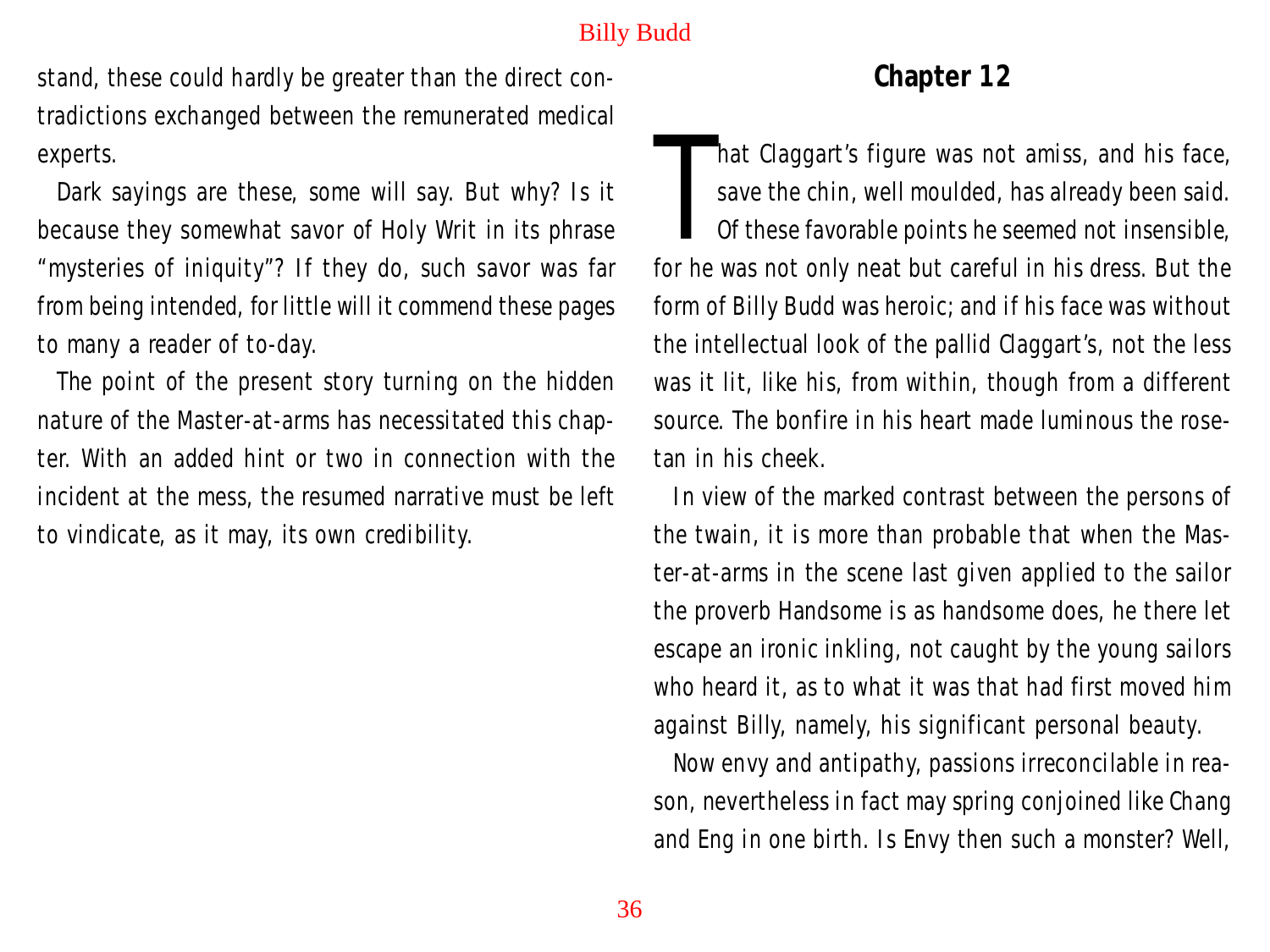though many an arraigned mortal has in hopes of mitigated penalty pleaded guilty to horrible actions, did ever anybody seriously confess to envy? Something there is in it universally felt to be more shameful than even felonious crime. And not only does everybody disown it, but the better sort are inclined to incredulity when it is in earnest imputed to an intelligent man. But since its lodgement is in the heart not the brain, no degree of intellect supplies a guarantee against it. But Claggart's was no vulgar form of the passion. Nor, as directed toward Billy Budd, did it partake of that streak of apprehensive jealousy that marred Saul's visage perturbedly brooding on the comely young David. Claggart's envy struck deeper. If askance he eyed the good looks, cheery health and frank enjoyment of young life in Billy Budd, it was because these went along with a nature that, as Claggart magnetically felt, had in its simplicity never willed malice or experienced the reactionary bite of that serpent. To him, the spirit lodged within Billy, and looking out from his welkin eyes as from windows, that ineffability it was which made the dimple in his dyed cheek, suppled his joints,

and dancing in his yellow curls made him preeminently the Handsome Sailor. One person excepted, the Masterat-arms was perhaps the only man in the ship intellectually capable of adequately appreciating the moral phenomenon presented in Billy Budd. And the insight but intensified his passion, which assuming various secret forms within him, at times assumed that of cynic disdain- disdain of innocence. To be nothing more than innocent! Yet in an aesthetic way he saw the charm of it, the courageous free-and- easy temper of it, and fain would have shared it, but he despaired of it.

With no power to annul the elemental evil in him, tho' readily enough he could hide it; apprehending the good, but powerless to be it; a nature like Claggart's surcharged with energy as such natures almost invariably are, what recourse is left to it but to recoil upon itself and like the scorpion for which the Creator alone is responsible, act out to the end the part allotted it.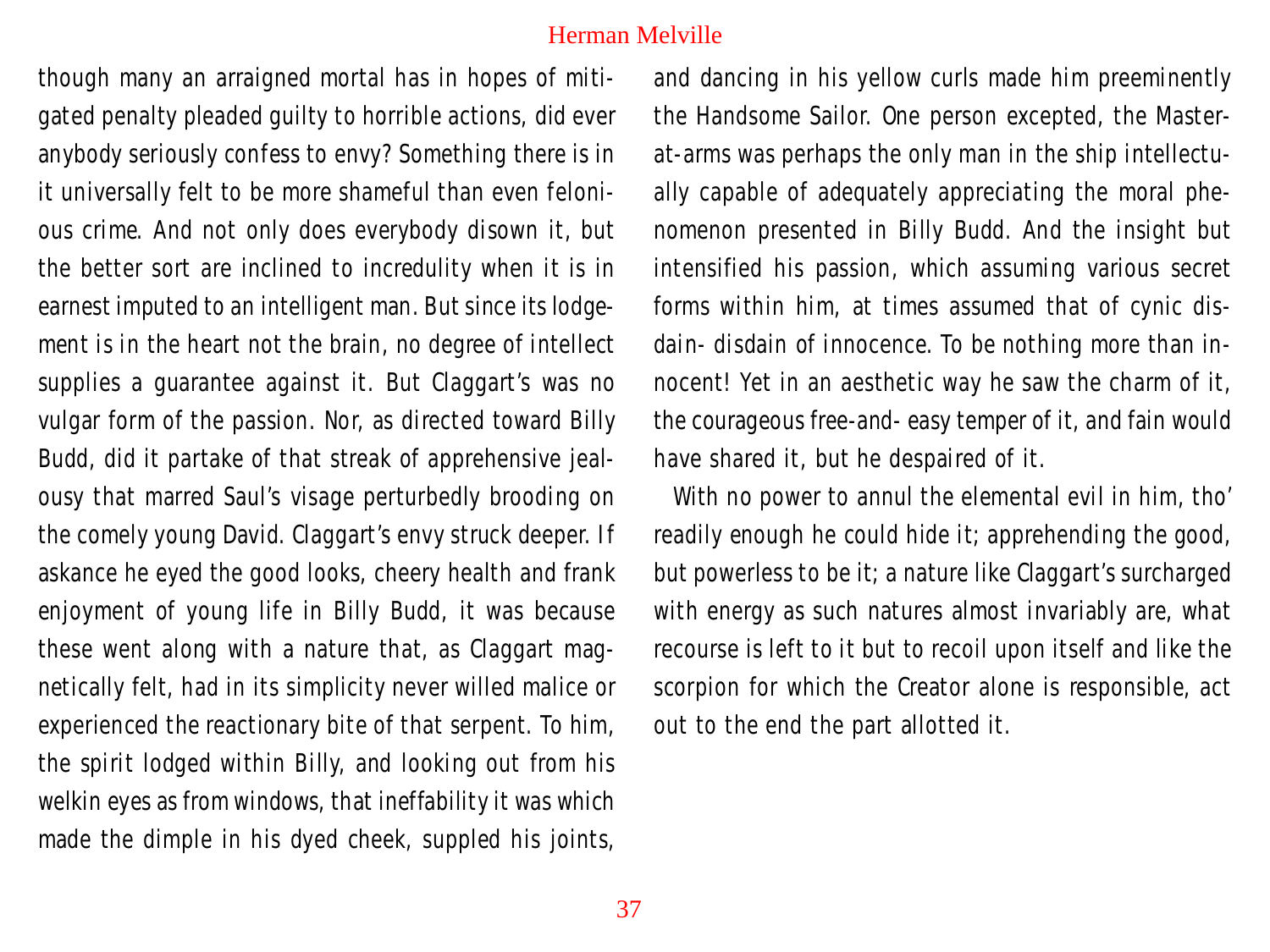# **Chapter 13**

assion, and passion in its profoundest, is not a thing demanding a palatial stage whereon to play its part. Down among the groundlings, among the beggars and rakers of the garbage, profound passion is assion, and passion in its profoundest, is not a thing demanding a palatial stage whereon to play its part. Down among the groundlings, among the enacted. And the circumstances that provoke it, however trivial or mean, are no measure of its power. In the present instance the stage is a scrubbed gun deck, and one of the external provocations a man- of-war's-man's spilled soup.

Now when the Master-at-arms noticed whence came that greasy fluid streaming before his feet, he must have taken it—to some extent wilfully, perhaps—not for the mere accident it assuredly was, but for the sly escape of a spontaneous feeling on Billy's part more or less answering to the antipathy on his own. In effect a foolish demonstration he must have thought, and very harmless, like the futile kick of a heifer, which yet were the heifer a shod stallion, would not be so harmless. Even so was it that into the gall of Claggart's envy he infused the vitriol of his contempt. But the incident confirmed to him certain tell- tale reports purveyed to his ear by Squeak, one of his more cunning Corporals, a grizzled little man, so nicknamed by the sailors on account of his squeaky voice, and sharp visage ferreting about the dark corners of the lower decks after interlopers, satirically suggesting to them the idea of a rat in a cellar.

From his Chief's employing him as an implicit tool in laying little traps for the worriment of the Foretopman for it was from the Master-at-arms that the petty persecutions heretofore adverted to had proceeded—the Corporal having naturally enough concluded that his master could have no love for the sailor, made it his business, faithful understrapper that he was, to foment the ill blood by perverting to his Chief certain innocent frolics of the goodnatured Foretopman, besides inventing for his mouth sundry contumelious epithets he claimed to have overheard him let fall. The Master-at-arms never suspected the veracity of these reports, more especially as to the epithets, for he well knew how secretly unpopular may become a master-at-arms, at least a master-at-arms of those days zealous in his function, and how the blue-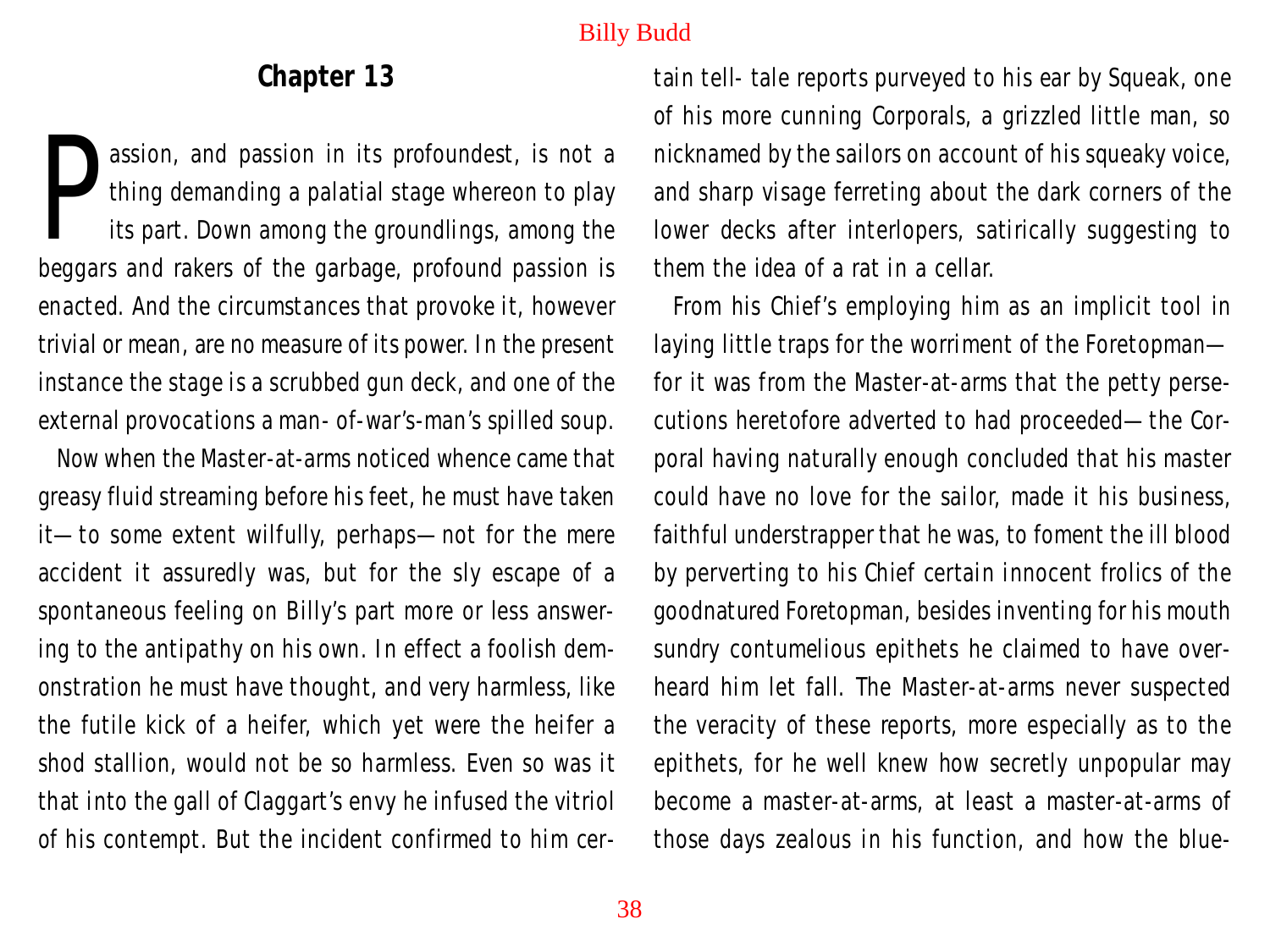jackets shoot at him in private their raillery and wit; the nickname by which he goes among them (Jimmy Legs) implying under the form of merriment their cherished disrespect and dislike.

But in view of the greediness of hate for patrolmen, it hardly needed a purveyor to feed Claggart's passion. An uncommon prudence is habitual with the subtler depravity, for it has everything to hide. And in case of an injury but suspected, its secretiveness voluntarily cuts it off from enlightenment or disillusion; and, not unreluctantly, action is taken upon surmise as upon certainty. And the retaliation is apt to be in monstrous disproportion to the supposed offence; for when in anybody was revenge in its exactions aught else but an inordinate usurer? But how with Claggart's conscience? For though consciences are unlike as foreheads, every intelligence, not excluding the Scriptural devils who "believe and tremble," has one. But Claggart's conscience being but the lawyer to his will, made ogres of trifles, probably arguing that the motive imputed to Billy in spilling the soup just when he did, together with the epithets alleged, these, if nothing

more, made a strong case against him; nay, justified animosity into a sort of retributive righteousness. The Pharisee is the Guy Fawkes prowling in the hid chambers underlying the Claggarts. And they can really form no conception of an unreciprocated malice. Probably, the Master-at-arms' clandestine persecution of Billy was started to try the temper of the man; but it had not developed any quality in him that enmity could make official use of or even pervert into plausible self-justification; so that the occurrence at the mess, petty if it were, was a welcome one to that peculiar conscience assigned to be the private mentor of Claggart. And, for the rest, not improbably it put him upon new experiments.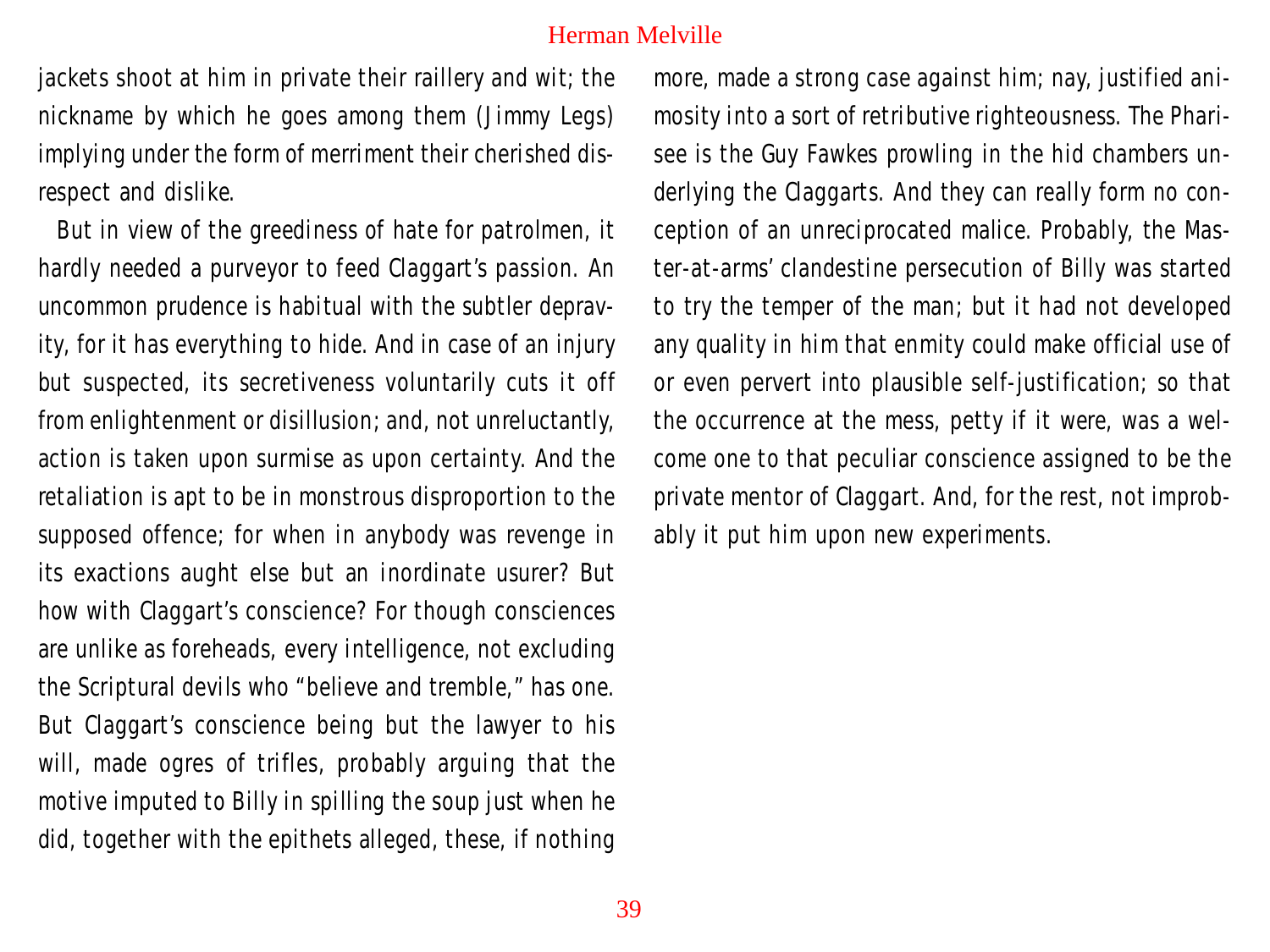# **Chapter 14**

ot many days after the last incident narrated,<br>something befell Billy Budd that more gravelled<br>him than aught that had previously occurred.<br>It was a warm pight for the latitude: and the Foretonman something befell Billy Budd that more gravelled him than aught that had previously occurred.

It was a warm night for the latitude; and the Foretopman, whose watch at the time was properly below, was dozing on the uppermost deck whither he had ascended from his hot hammock, one of hundreds suspended so closely wedged together over a lower gun deck that there was little or no swing to them. He lay as in the shadow of a hill-side, stretched under the lee of the booms, a piled ridge of spare spars amidships between fore-mast and mainmast and among which the ship's largest boat, the launch, was stowed. Alongside of three other slumberers from below, he lay near that end of the booms which approaches the fore-mast; his station aloft on duty as a foretopman being just over the deckstation of the forecastlemen, entitling him according to usage to make himself more or less at home in that neighbourhood. Presently he was stirred into semi-consciousness by some-

body, who must have previously sounded the sleep of the others, touching his shoulder, and then as the Foretopman raised his head, breathing into his ear in a quick whisper, "Slip into the lee forechains, Billy; there is something in the wind. Don't speak. Quick, I will meet you there"; and disappeared.

Now Billy like sundry other essentially good-natured ones had some of the weaknesses inseparable from essential good-nature; and among these was a reluctance, almost an incapacity of plumply saying no to an abrupt proposition not obviously absurd, on the face of it, nor obviously unfriendly, nor iniquitous. And being of warm blood he had not the phlegm tacitly to negative any proposition by unresponsive inaction. Like his sense of fear, his apprehension as to aught outside of the honest and natural was seldom very quick. Besides, upon the present occasion, the drowse from his sleep still hung upon him. However it was, he mechanically rose, and sleepily wondering what could be in the wind, betook himself to the designated place, a narrow platform, one of six, outside of the high bulwarks and screened by the great dead-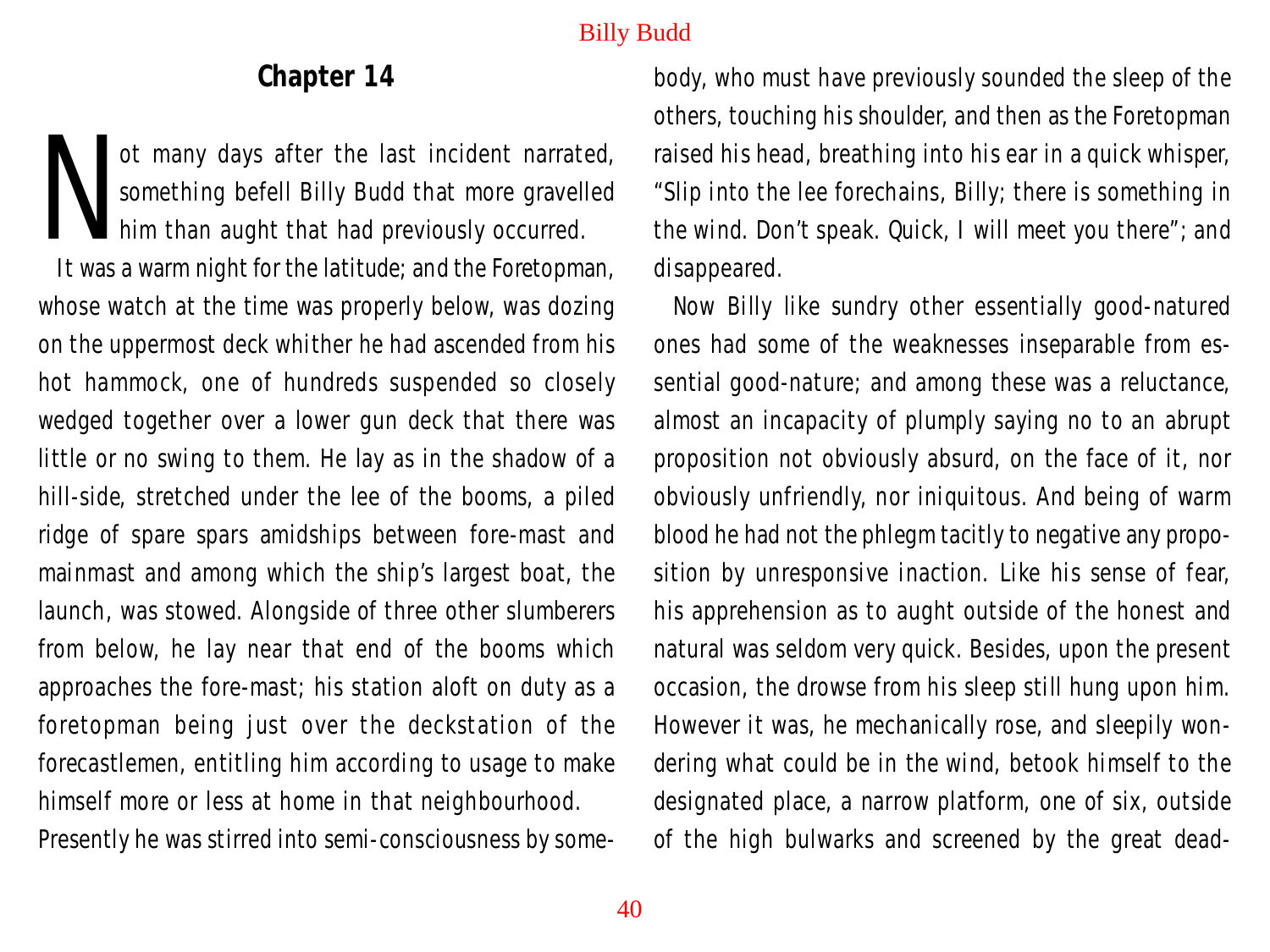eyes and multiple columned lanyards of the shrouds and back-stays; and, in a great war-ship of that time, of dimensions commensurate with the hull's magnitude; a tarry balcony, in short, overhanging the sea, and so secluded that one mariner of the *Indomitable,* a non-conformist old tar of a serious turn, made it even in daytime his private oratory.

In this retired nook the stranger soon joined Billy Budd. There was no moon as yet; a haze obscured the starlight. He could not distinctly see the stranger's face. Yet from something in the outline and carriage, Billy took him to be, and correctly, one of the afterguard.

"Hist! Billy," said the man in the same quick cautionary whisper as before; "You were impressed, weren't you? Well, so was I"; and he paused, as to mark the effect. But Billy, not knowing exactly what to make of this, said nothing. Then the other: "We are not the only impressed ones, Billy. There's a gang of us.— Couldn't you—help—at a pinch?"

"What do you mean?" demanded Billy, here thoroughly shaking off his drowse.

"Hist, hist!" the hurried whisper now growing husky, "see here"; and the man held up two small objects faintly twinkling in the nightlight; "see, they are yours, Billy, if you'll only—"

But Billy broke in, and in his resentful eagerness to deliver himself his vocal infirmity somewhat intruded: "D- D-Damme, I don't know what you are d-d-driving at, or what you mean, but you had better g-g-go where you belong!" For the moment the fellow, as confounded, did not stir; and Billy springing to his feet, said, "If you ddon't start I'll t-t-toss you back over the r-rail!" There was no mistaking this and the mysterious emissary decamped disappearing in the direction of the main-mast in the shadow of the booms.

"Hallo, what's the matter?" here came growling from a forecastleman awakened from his deck-doze by Billy's raised voice. And as the Foretopman reappeared and was recognized by him; "Ah, Beauty, is it you? Well, something must have been the matter for you st-st-stuttered." "O," rejoined Billy, now mastering the impediment; "I found an afterguardsman in our part of the ship here and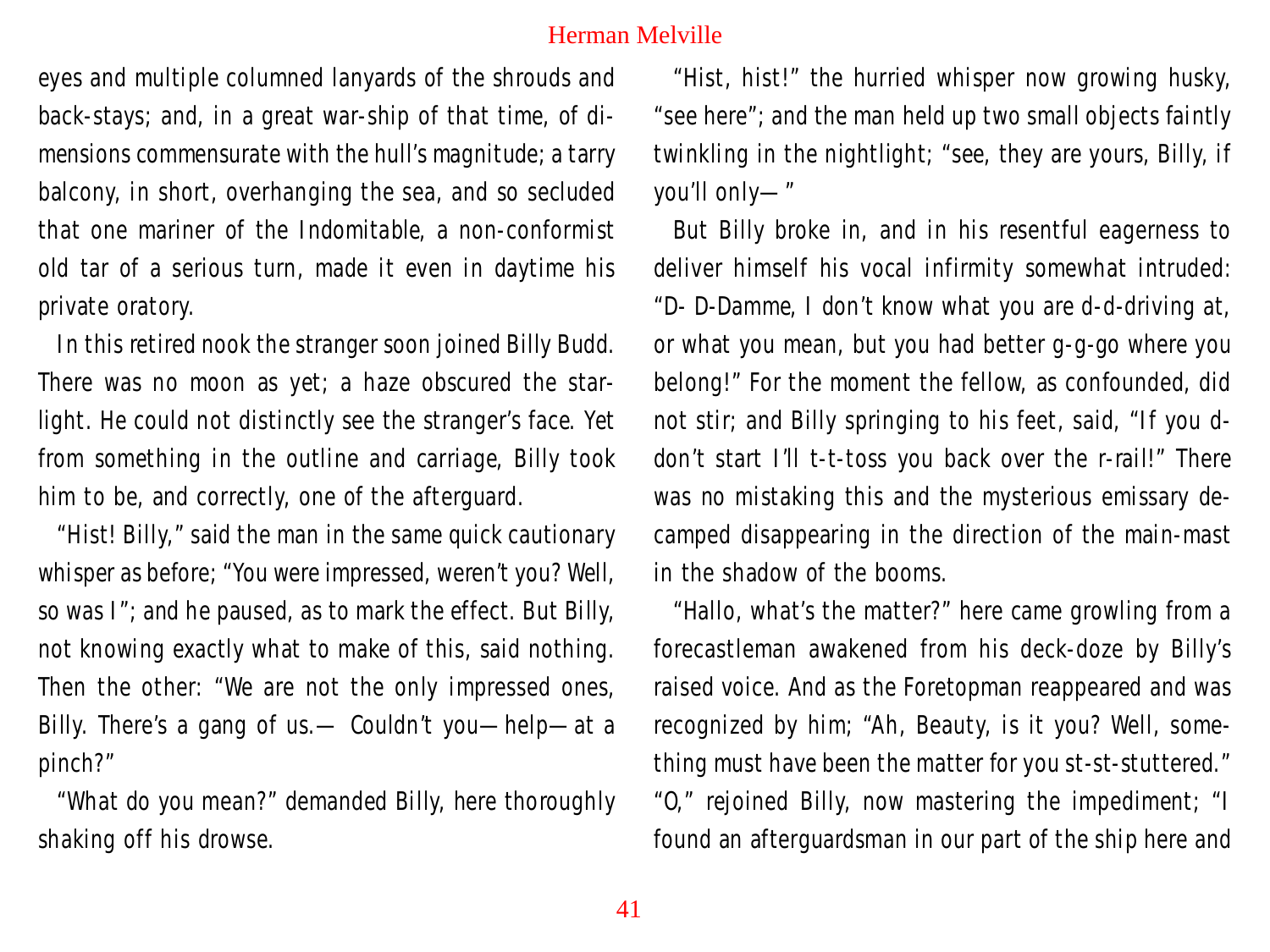I bid him be off where he belongs."

"And is that all you did about it, Foretopman?" gruffly demanded another, an irascible old fellow of brick- colored visage and hair, and who was known to his associate forecastlemen as Red Pepper; "Such sneaks I should like to marry to the gunner's daughter!" by that expression meaning that he would like to subject them to disciplinary castigation over a gun.

However, Billy's rendering of the matter satisfactorily accounted to these inquirers for the brief commotion, since of all the sections of a ship's company, the forecastlemen, veterans for the most part and bigoted in their sea-prejudices, are the most jealous in resenting territorial encroachments, especially on the part of any of the afterguard, of whom they have but a sorry opinion, chiefly landsmen, never going aloft except to reef or furl the mainsail and in no wise competent to handle a marlinspike or turn in a dead- eye, say.

# **Chapter 15**

his incident sorely puzzled Billy Budd. It was an entirely new experience; the first time in his life that he had ever been personally approached in underhand intriguing fashion. Prior to this encounter he his incident sorely puzzled Billy Budd. It was an entirely new experience; the first time in his life that he had ever been personally approached in had known nothing of the afterguardsman, the two men being stationed wide apart, one forward and aloft during his watch, the other on deck and aft.

What could it mean? And could they really be guineas, those two glittering objects the interloper had held up to his eyes? Where could the fellow get guineas? Why even spare buttons are not so plentiful at sea. The more he turned the matter over, the more he was non-plussed, and made uneasy and discomforted. In his disgustful recoil from an overture which tho' he but ill comprehended he instinctively knew must involve evil of some sort, Billy Budd was like a young horse fresh from the pasture suddenly inhaling a vile whiff from some chemical factory, and by repeated snortings tries to get it out of his nostrils and lungs. This frame of mind barred all desire of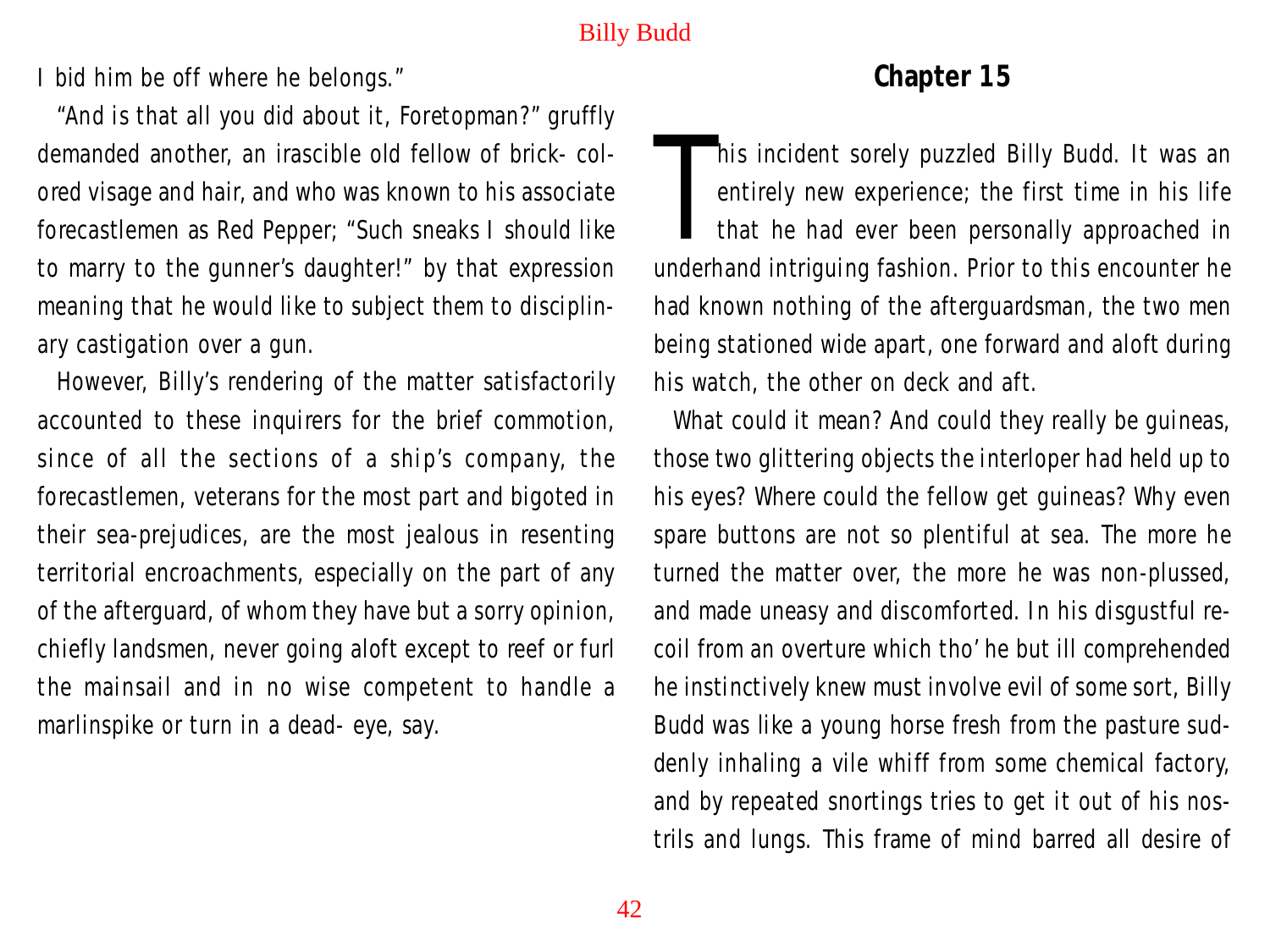holding further parley with the fellow, even were it but for the purpose of gaining some enlightenment as to his design in approaching him. And yet he was not without natural curiosity to see how such a visitor in the dark would look in broad day.

He espied him the following afternoon, in his first dogwatch, below, one of the smokers on that forward part of the upper gun deck allotted to the pipe. He recognized him by his general cut and build, more than by his round freckled face and glassy eyes of pale blue, veiled with lashes all but white. And yet Billy was a bit uncertain whether indeed it were he—yonder chap about his own age chatting and laughing in free-hearted way, leaning against a gun; a genial young fellow enough to look at, and something of a rattlebrain, to all appearance. Rather chubby too for a sailor, even an afterguardsman. In short the last man in the world, one would think, to be overburthened with thoughts, especially those perilous thoughts that must needs belong to a conspirator in any serious project, or even to the underling of such a conspirator.

Altho' Billy was not aware of it, the fellow, with a sidelong watchful glance had perceived Billy first, and then noting that Billy was looking at him, thereupon nodded a familiar sort of friendly recognition as to an old acquaintance, without interrupting the talk he was engaged in with the group of smokers. A day or two afterwards, chancing in the evening promenade on a gun deck to pass Billy, he offered a flying word of good-fellowship, as it were, which by its unexpectedness, and equivocalness under the circumstances so embarrassed Billy that he knew not how to respond to it, and let it go unnoticed.

Billy was now left more at a loss than before. The ineffectual speculation into which he was led was so disturbingly alien to him, that he did his best to smother it. It never entered his mind that here was a matter which from its extreme questionableness, it was his duty as a loyal blue-jacket to report in the proper quarter. And, probably, had such a step been suggested to him, he would have been deterred from taking it by the thought, one of novice-magnanimity, that it would savor overmuch of the dirty work of a telltale. He kept the thing to him-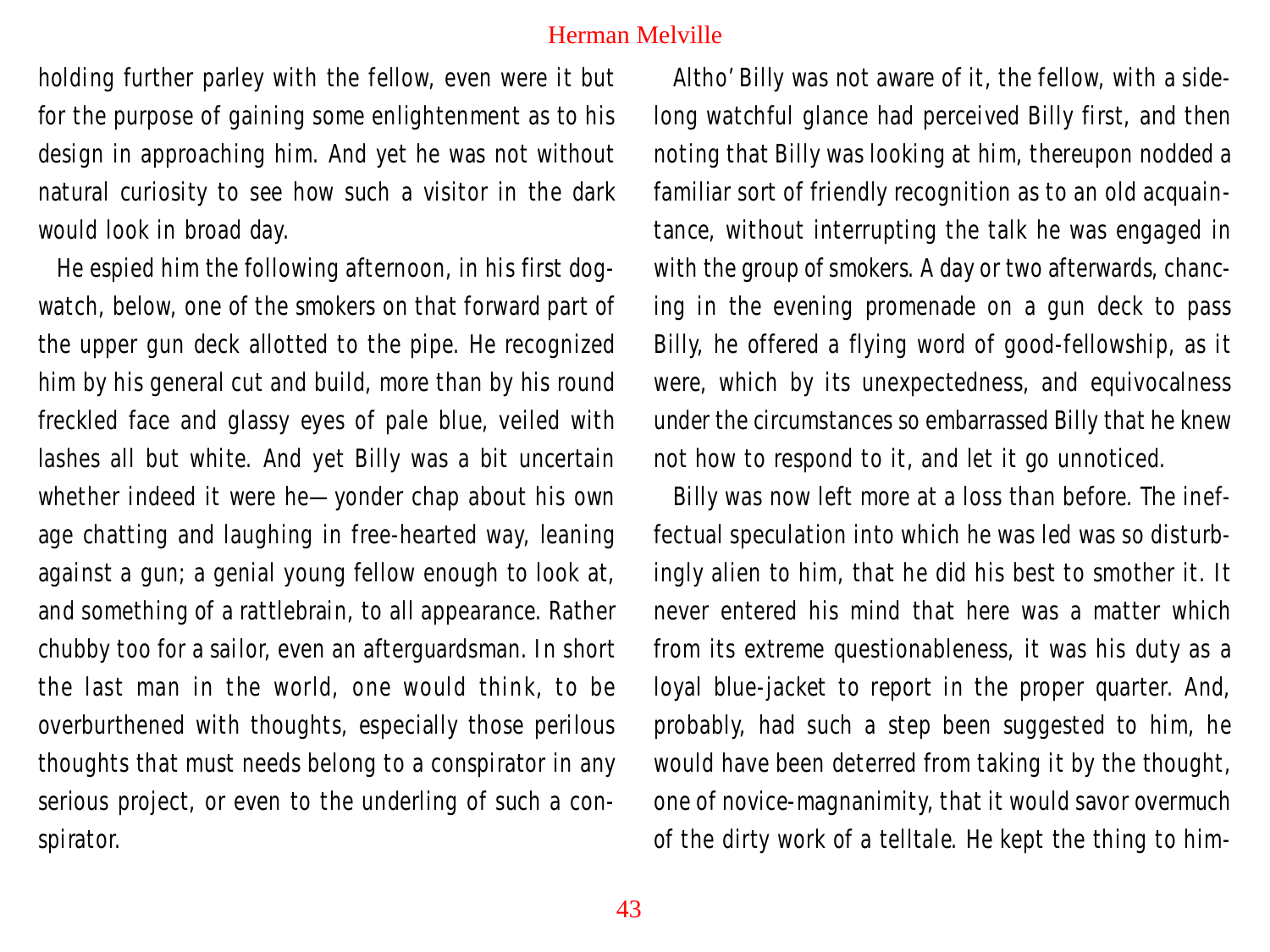self. Yet upon one occasion, he could not forbear a little disburthening himself to the old Dansker, tempted thereto perhaps by the influence of a balmy night when the ship lay becalmed; the twain, silent for the most part, sitting together on deck, their heads propped against the bulwarks. But it was only a partial and anonymous account that Billy gave, the unfounded scruples above referred to preventing full disclosure to anybody. Upon hearing Billy's version, the sage Dansker seemed to divine more than he was told; and after a little meditation during which his wrinkles were pursed as into a point, quite effacing for the time that quizzing expression his face sometimes wore,"Didn't I say so, Baby Budd?"

"Say what?" demanded Billy.

"Why, *Jimmy Legs* is down on you."

"And what," rejoined Billy in amazement, "has *Jimmy Legs* to do with that cracked afterguardsman?"

"Ho, it was an afterguardsman then. A cat's-paw, a cat'spaw!" And with that exclamation, which, whether it had reference to a light puff of air just then coming over the calm sea, or subtler relation to the afterguardsman there

is no telling, the old Merlin gave a twisting wrench with his black teeth at his plug of tobacco, vouchsafing no reply to Billy's impetuous question, tho' now repeated, for it was his wont to relapse into grim silence when interrogated in skeptical sort as to any of his sententious oracles, not always very clear ones, rather partaking of that obscurity which invests most Delphic deliverances from any quarter.

Long experience had very likely brought this old man to that bitter prudence which never interferes in aught and never gives advice.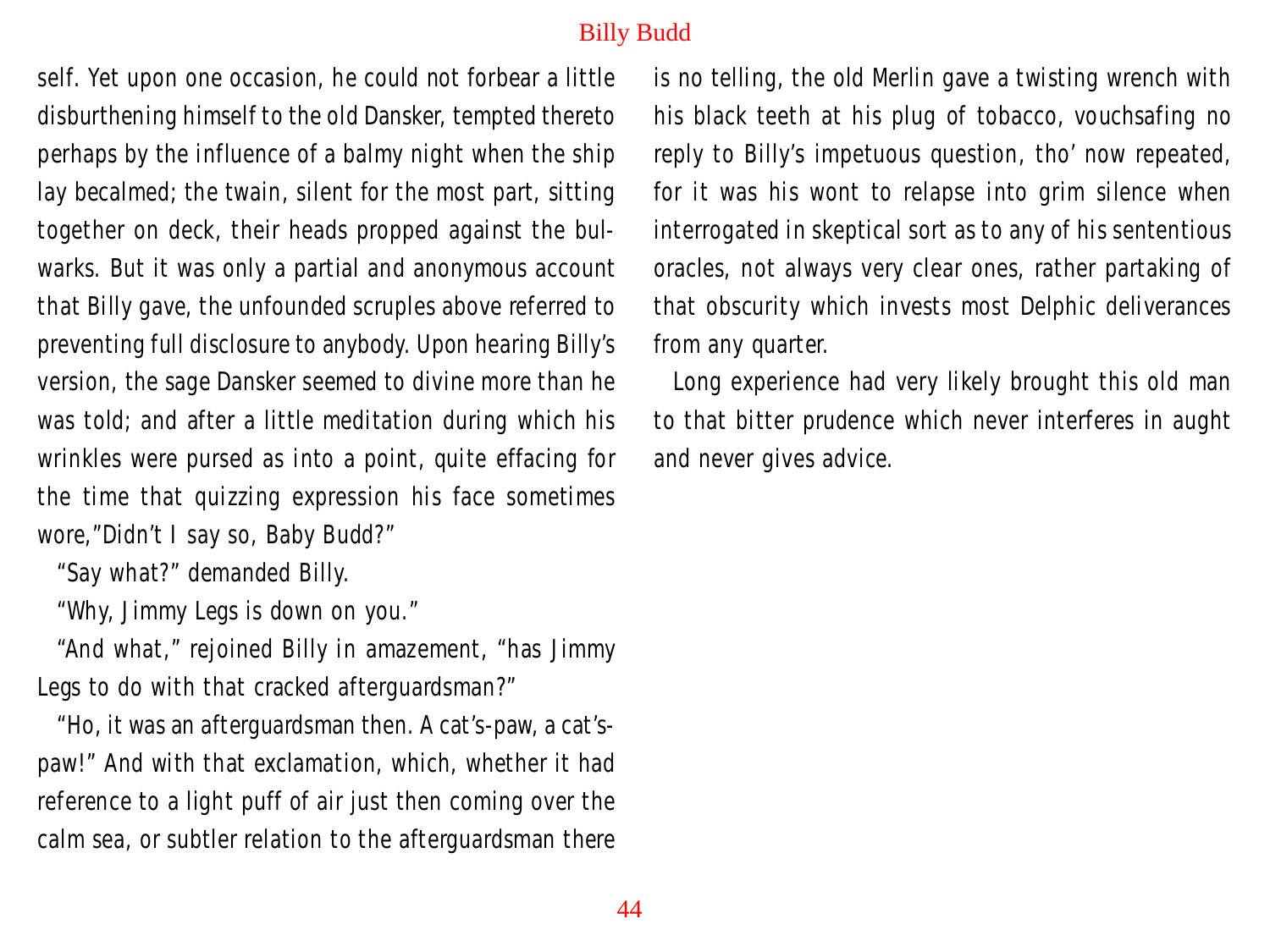# **Chapter 16**

Yes, despite the Dansker's pithy insistence as to the<br>Master-at-arms being at the bottom of these strange<br>experiences of Billy on board the *Indomitable*, the<br>young sailor was ready to ascribe them to almost anyes, despite the Dansker's pithy insistence as to the Master-at-arms being at the bottom of these strange experiences of Billy on board the *Indomitable,* the body but the man who, to use Billy's own expression, "always had a pleasant word for him." This is to be wondered at. Yet not so much to be wondered at. In certain matters, some sailors even in mature life remain unsophisticated enough. But a young seafarer of the disposition of our athletic Foretopman, is much of a child-man. And yet a child's utter innocence is but its blank ignorance, and the innocence more or less wanes as intelligence waxes. But in Billy Budd intelligence, such as it was, had advanced, while yet his simplemindedness remained for the most part unaffected. Experience is a teacher indeed; yet did Billy's years make his experience small. Besides, he had none of that intuitive knowledge of the bad which in natures not good or incompletely so foreruns experience, and therefore may pertain, as in some instances it too clearly does pertain, even to youth.

And what could Billy know of man except of man as a mere sailor? And the old-fashioned sailor, the veritable man-before-the-mast, the sailor from boyhood up, he, tho' indeed of the same species as a landsman, is in some respects singularly distinct from him. The sailor is frankness, the landsman is finesse. Life is not a game with the sailor, demanding the long head; no intricate game of chess where few moves are made in straightforwardness, and ends are attained by indirection; an oblique, tedious, barren game hardly worth that poor candle burnt out in playing it.

Yes, as a class, sailors are in character a juvenile race. Even their deviations are marked by juvenility. And this more especially holding true with the sailors of Billy's time. Then, too, certain things which apply to all sailors, do more pointedly operate, here and there, upon the junior one. Every sailor, too, is accustomed to obey orders without debating them; his life afloat is externally ruled for him; he is not brought into that promiscuous commerce with mankind where unobstructed free agency on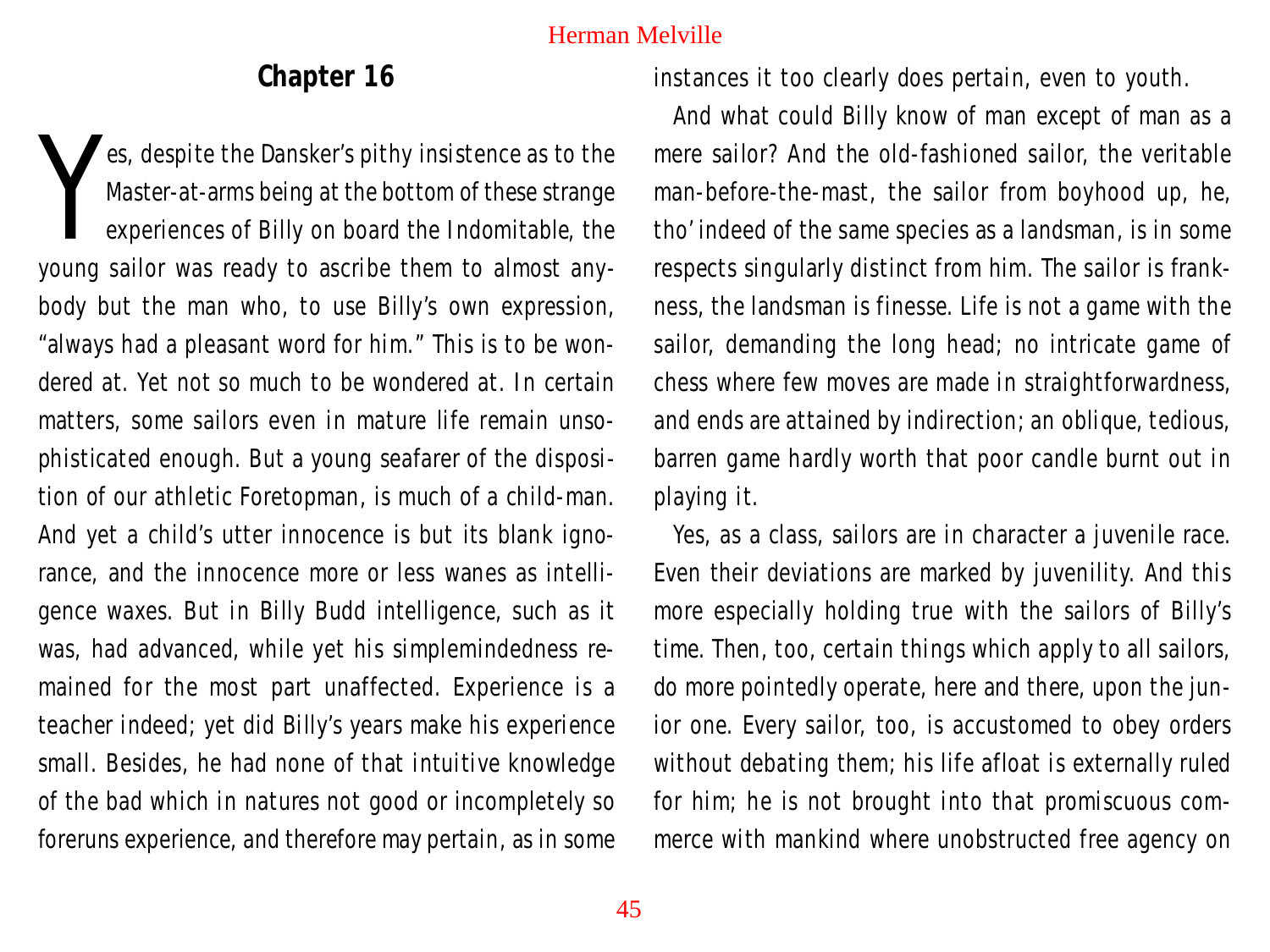equal terms— equal superficially, at least—soon teaches one that unless upon occasion he exercise a distrust keen in proportion to the fairness of the appearance, some foul turn may be served him. A ruled undemonstrative distrustfulness is so habitual, not with business-men so much, as with men who know their kind in less shallow relations than business, namely, certain men-of-the-world, that they come at last to employ it all but unconsciously; and some of them would very likely feel real surprise at being charged with it as one of their general characteristics.

# **Chapter 17**

atter the little matter at the mess Billy Budd<br>
no more found himself in strange trouble at times<br>
about his hammock or his clothesbag or what not.<br>
While as to that smile that occasionally supped him, and no more found himself in strange trouble at times about his hammock or his clothesbag or what not. While, as to that smile that occasionally sunned him, and the pleasant passing word, these were if not more frequent, yet if anything, more pronounced than before.

But for all that, there were certain other demonstrations now. When Claggart's unobserved glance happened to light on belted Billy rolling along the upper gun deck in the leisure of the second dog-watch, exchanging passing broadsides of fun with other young promenaders in the crowd; that glance would follow the cheerful sea-Hyperion with a settled meditative and melancholy expression, his eyes strangely suffused with incipient feverish tears. Then would Claggart look like the man of sorrows. Yes, and sometimes the melancholy expression would have in it a touch of soft yearning, as if Claggart could even have loved Billy but for fate and ban. But this was an evanescence, and quickly repented of, as it were,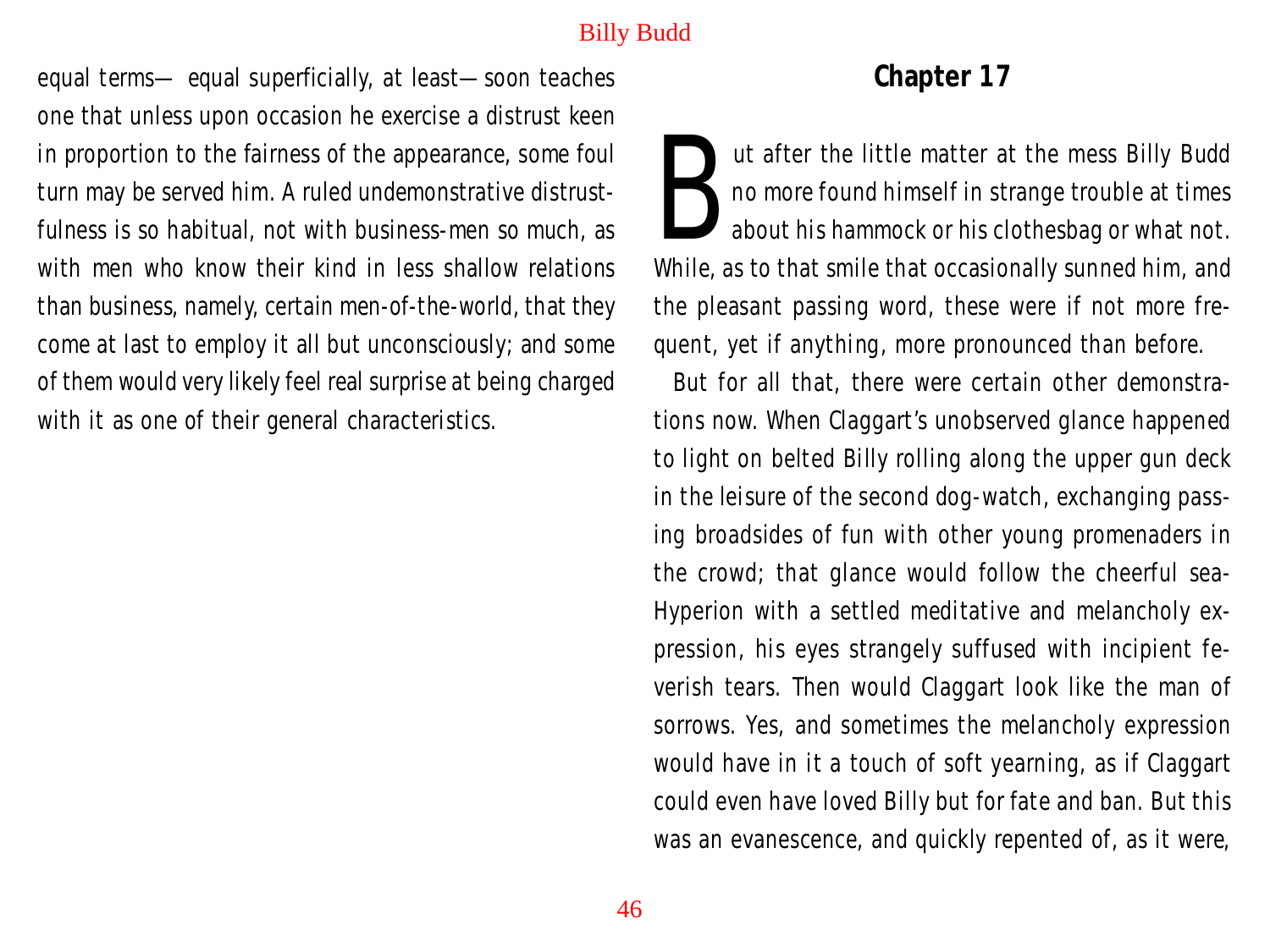by an immitigable look, pinching and shrivelling the visage into the momentary semblance of a wrinkled walnut. But sometimes catching sight in advance of the Foretopman coming in his direction, he would, upon their nearing, step aside a little to let him pass, dwelling upon Billy for the moment with the glittering dental satire of a Guise. But upon any abrupt unforeseen encounter a red light would flash forth from his eye like a spark from an anvil in a dusk smithy. That quick fierce light was a strange one, darted from orbs which in repose were of a color nearest approaching a deeper violet, the softest of shades. Tho' some of these caprices of the pit could not but be observed by their object, yet were they beyond the construing of such a nature. And the thews of Billy were hardly compatible with that sort of sensitive spiritual organisation which in some cases instinctively conveys to ignorant innocence an admonition of the proximity of the malign. He thought the Master-at-arms acted in a manner rather queer at times. That was all. But the occasional frank air and pleasant word went for what they purported to be, the young sailor never having heard as

yet of the "too fair-spoken man."

Had the Foretopman been conscious of having done or said anything to provoke the ill will of the official, it would have been different with him, and his sight might have been purged if not sharpened. As it was, innocence was his blinder.

So was it with him in yet another matter. Two minor officers—the Armorer and Captain of the Hold, with whom he had never exchanged a word, his position in the ship not bringing him into contact with them; these men now for the first began to cast upon Billy when they chanced to encounter him, that peculiar glance which evidences that the man from whom it comes has been some way tampered with and to the prejudice of him upon whom the glance lights. Never did it occur to Billy as a thing to be noted or a thing suspicious, tho' he well knew the fact, that the Armorer and Captain of the Hold, with the ship's-yeoman, apothecary, and others of that grade, were by naval usage, messmates of the Master-at-arms, men with ears convenient to his confidential tongue.

But the general popularity that our Handsome Sailor's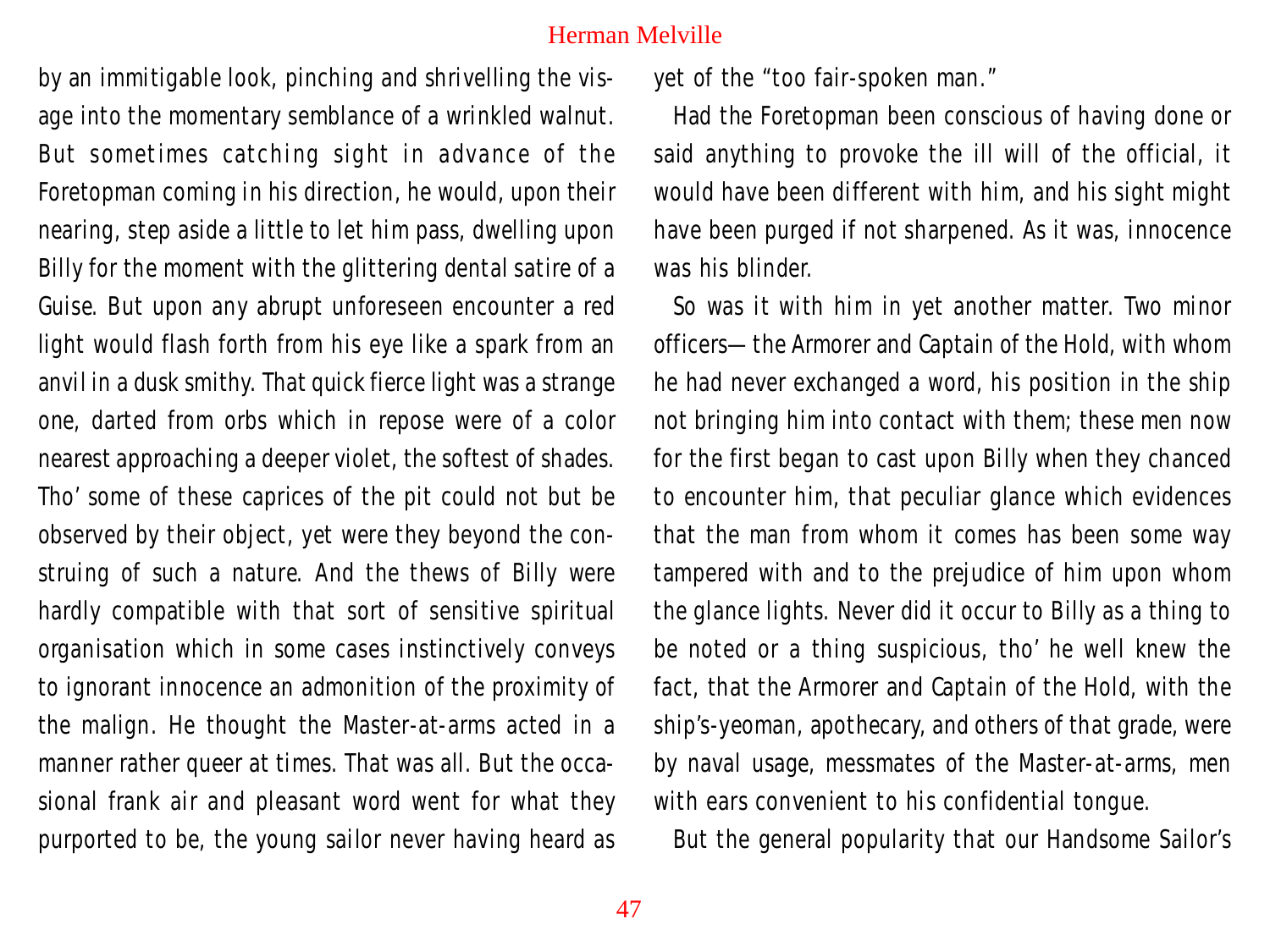manly forwardness bred upon occasion, and his irresistible good-nature, indicating no mental superiority tending to excite an invidious feeling, this good will on the part of most of his shipmates made him the less to concern himself about such mute aspects toward him as those whereto allusion has just been made, aspects he could not fathom as to infer their whole import.

As to the afterguardsman, tho' Billy for reasons already given necessarily saw little of him, yet when the two did happen to meet, invariably came the fellow's off-hand cheerful recognition, sometimes accompanied by a passing pleasant word or two. Whatever that equivocal young person's original design may really have been, or the design of which he might have been the deputy, certain it was from his manner upon these occasions, that he had wholly dropped it.

It was as if his precocity of crookedness (and every vulgar villain is precocious) had for once deceived him, and the man he had sought to entrap as a simpleton had, through his very simplicity, ignominiously baffled him.

But shrewd ones may opine that it was hardly possible

for Billy to refrain from going up to the afterguardsman and bluntly demanding to know his purpose in the initial interview, so abruptly closed in the fore-chains. Shrewd ones may also think it but natural in Billy to set about sounding some of the other impressed men of the ship in order to discover what basis, if any, there was for the emissary's obscure suggestions as to plotting disaffection aboard. Yes, the shrewd may so think. But something more, or rather, something else than mere shrewdness is perhaps needful for the due understanding of such a character as Billy Budd's.

As to Claggart, the monomania in the man—if that indeed it were—as involuntarily disclosed by starts in the manifestations detailed, yet in general covered over by his self-contained and rational demeanour; this, like a subterranean fire was eating its way deeper and deeper in him. Something decisive must come of it.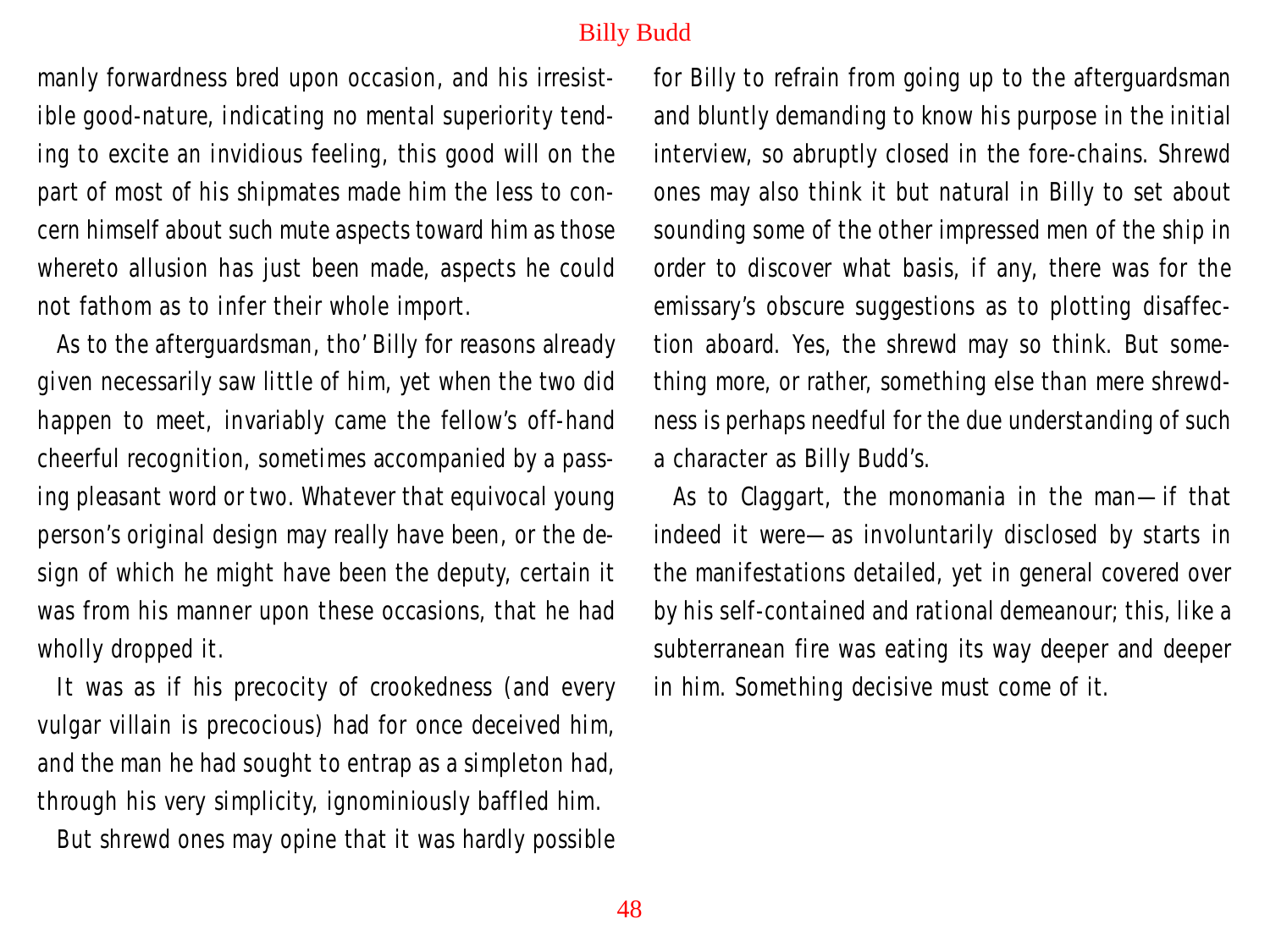# **Chapter 18**

fter the mysterious interview in the fore-chains—<br>the one so abruptly ended there by Billy—noth<br>ing especially german to the story occurred until<br>the events now about to be parrated the one so abruptly ended there by Billy—noth ing especially german to the story occurred until the events now about to be narrated.

Elsewhere it has been said that in the lack of frigates (of course better sailers than line-of-battle ships) in the English squadron up the Straits at that period, the *Indomitable* was occasionally employed not only as an available substitute for a scout, but at times on detached service of more important kind. This was not alone because of her sailing qualities, not common in a ship of her rate, but quite as much, probably, that the character of her commander, it was thought, specially adapted him for any duty where under unforeseen difficulties a prompt initiative might have to be taken in some matter demanding knowledge and ability in addition to those qualities implied in good seamanship. It was on an expedition of the latter sort, a somewhat distant one, and when the *Indomitable* was almost at her furthest remove from the

fleet, that in the latter part of an afternoon-watch she unexpectedly came in sight of a ship of the enemy. It proved to be a frigate. The latter perceiving thro' the glass that the weight of men and metal would be heavily against her, invoking her light heels, crowded sail to get away. After a chase urged almost against hope and lasting until about the middle of the first dog-watch, she signally succeeded in effecting her escape.

Not long after the pursuit had been given up, and ere the excitement incident thereto had altogether waned away, the Master-at-arms, ascending from his cavernous sphere, made his appearance cap in hand by the mainmast, respectfully waiting the notice of Captain Vere then solitary walking the weather- side of the quarterdeck, doubtless somewhat chafed at the failure of the pursuit. The spot where Claggart stood was the place allotted to men of lesser grades seeking some more particular interview either with the officer-of-the-deck or the Captain himself. But from the latter it was not often that a sailor or petty- officer of those days would seek a hearing; only some exceptional cause, would, according to established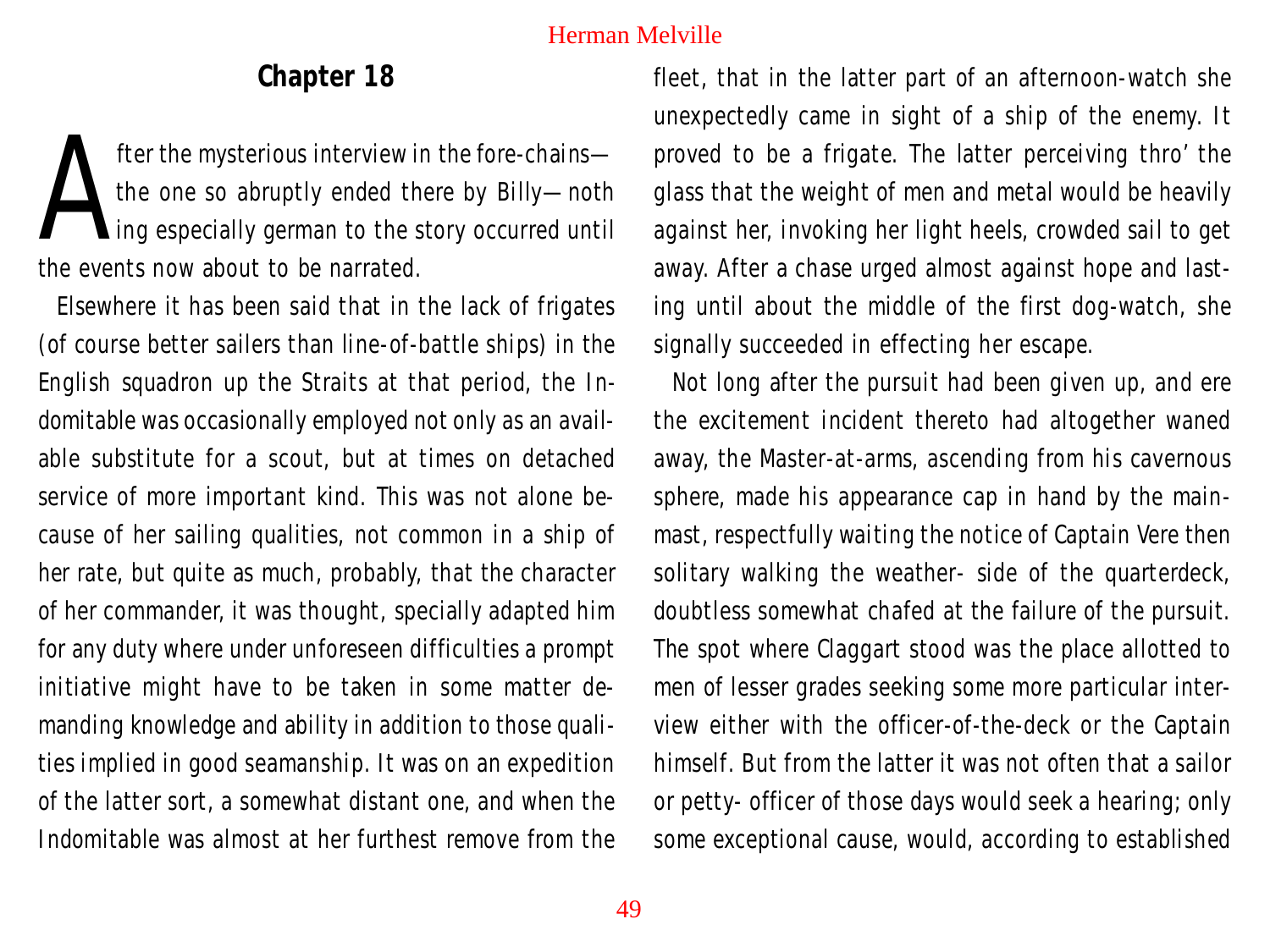custom, have warranted that.

Presently, just as the Commander absorbed in his reflections was on the point of turning aft in his promenade, he became sensible of Claggart's presence, and saw the doffed cap held in deferential expectancy. Here be it said that Captain Vere's personal knowledge of this petty-officer had only begun at the time of the ship's last sailing from home, Claggart then for the first, in transfer from a ship detained for repairs, supplying on board the *Indomitable* the place of a previous master-at-arms disabled and ashore.

No sooner did the Commander observe who it was that deferentially stood awaiting his notice, than a peculiar expression came over him. It was not unlike that which uncontrollably will flit across the countenance of one at unawares encountering a person who, though known to him indeed, has hardly been long enough known for thorough knowledge, but something in whose aspect nevertheless now for the first provokes a vaguely repellent distaste. But coming to a stand, and resuming much of his wonted official manner, save that a sort of impatience

lurked in the intonation of the opening word, he said,

"Well? what is it, Master-at-arms?"

With the air of a subordinate grieved at the necessity of being a messenger of ill tidings, and while conscientiously determined to be frank, yet equally resolved upon shunning overstatement, Claggart, at this invitation or rather summons to disburthen, spoke up. What he said, conveyed in the language of no uneducated man, was to the effect following, if not altogether in these words, namely, that during the chase and preparations for the possible encounter he had seen enough to convince him that at least one sailor aboard was a dangerous character in a ship mustering some who not only had taken a guilty part in the late serious troubles, but others also who, like the man in question, had entered His Majesty's service under another form than enlistment.

At this point Captain Vere with some impatience interrupted him: "Be direct, man; say *impressed men*."

Claggart made a gesture of subservience, and proceeded. Quite lately he (Claggart) had begun to suspect that on the gun decks some sort of movement prompted by the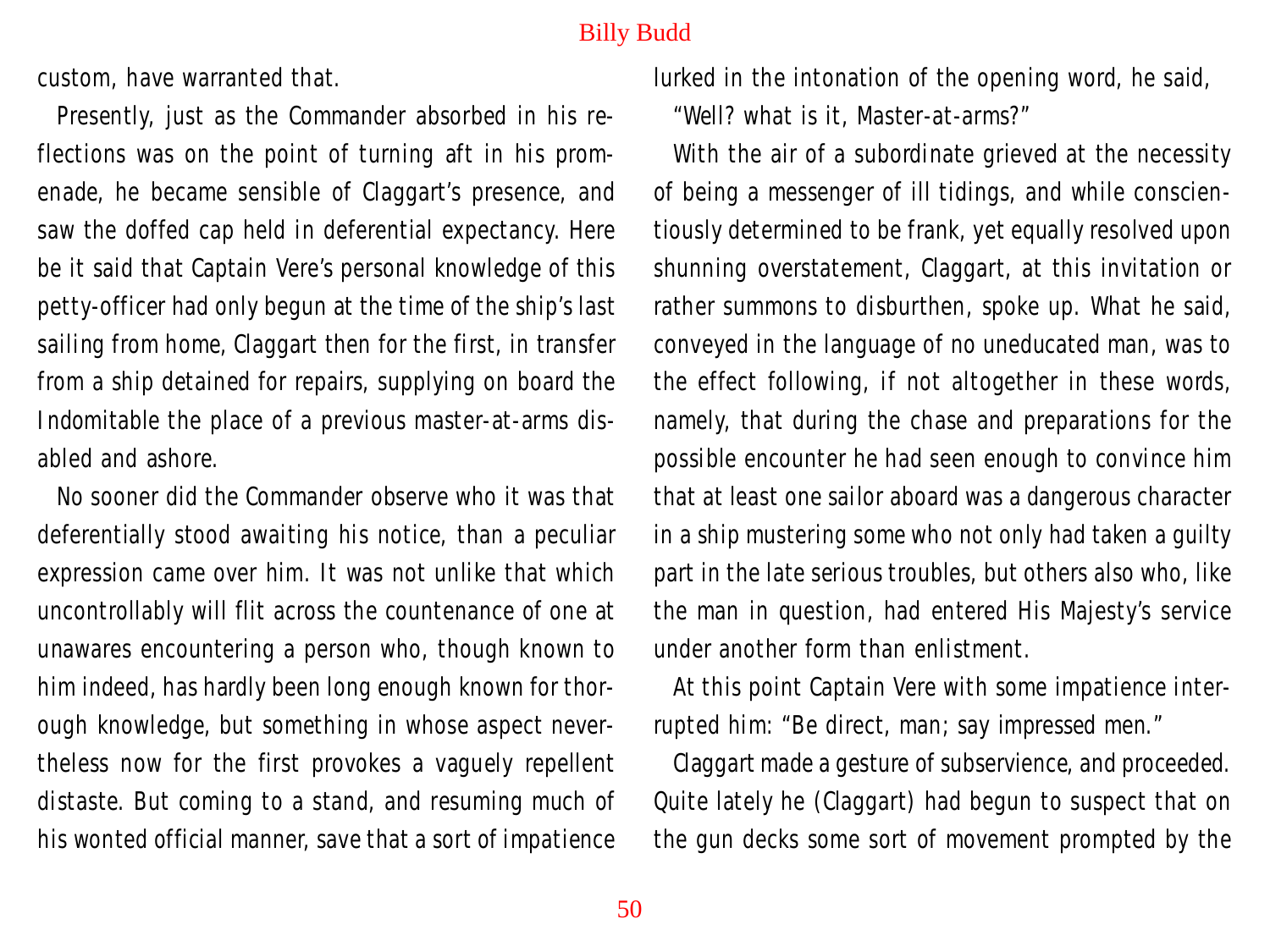sailor in question was covertly going on, but he had not thought himself warranted in reporting the suspicion so long as it remained indistinct. But from what he had that afternoon observed in the man referred to, the suspicion of something clandestine going on had advanced to a point less removed from certainty. He deeply felt, he added, the serious responsibility assumed in making a report involving such possible consequences to the individual mainly concerned, besides tending to augment those natural anxieties which every naval commander must feel in view of extraordinary outbreaks so recent as those which, he sorrowfully said it, it needed not to name.

Now at the first broaching of the matter Captain Vere, taken by surprise, could not wholly dissemble his disquietude. But as Claggart went on, the former's aspect changed into restiveness under something in the witness' manner in giving his testimony. However, he refrained from interrupting him. And Claggart, continuing, concluded with this: "God forbid, Your Honor, that the *Indomitable's* should be the experience of the—"

"Never mind that!" here peremptorily broke in the su-

perior, his face altering with anger, instinctively divining the ship that the other was about to name, one in which the Nore Mutiny had assumed a singularly tragical character that for a time jeopardized the life of its commander. Under the circumstances he was indignant at the purposed allusion. When the commissioned officers themselves were on all occasions very heedful how they referred to the recent events, for a petty-officer unnecessarily to allude to them in the presence of his Captain, this struck him as a most immodest presumption. Besides, to his quick sense of self- respect, it even looked under the circumstances something like an attempt to alarm him. Nor at first was he without some surprise that one who so far as he had hitherto come under his notice had shown considerable tact in his function should in this particular evince such lack of it.

But these thoughts and kindred dubious ones flitting across his mind were suddenly replaced by an intuitional surmise which, though as yet obscure in form, served practically to affect his reception of the ill tidings. Certain it is, that long versed in everything pertaining to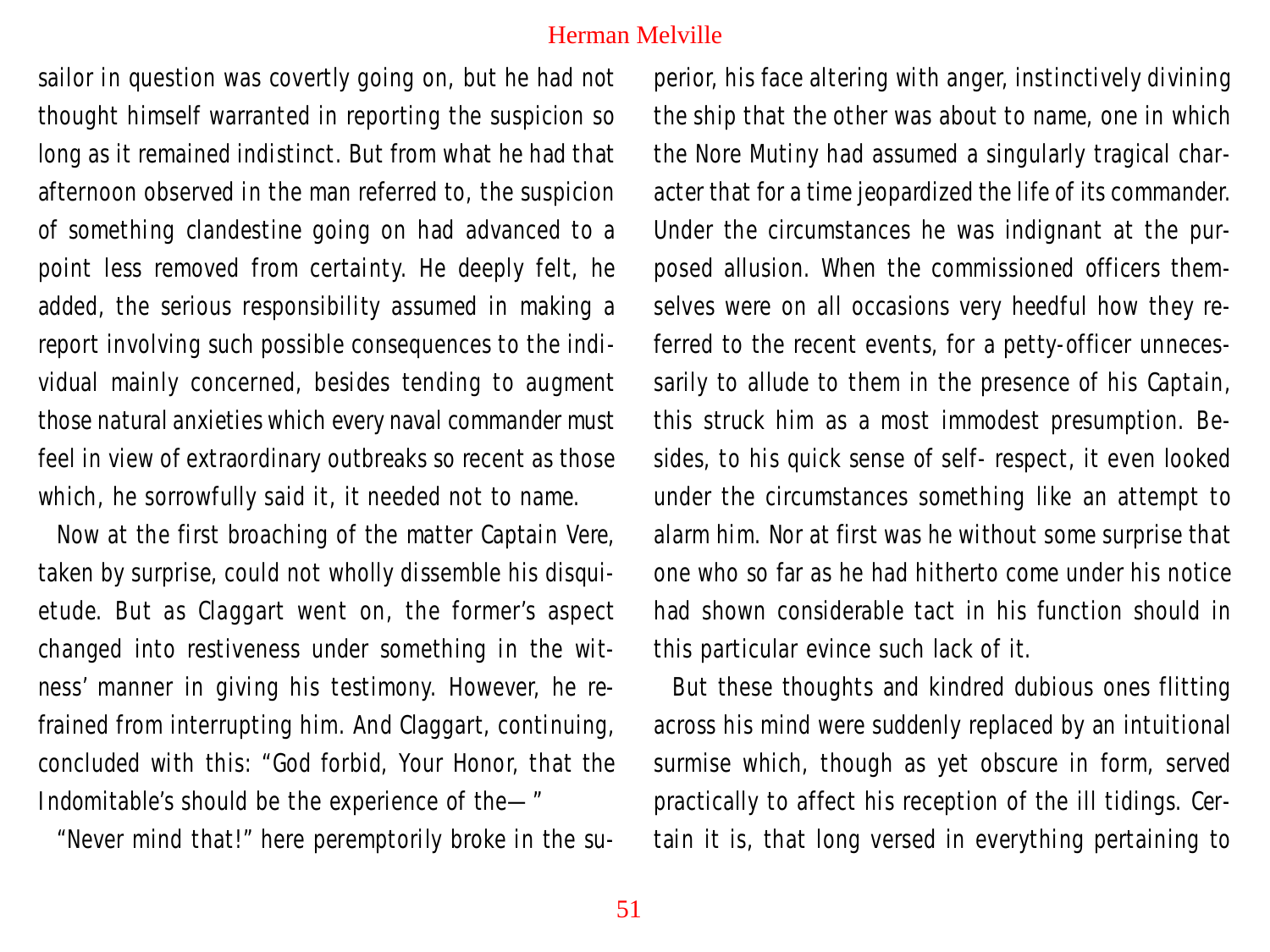the complicated gun-deck life, which like every other form of life, has its secret mines and dubious side, the side popularly disclaimed, Captain Vere did not permit himself to be unduly disturbed by the general tenor of his subordinate's report. Furthermore, if in view of recent events prompt action should be taken at the first palpable sign of recurring insubordination, for all that, not judicious would it be, he thought, to keep the idea of lingering disaffection alive by undue forwardness in crediting an informer, even if his own subordinate, and charged among other things with police surveillance of the crew. This feeling would not perhaps have so prevailed with him were it not that upon a prior occasion the patriotic zeal officially evinced by Claggart had somewhat irritated him as appearing rather supersensible and strained. Furthermore, something even in the official's self-possessed and somewhat ostentatious manner in making his specifications strangely reminded him of a bandsman, a perjurous witness in a capital case before a courtmartial ashore of which when a lieutenant, he, Captain Vere, had been a member.

Now the peremptory check given to Claggart in the matter of the arrested allusion was quickly followed up by this: "You say that there is at least one dangerous man aboard. Name him."

"William Budd. A foretopman, Your Honor-"

"William Budd," repeated Captain Vere with unfeigned astonishment; "and mean you the man that Lieutenant Ratcliff took from the merchantman not very long ago the young fellow who seems to be so popular with the men—Billy, the 'Handsome Sailor' as they call him?"

"The same, Your Honor; but for all his youth and good looks, a deep one. Not for nothing does he insinuate himself into the good will of his shipmates, since at the least all hands will at a pinch say a good word for him at all hazards. Did Lieutenant Ratcliff happen to tell Your Honor of that adroit fling of Budd's, jumping up in the cutter's bow under the merchantman's stern when he was being taken off? It is even masqued by that sort of goodhumoured air that at heart he resents his impressment. You have but noted his fair cheek. A man-trap may be under his ruddy-tipped daisies."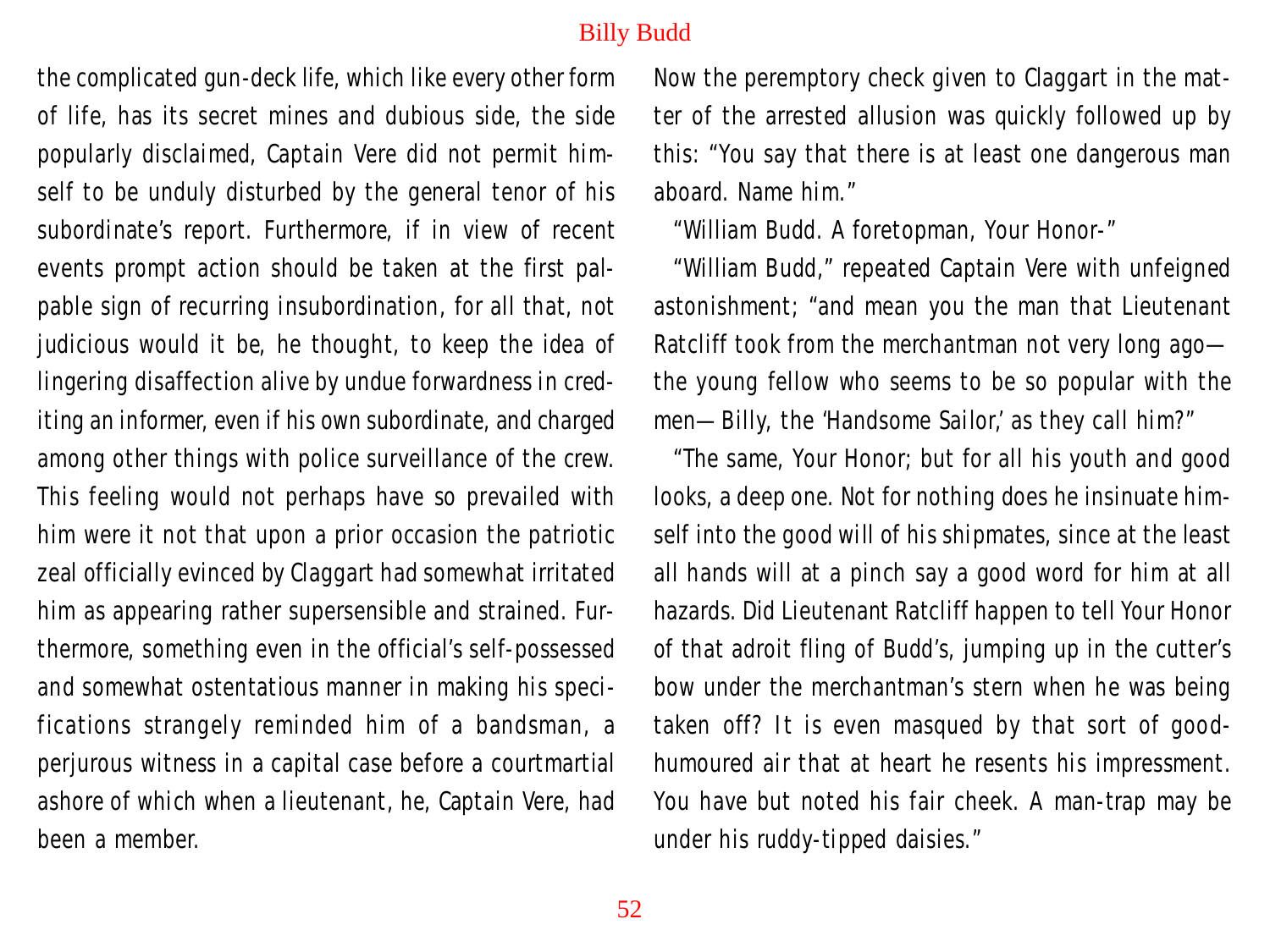Now the Handsome Sailor, as a signal figure among the crew, had naturally enough attracted the Captain's attention from the first. Tho' in general not very demonstrative to his officers, he had congratulated Lieutenant Ratcliff upon his good fortune in lighting on such a fine specimen of the *genus homo,* who in the nude might have posed for a statue of young Adam before the Fall.

As to Billy's adieu to the ship *Rights-of-Man,* which the boarding lieutenant had indeed reported to him, but in a deferential way more as a good story than aught else, Captain Vere, tho' mistakenly understanding it as a satiric sally, had but thought so much the better of the impressed man for it; as a military sailor, admiring the spirit that could take an arbitrary enlistment so merrily and sensibly. The Foretopman's conduct, too, so far as it had fallen under the Captain's notice, had confirmed the first happy augury, while the new recruit's qualities as a sailor-man seemed to be such that he had thought of recommending him to the executive officer for promotion to a place that would more frequently bring him under his own observation, namely, the captaincy of the

mizzentop, replacing there in the starboard watch a man not so young whom partly for that reason he deemed less fitted for the post. Be it parenthesized here that since the mizzentopmen having not to handle such breadths of heavy canvas as the lower sails on the main-mast and fore-mast, a young man if of the right stuff not only seems best adapted to duty there, but in fact is generally selected for the captaincy of that top, and the company under him are light hands and often but striplings. In sum, Captain Vere had from the beginning deemed Billy Budd to be what in the naval parlance of the time was called a "King's bargain," that is to say, for His Britannic Majesty's Navy a capital investment at small outlay or none at all.

After a brief pause during which the reminiscences above mentioned passed vividly through his mind and he weighed the import of Claggart's last suggestion conveyed in the phrase "man-trap under his daisies," and the more he weighed it the less reliance he felt in the informer's good faith, suddenly he turned upon him and in a low voice: "Do you come to me, Master-at-arms, with so foggy a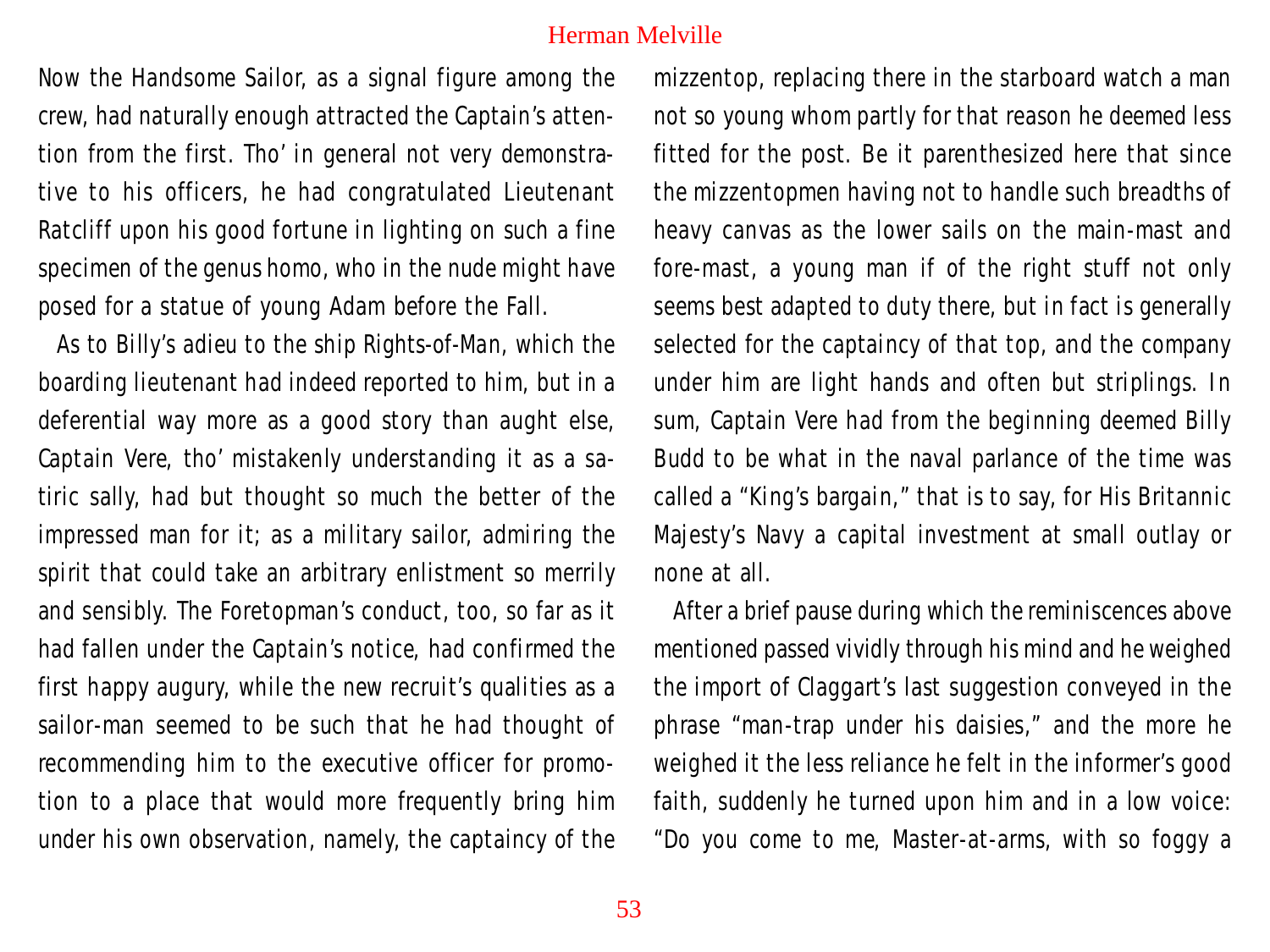tale? As to Budd, cite me an act or spoken word of his confirmatory of what you in general charge against him. Stay," drawing nearer to him, "heed what you speak. Just now, and in a case like this, there is a yard- arm-end for the false-witness."

"Ah, Your Honor!" sighed Claggart, mildly shaking his shapely head as in sad deprecation of such unmerited severity of tone. Then, bridling—erecting himself as in virtuous self-assertion—he circumstantially alleged certain words and acts, which collectively, if credited, led to presumptions mortally inculpating Budd. And for some of these averments, he added, substantiating proof was not far.

With gray eyes impatient and distrustful essaying to fathom to the bottom Claggart's calm violet ones, Captain Vere again heard him out; then for the moment stood ruminating. The mood he evinced, Claggart— himself for the time liberated from the other's scrutiny—steadily regarded with a look difficult to render,—a look curious of the operation of his tactics, a look such as might have been that of the spokesman of the envious children of Jacob deceptively imposing upon the troubled patriarch

the blood-dyed coat of young Joseph.

Though something exceptional in the moral quality of Captain Vere made him, in earnest encounter with a fellow-man, a veritable touch-stone of that man's essential nature, yet now as to Claggart and what was really going on in him, his feeling partook less of intuitional conviction than of strong suspicion clogged by strange dubieties. The perplexity he evinced proceeded less from aught touching the man informed against—as Claggart doubtless opined—than from considerations how best to act in regard to the informer. At first indeed he was naturally for summoning that substantiation of his allegations which Claggart said was at hand. But such a proceeding would result in the matter at once getting abroad, which in the present stage of it, he thought, might undesirably affect the ship's company. If Claggart was a false witness, that closed the affair. And therefore before trying the accusation, he would first practically test the accuser; and he thought this could be done in a quiet undemonstrative way.

The measure he determined upon involved a shifting of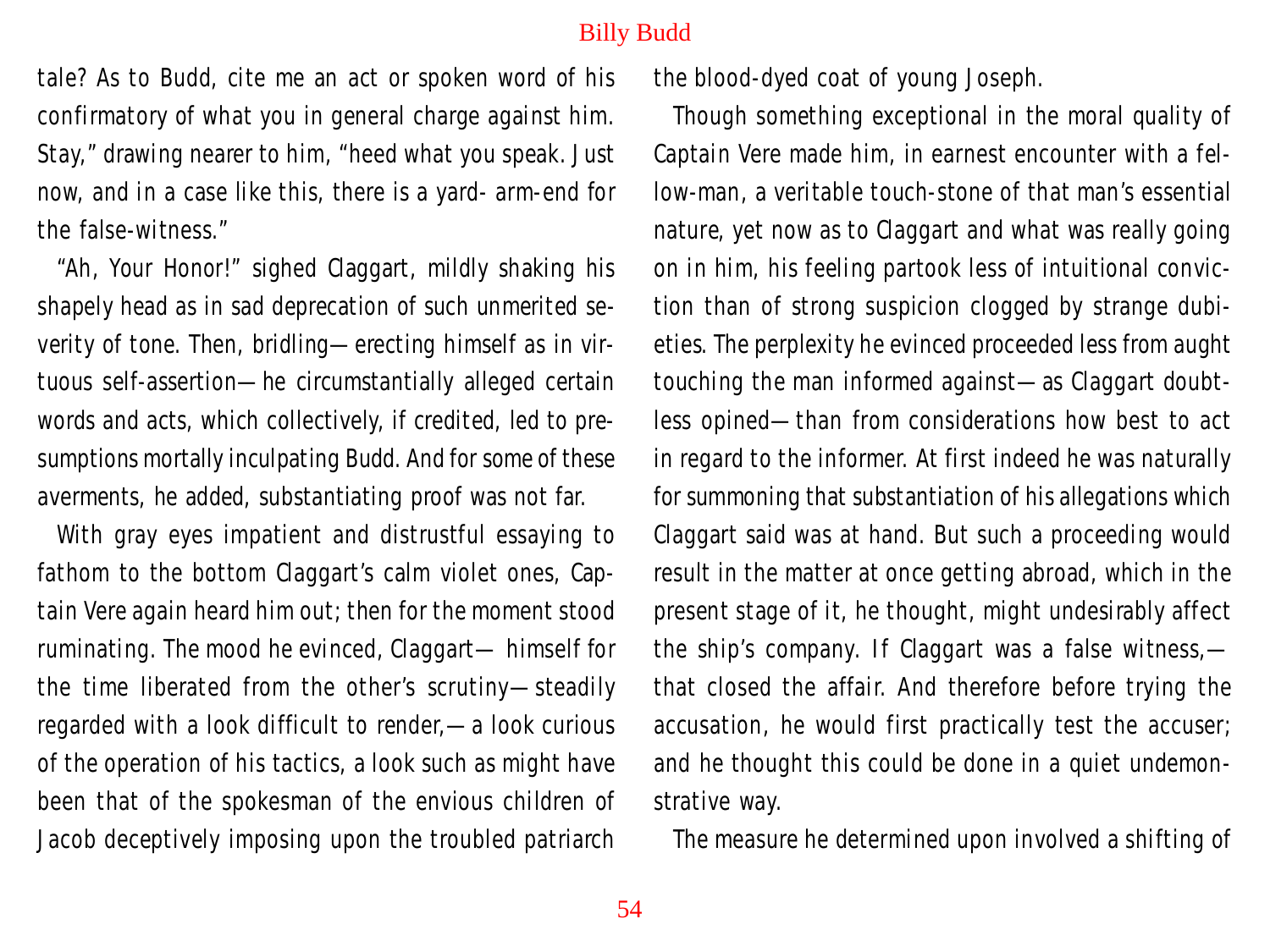the scene, a transfer to a place less exposed to observation than the broad quarter-deck. For although the few gun-room officers there at the time had, in due observance of naval etiquette, withdrawn to leeward the moment Captain Vere had begun his promenade on the deck's weather-side; and tho' during the colloquy with Claggart they of course ventured not to diminish the distance; and though throughout the interview Captain Vere's voice was far from high, and Claggart's silvery and low; and the wind in the cordage and the wash of the sea helped the more to put them beyond earshot; nevertheless, the interview's continuance already had attracted observation from some topmen aloft and other sailors in the waist or further forward.

Having determined upon his measures, Captain Vere forthwith took action. Abruptly turning to Claggart he asked, "Master-at-arms, is it now Budd's watch aloft?"

"No, Your Honor." Whereupon, "Mr. Wilkes!" summoning the nearest midshipman, "tell Albert to come to me." Albert was the Captain's hammock-boy, a sort of sea-valet in whose discretion and fidelity his master had much confidence. The lad appeared. "You know Budd the Foretopman?"

## "I do, Sir."

"Go find him. It is his watch off. Manage to tell him out of earshot that he is wanted aft. Contrive it that he speaks to nobody. Keep him in talk yourself. And not till you get well aft here, not till then let him know that the place where he is wanted is my cabin. You understand. Go.— Master-at-arms, show yourself on the decks below, and when you think it time for Albert to be coming with his man, stand by quietly to follow the sailor in."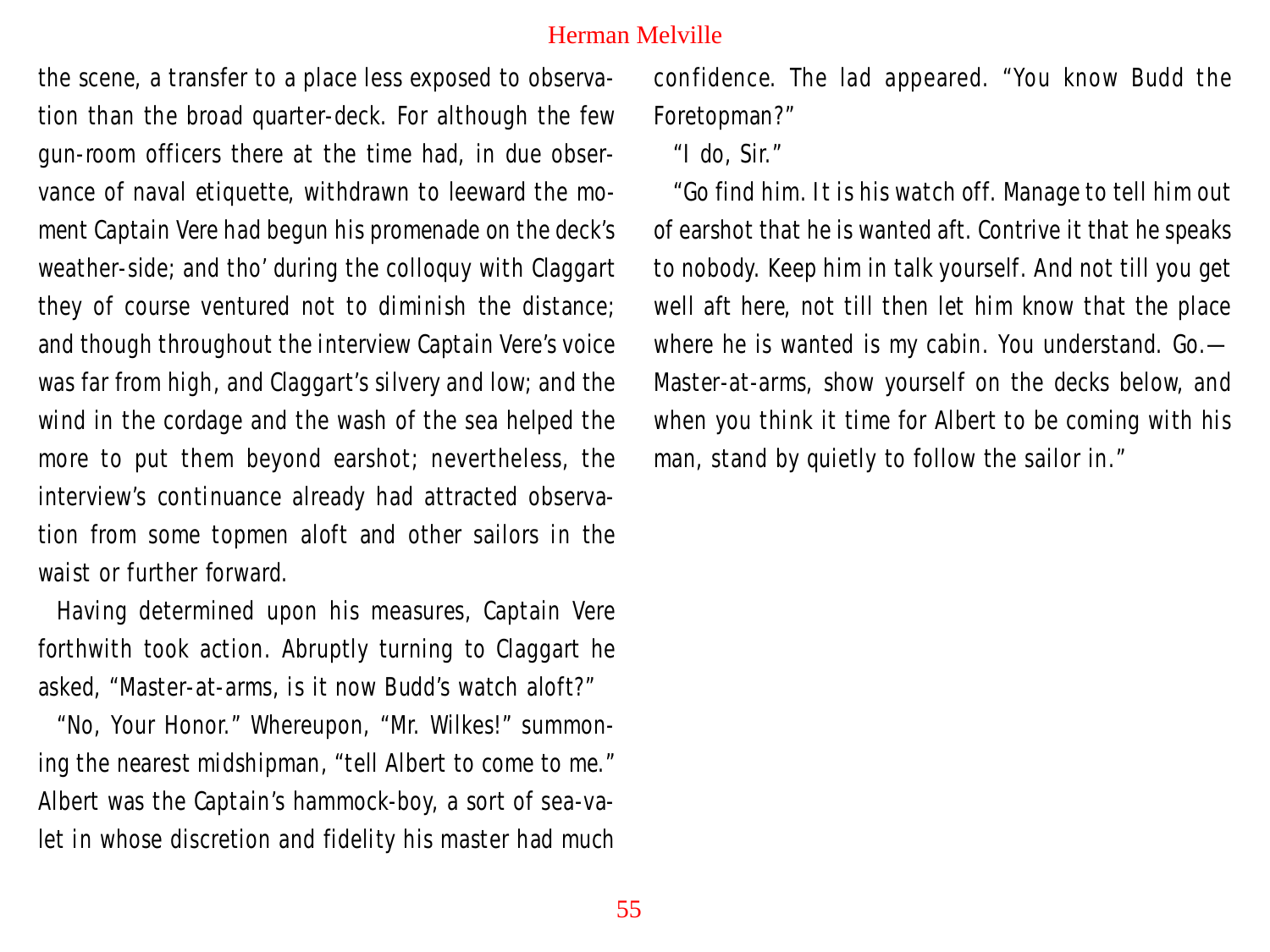# **Chapter 19**

Now when the Foretopman found himself closeted<br>there, as it were, in the cabin with the Captain<br>and Claggart, he was surprised enough. But it<br>was a surprise unaccompanied by apprehension or disthere, as it were, in the cabin with the Captain and Claggart, he was surprised enough. But it was a surprise unaccompanied by apprehension or distrust. To an immature nature essentially honest and humane, forewarning intimations of subtler danger from one's kind come tardily if at all. The only thing that took shape in the young sailor's mind was this: Yes, the Captain, I have always thought, looks kindly upon me. Wonder if he's going to make me his coxswain. I should like that. And maybe now he is going to ask the Master-at-arms about me.

"Shut the door there, sentry," said the Commander; "stand without, and let nobody come in.—Now, Masterat-arms, tell this man to his face what you told of him to me"; and stood prepared to scrutinize the mutually confronting visages.

With the measured step and calm collected air of an asylum-physician approaching in the public hall some patient beginning to show indications of a coming paroxysm, Claggart deliberately advanced within short range of Billy, and mesmerically looking him in the eye, briefly recapitulated the accusation.

Not at first did Billy take it in. When he did, the rosetan of his cheek looked struck as by white leprosy. He stood like one impaled and gagged. Meanwhile the accuser's eyes removing not as yet from the blue dilated ones, underwent a phenomenal change, their wonted rich violet color blurring into a muddy purple. Those lights of human intelligence losing human expression, gelidly protruding like the alien eyes of certain uncatalogued creatures of the deep. The first mesmeric glance was one of serpent fascination; the last was as the hungry lurch of the torpedo-fish.

"Speak, man!" said Captain Vere to the transfixed one, struck by his aspect even more than by Claggart's, "Speak! defend yourself." Which appeal caused but a strange dumb gesturing and gurgling in Billy; amazement at such an accusation so suddenly sprung on inexperienced nonage; this, and, it may be, horror of the accuser, serving to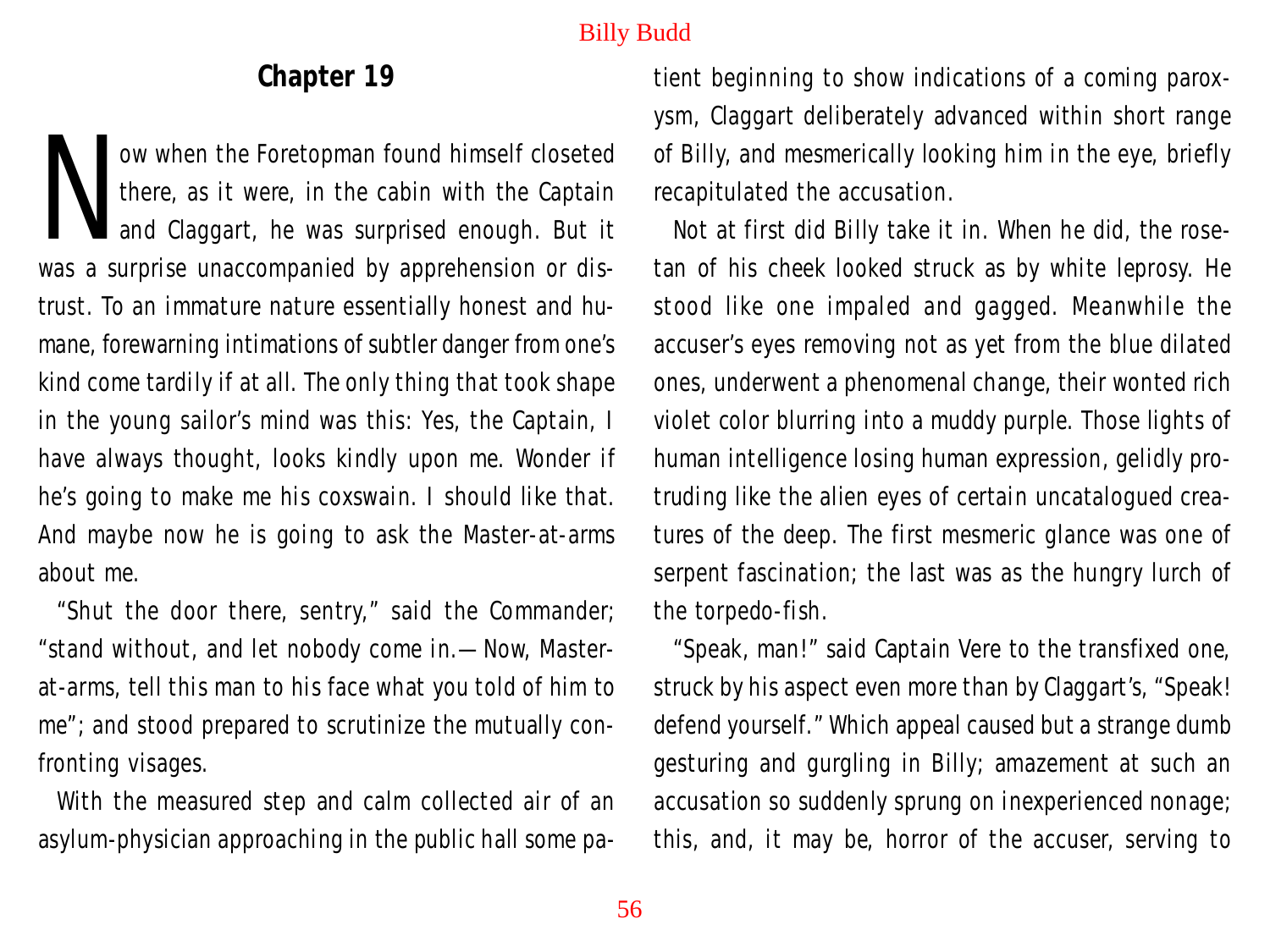bring out his lurking defect and in this instance for the time intensifying it into a convulsed tongue-tie; while the intent head and entire form straining forward in an agony of ineffectual eagerness to obey the injunction to speak and defend himself, gave an expression to the face like that of a condemned Vestal priestess in the moment of being buried alive, and in the first struggle against suffocation.

Though at the time Captain Vere was quite ignorant of Billy's liability to vocal impediment, he now immediately divined it, since vividly Billy's aspect recalled to him that of a bright young schoolmate of his whom he had once seen struck by much the same startling impotence in the act of eagerly rising in the class to be foremost in response to a testing question put to it by the master. Going close up to the young sailor, and laying a soothing hand on his shoulder, he said, "There is no hurry, my boy. Take your time, take your time." Contrary to the effect intended, these words so fatherly in tone, doubtless touching Billy's heart to the quick, prompted yet more violent efforts at utterance—efforts soon ending for the time in

confirming the paralysis, and bringing to his face an expression which was as a crucifixion to behold. The next instant, quick as the flame from a discharged cannon at night, his right arm shot out, and Claggart dropped to the deck. Whether intentionally or but owing to the young athlete's superior height, the blow had taken effect fully upon the forehead, so shapely and intellectual-looking a feature in the Master-at- arms; so that the body fell over lengthwise, like a heavy plank tilted from erectness. A gasp or two, and he lay motionless.

"Fated boy," breathed Captain Vere in tone so low as to be almost a whisper, "what have you done! But here, help me."

The twain raised the felled one from the loins up into a sitting position. The spare form flexibly acquiesced, but inertly. It was like handling a dead snake. They lowered it back. Regaining erectness Captain Vere with one hand covering his face stood to all appearance as impassive as the object at his feet. Was he absorbed in taking in all the bearings of the event and what was best not only now at once to be done, but also in the sequel? Slowly he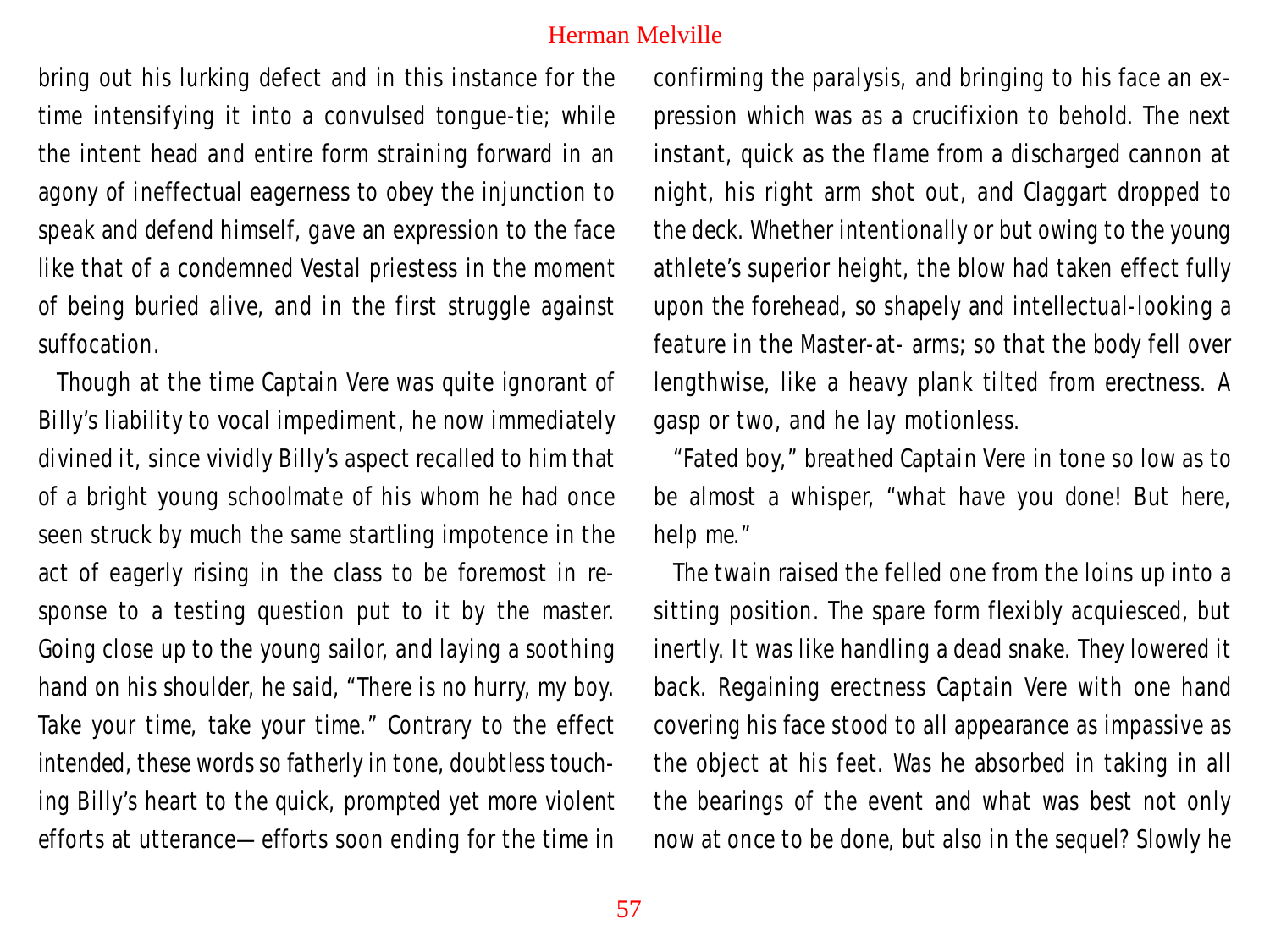uncovered his face; and the effect was as if the moon emerging from eclipse should reappear with quite another aspect than that which had gone into hiding. The father in him, manifested towards Billy thus far in the scene, was replaced by the military disciplinarian. In his official tone he bade the Foretopman retire to a stateroom aft (pointing it out), and there remain till thence summoned. This order Billy in silence mechanically obeyed. Then going to the cabin-door where it opened on the quarter-deck, Captain Vere said to the sentry without, "Tell somebody to send Albert here." When the lad appeared his master so contrived it that he should not catch sight of the prone one. "Albert," he said to him, "tell the Surgeon I wish to see him. You need not come back till called." When the Surgeon entered—a self-poised character of that grave sense and experience that hardly anything could take him aback,—Captain Vere advanced to meet him, thus unconsciously intercepting his view of Claggart, and interrupting the other's wonted ceremonious salutation, said, "Nay, tell me how it is with yonder man," directing his attention to the prostrate one.

The Surgeon looked, and for all his self-command, somewhat started at the abrupt revelation. On Claggart's always pallid complexion, thick black blood was now oozing from nostril and ear. To the gazer's professional eye it was unmistakably no living man that he saw.

"Is it so then?" said Captain Vere intently watching him. "I thought it. But verify it." Whereupon the customary tests confirmed the Surgeon's first glance, who now looking up in unfeigned concern, cast a look of intense inquisitiveness upon his superior. But Captain Vere, with one hand to his brow, was standing motionless.

Suddenly, catching the Surgeon's arm convulsively, he exclaimed, pointing down to the body—"It is the divine judgement on Ananias! Look!"

Disturbed by the excited manner he had never before observed in the *Indomitable's* Captain, and as yet wholly ignorant of the affair, the prudent Surgeon nevertheless held his peace, only again looking an earnest interrogation as to what it was that had resulted in such a tragedy.

But Captain Vere was now again motionless standing absorbed in thought. But again starting, he vehemently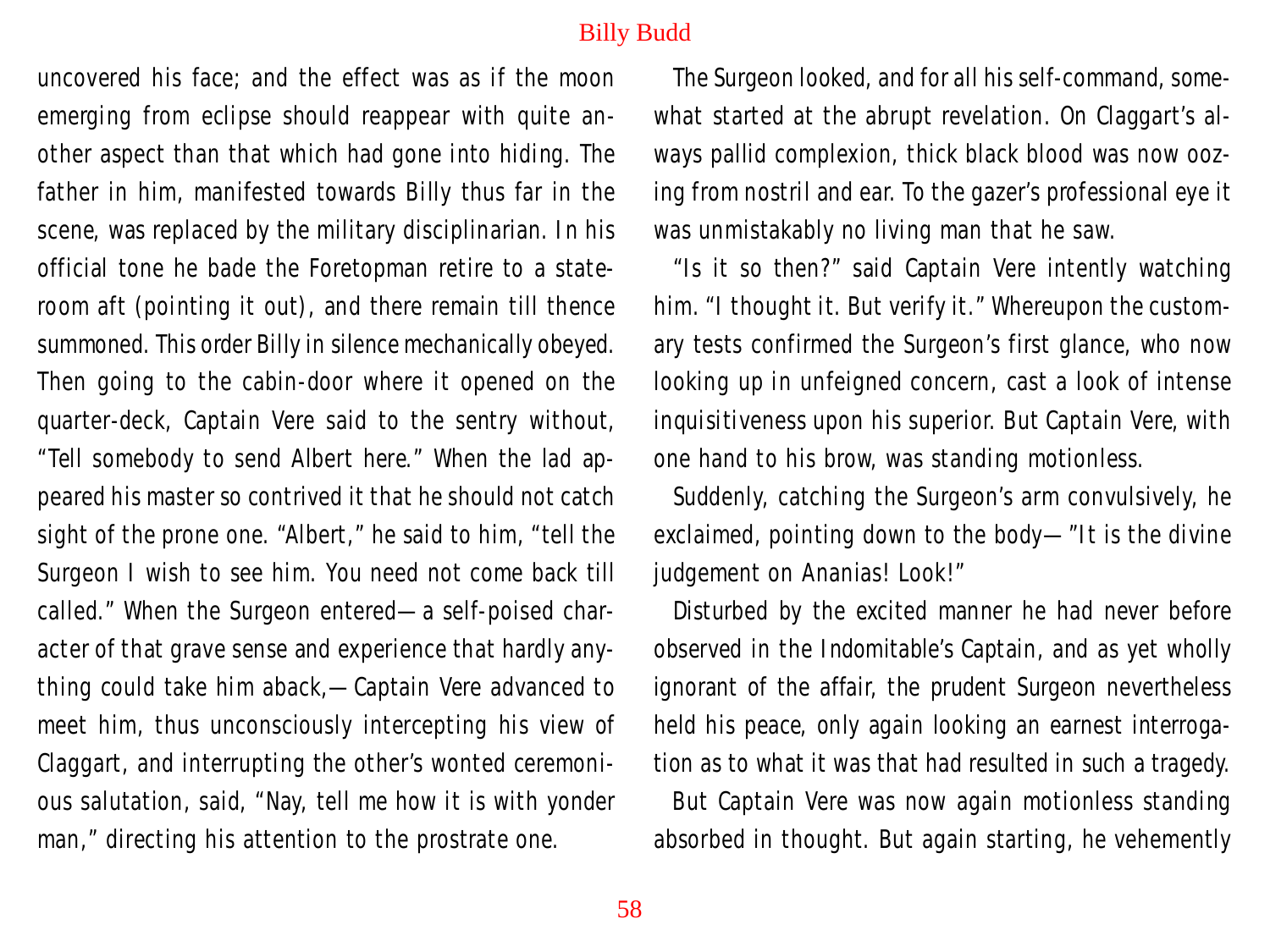exclaimed—"Struck dead by an angel of God! Yet the angel must hang!"

At these passionate interjections, mere incoherences to the listener as yet unapprised of the antecedents, the Surgeon was profoundly discomposed. But now as recollecting himself, Captain Vere in less passionate tone briefly related the circumstances leading up to the event.

"But come; we must despatch," he added. "me to remove him" (meaning the body) "to yonder compartment," designating one opposite that where the Foretopman remained immured. Anew disturbed by a request that as implying a desire for secrecy, seemed unaccountably strange to him, there was nothing for the subordinate to do but comply.

"Go now," said Captain Vere with something of his wonted manner—"Go now. I shall presently call a drumhead court. Tell the lieutenants what has happened, and tell Mr. Mordant," meaning the Captain of Marines, "and charge them to keep the matter to themselves."

# **Chapter 20**

ull of disquietude and misgiving the Surgeon left<br>the cabin. Was Captain Vere suddenly affected in<br>his mind, or was it but a transient excitement,<br>brought about by so strange and extraordinary a happenull of disquietude and misgiving the Surgeon left the cabin. Was Captain Vere suddenly affected in his mind, or was it but a transient excitement, ing? As to the drum-head court, it struck the Surgeon as impolitic, if nothing more. The thing to do, he thought, was to place Billy Budd in confinement and in a way dictated by usage, and postpone further action in so extraordinary a case to such time as they should rejoin the squadron, and then refer it to the Admiral. He recalled the unwonted agitation of Captain Vere and his excited exclamations so at variance with his normal manner. Was he unhinged? But assuming that he is, it is not so susceptible of proof. What then can he do? No more trying situation is conceivable than that of an officer subordinate under a Captain whom he suspects to be, not mad indeed, but yet not quite unaffected in his intellect. To argue his order to him would be insolence. To resist him would be mutiny.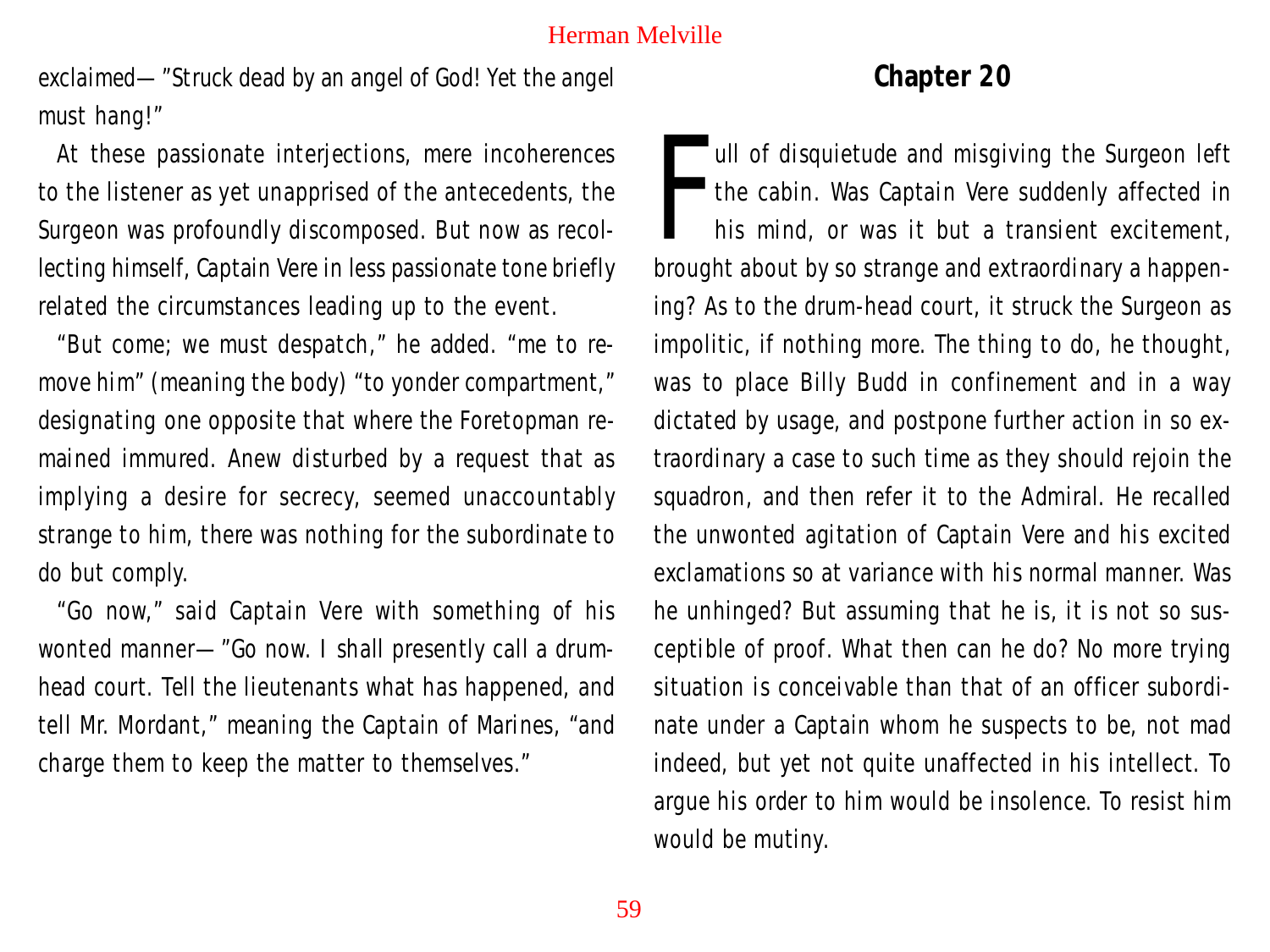In obedience to Captain Vere he communicated what had happened to the lieutenants and Captain of Marines; saying nothing as to the Captain's state. They fully shared his own surprise and concern. Like him too they seemed to think that such a matter should be referred to the Admiral.

# **Chapter 21**

Who in the rainbow can draw the line where the<br>violet tint ends and the orange tint begins?<br>but where exactly does the one first blandingly enter into violet tint ends and the orange tint begins? Distinctly we see the difference of the colors, but where exactly does the one first blendingly enter into the other? So with sanity and insanity. In pronounced cases there is no question about them. But in some supposed cases, in various degrees supposedly less pronounced, to draw the exact line of demarkation few will undertake tho' for a fee some professional experts will. There is nothing namable but that some men will undertake to do it for pay.

Whether Captain Vere, as the Surgeon professionally and privately surmised, was really the sudden victim of any degree of aberration, one must determine for himself by such light as this narrative may afford.

That the unhappy event which has been narrated could not have happened at a worse juncture was but too true. For it was close on the heel of the suppressed insurrections, an aftertime very critical to naval authority, de-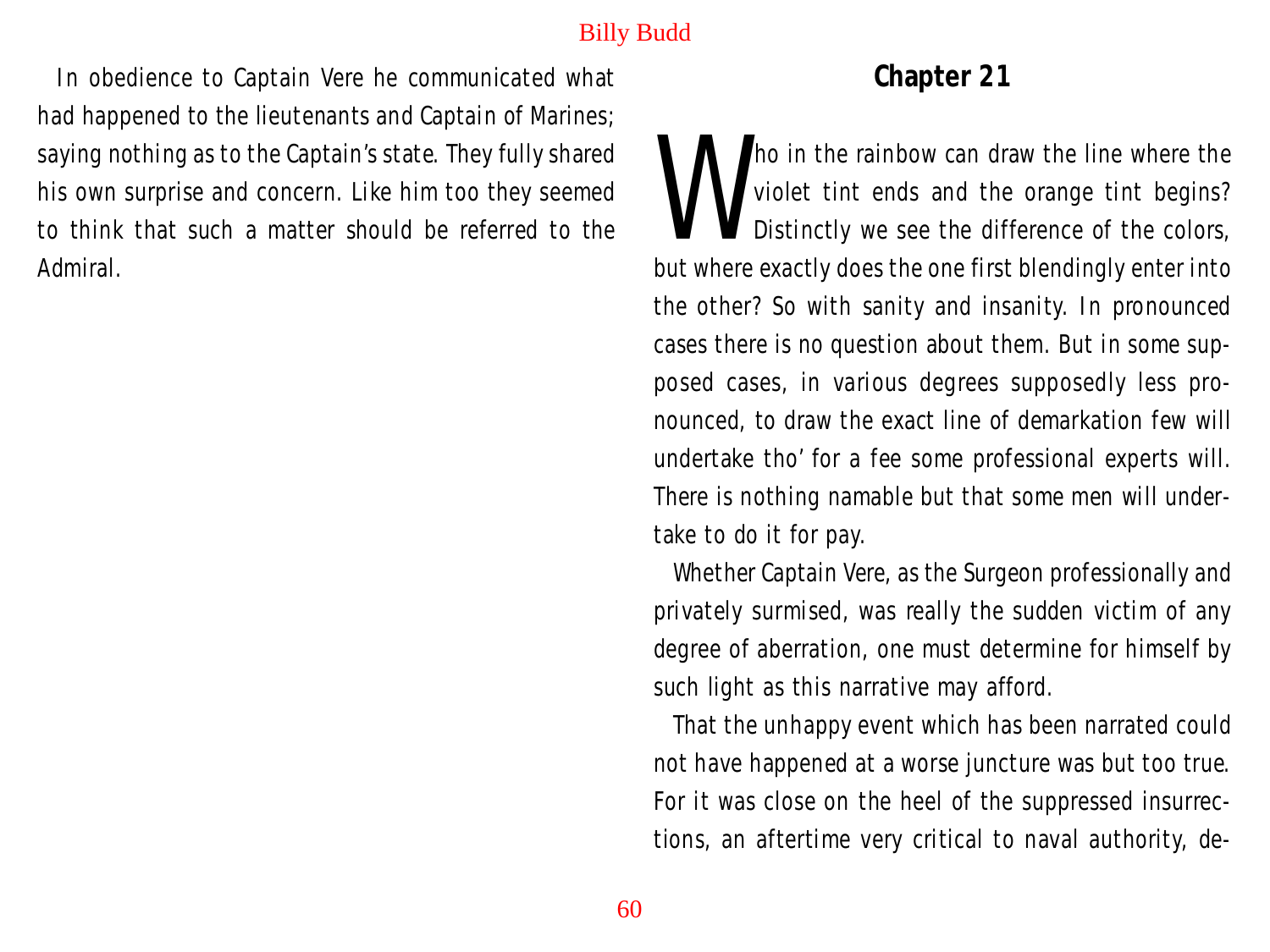manding from every English sea-commander two qualities not readily interfusable—prudence and rigour. Moreover there was something crucial in the case.

In the jugglery of circumstances preceding and attending the event on board the Indomitable, and in the light of that martial code whereby it was formally to be judged, innocence and guilt personified in Claggart and Budd in effect changed places. In a legal view the apparent victim of the tragedy was he who had sought to victimize a man blameless; and the indisputable deed of the latter, navally regarded, constituted the most heinous of military crimes. Yet more. The essential right and wrong involved in the matter, the clearer that might be, so much the worse for the responsibility of a loyal sea-commander inasmuch as he was not authorized to determine the matter on that primitive basis.

Small wonder then that the Indomitable's Captain, though in general a man of rapid decision, felt that circumspectness not less than promptitude was necessary. Until he could decide upon his course, and in each detail; and not only so, but until the concluding measure

was upon the point of being enacted, he deemed it advisable, in view of all the circumstances, to guard as much as possible against publicity. Here he may or may not have erred. Certain it is, however, that subsequently in the confidential talk of more than one or two gun-rooms and cabins he was not a little criticized by some officers, a fact imputed by his friends and vehemently by his cousin, Jack Denton, to professional jealousy of Starry Vere. Some imaginative ground for invidious comment there was. The maintenance of secrecy in the matter, the confining all knowledge of it for a time to the place where the homicide occurred, the quarter- deck cabin; in these particulars lurked some resemblance to the policy adopted in those tragedies of the palace which have occurred more than once in the capital founded by Peter the Barbarian. The case indeed was such that fain would the Indomitable's Captain have deferred taking any action whatever respecting it further than to keep the Foretopman a close prisoner till the ship rejoined the squadron, and then submitting the matter to the judgement of his Admiral.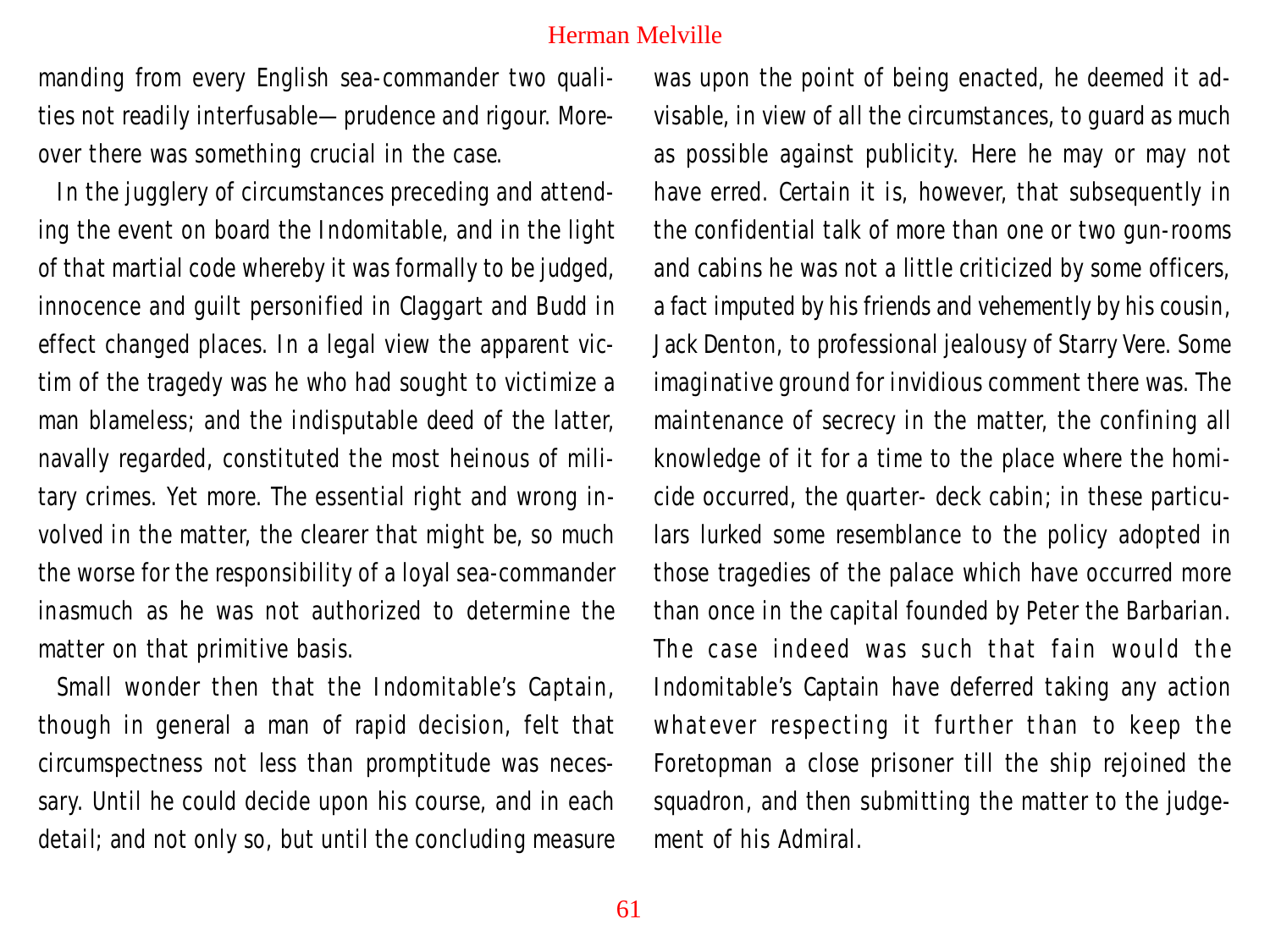But a true military officer is in one particular like a true monk. Not with more of self-abnegation will the latter keep his vows of monastic obedience than the former his vows of allegiance to martial duty.

Feeling that unless quick action was taken on it, the deed of the Foretopman, so soon as it should be known on the gun decks, would tend to awaken any slumbering embers of the Nore among the crew, a sense of the urgency of the case overruled in Captain Vere every other consideration. But tho' a conscientious disciplinarian, he was no lover of authority for mere authority's sake. Very far was he from embracing opportunities for monopolizing to himself the perils of moral responsibility, none at least that could properly be referred to an official superior, or shared with him by his official equals or even subordinates. So thinking, he was glad it would not be at variance with usage to turn the matter over to a summary court of his own officers, reserving to himself as the one on whom the ultimate accountability would rest, the right of maintaining a supervision of it, or formally or informally interposing at need. Accordingly a drum-

head court was summarily convened, he electing the individuals composing it, the First Lieutenant, the Captain of Marines, and the Sailing Master.

In associating an officer of marines with the sea-lieutenants in a case having to do with a sailor, the Commander perhaps deviated from general custom. He was prompted thereto by the circumstance that he took that soldier to be a judicious person, thoughtful, and not altogether incapable of grappling with a difficult case unprecedented in his prior experience. Yet even as to him he was not without some latent misgiving, for withal he was an extremely goodnatured man, an enjoyer of his dinner, a sound sleeper, and inclined to obesity, a man who tho' he would always maintain his manhood in battle might not prove altogether reliable in a moral dilemma involving aught of the tragic. As to the First Lieutenant and the Sailing Master, Captain Vere could not but be aware that though honest natures, of approved gallantry upon occasion, their intelligence was mostly confined to the matter of active seamanship and the fighting demands of their profession. The court was held in the same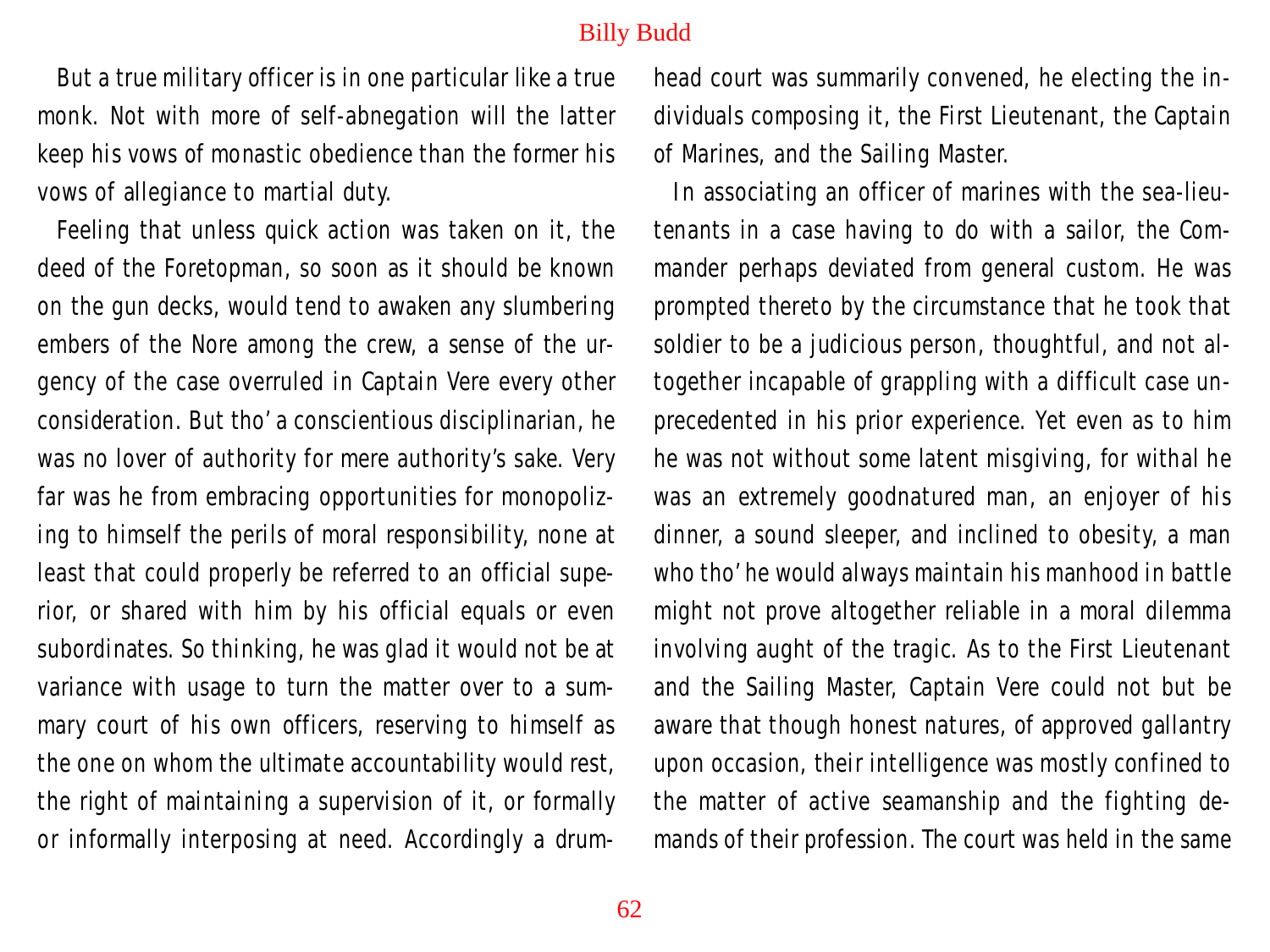cabin where the unfortunate affair had taken place. This cabin, the Commander's, embraced the entire area under the poopdeck. Aft, and on either side, was a small stateroom; the one room temporarily a jail and the other a dead- house, and a yet smaller compartment leaving a space between, expanding forward into a goodly oblong of length coinciding with the ship's beam. A skylight of moderate dimension was overhead and at each end of the oblong space were two sashed port-hole windows easily convertible back into embrasures for short carronades.

All being quickly in readiness, Billy Budd was arraigned, Captain Vere necessarily appearing as the sole witness in the case, and as such, temporarily sinking his rank, though singularly maintaining it in a matter apparently trivial, namely, that he testified from the ship's weather-side, with that object having caused the court to sit on the lee-side. Concisely he narrated all that had led up to the catastrophe, omitting nothing in Claggart's accusation and deposing as to the manner in which the prisoner had received it. At this testimony the three officers glanced with no little

surprise at Billy Budd, the last man they would have suspected either of the mutinous design alleged by Claggart or the undeniable deed he himself had done.

The First Lieutenant, taking judicial primacy and turning toward the prisoner, said, "Captain Vere has spoken. Is it or is it not as Captain Vere says?" In response came syllables not so much impeded in the utterance as might have been anticipated. They were these: "Captain Vere tells the truth. It is just as Captain Vere says, but it is not as the Master-at-arms said. I have eaten the King's bread and I am true to the King."

"I believe you, my man," said the witness, his voice indicating a suppressed emotion not otherwise betrayed.

"God will bless you for that, Your Honor!" not without stammering said Billy, and all but broke down. But immediately was recalled to self-control by another question, to which with the same emotional difficulty of utterance he said, "No, there was no malice between us. I never bore malice against the Master-at-arms. I am sorry that he is dead. I did not mean to kill him. Could I have used my tongue I would not have struck him. But he foully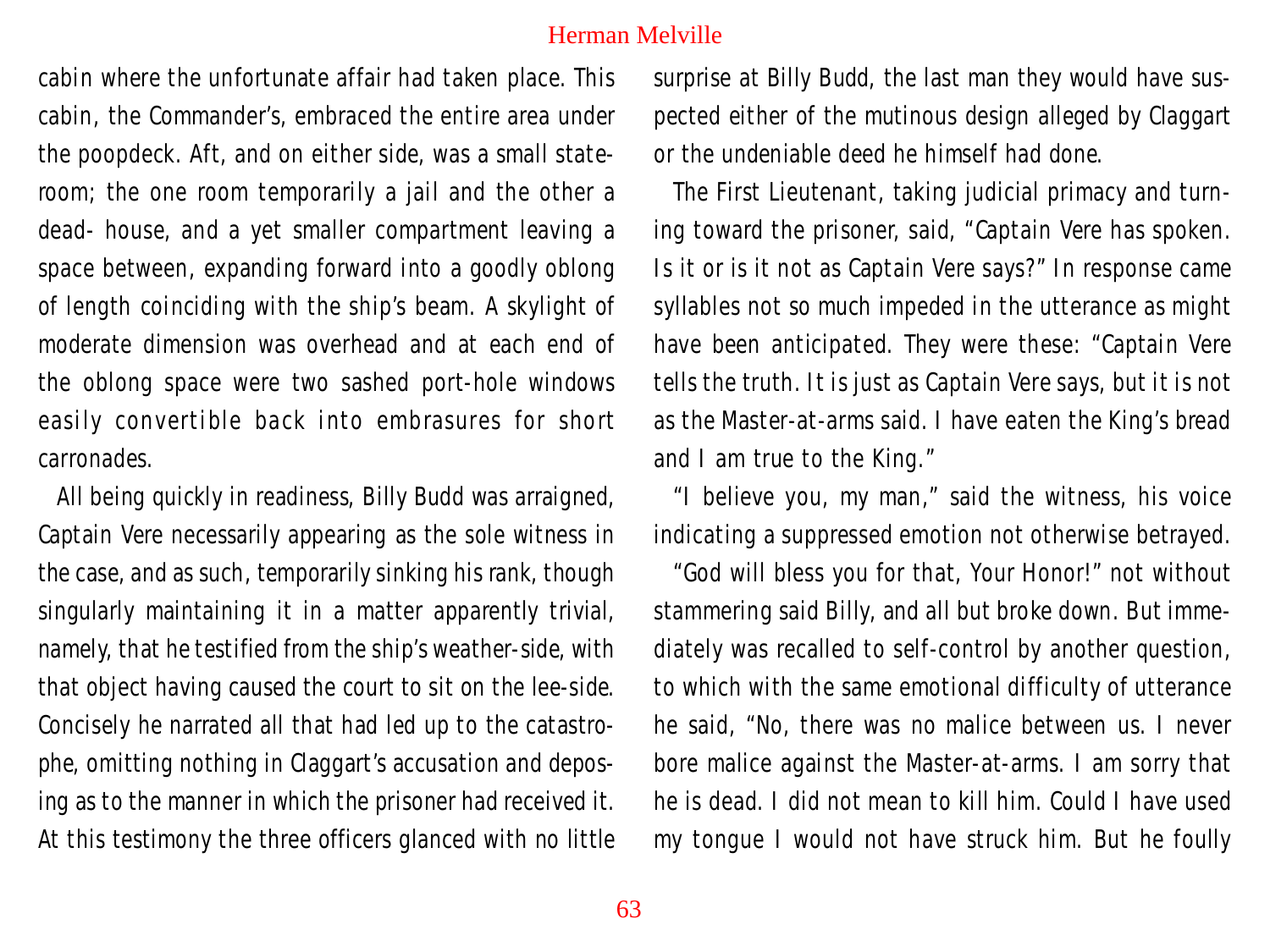lied to my face and in presence of my Captain, and I had to say something, and I could only say it with a blow, God help me!"

In the impulsive above-board manner of the frank one, the court saw confirmed all that was implied in words that just previously had perplexed them, coming as they did from the testifier to the tragedy and promptly following Billy's impassioned disclaimer of mutinous intent— Captain Vere's words, "I believe you, my man."

Next it was asked of him whether he knew of or suspected aught savoring of incipient trouble (meaning mutiny, tho' the explicit term was avoided) going on in any section of the ship's company.

The reply lingered. This was naturally imputed by the court to the same vocal embarrassment which had retarded or obstructed previous answers. But in main it was otherwise here; the question immediately recalling to Billy's mind the interview with the afterguardsman in the fore-chains. But an innate repugnance to playing a part at all approaching that of an informer against one's own shipmates—the same erring sense of uninstructed honor which had stood in the way of his reporting the matter at the time though as a loyal man-of-war-man it was incumbent on him, and failure so to do if charged against him and proven, would have subjected him to the heaviest of penalties; this, with the blind feeling now his, that nothing really was being hatched, prevailed with him. When the answer came it was a negative.

"One question more," said the officer of marines now first speaking and with a troubled earnestness. "You tell us that what the Master-at-arms said against you was a lie. Now why should he have so lied, so maliciously lied, since you declare there was no malice between you?"

At that question unintentionally touching on a spiritual sphere wholly obscure to Billy's thoughts, he was nonplussed, evincing a confusion indeed that some observers, such as can readily be imagined, would have construed into involuntary evidence of hidden guilt. Nevertheless he strove some way to answer, but all at once relinquished the vain endeavor, at the same time turning an appealing glance towards Captain Vere as deeming him his best helper and friend. Captain Vere who had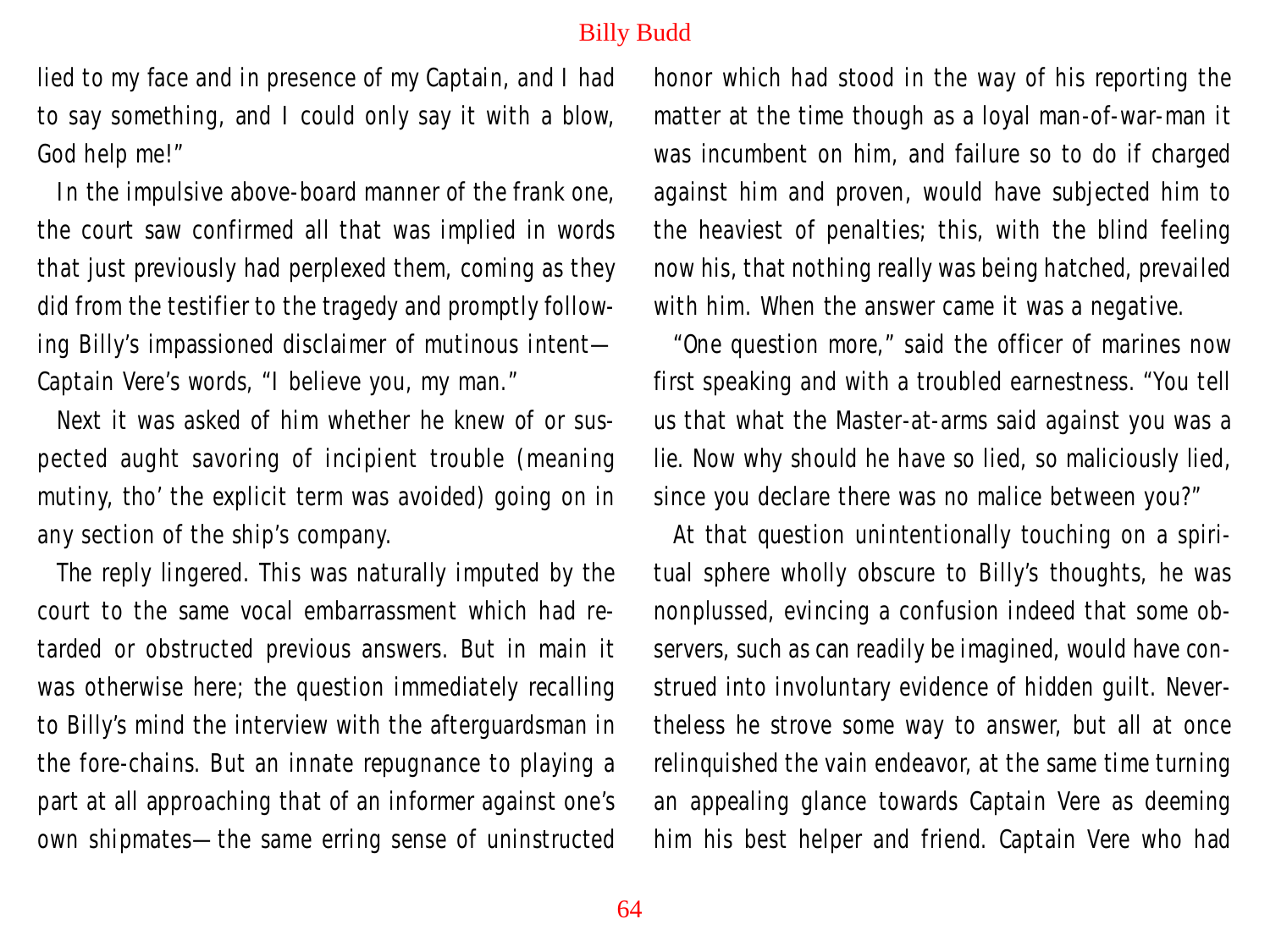been seated for a time rose to his feet, addressing the interrogator. "The question you put to him comes naturally enough. But how can he rightly answer it? or anybody else? unless indeed it be he who lies within there," designating the compartment where lay the corpse. "But the prone one there will not rise to our summons. In effect, tho', as it seems to me, the point you make is hardly material. Quite aside from any conceivable motive actuating the Master-at-arms, and irrespective of the provocation to the blow, a martial court must needs in the present case confine its attention to the blow's consequence, which consequence justly is to be deemed not otherwise than as the striker's deed."

This utterance, the full significance of which it was not at all likely that Billy took in, nevertheless caused him to turn a wistful interrogative look toward the speaker, a look in its dumb expressiveness not unlike that which a dog of generous breed might turn upon his master seeking in his face some elucidation of a previous gesture ambiguous to the canine intelligence. Nor was the same utterance without marked effect upon the three officers,

more especially the soldier. Couched in it seemed to them a meaning unanticipated, involving a prejudgement on the speaker's part. It served to augment a mental disturbance previously evident enough.

The soldier once more spoke; in a tone of suggestive dubiety addressing at once his associates and Captain Vere: "Nobody is present—none of the ship's company, I mean—who might shed lateral light, if any is to be had, upon what remains mysterious in this matter."

"That is thoughtfully put," said Captain Vere; "I see your drift. Ay, there is a mystery; but, to use a Scriptural phrase, it is 'a mystery of iniquity,' a matter for psychologic theologians to discuss. But what has a military court to do with it? Not to add that for us any possible investigation of it is cut off by the lasting tongue- tie of—him—in yonder," again designating the mortuary stateroom. "The prisoner's deed,—with that alone we have to do."

To this, and particularly the closing reiteration, the marine soldier knowing not how aptly to reply, sadly abstained from saying aught. The First Lieutenant who at the outset had not unnaturally assumed primacy in the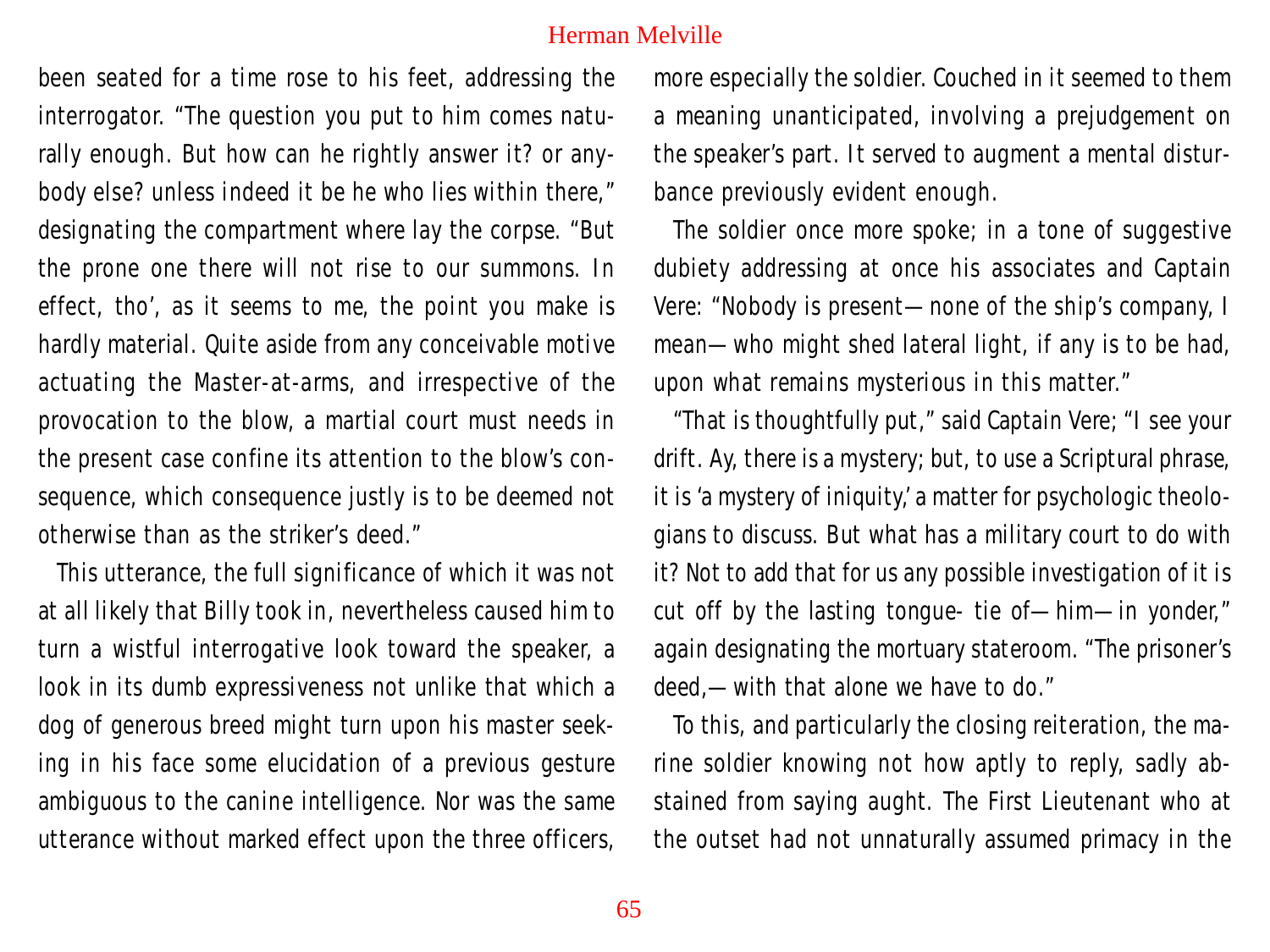court, now overrulingly instructed by a glance from Captain Vere, a glance more effective than words, resumed that primacy. Turning to the prisoner, "Budd," he said, and scarce in equable tones, "Budd, if you have aught further to say for yourself, say it now."

Upon this the young sailor turned another quick glance toward Captain Vere; then, as taking a hint from that aspect, a hint confirming his own instinct that silence was now best, replied to the Lieutenant, "I have said all, Sir."

The marine—the same who had been the sentinel without the cabin-door at the time that the Foretopman followed by the Master-at-arms, entered it—he, standing by the sailor throughout these judicial proceedings, was now directed to take him back to the after compartment originally assigned to the prisoner and his custodian. As the twain disappeared from view, the three officers as partially liberated from some inward constraint associated with Billy's mere presence, simultaneously stirred in their seats. They exchanged looks of troubled indecision, yet feeling that decide they must and without long delay. As for Captain Vere, he for the time stood unconsciously

with his back toward them, apparently in one of his absent fits, gazing out from a sashed port-hole to windward upon the monotonous blank of the twilight sea. But the court's silence continuing, broken only at moments by brief consultations in low earnest tones, this seemed to arm him and energize him. Turning, he to-and-fro paced the cabin athwart; in the returning ascent to windward, climbing the slant deck in the ship's lee roll; without knowing it symbolizing thus in his action a mind resolute to surmount difficulties even if against primitive instincts strong as the wind and the sea. Presently he came to a stand before the three. After scanning their faces he stood less as mustering his thoughts for expression, than as one inly deliberating how best to put them to well-meaning men not intellectually mature, men with whom it was necessary to demonstrate certain principles that were axioms to himself. Similar impatience as to talking is perhaps one reason that deters some minds from addressing any popular assemblies.

When speak he did, something both in the substance of what he said and his manner of saying it, showed the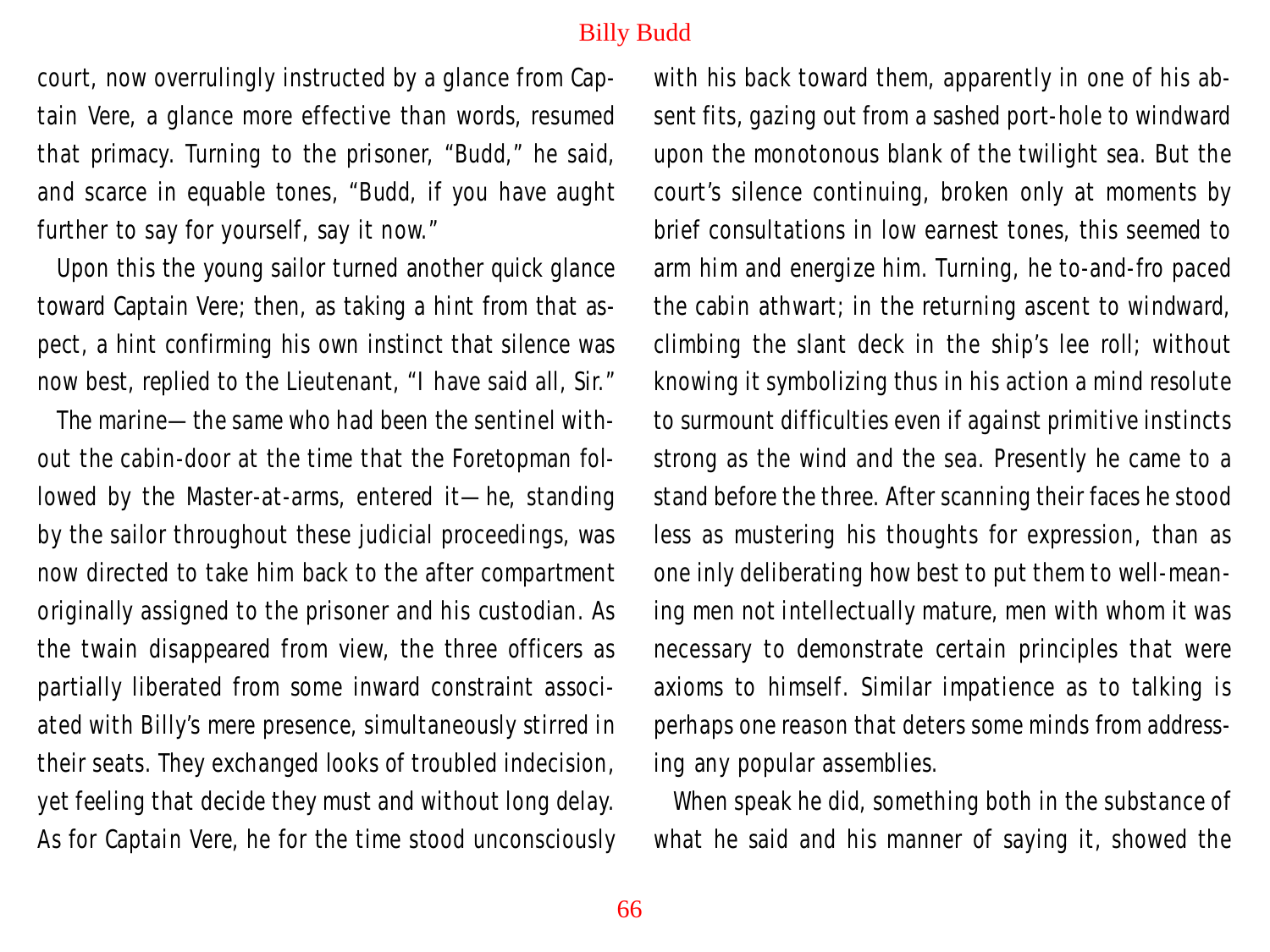influence of unshared studies modifying and tempering the practical training of an active career. This, along with his phraseology, now and then was suggestive of the grounds whereon rested that imputation of a certain pedantry socially alleged against him by certain naval men of wholly practical cast, captains who nevertheless would frankly concede that His Majesty's Navy mustered no more efficient officer of their grade than Starry Vere.

What he said was to this effect: "Hitherto I have been but the witness, little more; and I should hardly think now to take another tone, that of your coadjutor, for the time, did I not perceive in you,—at the crisis too—a troubled hesitancy, proceeding, I doubt not, from the clash of military duty with moral scruple— scruple vitalized by compassion. For the compassion, how can I otherwise than share it? But, mindful of paramount obligations I strive against scruples that may tend to enervate decision. Not, gentlemen, that I hide from myself that the case is an exceptional one. Speculatively regarded, it well might be referred to a jury of casuists. But for us here acting not as casuists or moralists, it is a case practical, and under martial law practically to be dealt with.

"But your scruples: do they move as in a dusk? Challenge them. Make them advance and declare themselves. Come now: do they import something like this? If, mindless of palliating circumstances, we are bound to regard the death of the Master-at-arms as the prisoner's deed, then does that deed constitute a capital crime whereof the penalty is a mortal one? But in natural justice is nothing but the prisoner's overt act to be considered? How can we adjudge to summary and shameful death a fellow-creature innocent before God, and whom we feel to be so?—Does that state it aright? You sign sad assent. Well, I too feel that, the full force of that. It is Nature. But do these buttons that we wear attest that our allegiance is to Nature? No, to the King. Though the ocean, which is inviolate Nature primeval, tho' this be the element where we move and have our being as sailors, yet as the King's officers lies our duty in a sphere correspondingly natural? So little is that true, that in receiving our commissions we in the most important regards ceased to be natural free-agents. When war is declared are we the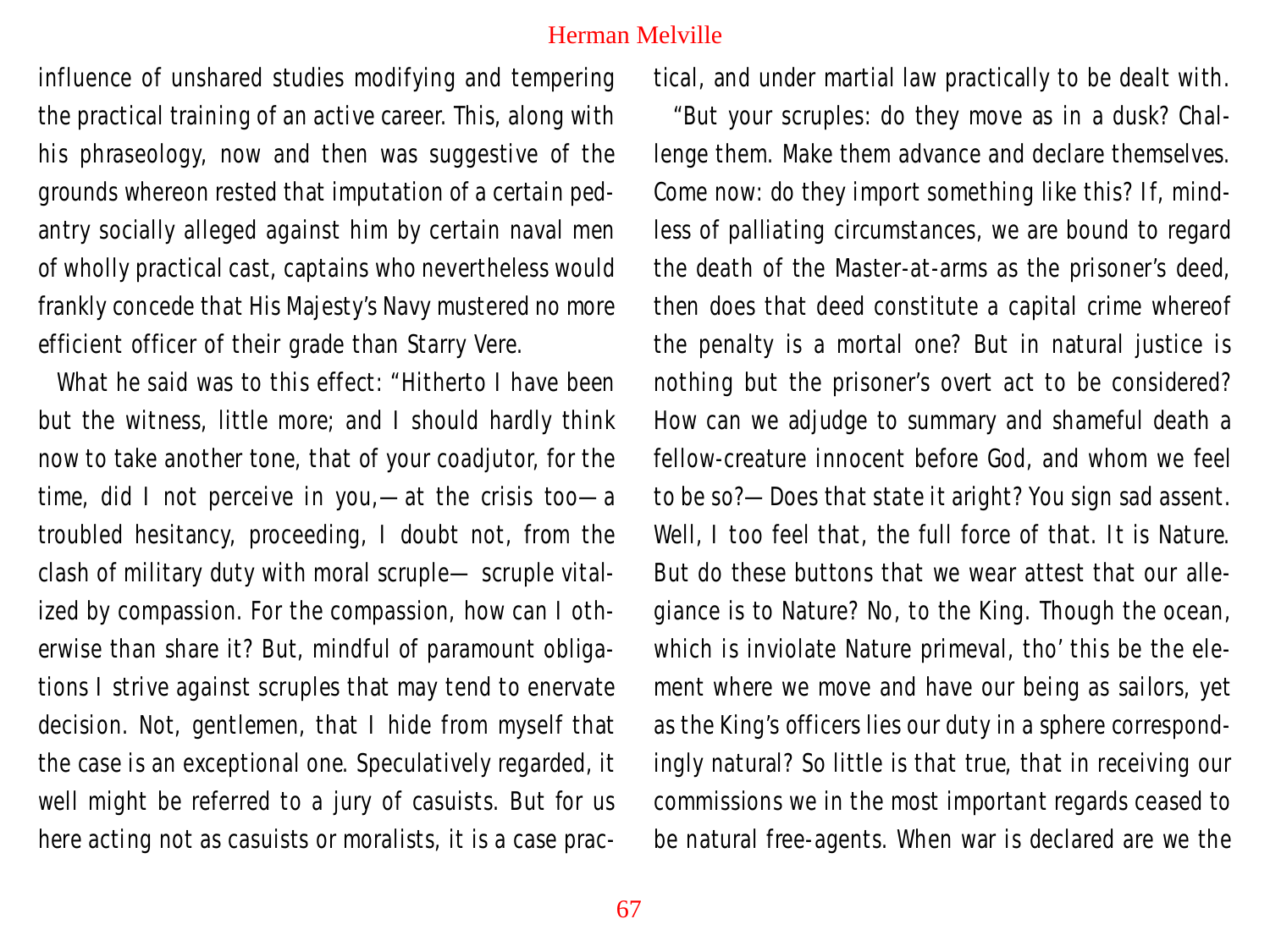commissioned fighters previously consulted? We fight at command. If our judgements approve the war, that is but coincidence. So in other particulars. So now. For suppose condemnation to follow these present proceedings. Would it be so much we ourselves that would condemn as it would be martial law operating through us? For that law and the rigour of it, we are not responsible. Our avowed responsibility is in this: That however pitilessly that law may operate, we nevertheless adhere to it and administer it.

"But the exceptional in the matter moves the hearts within you. Even so too is mine moved. But let not warm hearts betray heads that should be cool. Ashore in a criminal case will an upright judge allow himself off the bench to be waylaid by some tender kinswoman of the accused seeking to touch him with her tearful plea? Well the heart here denotes the feminine in man is as that piteous woman, and hard tho' it be, she must here be ruled out."

He paused, earnestly studying them for a moment; then resumed.

"But something in your aspect seems to urge that it is

not solely the heart that moves in you, but also the conscience, the private conscience. But tell me whether or not, occupying the position we do, private conscience should not yield to that imperial one formulated in the code under which alone we officially proceed?"

Here the three men moved in their seats, less convinced than agitated by the course of an argument troubling but the more the spontaneous conflict within.

Perceiving which, the speaker paused for a moment; then abruptly changing his tone, went on.

"To steady us a bit, let us recur to the facts.—In wartime at sea a man-of-war's-man strikes his superior in grade, and the blow kills. Apart from its effect, the blow itself is, according to the Articles of War, a capital crime. Furthermore—"

"Ay, Sir," emotionally broke in the officer of marines, "in one sense it was. But surely Budd purposed neither mutiny nor homicide."

"Surely not, my good man. And before a court less arbitrary and more merciful than a martial one, that plea would largely extenuate. At the Last Assizes it shall ac-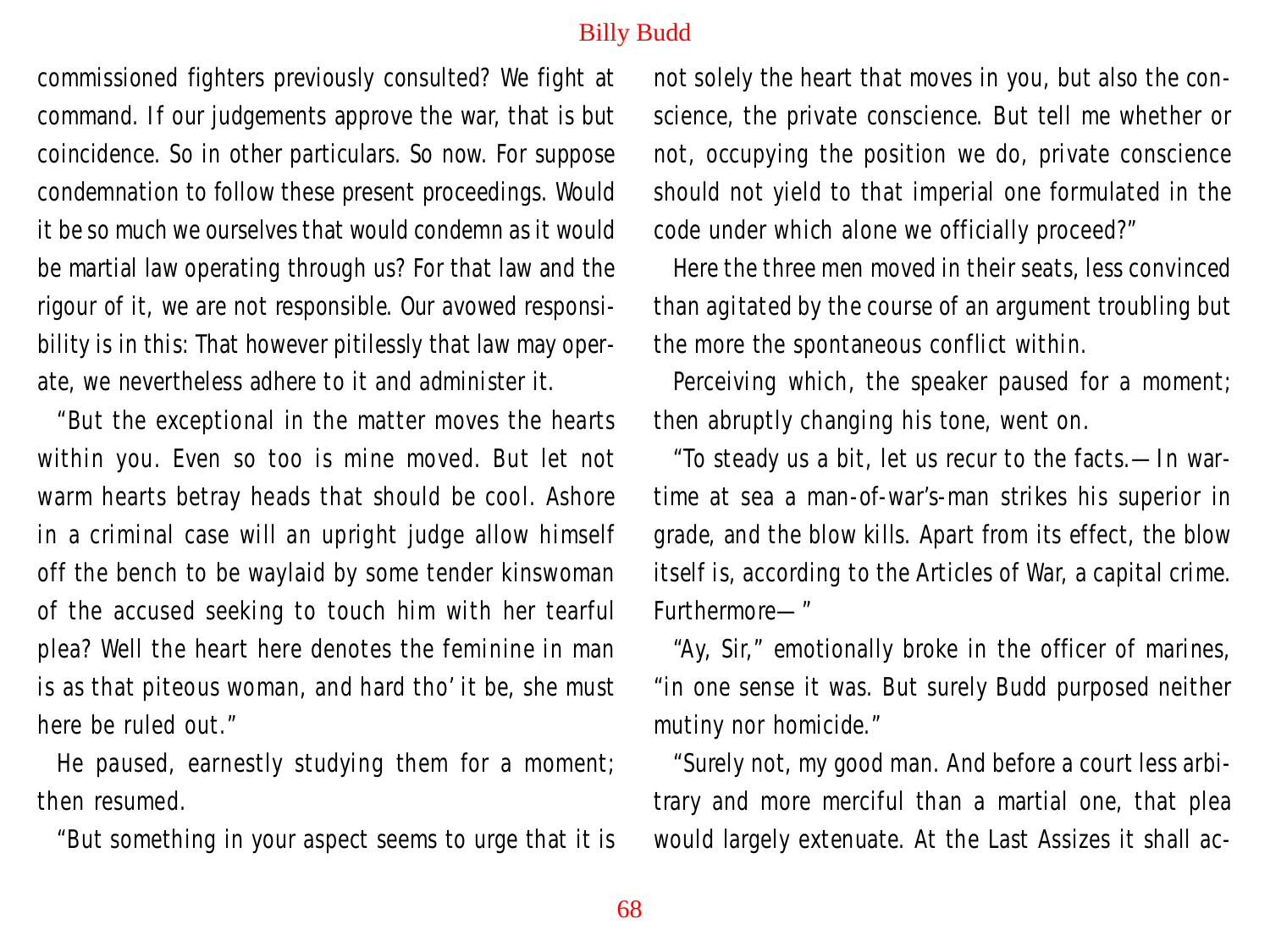quit. But how here? We proceed under the law of the Mutiny Act. In feature no child can resemble his father more than that Act resembles in spirit the thing from which it derives—War. In His Majesty's service—in this ship indeed—there are Englishmen forced to fight for the King against their will. Against their conscience, for aught we know. Tho' as their fellow-creatures some of us may appreciate their position, yet as navy officers, what reck we of it? Still less recks the enemy. Our impressed men he would fain cut down in the same swath with our volunteers. As regards the enemy's naval conscripts, some of whom may even share our own abhorrence of the regicidal French Directory, it is the same on our side. War looks but to the frontage, the appearance. And the Mutiny Act, War's child, takes after the father. Budd's intent or non-intent is nothing to the purpose.

"But while, put to it by these anxieties in you which I can not but respect, I only repeat myself—while thus strangely we prolong proceedings that should be summary—the enemy may be sighted and an engagement result. We must do; and one of two things must we docondemn or let go."

"Can we not convict and yet mitigate the penalty?" asked the junior Lieutenant here speaking, and falteringly, for the first.

"Lieutenant, were that clearly lawful for us under the circumstances, consider the consequences of such clemency. The people" (meaning the ship's company) "have native-sense; most of them are familiar with our naval usage and tradition; and how would they take it? Even could you explain to them—which our official position forbids—they, long moulded by arbitrary discipline have not that kind of intelligent responsiveness that might qualify them to comprehend and discriminate. No, to the people the Foretopman's deed, however it be worded in the announcement, will be plain homicide committed in a flagrant act of mutiny. What penalty for that should follow, they know. But it does not follow. Why? they will ruminate. You know what sailors are. Will they not revert to the recent outbreak at the Nore? Ay. They know the well-founded alarm—the panic it struck throughout England. Your clement sentence they would account pusil-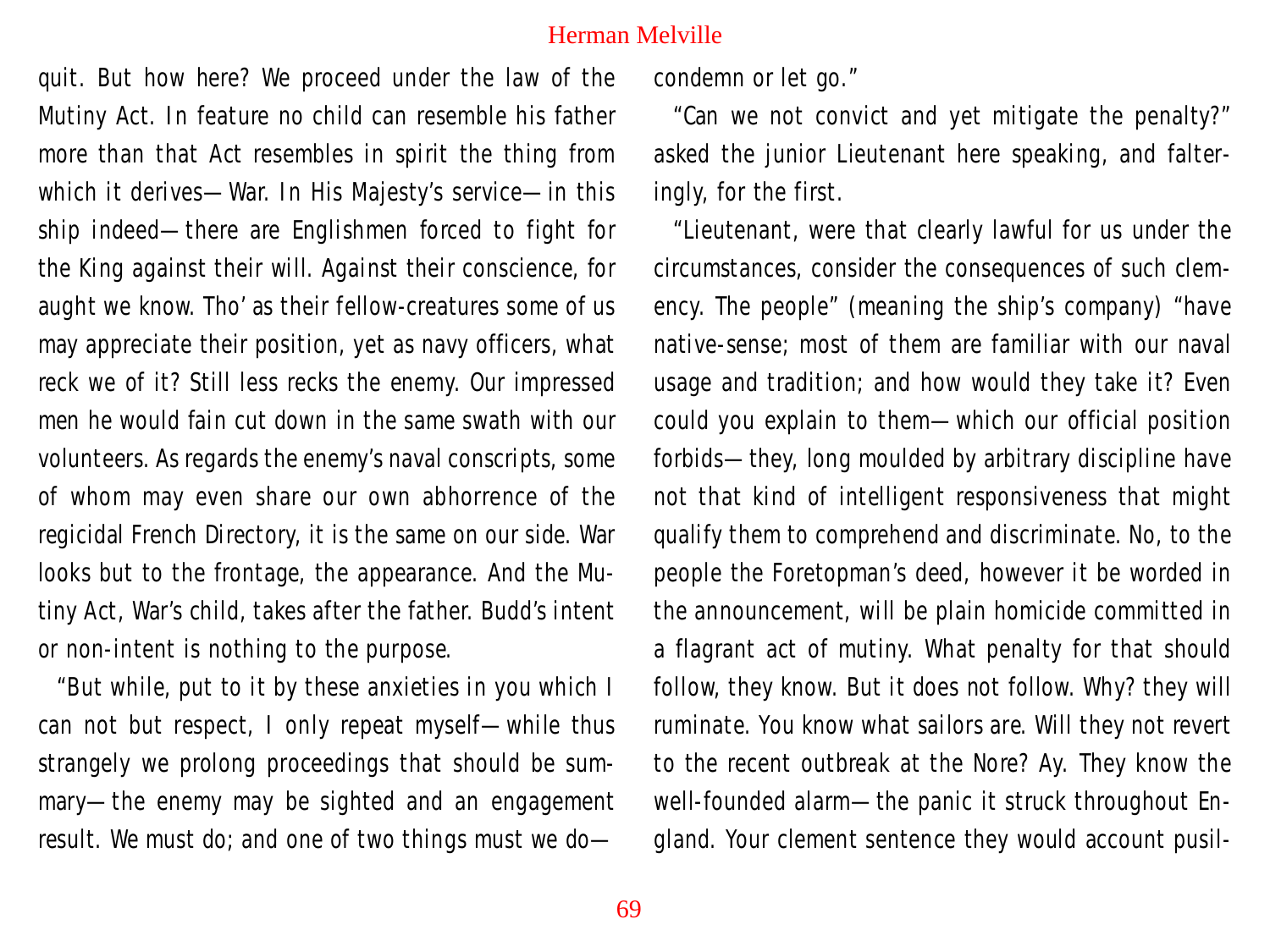lanimous. They would think that we flinch, that we are afraid of them—afraid of practising a lawful rigour singularly demanded at this juncture lest it should provoke new troubles. What shame to us such a conjecture on their part, and how deadly to discipline. You see then, whither, prompted by duty and the law, I steadfastly drive. But I beseech you, my friends, do not take me amiss. I feel as you do for this unfortunate boy. But did he know our hearts, I take him to be of that generous nature that he would feel even for us on whom in this military necessity so heavy a compulsion is laid."

With that, crossing the deck he resumed his place by the sashed port-hole, tacitly leaving the three to come to a decision. On the cabin's opposite side the troubled court sat silent. Loyal lieges, plain and practical, though at bottom they dissented from some points Captain Vere had put to them, they were without the faculty, hardly had the inclination, to gainsay one whom they felt to be an earnest man, one too not less their superior in mind than in naval rank. But it is not improbable that even such of his words as were not without influence over

them, less came home to them than his closing appeal to their instinct as sea-officers in the forethought he threw out as to the practical consequences to discipline, considering the unconfirmed tone of the fleet at the time, should a man-of-war's-man's violent killing at sea of a superior in grade be allowed to pass for aught else than a capital crime demanding prompt infliction of the penalty.

Not unlikely they were brought to something more or less akin to that harassed frame of mind which in the year 1842 actuated the Commander of the U.S. brig-of-war Somers to resolve, under the so-called Articles of War, Articles modelled upon the English Mutiny Act, to resolve upon the execution at sea of a midshipman and two pettyofficers as mutineers designing the seizure of the brig. Which resolution was carried out though in a time of peace and within not many days' of home. An act vindicated by a naval court of inquiry subsequently convened ashore. History, and here cited without comment. True, the circumstances on board the Somers were different from those on board the Indomitable. But the urgency felt, well-warranted or otherwise, was much the same.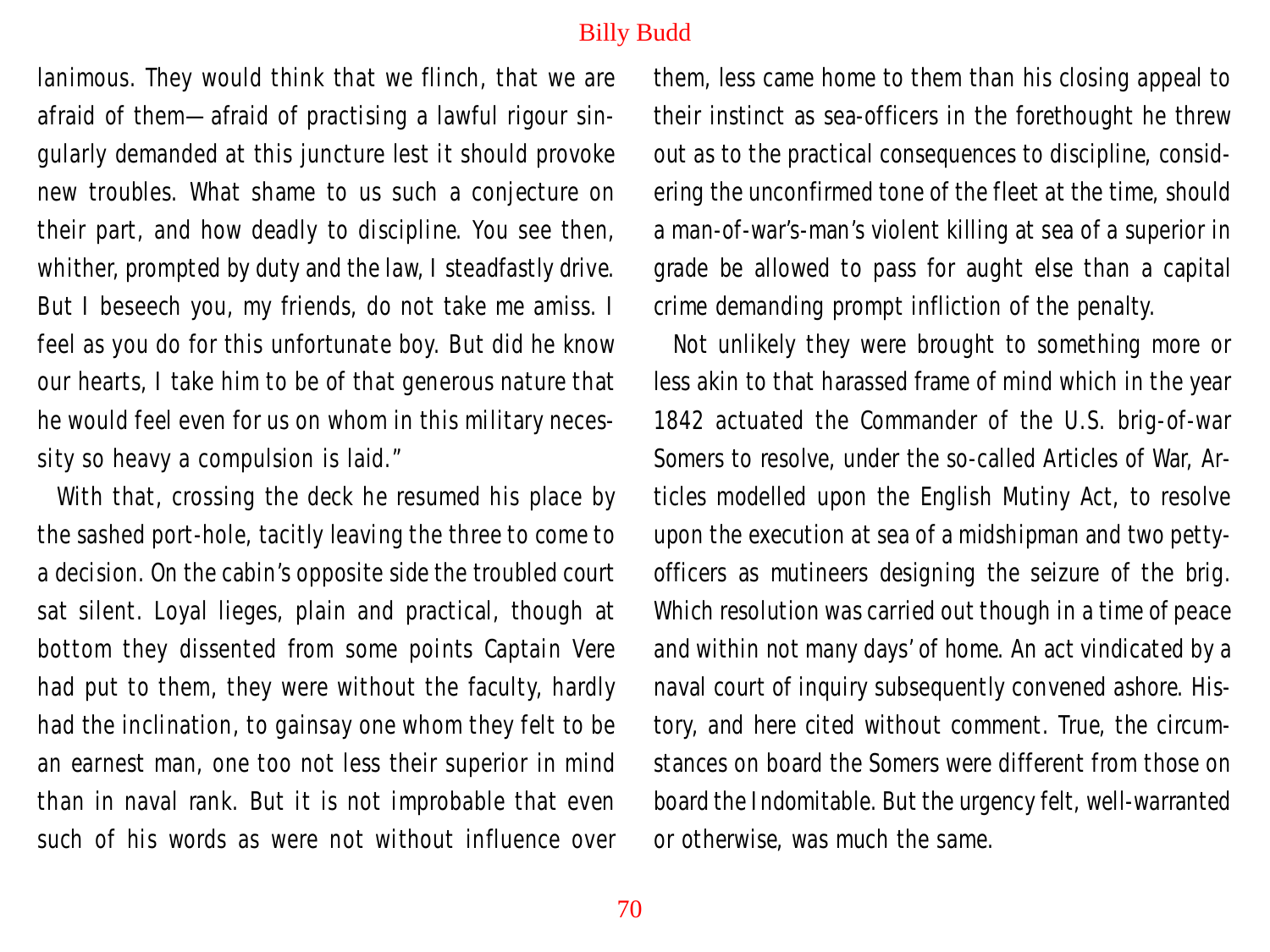Says a writer whom few know, "Forty years after a battle it is easy for a non-combatant to reason about how it ought to have been fought. It is another thing personally and under fire to direct the fighting while involved in the obscuring smoke of it. Much so with respect to other emergencies involving considerations both practical and moral, and when it is imperative promptly to act. The greater the fog the more it imperils the steamer, and speed is put on tho' at the hazard of running somebody down. Little ween the snug card-players in the cabin of the responsibilities of the sleepless man on the bridge." In brief, Billy Budd was formally convicted and sentenced to be hung at the yard-arm in the early morning watch, it being now night. Otherwise, as is customary in such cases, the sentence would forthwith have been carried out. In war-time on the field or in the fleet, a mortal punishment decreed by a drum-head court—on the field sometimes decreed by but a nod from the General—follows without delay on the heel of conviction without appeal.

# **Chapter 22**

It was Captain Vere himself who of his own motion<br>communicated the finding of the court to the pris-<br>oner; for that purpose going to the compartment<br>where he was in custody and bidding the marine there to t was Captain Vere himself who of his own motion communicated the finding of the court to the prisoner; for that purpose going to the compartment withdraw for the time.

Beyond the communication of the sentence what took place at this interview was never known. But in view of the character of the twain briefly closeted in that stateroom, each radically sharing in the rarer qualities of our nature—so rare indeed as to be all but incredible to average minds however much cultivated—some conjectures may be ventured.

It would have been in consonance with the spirit of Captain Vere should he on this occasion have concealed nothing from the condemned one—should he indeed have frankly disclosed to him the part he himself had played in bringing about the decision, at the same time revealing his actuating motives. On Billy's side it is not improbable that such a confession would have been received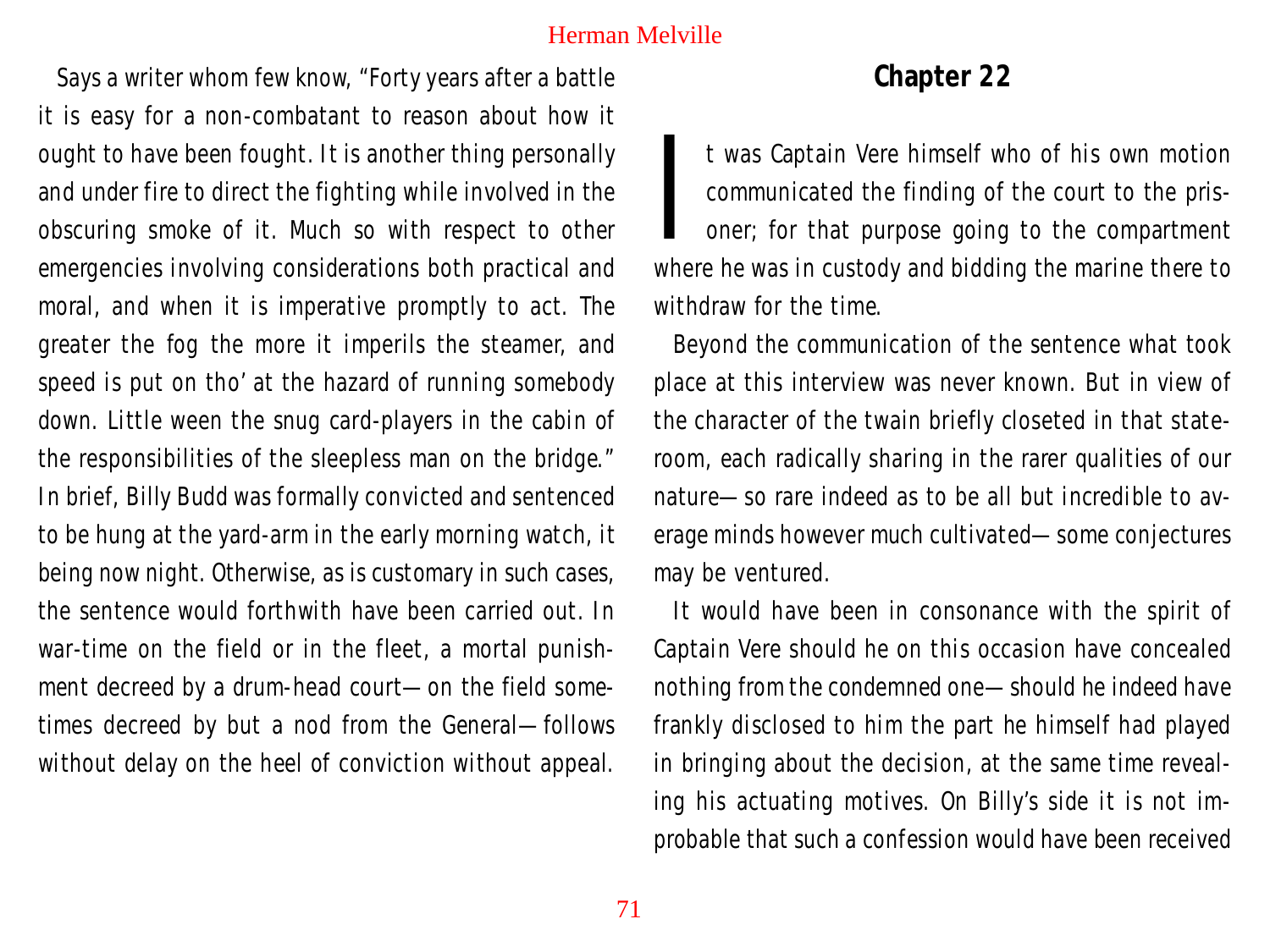in much the same spirit that prompted it. Not without a sort of joy indeed he might have appreciated the brave opinion of him implied in his Captain's making such a confidant of him. Nor, as to the sentence itself could he have been insensible that it was imparted to him as to one not afraid to die. Even more may have been. Captain Vere in the end may have developed the passion sometimes latent under an exterior stoical or indifferent. He was old enough to have been Billy's father. The austere devotee of military duty, letting himself melt back into what remains primeval in our formalized humanity, may in the end have caught Billy to his heart even as Abraham may have caught young Isaac on the brink of resolutely offering him up in obedience to the exacting behest. But there is no telling the sacrament, seldom if in any case revealed to the gadding world, wherever under circumstances at all akin to those here attempted to be set forth, two of great Nature's nobler order embrace. There is privacy at the time, inviolable to the survivor, and holy oblivion, the sequel to each diviner magnanimity, providentially covers all at last.

The first to encounter Captain Vere in act of leaving the compartment was the senior Lieutenant. The face he beheld, for the moment one expressive of the agony of the strong, was to that officer, tho' a man of fifty, a startling revelation. That the condemned one suffered less than he who mainly had effected the condemnation was apparently indicated by the former's exclamation in the scene soon perforce to be touched upon.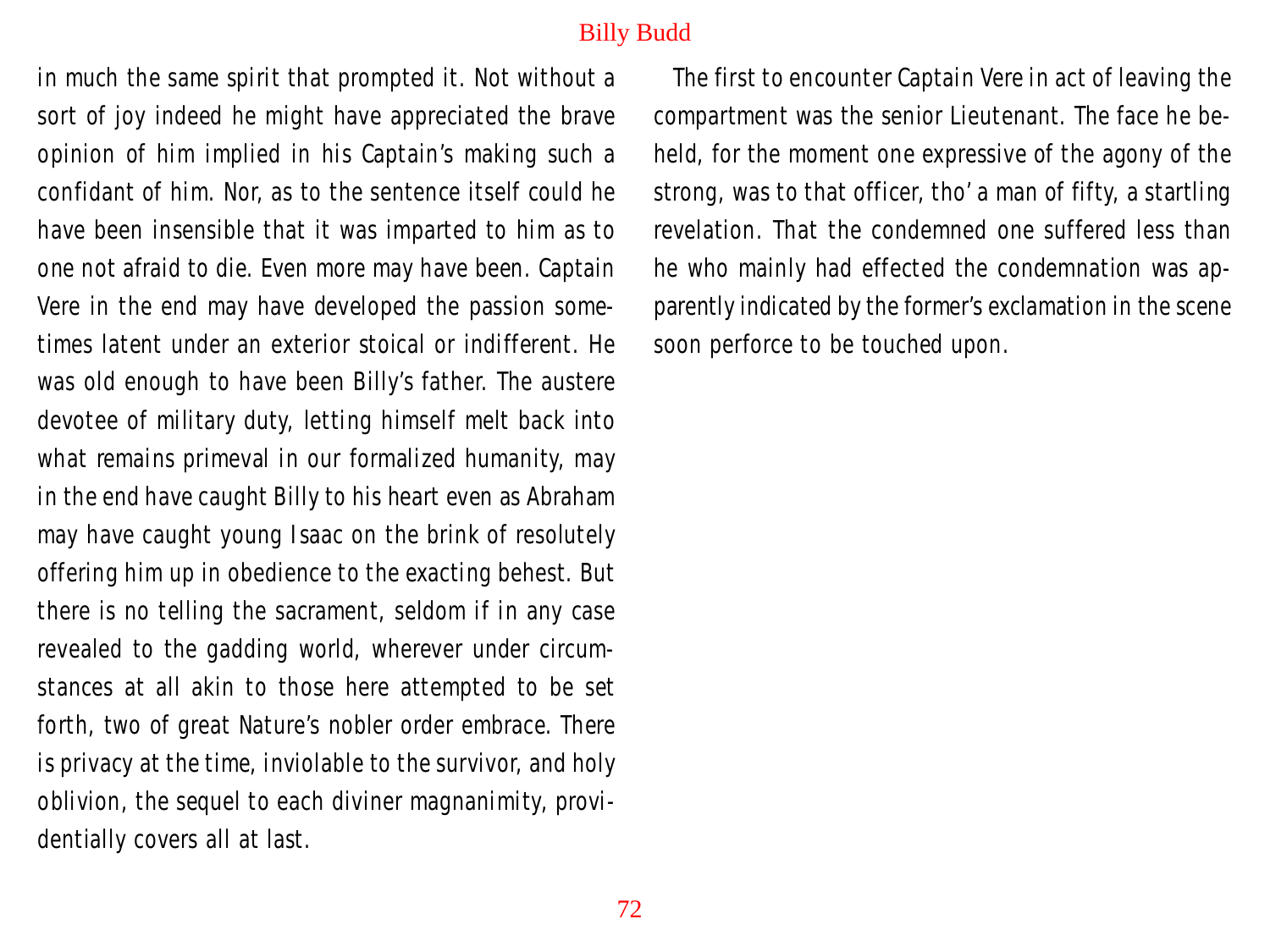# **Chapter 23**

f a series of incidents within a brief term rapidly<br>following each other, the adequate narration may<br>take up a term less brief, especially if explana-<br>tion or comment here and there seem requisite to the following each other, the adequate narration may take up a term less brief, especially if explanation or comment here and there seem requisite to the better understanding of such incidents. Between the entrance into the cabin of him who never left it alive, and him who when he did leave it left it as one condemned to die; between this and the closeted interview just given, less than an hour and a half had elapsed. It was an interval long enough however to awaken speculations among no few of the ship's company as to what it was that could be detaining in the cabin the Master-at-arms and the sailor; for a rumor that both of them had been seen to enter it and neither of them had been seen to emerge, this rumor had got abroad upon the gun decks and in the tops; the people of a great war-ship being in one respect like villagers taking microscopic note of every outward movement or non-movement going on. When therefore in weather not at all tempestuous all hands were called

in the second dog-watch, a summons under such circumstances not usual in those hours, the crew were not wholly unprepared for some announcement extraordinary, one having connection too with the continued absence of the two men from their wonted haunts.

There was a moderate sea at the time; and the moon, newly risen and near to being at its full, silvered the white spar-deck wherever not blotted by the clear-cut shadows horizontally thrown of fixtures and moving men. On either side of the quarter-deck, the marine guard under arms was drawn up; and Captain Vere standing in his place surrounded by all the ward-room officers, addressed his men. In so doing his manner showed neither more nor less than that properly pertaining to his supreme position aboard his own ship. In clear terms and concise he told them what had taken place in the cabin; that the Master-at- arms was dead; that he who had killed him had been already tried by a summary court and condemned to death; and that the execution would take place in the early morning watch. The word mutiny was not named in what he said. He refrained too from making the occasion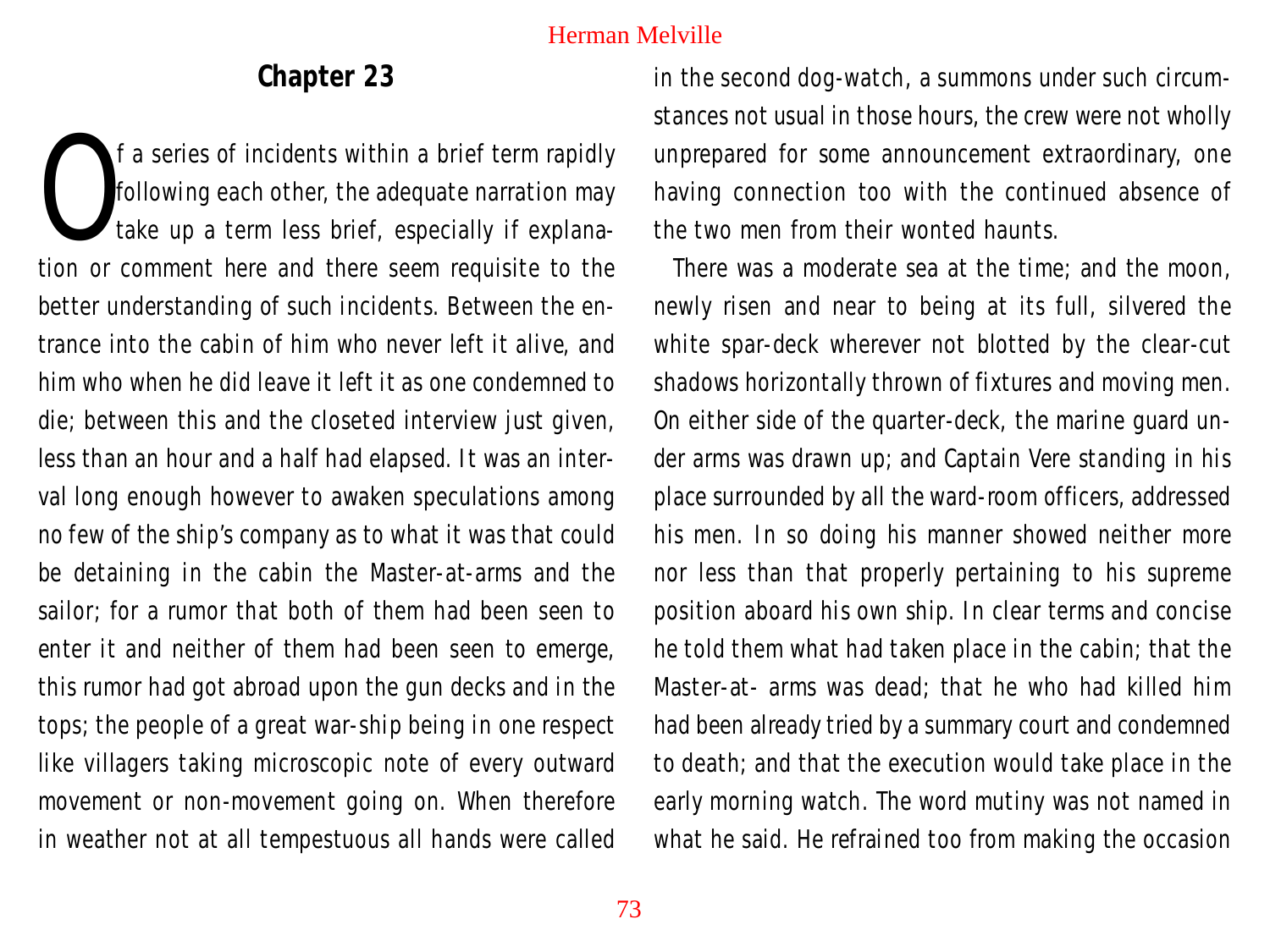an opportunity for any preachment as to the maintenance of discipline, thinking perhaps that under existing circumstances in the navy the consequence of violating discipline should be made to speak for itself.

Their Captain's announcement was listened to by the throng of standing sailors in a dumbness like that of a seated congregation of believers in hell listening to the clergyman's announcement of his Calvinistic text.

At the close, however, a confused murmur went up. It began to wax. All but instantly, then, at a sign, it was pierced and suppressed by shrill whistles of the Boatswain and his Mates piping down one watch.

To be prepared for burial Claggart's body was delivered to certain petty-officers of his mess. And here, not to clog the sequel with lateral matters, it may be added that at a suitable hour, the Master-at-arms was committed to the sea with every funeral honor properly belonging to his naval grade.

In this proceeding as in every public one growing out of the tragedy, strict adherence to usage was observed. Nor in any point could it have been at all deviated from,

either with respect to Claggart or Billy Budd, without begetting undesirable speculations in the ship's company, sailors, and more particularly men-of- war's-men, being of all men the greatest sticklers for usage.

For similar cause, all communication between Captain Vere and the condemned one ended with the closeted interview already given, the latter being now surrendered to the ordinary routine preliminary to the end. This transfer under guard from the Captain's quarters was effected without unusual precautions— at least no visible ones.

If possible, not to let the men so much as surmise that their officers anticipate aught amiss from them is the tacit rule in a military ship. And the more that some sort of trouble should really be apprehended the more do the officers keep that apprehension to themselves; tho' not the less unostentatious vigilance may be augmented.

In the present instance the sentry placed over the prisoner had strict orders to let no one have communication with him but the Chaplain. And certain unobtrusive measures were taken absolutely to insure this point.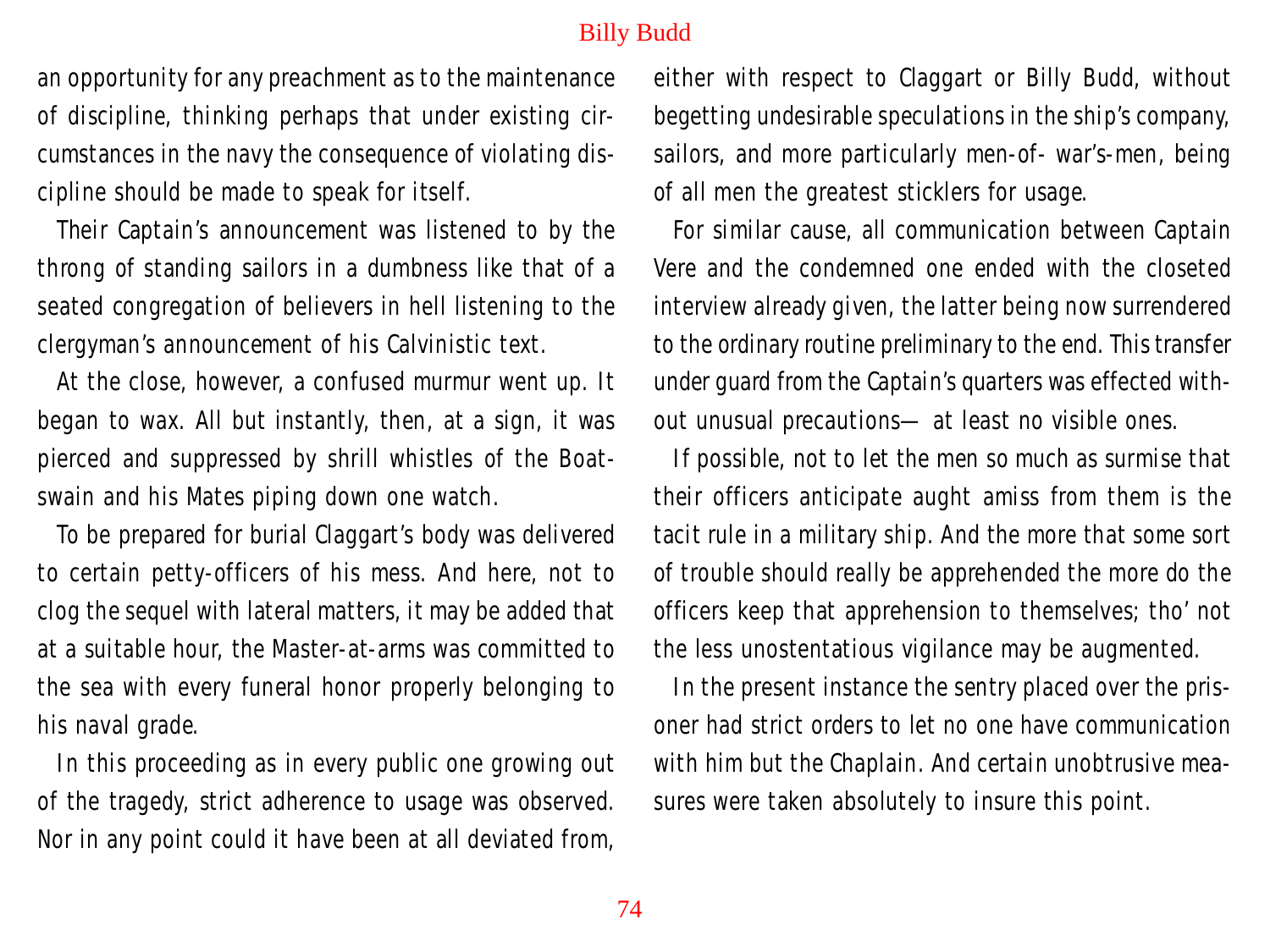## **Chapter 24**

In a seventy-four of the old order the deck known as<br>the upper gun deck was the one covered over by the<br>spar-deck which last though not without its arma-<br>ment was for the most part exposed to the weather. In n a seventy-four of the old order the deck known as the upper gun deck was the one covered over by the spar-deck which last though not without its armageneral it was at all hours free from hammocks; those of the crew swinging on the lower gun deck, and berthdeck, the latter being not only a dormitory but also the place for the stowing of the sailors' bags, and on both sides lined with the large chests or movable pantries of the many messes of the men.

On the starboard side of the *Indomitable's* upper gun deck, behold Billy Budd under sentry, lying prone in irons, in one of the bays formed by the regular spacing of the guns comprising the batteries on either side. All these pieces were of the heavier calibre of that period. Mounted on lumbering wooden carriages they were hampered with cumbersome harness of breechen and strong side-tackles for running them out. Guns and carriages, together with the long rammers and shorter lintstocks lodged in loops

overhead— all these, as customary, were painted black; and the heavy hempen breechens, tarred to the same tint, wore the like livery of the undertakers. In contrast with the funereal hue of these surroundings the prone sailor's exterior apparel, white jumper and white duck trousers, each more or less soiled, dimly glimmered in the obscure light of the bay like a patch of discolored snow in early April lingering at some upland cave's black mouth. In effect he is already in his shroud or the garments that shall serve him in lieu of one. Over him, but scarce illuminating him, two battle-lanterns swing from two massive beams of the deck above. Fed with the oil supplied by the war-contractors (whose gains, honest or otherwise, are in every land an anticipated portion of the harvest of death), with flickering splashes of dirty yellow light they pollute the pale moonshine all but ineffectually struggling in obstructed flecks thro' the open ports from which the tompioned cannon protrude. Other lanterns at intervals serve but to bring out somewhat the obscurer bays which, like small confessionals or side-chapels in a cathedral, branch from the long dim-vistaed broad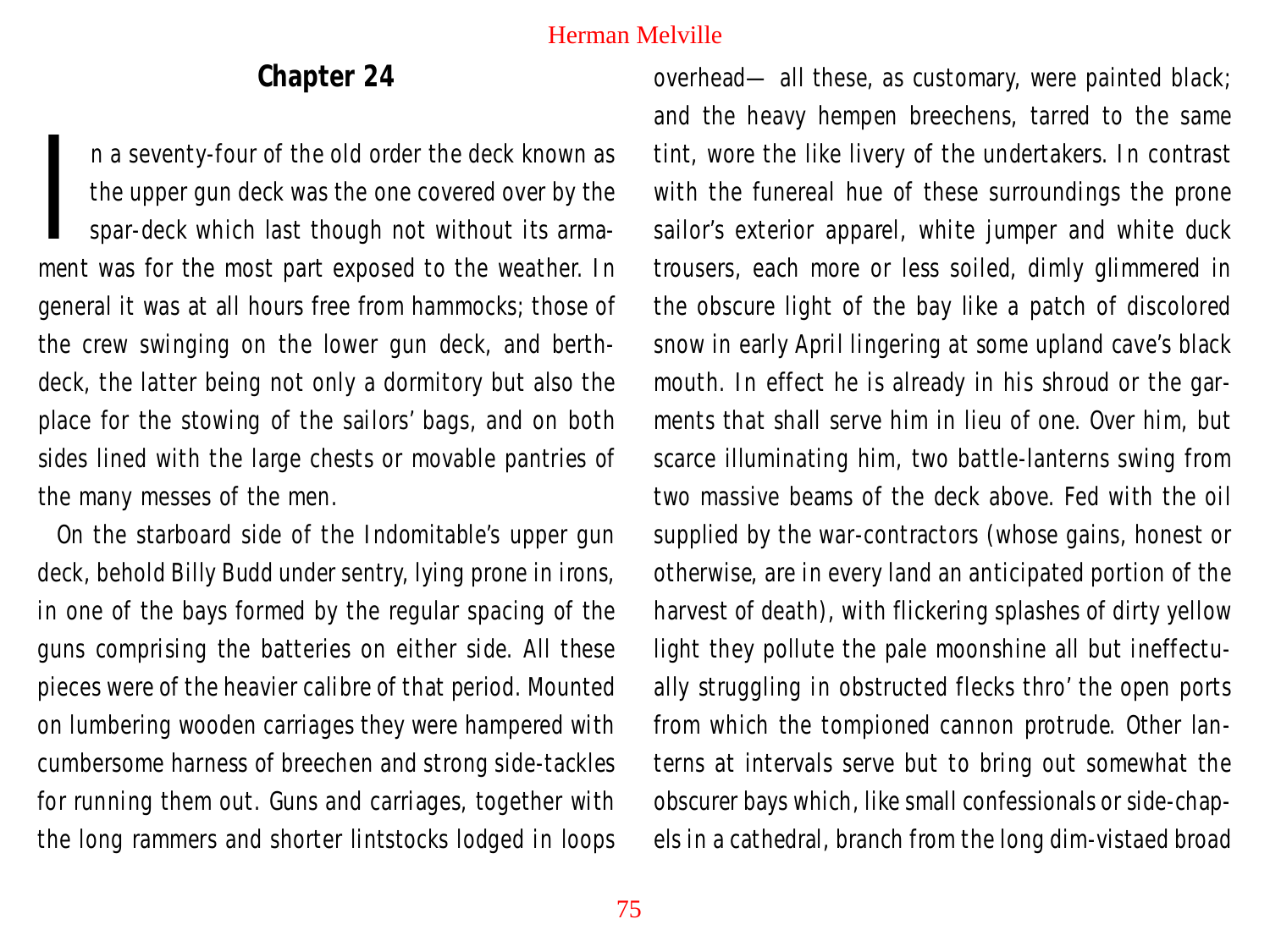aisle between the two batteries of that covered tier.

Such was the deck where now lay the Handsome Sailor. Through the rose-tan of his complexion, no pallor could have shown. It would have taken days of sequestration from the winds and the sun to have brought about the effacement of that. But the skeleton in the cheekbone at the point of its angle was just beginning delicately to be defined under the warm-tinted skin. In fervid hearts self-contained, some brief experiences devour our human tissue as secret fire in a ship's hold consumes cotton in the bale.

But now lying between the two guns, as nipped in the vice of fate, Billy's agony, mainly proceeding from a generous young heart's virgin experience of the diabolical incarnate and effective in some men—the tension of that agony was over now. It survived not the something healing in the closeted interview with Captain Vere. Without movement, he lay as in a trance. That adolescent expression previously noted as his, taking on something akin to the look of a slumbering child in the cradle when the warm hearth-glow of the still chamber at night plays on

the dimples that at whiles mysteriously form in the cheek, silently coming and going there. For now and then in the gyved one's trance a serene happy light born of some wandering reminiscence or dream would diffuse itself over his face, and then wane away only anew to return.

The Chaplain coming to see him and finding him thus, and perceiving no sign that he was conscious of his presence, attentively regarded him for a space, then slipping aside, withdrew for the time, peradventure feeling that even he the minister of Christ, tho' receiving his stipend from Mars, had no consolation to proffer which could result in a peace transcending that which he beheld. But in the small hours he came again. And the prisoner, now awake to his surroundings, noticed his approach, and civilly, all but cheerfully, welcomed him. But it was to little purpose that in the interview following the good man sought to bring Billy Budd to some godly understanding that he must die, and at dawn. True, Billy himself freely referred to his death as a thing close at hand; but it was something in the way that children will refer to death in general, who yet among their other sports will play a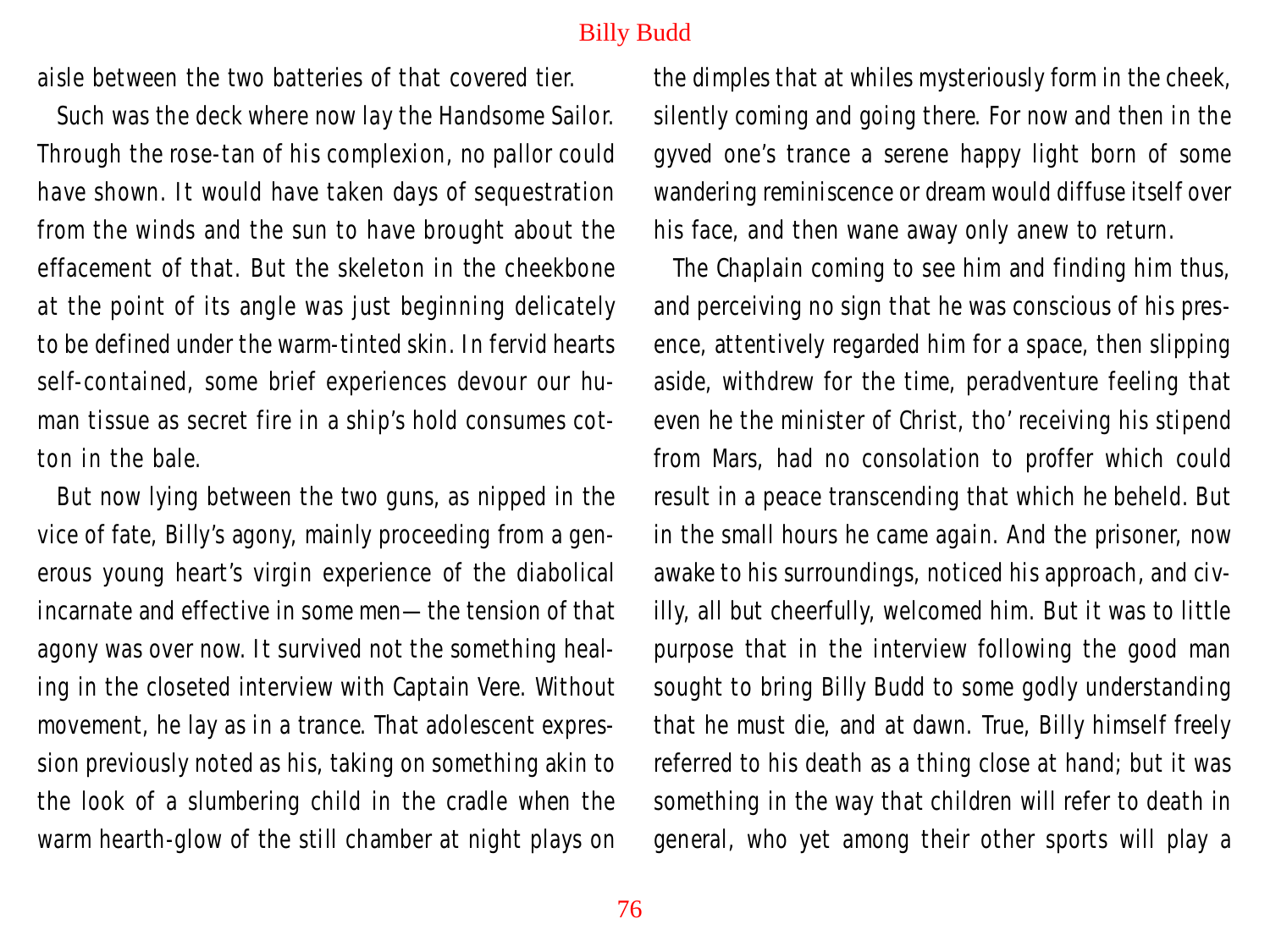funeral with hearse and mourners.

Not that like children Billy was incapable of conceiving what death really is. No, but he was wholly without irrational fear of it, a fear more prevalent in highly civilized communities than those so-called barbarous ones which in all respects stand nearer to unadulterate Nature. And, as elsewhere said, a barbarian Billy radically was; as much so, for all the costume, as his countrymen the British captives, living trophies, made to march in the Roman triumph of Germanicus. Quite as much so as those later barbarians, young men probably, and picked specimens among the earlier British converts to Christianity, at least nominally such, and taken to Rome (as to-day converts from lesser isles of the sea may be taken to London), of whom the Pope of that time, admiring the strangeness of their personal beauty so unlike the Italian stamp, their clear ruddy complexion and curled flaxen locks, exclaimed, "Angles" (meaning *English* the modern derivative) "Angles do you call them? And is it because they look so like angels?" Had it been later in time one would think that the Pope had in mind Fra Angelico's seraphs some of whom,

plucking apples in gardens of the Hesperides, have the faint rose-bud complexion of the more beautiful English girls.

If in vain the good Chaplain sought to impress the young barbarian with ideas of death akin to those conveyed in the skull, dial, and cross-bones on old tombstones; equally futile to all appearance were his efforts to bring home to him the thought of salvation and a Saviour. Billy listened, but less out of awe or reverence perhaps than from a certain natural politeness; doubtless at bottom regarding all that in much the same way that most mariners of his class take any discourse abstract or out of the common tone of the work-a-day world. And this sailor-way of taking clerical discourse is not wholly unlike the way in which the pioneer of Christianity full of transcendent miracles was received long ago on tropic isles by any superior savage so called—a Tahitian say of Captain Cook's time or shortly after that time. Out of natural courtesy he received, but did not appropriate. It was like a gift placed in the palm of an outreached hand upon which the fingers do not close.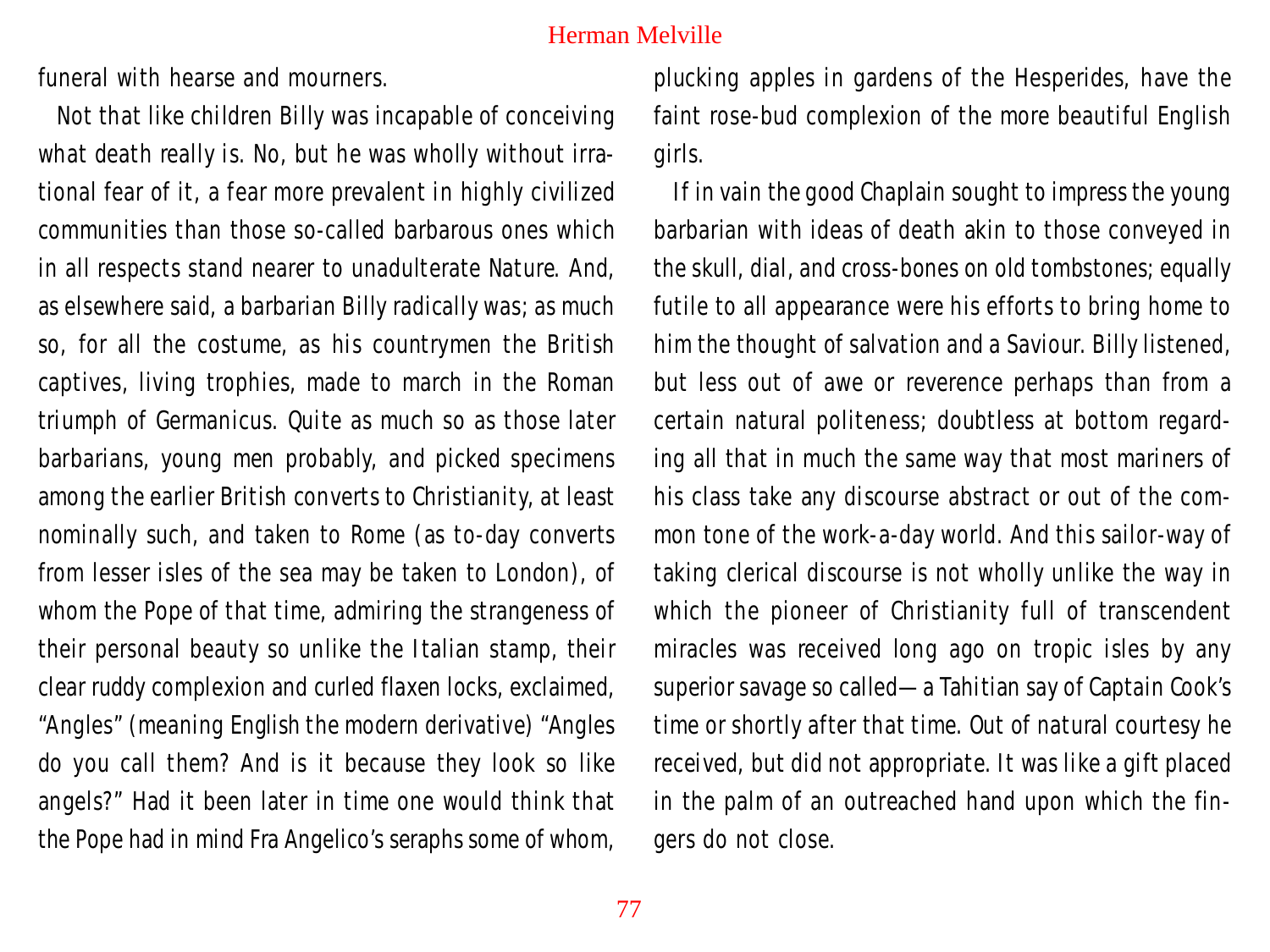But the *Indomitable's* Chaplain was a discreet man possessing the good sense of a good heart. So he insisted not in his vocation here. At the instance of Captain Vere, a lieutenant had apprised him of pretty much everything as to Billy; and since he felt that innocence was even a better thing than religion wherewith to go to Judgement, he reluctantly withdrew; but in his emotion not without first performing an act strange enough in an Englishman, and under the circumstances yet more so in any regular priest. Stooping over, he kissed on the fair cheek his fellow-man, a felon in martial law, one who though on the confines of death he felt he could never convert to a dogma; nor for all that did he fear for his future.

Marvel not that having been made acquainted with the young sailor's essential innocence (an irruption of heretic thought hard to suppress) the worthy man lifted not a finger to avert the doom of such a martyr to martial discipline. So to do would not only have been as idle as invoking the desert, but would also have been an audacious transgression of the bounds of his function, one as exactly prescribed to him by military law as that of the

boatswain or any other naval officer. Bluntly put, a chaplain is the minister of the Prince of Peace serving in the host of the God of War—Mars. As such, he is as incongruous as a musket would be on the altar at Christmas. Why then is he there? Because he indirectly subserves the purpose attested by the cannon; because too he lends the sanction of the religion of the meek to that which practically is the abrogation of everything but brute Force.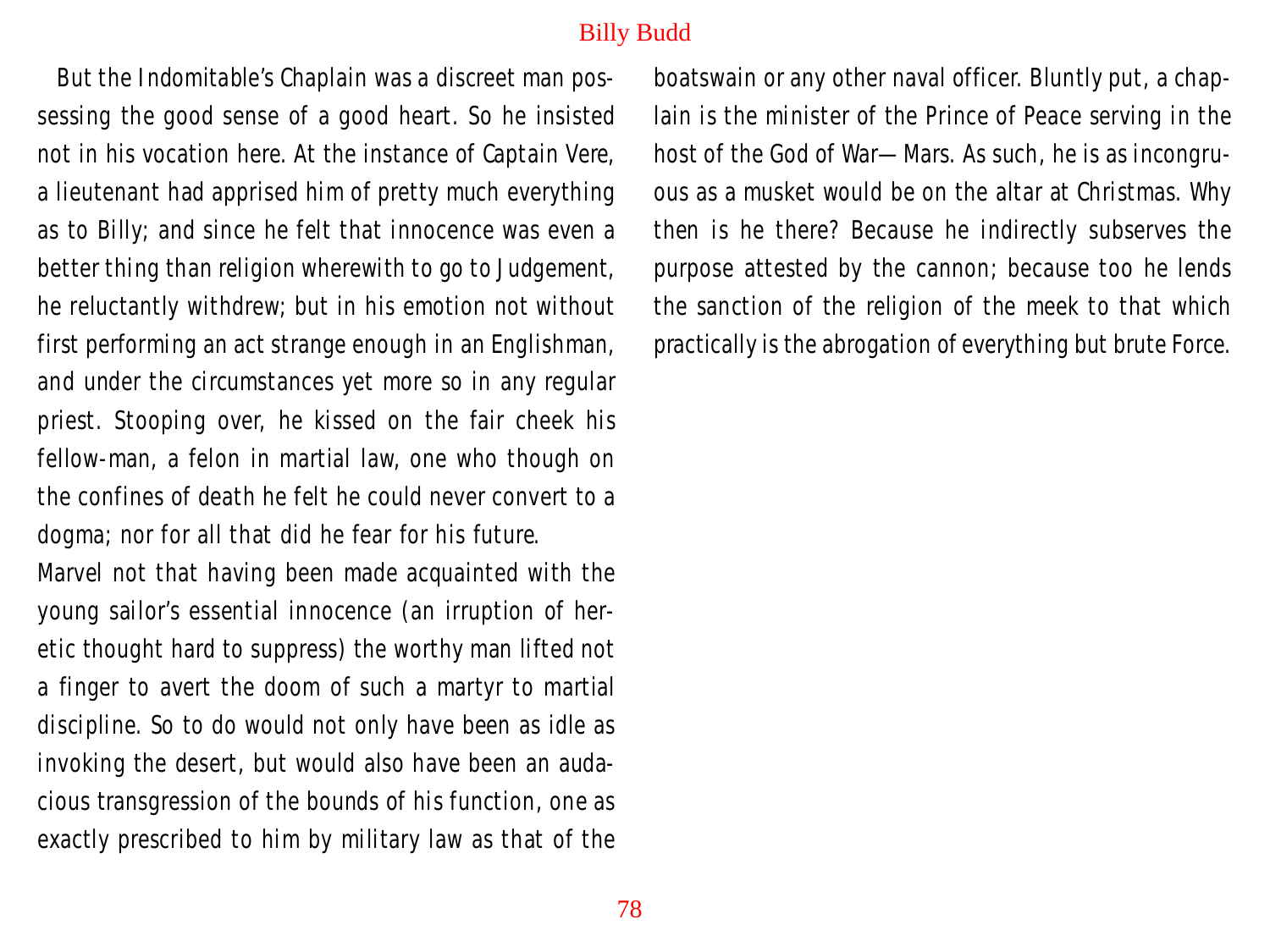## **Chapter 25**

The night, so luminous on the spar-deck, but other<br>wise on the cavernous ones below, levels so like<br>the tiered galleries in a coal-mine—the luminous<br>night passed away. But, like the prophet in the chariot he night, so luminous on the spar-deck, but other wise on the cavernous ones below, levels so like the tiered galleries in a coal-mine—the luminous disappearing in heaven and dropping his mantle to Elisha, the withdrawing night transferred its pale robe to the breaking day. A meek shy light appeared in the East, where stretched a diaphanous fleece of white furrowed vapor. That light slowly waxed. Suddenly *eight bells* was struck aft, responded to by one louder metallic stroke from forward. It was four o'clock in the morning. Instantly the silver whistles were heard summoning all hands to witness punishment. Up through the great hatchways rimmed with racks of heavy shot, the watch below came pouring, overspreading with the watch already on deck the space between the main-mast and fore-mast including that occupied by the capacious launch and the black booms tiered on either side of it, boat and booms making a summit of observation for the powder- boys and younger tars. A

different group comprising one watch of topmen leaned over the rail of that sea-balcony, no small one in a seventy-four, looking down on the crowd below. Man or boy, none spake but in whisper, and few spake at all. Captain Vere—as before, the central figure among the assembled commissioned officers—stood nigh the break of the poopdeck facing forward. Just below him on the quarter-deck the marines in full equipment were drawn up much as at the scene of the promulgated sentence.

At sea in the old time, the execution by halter of a military sailor was generally from the fore-yard. In the present instance, for special reasons the main-yard was assigned. Under an arm of that lee-yard the prisoner was presently brought up, the Chaplain attending him. It was noted at the time and remarked upon afterwards, that in this final scene the good man evinced little or nothing of the perfunctory. Brief speech indeed he had with the condemned one, but the genuine Gospel was less on his tongue than in his aspect and manner towards him. The final preparations personal to the latter being speedily brought to an end by two boatswain's mates, the con-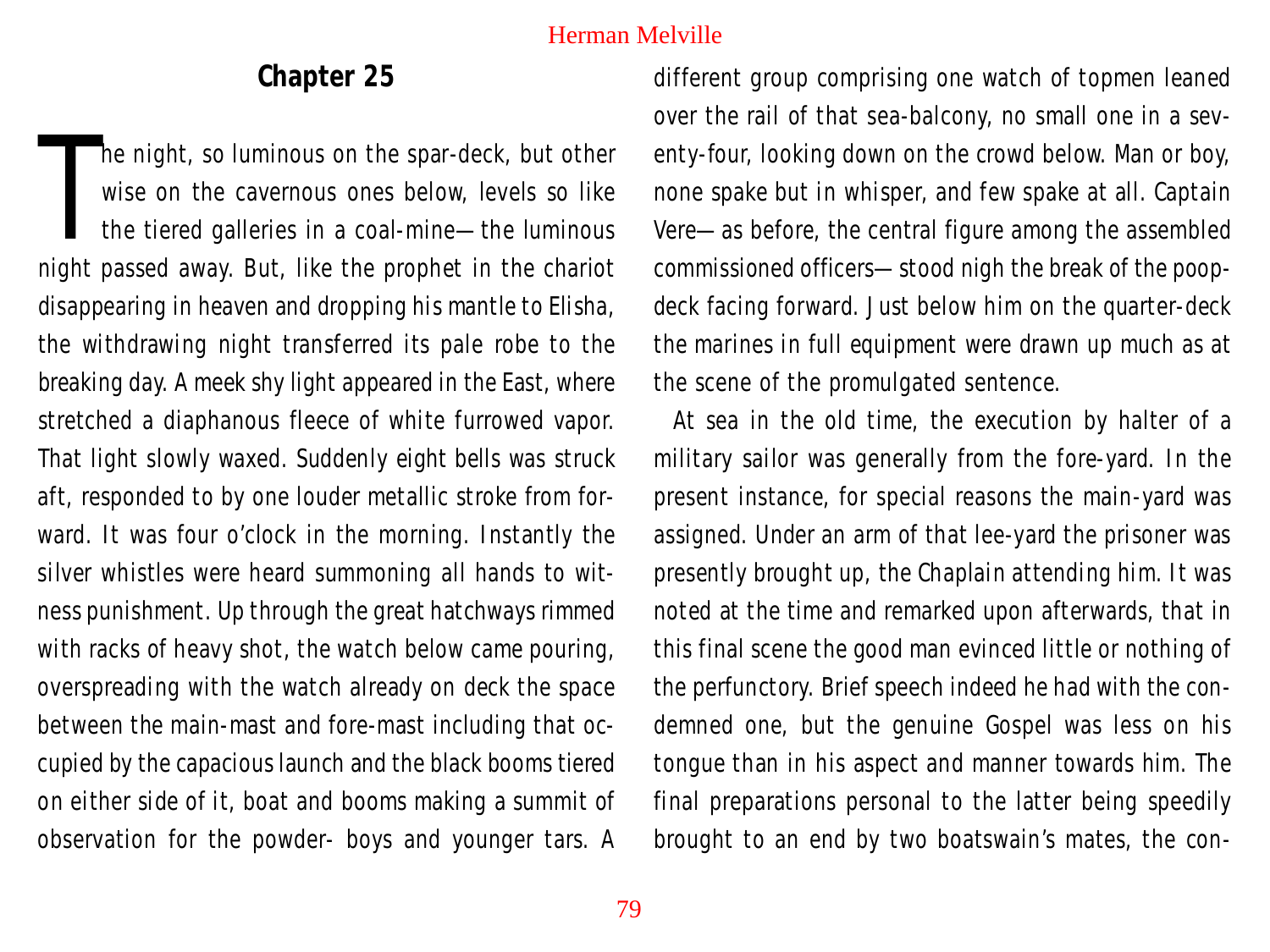summation impended. Billy stood facing aft. At the penultimate moment, his words, his only ones, words wholly unobstructed in the utterance were these—"God bless Captain Vere!" Syllables so unanticipated coming from one with the ignominious hemp about his neck— a conventional felon's benediction directed aft towards the quarters of honor; syllables too delivered in the clear melody of a singing-bird on the point of launching from the twig, had a phenomenal effect, not unenhanced by the rare personal beauty of the young sailor spiritualized now thro' late experiences so poignantly profound.

Without volition as it were, as if indeed the ship's populace were but the vehicles of some vocal current electric, with one voice from alow and aloft came a resonant sympathetic echo—"God bless Captain Vere!" And yet at that instant Billy alone must have been in their hearts, even as he was in their eyes.

At the pronounced words and the spontaneous echo that voluminously rebounded them, Captain Vere, either thro' stoic self-control or a sort of momentary paralysis induced by emotional shock, stood erectly rigid as a musket in the ship-armorer's rack.

The hull deliberately recovering from the periodic roll to leeward was just regaining an even keel, when the last signal, a preconcerted dumb one, was given. At the same moment it chanced that the vapory fleece hanging low in the East, was shot thro' with a soft glory as of the fleece of the Lamb of God seen in mystical vision, and simultaneously therewith, watched by the wedged mass of upturned faces, Billy ascended; and, ascending, took the full rose of the dawn.

In the pinioned figure, arrived at the yard-end, to the wonder of all no motion was apparent, none save that created by the ship's motion, in moderate weather so majestic in a great ship ponderously cannoned.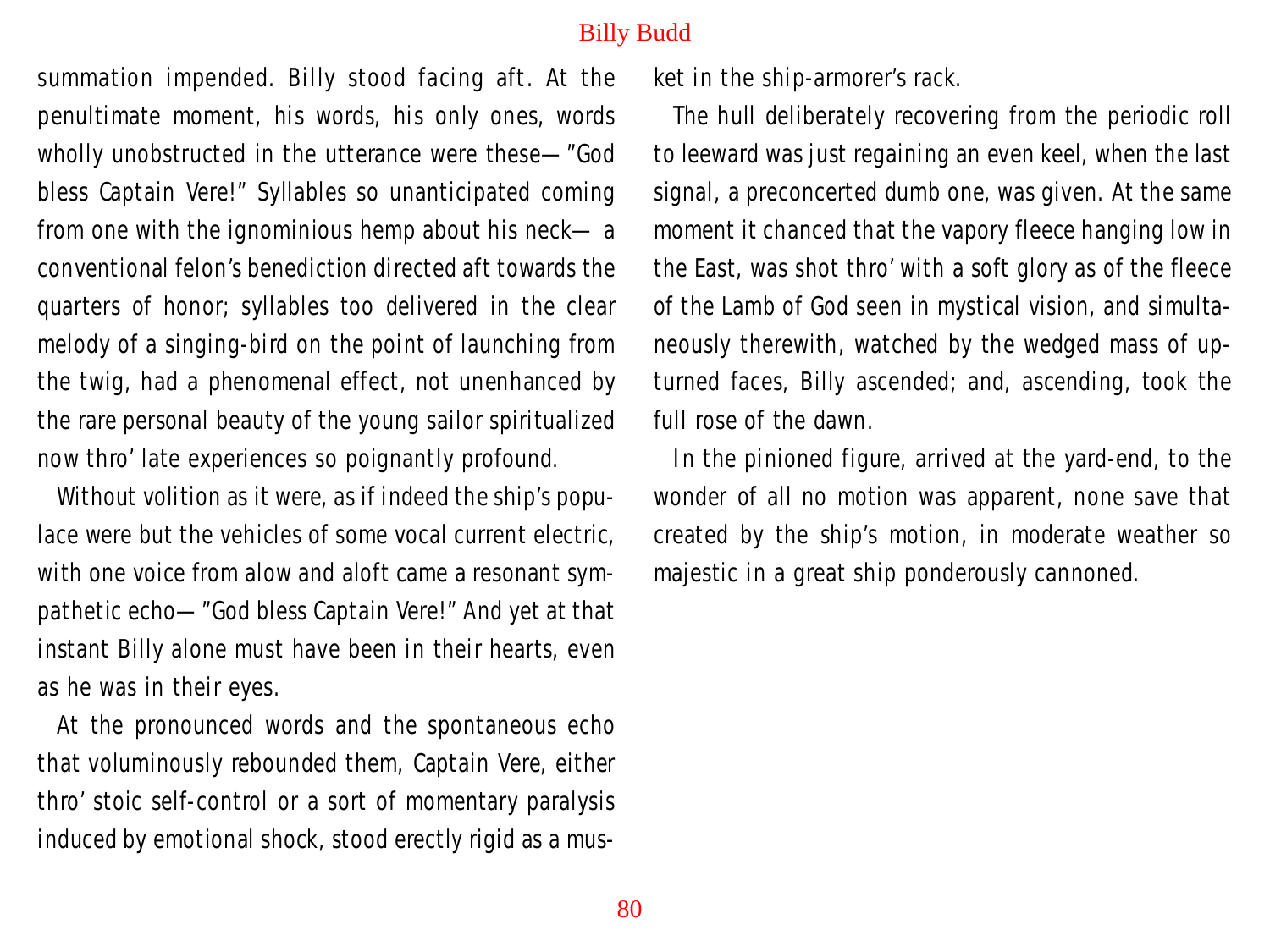## **Chapter 26**

hen some days afterward in reference to the singularity just mentioned, the Purser, a rather ruddy rotund person more accurate as an accountant than profound as a philosopher, said at mess to the Surgeon, "What testimony to the force lodged in willpower," the latter—saturnine, spare and tall, one in whom a discreet causticity went along with a manner less genial than polite, replied, "Your pardon, Mr. Purser. In a hanging scientifically conducted—and under special orders I myself directed how Budd's was to be effected any movement following the completed suspension and originating in the body suspended, such movement indicates mechanical spasm in the muscular system. Hence the absence of that is no more attributable to will-power as you call it than to horse-power—begging your pardon."

"But this muscular spasm you speak of, is not that in a degree more or less invariable in these cases?"

"Assuredly so, Mr. Purser."

"How then, my good sir, do you account for its absence in this instance?"

"Mr. Purser, it is clear that your sense of the singularity in this matter equals not mine. You account for it by what you call will-power, a term not yet included in the lexicon of science. For me I do not, with my present knowledge, pretend to account for it at all. Even should we assume the hypothesis that at the first touch of the halyards the action of Budd's heart, intensified by extraordinary emotion at its climax, abruptly stopt—much like a watch when in carelessly winding it up you strain at the finish, thus snapping the chain—even under that hypothesis, how account for the phenomenon that followed?" "You admit then that the absence of spasmodic movement was phenomenal."

"It was phenomenal, Mr. Purser, in the sense that it was an appearance the cause of which is not immediately to be assigned."

"But tell me, my dear Sir," pertinaciously continued the other, "was the man's death effected by the halter, or was it a species of euthanasia?"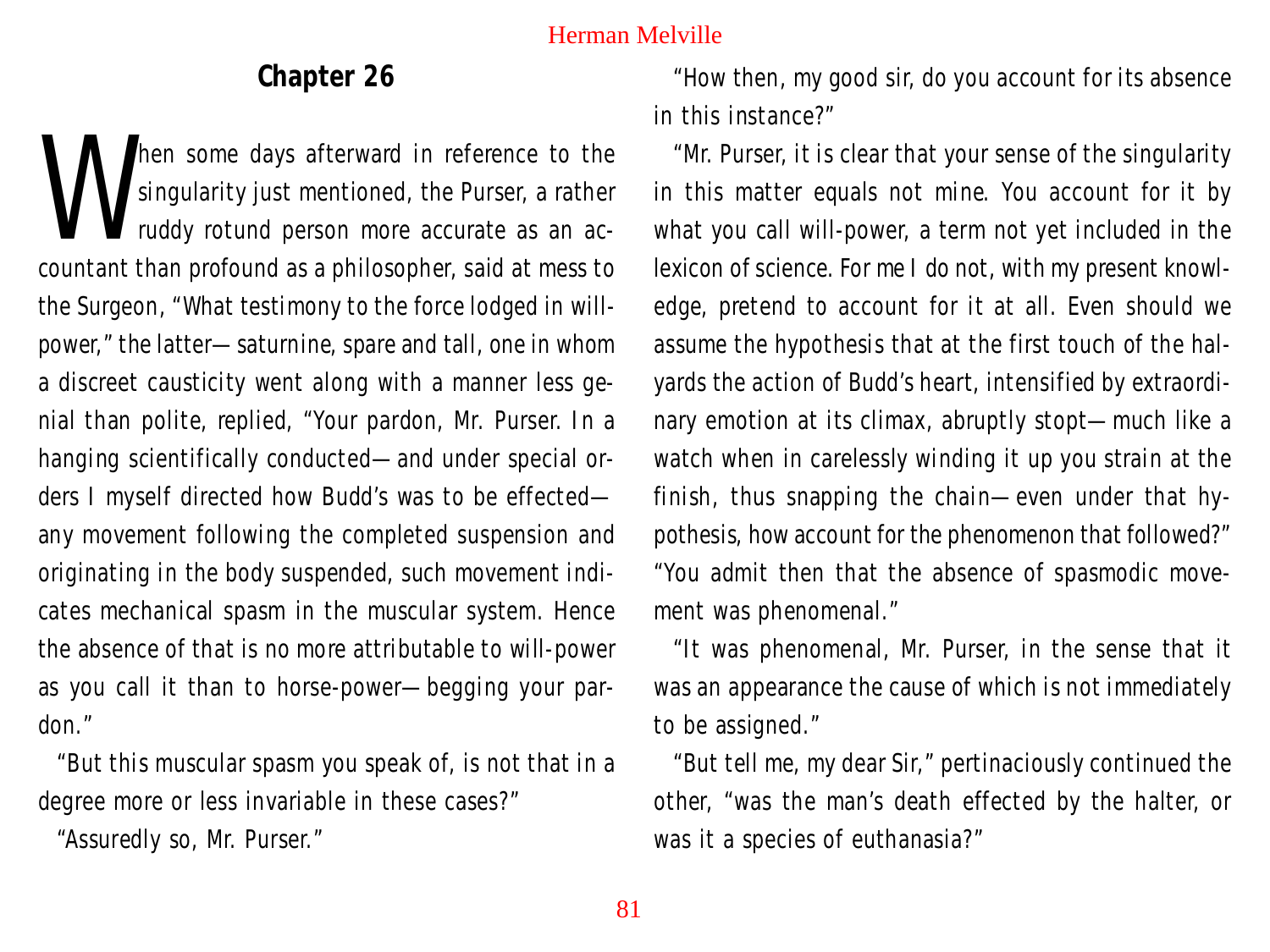"*Euthanasia*, Mr. Purser, is something like your *will-power*: I doubt its authenticity as a scientific term— begging your pardon again. It is at once imaginative and metaphysical,—in short, Greek. But," abruptly changing his tone, "there is a case in the sick-bay that I do not care to leave to my assistants. Beg your pardon, but excuse me." And rising from the mess he formally withdrew.

## **Chapter 27**

The silence at the moment of execution and for a<br>moment or two continuing thereafter, a silence but<br>emphasized by the regular wash of the sea against<br>the hull or the flutter of a sail caused by the helmsman's he silence at the moment of execution and for a moment or two continuing thereafter, a silence but emphasized by the regular wash of the sea against eyes being tempted astray, this emphasized silence was gradually disturbed by a sound not easily to be verbally rendered. Whoever has heard the freshet-wave of a torrent suddenly swelled by pouring showers in tropical mountains, showers not shared by the plain; whoever has heard the first muffled murmur of its sloping advance through precipitous woods, may form some conception of the sound now heard. The seeming remoteness of its source was because of its murmurous indistinctness since it came from close-by, even from the men massed on the ship's open deck. Being inarticulate, it was dubious in significance further than it seemed to indicate some capricious revulsion of thought or feeling such as mobs ashore are liable to, in the present instance possibly implying a sullen revocation on the men's part of their involuntary echoing of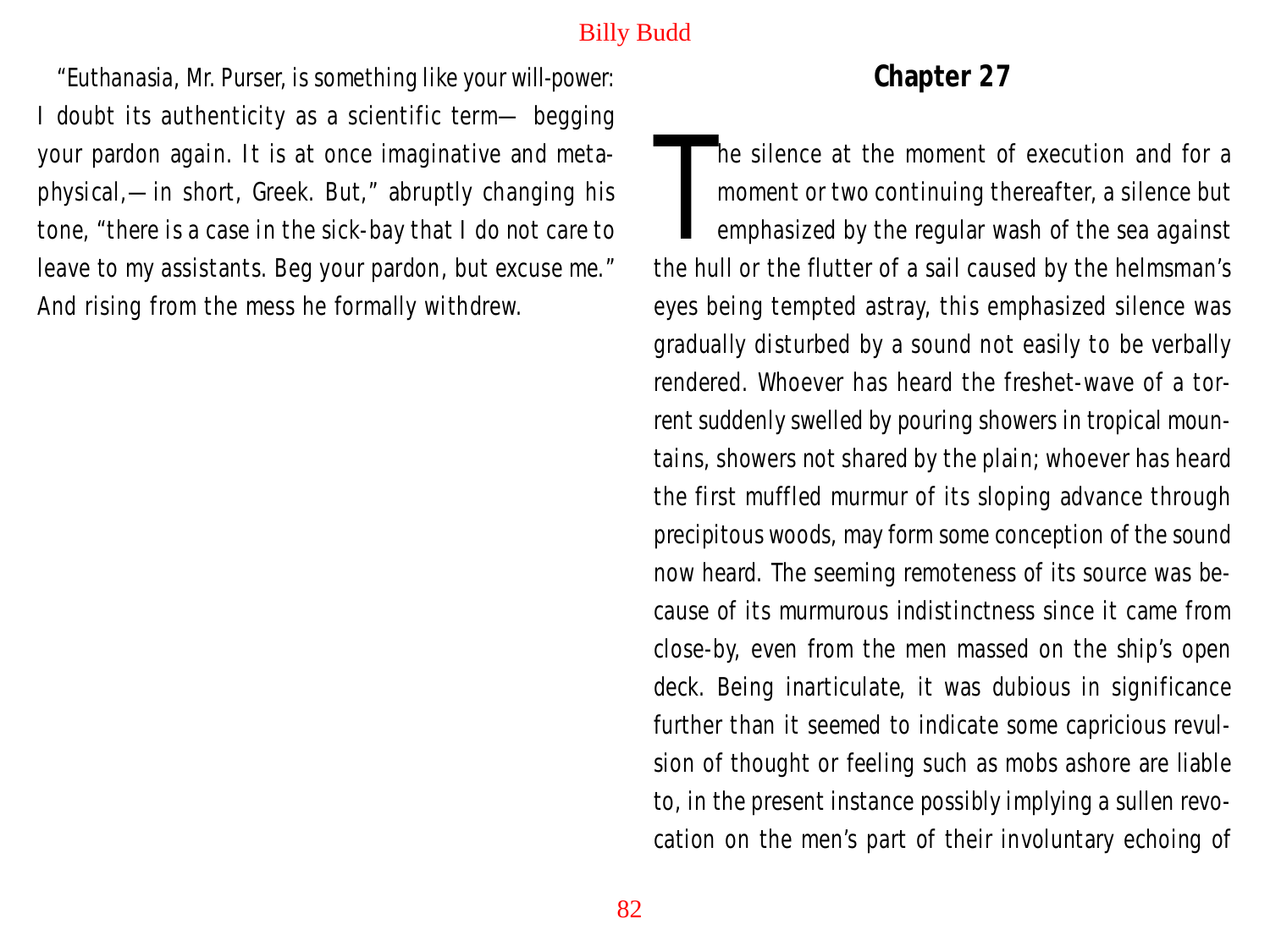Billy's benediction. But ere the murmur had time to wax into clamour it was met by a strategic command, the more telling that it came with abrupt unexpectedness.

"Pipe down the starboard watch, Boatswain, and see that they go."

Shrill as the shriek of the sea-hawk the whistles of the Boatswain and his Mates pierced that ominous low sound, dissipating it; and yielding to the mechanism of discipline, the throng was thinned by one half. For the remainder most of them were set to temporary employments connected with trimming the yards and so forth, business readily to be got up to serve occasion by any officer-of-the-deck.

Now each proceeding that follows a mortal sentence pronounced at sea by a drum-head court is characterised by promptitude not perceptibly merging into hurry, tho' bordering that. The hammock, the one which had been Billy's bed when alive, having already been ballasted with shot and otherwise prepared to serve for his canvas coffin, the last offices of the sea-undertakers, the Sail-Maker's Mates, were now speedily completed. When everything was in readiness a second call for all hands made necessary by the strategic movement before mentioned was sounded and now to witness burial.

The details of this closing formality it needs not to give. But when the tilted plank let slide its freight into the sea, a second strange human murmur was heard, blended now with another inarticulate sound proceeding from certain larger sea-fowl, whose attention having been attracted by the peculiar commotion in the water resulting from the heavy sloped dive of the shotted hammock into the sea, flew screaming to the spot. So near the hull did they come, that the stridor or bony creak of their gaunt double-jointed pinions was audible. As the ship under light airs passed on, leaving the burial-spot astern, they still kept circling it low down with the moving shadow of their outstretched wings and the croaked requiem of their cries.

Upon sailors as superstitious as those of the age preceding ours, men-of-war's-men too who had just beheld the prodigy of repose in the form suspended in air and now foundering in the deeps; to such mariners the action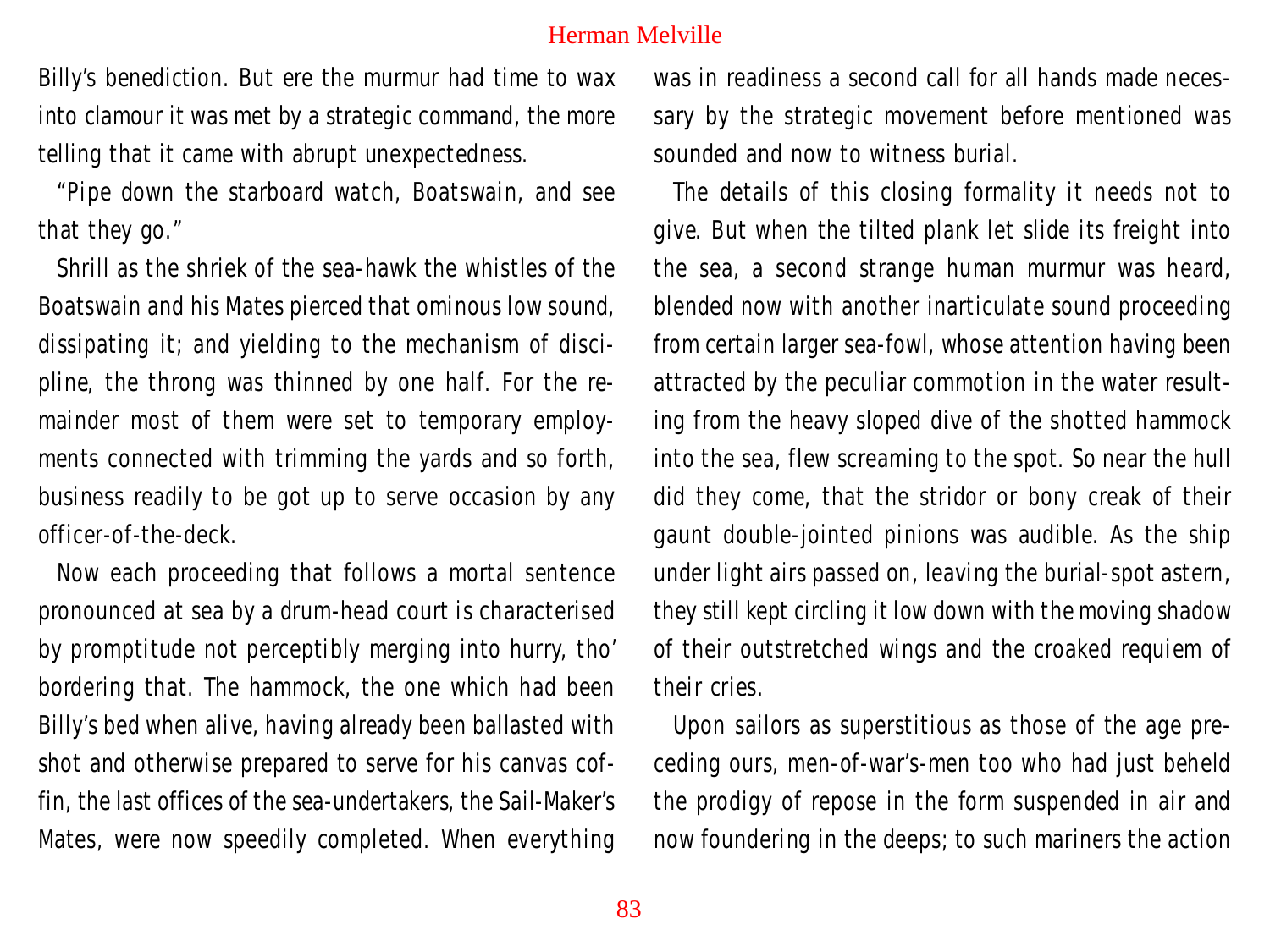of the sea-fowl, tho' dictated by mere animal greed for prey, was big with no prosaic significance. An uncertain movement began among them, in which some encroachment was made. It was tolerated but for a moment. For suddenly the drum beat to quarters, which familiar sound happening at least twice every day, had upon the present occasion a signal peremptoriness in it. True martial discipline long continued superinduces in average man a sort of impulse of docility whose operation at the official sound of command much resembles in its promptitude the effect of an instinct.

The drum-beat dissolved the multitude, distributing most of them along the batteries of the two covered gun decks. There, as wont, the guns' crews stood by their respective cannon erect and silent. In due course the First Officer, sword under arm and standing in his place on the quarter-deck, formally received the successive reports of the sworded Lieutenants commanding the sections of batteries below; the last of which reports being made, the summed report he delivered with the customary salute to the Commander. All this occupied time, which in the

present case, was the object of beating to quarters at an hour prior to the customary one. That such variance from usage was authorized by an officer like Captain Vere, a martinet as some deemed him, was evidence of the necessity for unusual action implied in what he deemed to be temporarily the mood of his men. "With mankind," he would say, "forms, measured forms are everything; and that is the import couched in the story of Orpheus with his lyre spell-binding the wild denizens of the wood." And this he once applied to the disruption of forms going on across the Channel and the consequences thereof.

At this unwonted muster at quarters, all proceeded as at the regular hour. The band on the quarter- deck played a sacred air. After which the Chaplain went thro' the customary morning service. That done, the drum beat the retreat, and toned by music and religious rites subserving the discipline and purpose of war, the men in their wonted orderly manner, dispersed to the places allotted them when not at the guns.

And now it was full day. The fleece of low-hanging vapor had vanished, licked up by the sun that late had so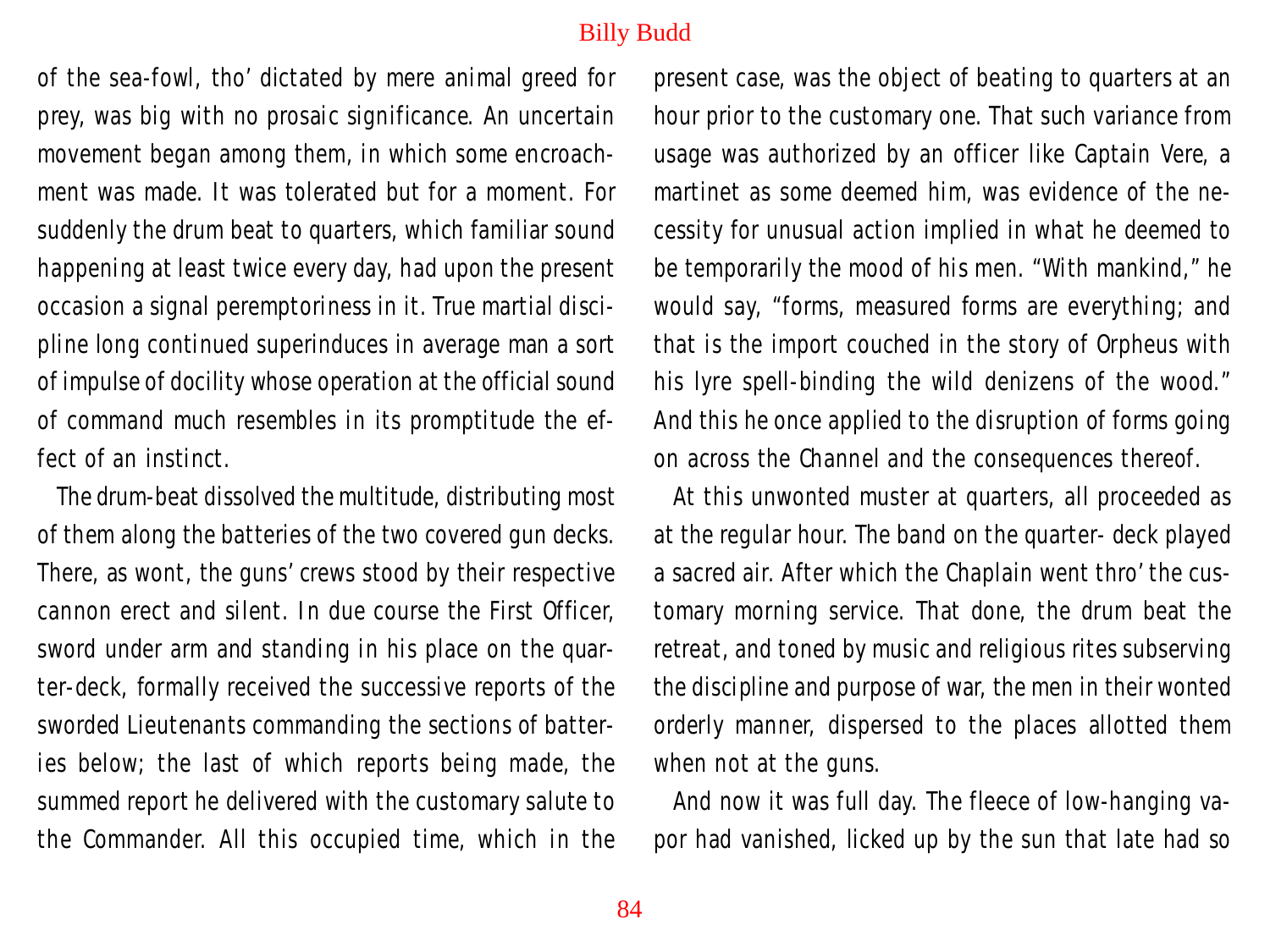glorified it. And the circumambient air in the clearness of its serenity was like smooth marble in the polished block not yet removed from the marble-dealer's yard.

# **Chapter 28**

The symmetry of form attainable in pure fiction can<br>not so readily be achieved in a narration essen<br>tially having less to do with fable than with fact.<br>Truth uncompromisingly told will always have its ragged he symmetry of form attainable in pure fiction can not so readily be achieved in a narration essen tially having less to do with fable than with fact. edges; hence the conclusion of such a narration is apt to be less finished than an architectural finial.

How it fared with the Handsome Sailor during the year of the Great Mutiny has been faithfully given. But tho' properly the story ends with his life, something in way of sequel will not be amiss. Three brief chapters will suffice. In the general re-christening under the Directory of the craft originally forming the navy of the French monarchy, the *St. Louis* line-of-battle ship was named the *Atheiste*. Such a name, like some other substituted ones in the Revolutionary fleet, while proclaiming the infidel audacity of the ruling power was yet, tho' not so intended to be, the aptest name, if one consider it, ever given to a war-ship; far more so indeed than the *Devastation,* the *Erebus* (the *Hell*) and similar names bestowed upon fighting-ships.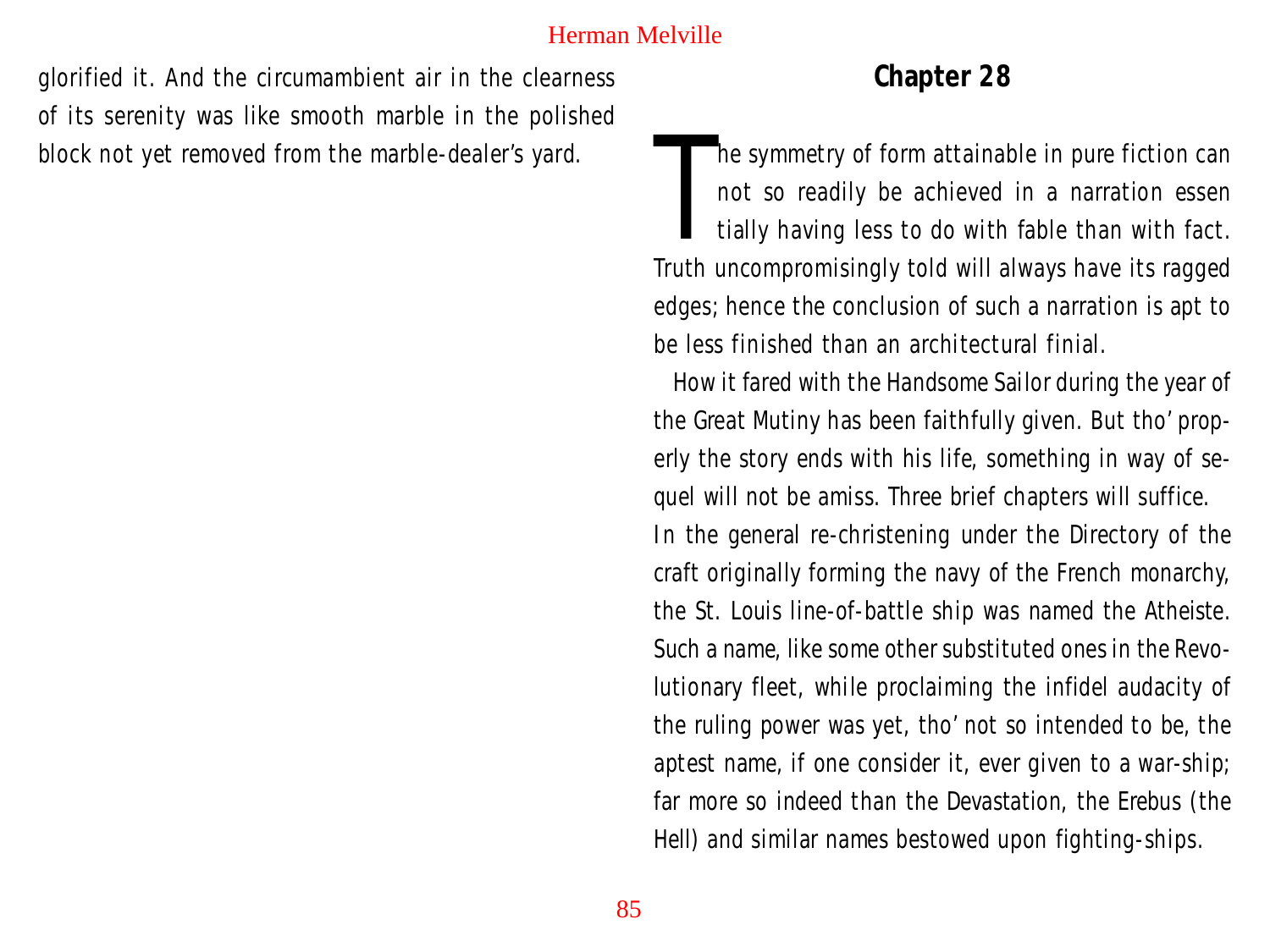On the return-passage to the English fleet from the detached cruise during which occurred the events already recorded, the *Indomitable* fell in with the *Atheiste*. An engagement ensued; during which Captain Vere, in the act of putting his ship alongside the enemy with a view of throwing his boarders across her bulwarks, was hit by a musket-ball from a port-hole of the enemy's main cabin. More than disabled he dropped to the deck and was carried below to the same cock-pit where some of his men already lay. The senior Lieutenant took command. Under him the enemy was finally captured and though much crippled was by rare good fortune successfully taken into Gibraltar, an English port not very distant from the scene of the fight. There, Captain Vere with the rest of the wounded was put ashore. He lingered for some days, but the end came. Unhappily he was cut off too early for the Nile and Trafalgar. The spirit that spite its philosophic austerity may yet have indulged in the most secret of all passions, ambition, never attained to the fulness of fame. Not long before death, while lying under the influence of that magical drug which soothing the physical frame

mysteriously operates on the subtler element in man, he was heard to murmur words inexplicable to his attendant—"Billy Budd, Billy Budd." That these were not the accents of remorse, would seem clear from what the attendant said to the *Indomitable's* senior officer of marines who, as the most reluctant to condemn of the members of the drum-head court, too well knew, tho' here he kept the knowledge to himself, who Billy Budd was.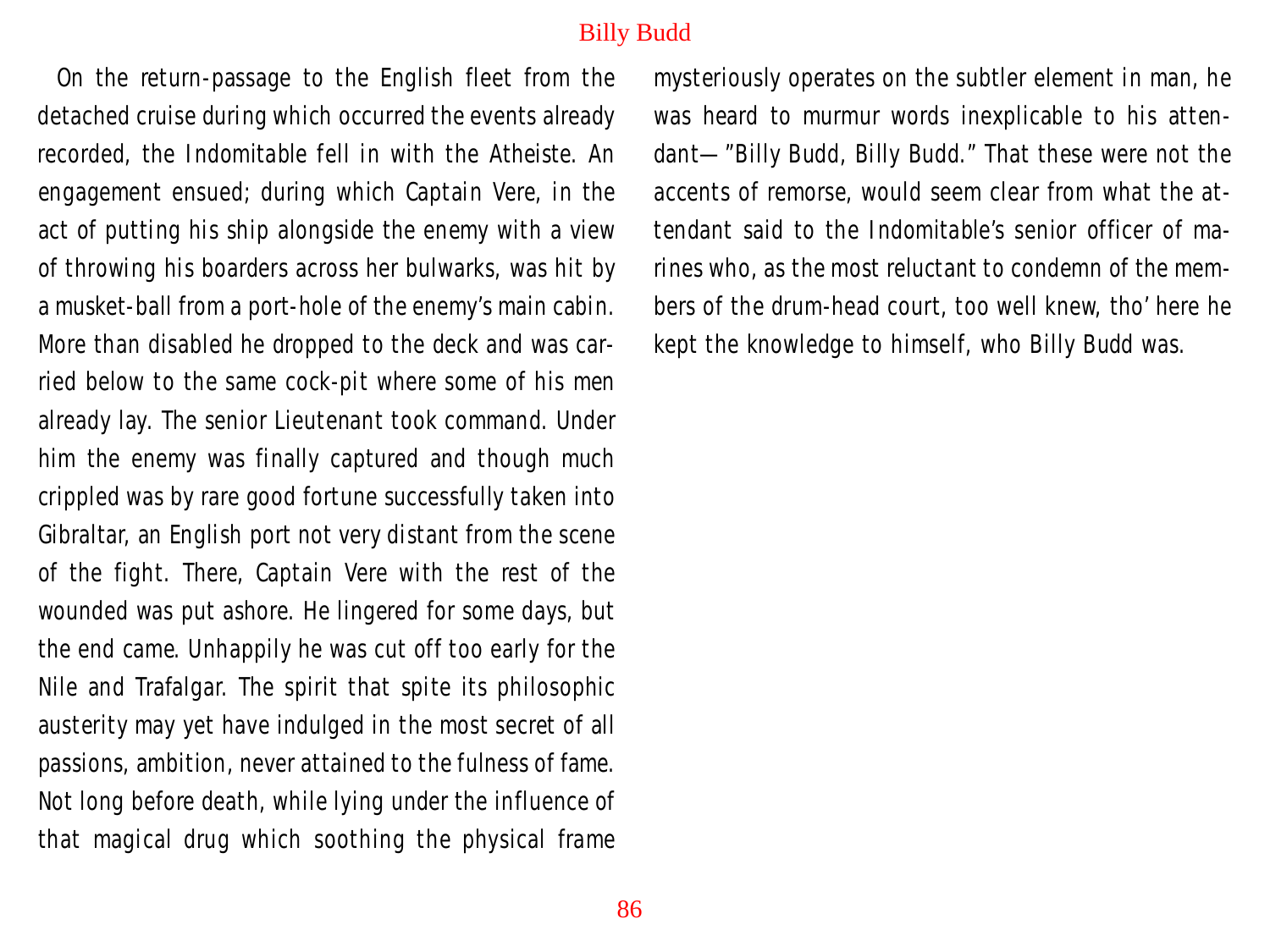## **Chapter 29**

Ome few weeks after the execution, among other<br>
matters under the head of News from the Mediter-<br>
ranean, there appeared in a naval chronicle of the<br>
time an authorized weekly publication, an account of matters under the head of News from the Mediter-Tranean, there appeared in a naval chronicle of the time, an authorized weekly publication, an account of the affair. It was doubtless for the most part written in good faith, tho' the medium, partly rumor, through which the facts must have reached the writer, served to deflect and in part falsify them. The account was as follows:—

"On the tenth of the last month a deplorable occurrence took place on board H.M.S. *Indomitable.* John Claggart, the ship's Master-at-arms, discovering that some sort of plot was incipient among an inferior section of the ship's company, and that the ringleader was one William Budd; he, Claggart, in the act of arraigning the man before the Captain was vindictively stabbed to the heart by the suddenly drawn sheath-knife of Budd.

"The deed and the implement employed, sufficiently suggest that tho' mustered into the service under an English name the assassin was no Englishman, but one of those aliens adopting English cognomens whom the present extraordinary necessities of the Service have caused to be admitted into it in considerable numbers.

"The enormity of the crime and the extreme depravity of the criminal, appear the greater in view of the character of the victim, a middle-aged man respectable and discreet, belonging to that official grade, the petty-officers, upon whom, as none know better than the commissioned gentlemen, the efficiency of His Majesty's Navy so largely depends. His function was a responsible one, at once onerous & thankless, and his fidelity in it the greater because of his strong patriotic impulse. In this instance as in so many other instances in these days, the character of this unfortunate man signally refutes, if refutation were needed, that peevish saying attributed to the late Dr. Johnson, that patriotism is the last refuge of a scoundrel.

"The criminal paid the penalty of his crime. The promptitude of the punishment has proved salutary. Nothing amiss is now apprehended aboard H.M.S. *Indomitable*."

The above, appearing in a publication now long ago superannuated and forgotten, is all that hitherto has stood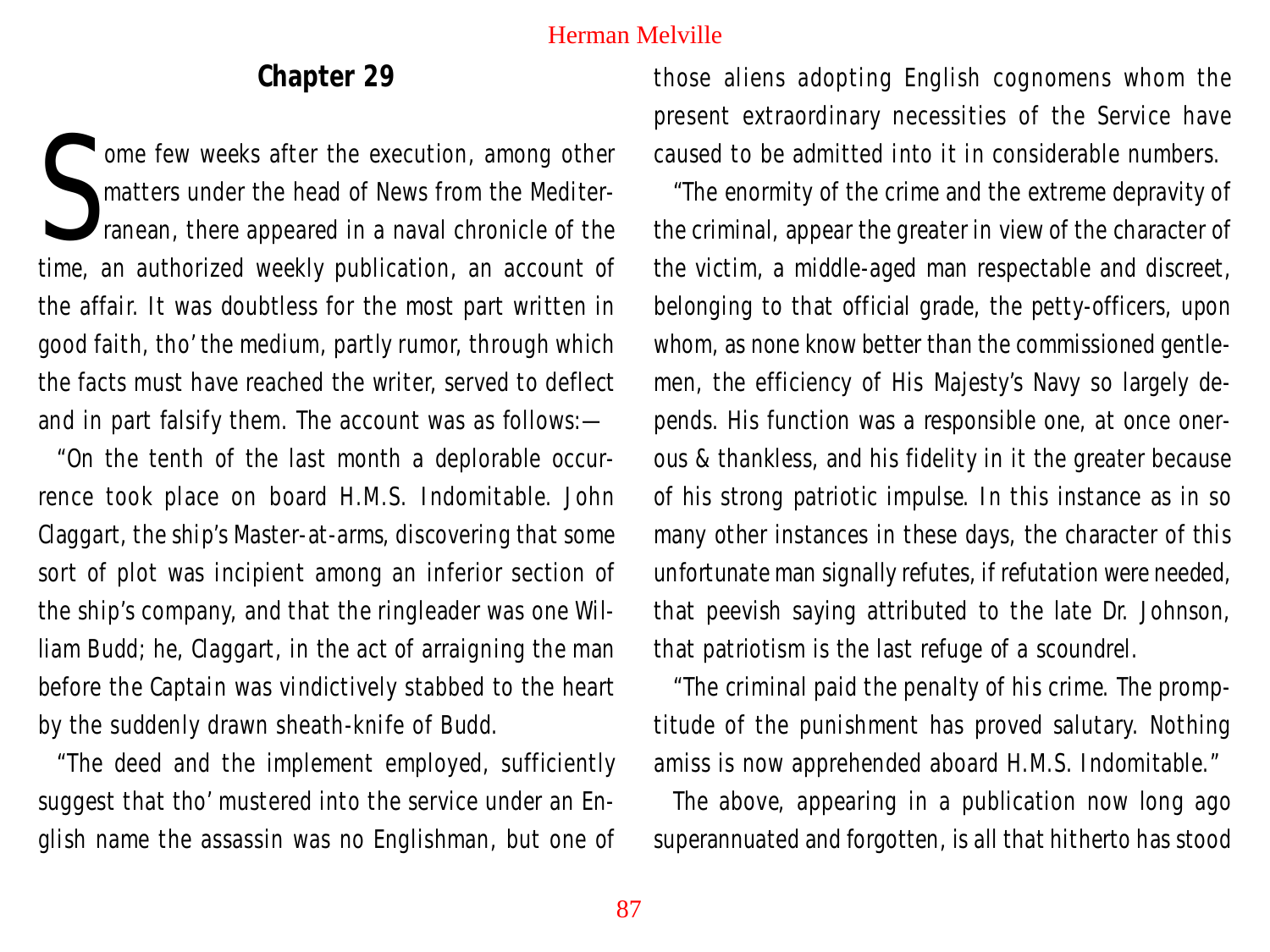in human record to attest what manner of men respectively were John Claggart and Billy Budd.

# **Chapter 30**

verything is for a term remarkable in navies. Any<br>tangible object associated with some striking inci-<br>dent of the service is converted into a monument.<br>The spar from which the Foretopman was suspended, was verything is for a term remarkable in navies. Any tangible object associated with some striking incident of the service is converted into a monument. for some few years kept trace of by the blue-jackets. Their knowledge followed it from ship to dock- yard and again from dock-yard to ship, still pursuing it even when at last reduced to a mere dock-yard boom. To them a chip of it was as a piece of the Cross. Ignorant tho' they were of the secret facts of the tragedy, and not thinking but that the penalty was somehow unavoidably inflicted from the naval point of view, for all that they instinctively felt that Billy was a sort of man as incapable of mutiny as of wilfull murder. They recalled the fresh young image of the Handsome Sailor, that face never deformed by a sneer or subtler vile freak of the heart within. Their impression of him was doubtless deepened by the fact that he was gone, and in a measure mysteriously gone. At the time, on the gun decks of the *Indomitable,* the general esti-